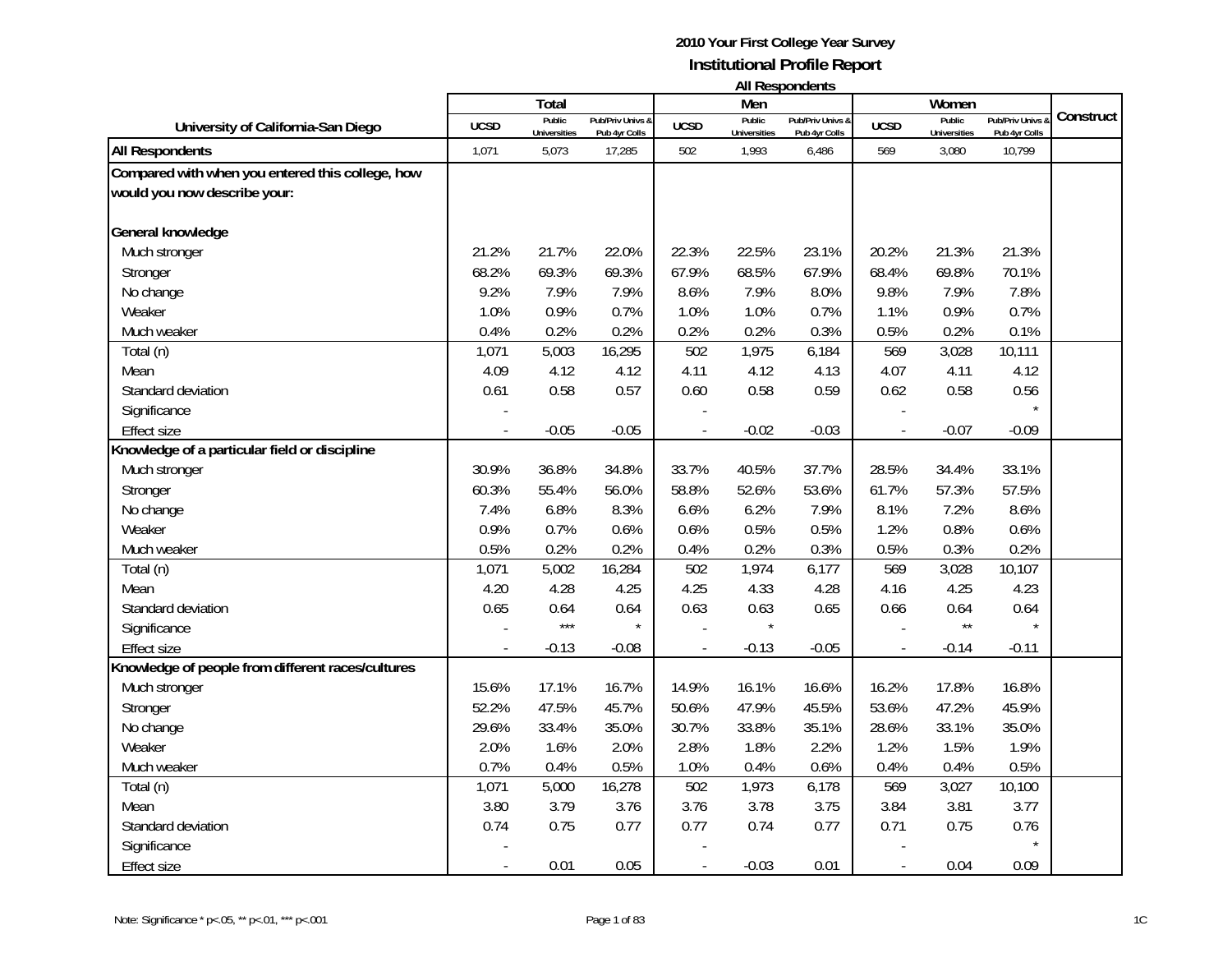|                                                     |                | Total                         |                                   |             | Men                           | בחוסטוושטואו וור                  |             | Women                         |                                   |           |
|-----------------------------------------------------|----------------|-------------------------------|-----------------------------------|-------------|-------------------------------|-----------------------------------|-------------|-------------------------------|-----------------------------------|-----------|
| University of California-San Diego                  | <b>UCSD</b>    | Public<br><b>Universities</b> | Pub/Priv Univs &<br>Pub 4yr Colls | <b>UCSD</b> | Public<br><b>Universities</b> | Pub/Priv Univs &<br>Pub 4yr Colls | <b>UCSD</b> | Public<br><b>Universities</b> | Pub/Priv Univs &<br>Pub 4yr Colls | Construct |
| Compared with when you entered this college, how    |                |                               |                                   |             |                               |                                   |             |                               |                                   |           |
| would you now describe your:                        |                |                               |                                   |             |                               |                                   |             |                               |                                   |           |
|                                                     |                |                               |                                   |             |                               |                                   |             |                               |                                   |           |
| Understanding of the problems facing your community |                |                               |                                   |             |                               |                                   |             |                               |                                   |           |
| Much stronger                                       | 13.7%          | 12.4%                         | 13.1%                             | 11.8%       | 11.4%                         | 13.1%                             | 15.5%       | 13.1%                         | 13.2%                             |           |
| Stronger                                            | 49.6%          | 46.9%                         | 47.3%                             | 48.6%       | 45.1%                         | 45.4%                             | 50.4%       | 48.0%                         | 48.5%                             |           |
| No change                                           | 33.5%          | 38.0%                         | 37.0%                             | 36.5%       | 41.0%                         | 38.7%                             | 30.9%       | 36.0%                         | 35.9%                             |           |
| Weaker                                              | 2.3%           | 2.3%                          | 2.1%                              | 2.2%        | 2.0%                          | 2.2%                              | 2.5%        | 2.5%                          | 2.0%                              | Civic     |
| Much weaker                                         | 0.8%           | 0.4%                          | 0.5%                              | 1.0%        | 0.5%                          | 0.7%                              | 0.7%        | 0.4%                          | 0.4%                              | Awareness |
| Total (n)                                           | 1,071          | 5,002                         | 16,284                            | 502         | 1,974                         | 6,179                             | 569         | 3,028                         | 10,105                            |           |
| Mean                                                | 3.73           | 3.69                          | 3.71                              | 3.68        | 3.65                          | 3.68                              | 3.78        | 3.71                          | 3.72                              |           |
| Standard deviation                                  | 0.75           | 0.73                          | 0.74                              | 0.75        | 0.72                          | 0.75                              | 0.76        | 0.74                          | 0.73                              |           |
| Significance                                        |                |                               |                                   |             |                               |                                   |             | $\star$                       |                                   |           |
| <b>Effect size</b>                                  |                | 0.05                          | 0.03                              |             | 0.04                          | 0.00                              |             | 0.09                          | 0.08                              |           |
| Understanding of national issues                    |                |                               |                                   |             |                               |                                   |             |                               |                                   |           |
| Much stronger                                       | 8.8%           | 10.1%                         | 11.3%                             | 8.2%        | 10.3%                         | 12.8%                             | 9.3%        | 9.9%                          | 10.3%                             |           |
| Stronger                                            | 42.3%          | 41.4%                         | 43.8%                             | 44.8%       | 42.8%                         | 45.3%                             | 40.1%       | 40.5%                         | 43.0%                             |           |
| No change                                           | 42.6%          | 41.2%                         | 38.3%                             | 40.2%       | 39.3%                         | 35.8%                             | 44.6%       | 42.4%                         | 39.9%                             |           |
| Weaker                                              | 4.9%           | 6.3%                          | 5.6%                              | 5.0%        | 6.4%                          | 5.0%                              | 4.7%        | 6.3%                          | 6.0%                              | Civic     |
| Much weaker                                         | 1.5%           | 1.0%                          | 1.0%                              | 1.8%        | 1.3%                          | 1.1%                              | 1.2%        | 0.9%                          | 0.8%                              | Awareness |
| Total (n)                                           | 1,071          | 5,002                         | 16,281                            | 502         | 1,974                         | 6,177                             | 569         | 3,028                         | 10,104                            |           |
| Mean                                                | 3.52           | 3.53                          | 3.59                              | 3.53        | 3.55                          | 3.64                              | 3.51        | 3.52                          | 3.56                              |           |
| Standard deviation                                  | 0.78           | 0.80                          | 0.80                              | 0.79        | 0.81                          | 0.81                              | 0.78        | 0.79                          | 0.79                              |           |
| Significance                                        |                |                               | $\star\star$                      |             |                               | $\star\star$                      |             |                               |                                   |           |
| <b>Effect size</b>                                  | $\overline{a}$ | $-0.01$                       | $-0.09$                           |             | $-0.02$                       | $-0.14$                           |             | $-0.01$                       | $-0.06$                           |           |
| Understanding of global issues                      |                |                               |                                   |             |                               |                                   |             |                               |                                   |           |
| Much stronger                                       | 11.0%          | 11.9%                         | 12.7%                             | 10.4%       | 12.6%                         | 14.4%                             | 11.6%       | 11.5%                         | 11.7%                             |           |
| Stronger                                            | 44.9%          | 42.6%                         | 44.6%                             | 47.2%       | 43.0%                         | 45.3%                             | 42.9%       | 42.4%                         | 44.1%                             |           |
| No change                                           | 38.2%          | 38.5%                         | 36.5%                             | 35.9%       | 37.1%                         | 34.3%                             | 40.2%       | 39.5%                         | 37.8%                             |           |
| Weaker                                              | 4.3%           | 5.6%                          | 5.1%                              | 4.8%        | 5.8%                          | 4.7%                              | 3.9%        | 5.5%                          | 5.4%                              | Civic     |
| Much weaker                                         | 1.6%           | 1.3%                          | 1.1%                              | 1.8%        | 1.5%                          | 1.3%                              | 1.4%        | 1.2%                          | 1.0%                              | Awareness |
| Total (n)                                           | 1,071          | 5,000                         | 16,277                            | 502         | 1,973                         | 6,174                             | 569         | 3,027                         | 10,103                            |           |
| Mean                                                | 3.59           | 3.58                          | 3.63                              | 3.60        | 3.60                          | 3.67                              | 3.59        | 3.57                          | 3.60                              |           |
| Standard deviation                                  | 0.80           | 0.82                          | 0.81                              | 0.81        | 0.84                          | 0.83                              | 0.80        | 0.81                          | 0.80                              |           |
| Significance                                        |                |                               |                                   |             |                               |                                   |             |                               |                                   |           |
| <b>Effect size</b>                                  |                | 0.01                          | $-0.05$                           |             | 0.00                          | $-0.08$                           |             | 0.02                          | $-0.01$                           |           |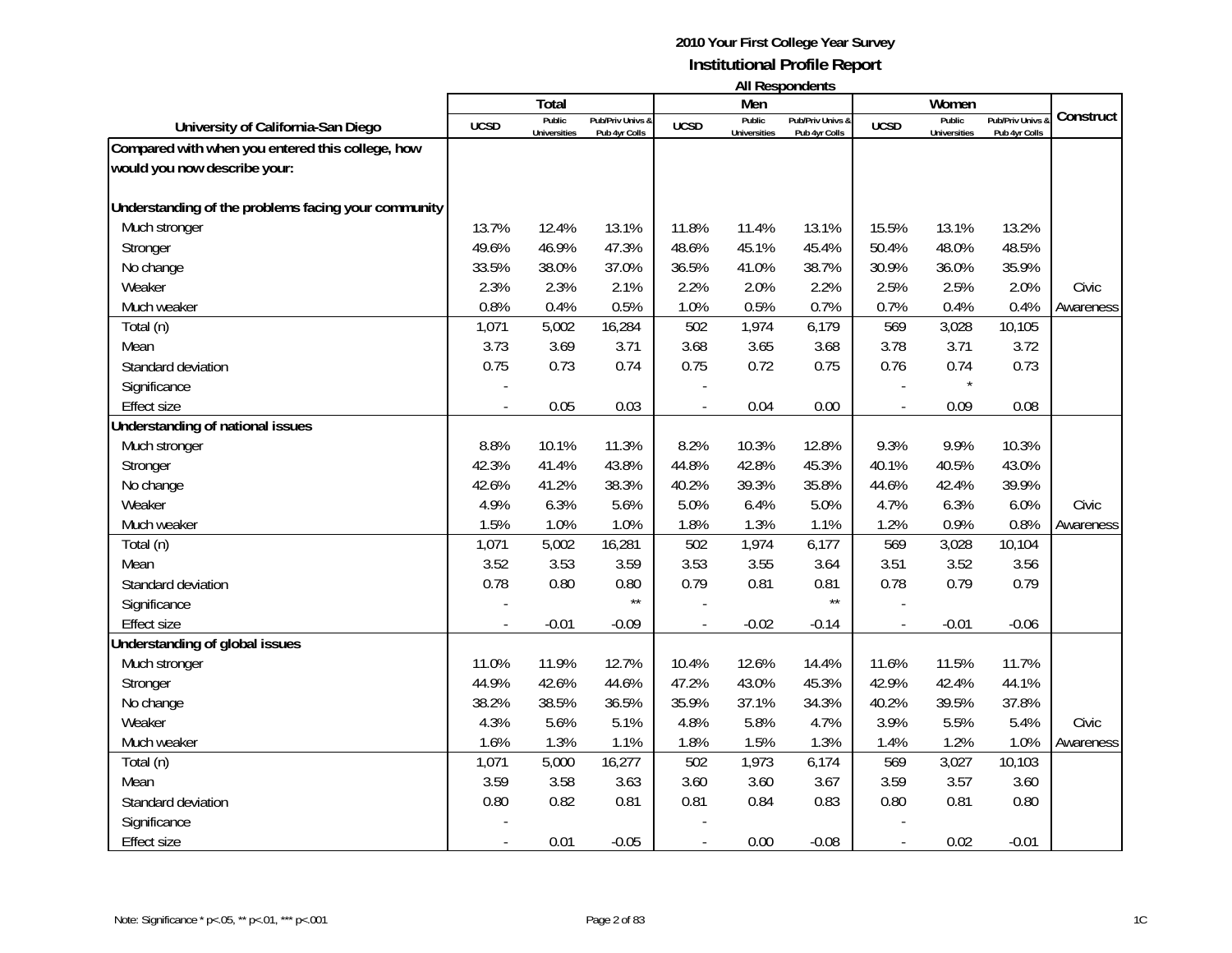|                                                  |             | Total               |                  |              | Men                 | בוו ולהוטעכטוו ווח |                | Women               |                |           |
|--------------------------------------------------|-------------|---------------------|------------------|--------------|---------------------|--------------------|----------------|---------------------|----------------|-----------|
| University of California-San Diego               | <b>UCSD</b> | Public              | Pub/Priv Univs & | <b>UCSD</b>  | Public              | Pub/Priv Univs &   | <b>UCSD</b>    | Public              | Pub/Priv Univs | Construct |
| Compared with when you entered this college, how |             | <b>Universities</b> | Pub 4yr Colls    |              | <b>Universities</b> | Pub 4yr Colls      |                | <b>Universities</b> | Pub 4yr Colls  |           |
| would you now describe your:                     |             |                     |                  |              |                     |                    |                |                     |                |           |
|                                                  |             |                     |                  |              |                     |                    |                |                     |                |           |
| Ability to conduct research                      |             |                     |                  |              |                     |                    |                |                     |                |           |
| Much stronger                                    | 11.3%       | 13.6%               | 14.5%            | 10.0%        | 14.9%               | 16.0%              | 12.5%          | 12.8%               | 13.6%          |           |
| Stronger                                         | 36.6%       | 42.9%               | 47.3%            | 39.0%        | 43.8%               | 48.0%              | 34.4%          | 42.4%               | 46.8%          |           |
| No change                                        | 49.8%       | 42.0%               | 36.6%            | 48.0%        | 39.7%               | 34.0%              | 51.3%          | 43.4%               | 38.2%          |           |
| Weaker                                           | 1.6%        | 1.1%                | 1.3%             | 2.2%         | 1.3%                | 1.6%               | 1.1%           | 1.1%                | 1.2%           |           |
| Much weaker                                      | 0.7%        | 0.4%                | 0.3%             | 0.8%         | 0.4%                | 0.4%               | 0.7%           | 0.4%                | 0.2%           |           |
| Total (n)                                        | 1,071       | 5,001               | 16,280           | 502          | 1,974               | 6,175              | 569            | 3,027               | 10,105         |           |
| Mean                                             | 3.56        | 3.68                | 3.74             | 3.55         | 3.72                | 3.78               | 3.57           | 3.66                | 3.72           |           |
| Standard deviation                               | 0.74        | 0.73                | 0.72             | 0.73         | 0.74                | 0.74               | 0.75           | 0.72                | 0.71           |           |
| Significance                                     |             | $***$               | $***$            |              | $***$               | $***$              |                | $\star\star$        | $***$          |           |
| <b>Effect size</b>                               |             | $-0.16$             | $-0.25$          |              | $-0.23$             | $-0.31$            |                | $-0.13$             | $-0.21$        |           |
| Ability to work as part of a team                |             |                     |                  |              |                     |                    |                |                     |                |           |
| Much stronger                                    | 8.2%        | 12.2%               | 13.7%            | 8.6%         | 13.6%               | 15.5%              | 7.9%           | 11.3%               | 12.7%          |           |
| Stronger                                         | 38.7%       | 41.2%               | 44.4%            | 39.4%        | 42.0%               | 45.2%              | 38.1%          | 40.7%               | 44.0%          |           |
| No change                                        | 48.3%       | 43.8%               | 39.7%            | 47.0%        | 41.0%               | 36.6%              | 49.4%          | 45.6%               | 41.5%          |           |
| Weaker                                           | 3.6%        | 2.4%                | 1.9%             | 4.2%         | 2.9%                | 2.3%               | 3.2%           | 2.0%                | 1.6%           |           |
| Much weaker                                      | 1.1%        | 0.4%                | 0.3%             | 0.8%         | 0.5%                | 0.4%               | 1.4%           | 0.4%                | 0.2%           |           |
| Total (n)                                        | 1,071       | 5,000               | 16,285           | 502          | 1,972               | 6,176              | 569            | 3,028               | 10,109         |           |
| Mean                                             | 3.49        | 3.62                | 3.70             | 3.51         | 3.65                | 3.73               | 3.48           | 3.60                | 3.67           |           |
| Standard deviation                               | 0.74        | 0.74                | 0.74             | 0.74         | 0.77                | 0.76               | 0.75           | 0.73                | 0.72           |           |
| Significance                                     |             | $***$               | $***$            |              | $***$               | ***                |                | $***$               | $***$          |           |
| <b>Effect size</b>                               |             | $-0.18$             | $-0.28$          | $\mathbf{r}$ | $-0.18$             | $-0.29$            | $\blacksquare$ | $-0.16$             | $-0.26$        |           |
| Critical thinking skills                         |             |                     |                  |              |                     |                    |                |                     |                |           |
| Much stronger                                    | 15.9%       | 18.2%               | 18.7%            | 15.1%        | 20.1%               | 21.0%              | 16.5%          | 17.0%               | 17.2%          |           |
| Stronger                                         | 59.6%       | 59.4%               | 59.2%            | 61.0%        | 60.1%               | 58.4%              | 58.3%          | 59.0%               | 59.7%          |           |
| No change                                        | 22.1%       | 20.8%               | 21.0%            | 21.3%        | 18.1%               | 19.2%              | 22.8%          | 22.6%               | 22.0%          |           |
| Weaker                                           | 1.9%        | 1.1%                | 1.0%             | 1.8%         | 1.1%                | 1.0%               | 1.9%           | 1.2%                | 0.9%           |           |
| Much weaker                                      | 0.6%        | 0.4%                | 0.2%             | 0.8%         | 0.6%                | 0.4%               | 0.4%           | 0.3%                | 0.1%           |           |
| Total (n)                                        | 1,071       | 5,000               | 16,274           | 502          | 1,974               | 6,171              | 569            | 3,026               | 10,103         |           |
| Mean                                             | 3.88        | 3.94                | 3.95             | 3.88         | 3.98                | 3.99               | 3.89           | 3.91                | 3.93           |           |
| Standard deviation                               | 0.70        | 0.68                | 0.67             | 0.70         | 0.69                | 0.69               | 0.70           | 0.68                | 0.66           |           |
| Significance                                     |             | $\star\star$        | $***$            |              | $\star\star$        | $***$              |                |                     |                |           |
| <b>Effect size</b>                               |             | $-0.09$             | $-0.10$          |              | $-0.14$             | $-0.16$            |                | $-0.03$             | $-0.06$        |           |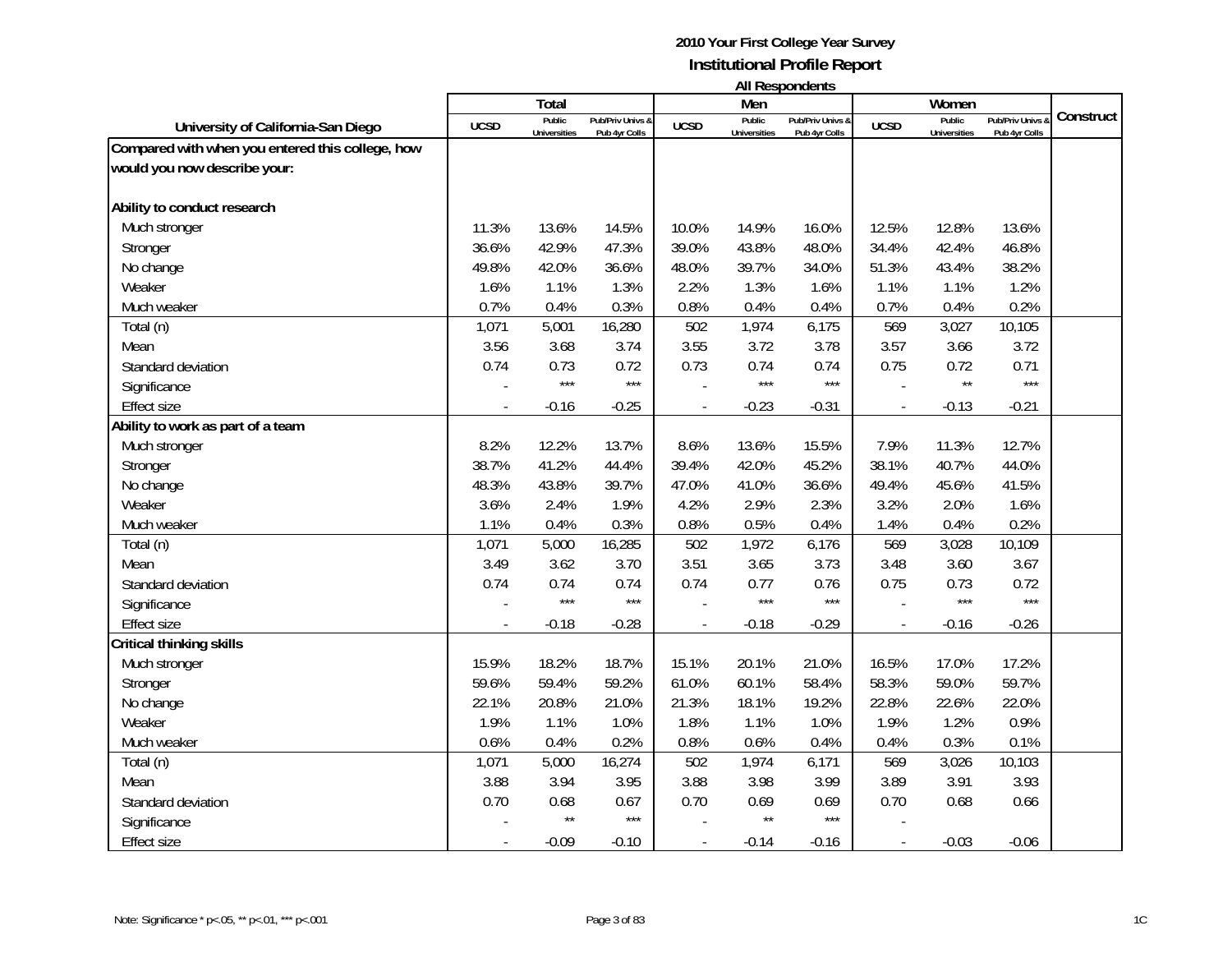| <b>All Respondents</b> |  |
|------------------------|--|
|------------------------|--|

|                                                  |             | Total                         |                                   |             | Men                           | , ,,, ,,,,,,,,,,,,,,,,,,          |                          | Women                  |                                   |            |
|--------------------------------------------------|-------------|-------------------------------|-----------------------------------|-------------|-------------------------------|-----------------------------------|--------------------------|------------------------|-----------------------------------|------------|
| University of California-San Diego               | <b>UCSD</b> | Public<br><b>Universities</b> | Pub/Priv Univs &<br>Pub 4yr Colls | <b>UCSD</b> | Public<br><b>Universities</b> | Pub/Priv Univs &<br>Pub 4yr Colls | <b>UCSD</b>              | Public<br>Universities | Pub/Priv Univs &<br>Pub 4yr Colls | Construct  |
| Compared with when you entered this college, how |             |                               |                                   |             |                               |                                   |                          |                        |                                   |            |
| would you now describe your:                     |             |                               |                                   |             |                               |                                   |                          |                        |                                   |            |
| Problem-solving skills                           |             |                               |                                   |             |                               |                                   |                          |                        |                                   |            |
| Much stronger                                    | 16.0%       | 18.2%                         | 18.2%                             | 18.1%       | 21.3%                         | 21.0%                             | 14.1%                    | 16.2%                  | 16.4%                             |            |
| Stronger                                         | 58.8%       | 58.2%                         | 58.3%                             | 60.6%       | 59.1%                         | 57.4%                             | 57.3%                    | 57.6%                  | 58.8%                             |            |
| No change                                        | 23.2%       | 22.2%                         | 22.4%                             | 19.5%       | 18.1%                         | 20.3%                             | 26.5%                    | 24.8%                  | 23.6%                             |            |
| Weaker                                           | 1.4%        | 1.0%                          | 1.0%                              | 1.0%        | 0.9%                          | 0.9%                              | 1.8%                     | 1.1%                   | 1.0%                              |            |
| Much weaker                                      | 0.6%        | 0.4%                          | 0.2%                              | 0.8%        | 0.6%                          | 0.3%                              | 0.4%                     | 0.3%                   | 0.2%                              |            |
| Total (n)                                        | 1,071       | 5,002                         | 16,282                            | 502         | 1,974                         | 6,175                             | 569                      | 3,028                  | 10,107                            |            |
| Mean                                             | 3.88        | 3.93                          | 3.93                              | 3.94        | 4.00                          | 3.98                              | 3.83                     | 3.88                   | 3.90                              |            |
| Standard deviation                               | 0.70        | 0.69                          | 0.68                              | 0.70        | 0.69                          | 0.69                              | 0.69                     | 0.68                   | 0.67                              |            |
| Significance                                     |             | $\star$                       | $\star$                           |             |                               |                                   |                          |                        | $\star$                           |            |
| <b>Effect size</b>                               |             | $-0.07$                       | $-0.07$                           |             | $-0.09$                       | $-0.06$                           | $\overline{\phantom{a}}$ | $-0.07$                | $-0.10$                           |            |
| Leadership ability                               |             |                               |                                   |             |                               |                                   |                          |                        |                                   |            |
| Much stronger                                    | 10.4%       | 15.8%                         | 18.0%                             | 9.2%        | 16.0%                         | 19.0%                             | 11.4%                    | 15.6%                  | 17.4%                             |            |
| Stronger                                         | 36.2%       | 41.9%                         | 44.9%                             | 38.4%       | 41.4%                         | 44.6%                             | 34.3%                    | 42.3%                  | 45.1%                             |            |
| No change                                        | 47.0%       | 38.2%                         | 33.7%                             | 46.4%       | 38.6%                         | 33.1%                             | 47.5%                    | 37.9%                  | 34.1%                             |            |
| Weaker                                           | 5.1%        | 3.5%                          | 2.9%                              | 4.8%        | 3.3%                          | 2.7%                              | 5.4%                     | 3.6%                   | 3.0%                              |            |
| Much weaker                                      | 1.3%        | 0.6%                          | 0.4%                              | 1.2%        | 0.7%                          | 0.5%                              | 1.4%                     | 0.6%                   | 0.4%                              | Leadership |
| Total (n)                                        | 1,071       | 5,001                         | 16,279                            | 502         | 1,973                         | 6,172                             | 569                      | 3,028                  | 10,107                            |            |
| Mean                                             | 3.49        | 3.69                          | 3.77                              | 3.50        | 3.69                          | 3.79                              | 3.49                     | 3.69                   | 3.76                              |            |
| Standard deviation                               | 0.80        | 0.80                          | 0.79                              | 0.78        | 0.80                          | 0.80                              | 0.82                     | 0.80                   | 0.78                              |            |
| Significance                                     |             | ***                           | $***$                             |             | $***$                         | $***$                             |                          | $***$                  | $***$                             |            |
| <b>Effect size</b>                               |             | $-0.25$                       | $-0.35$                           |             | $-0.24$                       | $-0.36$                           | $\overline{\phantom{a}}$ | $-0.25$                | $-0.35$                           |            |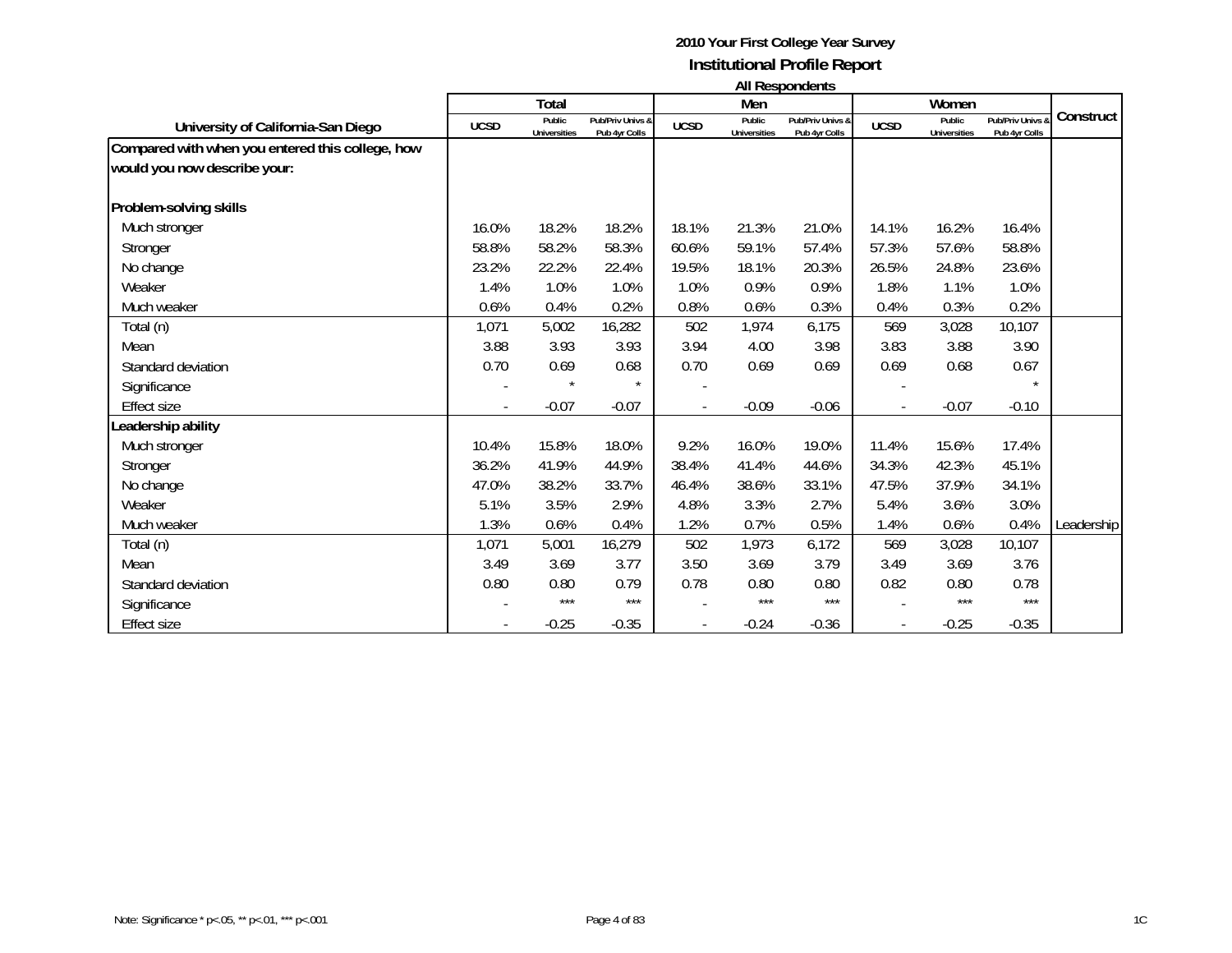|                                                       |             |                               |                                   |             |                               | AII RESPUNGENS                    |             |                               |                                 |             |
|-------------------------------------------------------|-------------|-------------------------------|-----------------------------------|-------------|-------------------------------|-----------------------------------|-------------|-------------------------------|---------------------------------|-------------|
|                                                       |             | Total                         |                                   |             | Men                           |                                   |             | Women                         |                                 |             |
| University of California-San Diego                    | <b>UCSD</b> | Public<br><b>Universities</b> | Pub/Priv Univs &<br>Pub 4yr Colls | <b>UCSD</b> | Public<br><b>Universities</b> | Pub/Priv Univs &<br>Pub 4yr Colls | <b>UCSD</b> | Public<br><b>Universities</b> | Pub/Priv Univs<br>Pub 4yr Colls | Construct   |
| Since entering college, how often have you interacted |             |                               |                                   |             |                               |                                   |             |                               |                                 |             |
| with the following people:                            |             |                               |                                   |             |                               |                                   |             |                               |                                 |             |
|                                                       |             |                               |                                   |             |                               |                                   |             |                               |                                 |             |
| Faculty during office hours                           |             |                               |                                   |             |                               |                                   |             |                               |                                 |             |
| Daily                                                 | 0.5%        | 1.3%                          | 2.4%                              | 0.4%        | 1.8%                          | 3.0%                              | 0.5%        | 1.0%                          | 2.1%                            |             |
| 2 or 3 times per week                                 | 5.8%        | 5.3%                          | 6.9%                              | 6.6%        | 6.3%                          | 7.7%                              | 5.1%        | 4.7%                          | 6.3%                            |             |
| Once a week                                           | 13.5%       | 12.7%                         | 13.5%                             | 15.3%       | 14.0%                         | 15.2%                             | 12.0%       | 11.8%                         | 12.5%                           |             |
| 1 or 2 times per month                                | 22.1%       | 25.8%                         | 27.1%                             | 21.1%       | 26.0%                         | 26.5%                             | 23.0%       | 25.7%                         | 27.4%                           | Student     |
| 1 or 2 times per term                                 | 37.7%       | 39.1%                         | 38.6%                             | 35.5%       | 35.1%                         | 35.4%                             | 39.7%       | 41.7%                         | 40.5%                           | Faculty     |
| Never                                                 | 20.4%       | 15.8%                         | 11.6%                             | 21.1%       | 16.8%                         | 12.2%                             | 19.7%       | 15.1%                         | 11.2%                           | Interaction |
| Total (n)                                             | 1,071       | 5,003                         | 16,286                            | 502         | 1,975                         | 6,182                             | 569         | 3,028                         | 10,104                          |             |
| Mean                                                  | 2.48        | 2.57                          | 2.73                              | 2.52        | 2.63                          | 2.80                              | 2.45        | 2.52                          | 2.68                            |             |
| Standard deviation                                    | 1.15        | 1.14                          | 1.19                              | 1.19        | 1.20                          | 1.24                              | 1.12        | 1.09                          | 1.15                            |             |
| Significance                                          |             |                               | $***$                             |             |                               | $***$                             |             |                               | $***$                           |             |
| <b>Effect size</b>                                    |             | $-0.08$                       | $-0.21$                           |             | $-0.09$                       | $-0.23$                           |             | $-0.06$                       | $-0.20$                         |             |
| Faculty outside of class or office hours              |             |                               |                                   |             |                               |                                   |             |                               |                                 |             |
| Daily                                                 | 0.7%        | 1.0%                          | 1.8%                              | 0.4%        | 1.2%                          | 2.2%                              | 0.9%        | 0.8%                          | 1.6%                            |             |
| 2 or 3 times per week                                 | 3.3%        | 4.5%                          | 5.9%                              | 4.0%        | 4.9%                          | 6.7%                              | 2.6%        | 4.2%                          | 5.5%                            |             |
| Once a week                                           | 7.2%        | 8.8%                          | 11.7%                             | 7.6%        | 9.8%                          | 13.2%                             | 6.9%        | 8.2%                          | 10.8%                           |             |
| 1 or 2 times per month                                | 14.0%       | 18.4%                         | 20.7%                             | 15.9%       | 18.8%                         | 20.4%                             | 12.3%       | 18.2%                         | 20.8%                           | Student     |
| 1 or 2 times per term                                 | 29.2%       | 30.2%                         | 30.4%                             | 28.9%       | 28.2%                         | 29.2%                             | 29.5%       | 31.6%                         | 31.1%                           | Faculty     |
| Never                                                 | 45.7%       | 37.0%                         | 29.5%                             | 43.2%       | 37.1%                         | 28.3%                             | 47.8%       | 37.0%                         | 30.3%                           | Interaction |
| Total (n)                                             | 1,071       | 5,001                         | 16,268                            | 502         | 1,973                         | 6,170                             | 569         | 3,028                         | 10,098                          |             |
| Mean                                                  | 1.95        | 2.17                          | 2.40                              | 2.01        | 2.21                          | 2.47                              | 1.90        | 2.14                          | 2.35                            |             |
| Standard deviation                                    | 1.13        | 1.20                          | 1.28                              | 1.15        | 1.24                          | 1.32                              | 1.12        | 1.17                          | 1.25                            |             |
| Significance                                          |             | $***$                         | $***$                             |             | $\star\star$                  | $***$                             |             | $***$                         | $***$                           |             |
| <b>Effect size</b>                                    |             | $-0.18$                       | 0.35                              |             | 0.16                          | 0.35                              |             | 0.21                          | 0.36                            |             |
| Academic advisors/counselors                          |             |                               |                                   |             |                               |                                   |             |                               |                                 |             |
| Daily                                                 | 0.3%        | 0.6%                          | 0.9%                              | 0.2%        | 0.7%                          | 1.2%                              | 0.4%        | 0.6%                          | 0.8%                            |             |
| 2 or 3 times per week                                 | 1.6%        | 1.4%                          | 2.2%                              | 1.4%        | 1.3%                          | 2.7%                              | 1.8%        | 1.5%                          | 1.8%                            |             |
| Once a week                                           | 3.2%        | 4.0%                          | 5.5%                              | 4.2%        | 4.3%                          | 6.7%                              | 2.3%        | 3.8%                          | 4.8%                            |             |
| 1 or 2 times per month                                | 15.7%       | 19.7%                         | 23.2%                             | 16.3%       | 19.5%                         | 24.4%                             | 15.1%       | 19.9%                         | 22.4%                           |             |
| 1 or 2 times per term                                 | 60.9%       | 67.5%                         | 62.9%                             | 59.2%       | 66.5%                         | 59.0%                             | 62.5%       | 68.2%                         | 65.3%                           |             |
| Never                                                 | 18.3%       | 6.8%                          | 5.3%                              | 18.7%       | 7.9%                          | 6.0%                              | 18.0%       | 6.1%                          | 4.9%                            |             |
| Total (n)                                             | 1,070       | 5,001                         | 16,268                            | 502         | 1,974                         | 6,173                             | 568         | 3,027                         | 10,095                          |             |
| Mean                                                  | 2.10        | 2.27                          | 2.39                              | 2.11        | 2.27                          | 2.45                              | 2.08        | 2.28                          | 2.36                            |             |
| Standard deviation                                    | 0.80        | 0.76                          | 0.84                              | 0.82        | 0.77                          | 0.90                              | 0.79        | 0.75                          | 0.79                            |             |
| Significance                                          |             | $\star\star\star$             | $***$                             |             | $\star\star\star$             | $***$                             |             | $***$                         | $\star\star\star$               |             |
| Effect size                                           |             | $-0.22$                       | $-0.35$                           |             | $-0.21$                       | $-0.38$                           |             | $-0.27$                       | $-0.35$                         |             |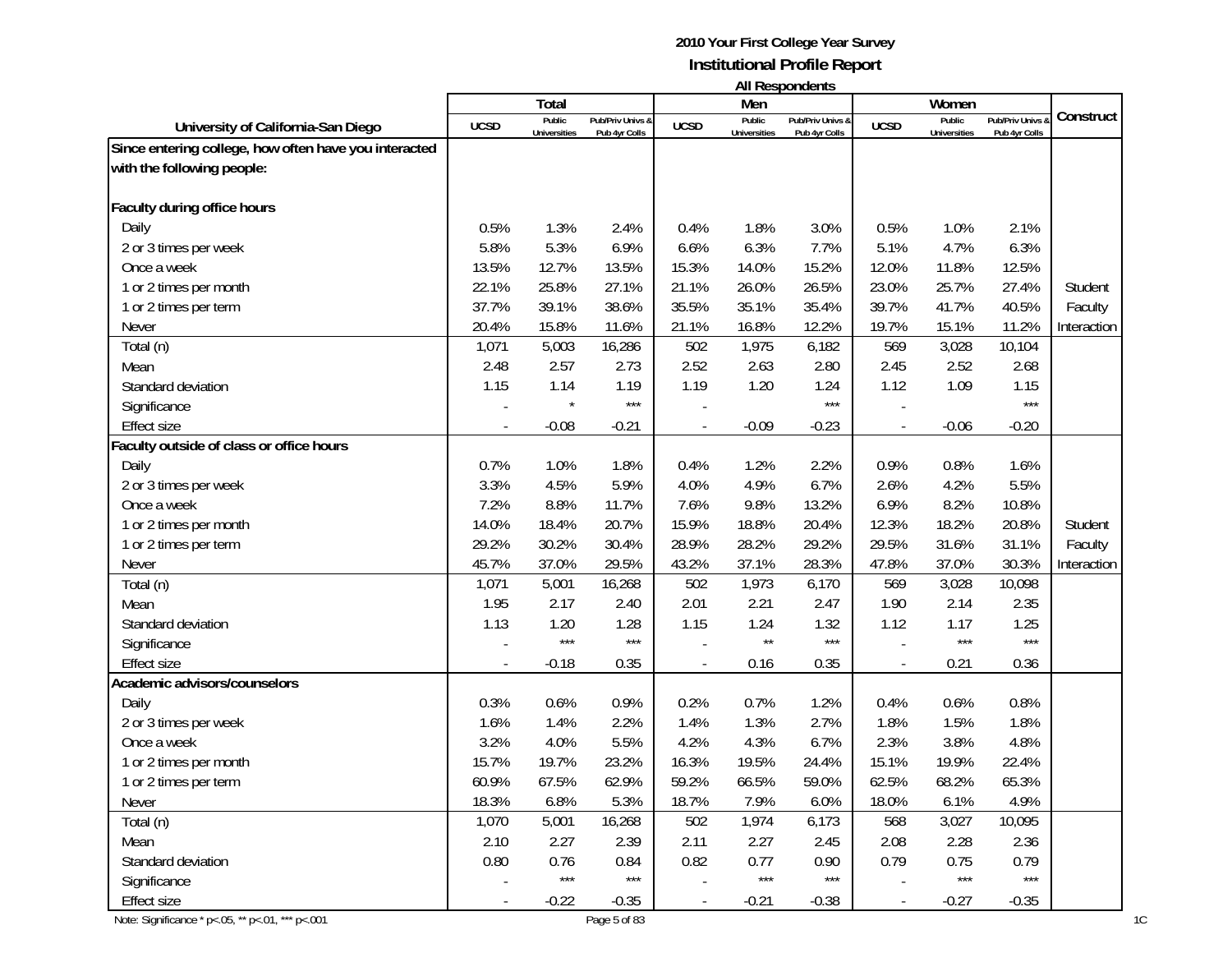|                                                       |             |                     |                   |             |                     | טוווטאווטעכטרו ווו |                          |                     |                |           |
|-------------------------------------------------------|-------------|---------------------|-------------------|-------------|---------------------|--------------------|--------------------------|---------------------|----------------|-----------|
|                                                       |             | Total<br>Public     | Pub/Priv Univs &  |             | Men<br>Public       | Pub/Priv Univs &   |                          | Women<br>Public     | Pub/Priv Univs | Construct |
| University of California-San Diego                    | <b>UCSD</b> | <b>Universities</b> | Pub 4yr Colls     | <b>UCSD</b> | <b>Universities</b> | Pub 4yr Colls      | <b>UCSD</b>              | <b>Universities</b> | Pub 4yr Colls  |           |
| Since entering college, how often have you interacted |             |                     |                   |             |                     |                    |                          |                     |                |           |
| with the following people:                            |             |                     |                   |             |                     |                    |                          |                     |                |           |
|                                                       |             |                     |                   |             |                     |                    |                          |                     |                |           |
| Other college personnel                               |             |                     |                   |             |                     |                    |                          |                     |                |           |
| Daily                                                 | 2.1%        | 4.6%                | 6.6%              | 2.4%        | 5.1%                | 7.5%               | 1.9%                     | 4.3%                | 6.1%           |           |
| 2 or 3 times per week                                 | 4.7%        | 4.9%                | 5.9%              | 4.2%        | 5.5%                | 6.8%               | 5.1%                     | 4.6%                | 5.3%           |           |
| Once a week                                           | 8.9%        | 10.2%               | 11.4%             | 10.2%       | 11.6%               | 12.7%              | 7.7%                     | 9.4%                | 10.6%          |           |
| 1 or 2 times per month                                | 15.2%       | 18.5%               | 19.1%             | 16.7%       | 19.2%               | 19.9%              | 13.9%                    | 18.1%               | 18.6%          |           |
| 1 or 2 times per term                                 | 34.3%       | 35.0%               | 33.3%             | 33.1%       | 33.4%               | 31.5%              | 35.3%                    | 36.0%               | 34.5%          |           |
| Never                                                 | 34.8%       | 26.7%               | 23.7%             | 33.5%       | 25.3%               | 21.6%              | 36.0%                    | 27.7%               | 24.9%          |           |
| Total (n)                                             | 1,071       | 4,995               | 16,220            | 502         | 1,973               | 6,157              | 569                      | 3,022               | 10,063         |           |
| Mean                                                  | 2.21        | 2.45                | 2.62              | 2.26        | 2.54                | 2.74               | 2.16                     | 2.40                | 2.55           |           |
| Standard deviation                                    | 1.26        | 1.35                | 1.44              | 1.27        | 1.39                | 1.48               | 1.25                     | 1.33                | 1.42           |           |
| Significance                                          |             | $***$               | $***$             |             | $***$               | $***$              |                          | $***$               | $***$          |           |
| <b>Effect size</b>                                    |             | $-0.18$             | $-0.28$           |             | $-0.20$             | $-0.32$            |                          | $-0.18$             | $-0.27$        |           |
| Close friends at this institution                     |             |                     |                   |             |                     |                    |                          |                     |                |           |
| Daily                                                 | 62.4%       | 73.5%               | 78.1%             | 63.1%       | 70.9%               | 75.4%              | 61.7%                    | 75.2%               | 79.8%          |           |
| 2 or 3 times per week                                 | 14.7%       | 13.1%               | 10.9%             | 15.9%       | 14.4%               | 11.4%              | 13.5%                    | 12.2%               | 10.6%          |           |
| Once a week                                           | 10.6%       | 6.9%                | 5.2%              | 10.4%       | 7.8%                | 6.3%               | 10.9%                    | 6.4%                | 4.5%           |           |
| 1 or 2 times per month                                | 4.1%        | 2.5%                | 2.4%              | 3.8%        | 2.8%                | 2.9%               | 4.4%                     | 2.3%                | 2.1%           |           |
| 1 or 2 times per term                                 | 3.8%        | 1.7%                | 1.5%              | 3.8%        | 1.9%                | 1.8%               | 3.9%                     | 1.5%                | 1.3%           |           |
| Never                                                 | 4.4%        | 2.3%                | 1.8%              | 3.0%        | 2.2%                | 2.1%               | 5.6%                     | 2.3%                | 1.6%           |           |
| Total (n)                                             | 1,071       | 5,001               | 16,271            | 502         | 1,974               | 6,176              | 569                      | 3,027               | 10,095         |           |
| Mean                                                  | 5.14        | 5.47                | 5.56              | 5.22        | 5.43                | 5.49               | 5.08                     | 5.50                | 5.61           |           |
| Standard deviation                                    | 1.39        | 1.09                | 1.02              | 1.29        | 1.11                | 1.09               | 1.47                     | 1.08                | 0.96           |           |
| Significance                                          |             | $***$               | $***$             |             | $***$               | $***$              |                          | $***$               | $***$          |           |
| <b>Effect size</b>                                    |             | $-0.30$             | $-0.41$           |             | $-0.19$             | $-0.25$            |                          | $-0.39$             | $-0.55$        |           |
| Close friends not at this institution                 |             |                     |                   |             |                     |                    |                          |                     |                |           |
| Daily                                                 | 23.3%       | 25.7%               | 28.1%             | 22.3%       | 22.9%               | 23.4%              | 24.1%                    | 27.5%               | 31.0%          |           |
| 2 or 3 times per week                                 | 23.6%       | 24.7%               | 25.8%             | 25.1%       | 22.6%               | 24.8%              | 22.4%                    | 26.1%               | 26.4%          |           |
| Once a week                                           | 17.4%       | 17.0%               | 16.8%             | 14.3%       | 17.4%               | 17.7%              | 20.1%                    | 16.8%               | 16.2%          |           |
| 1 or 2 times per month                                | 16.9%       | 18.0%               | 16.8%             | 17.9%       | 20.1%               | 18.9%              | 16.0%                    | 16.6%               | 15.5%          |           |
| 1 or 2 times per term                                 | 13.8%       | 11.3%               | 9.6%              | 14.1%       | 12.5%               | 11.3%              | 13.6%                    | 10.5%               | 8.5%           |           |
| Never                                                 | 5.0%        | 3.3%                | 2.9%              | 6.2%        | 4.5%                | 3.9%               | 3.9%                     | 2.5%                | 2.3%           |           |
| Total (n)                                             | 1,070       | 4,996               | 16,260            | 502         | 1,972               | 6,173              | 568                      | 3,024               | 10,087         |           |
| Mean                                                  | 4.11        | 4.26                | 4.37              | 4.05        | 4.10                | 4.18               | 4.16                     | 4.36                | 4.49           |           |
| Standard deviation                                    | 1.53        | 1.46                | 1.43              | 1.56        | 1.50                | 1.46               | 1.49                     | 1.43                | 1.40           |           |
| Significance                                          |             | $\star\star$        | $\star\star\star$ |             |                     |                    |                          | $\star\star$        | $***$          |           |
| Effect size                                           |             | $-0.10$             | $-0.18$           |             | $-0.03$             | $-0.09$            | $\overline{\phantom{a}}$ | $-0.14$             | $-0.24$        |           |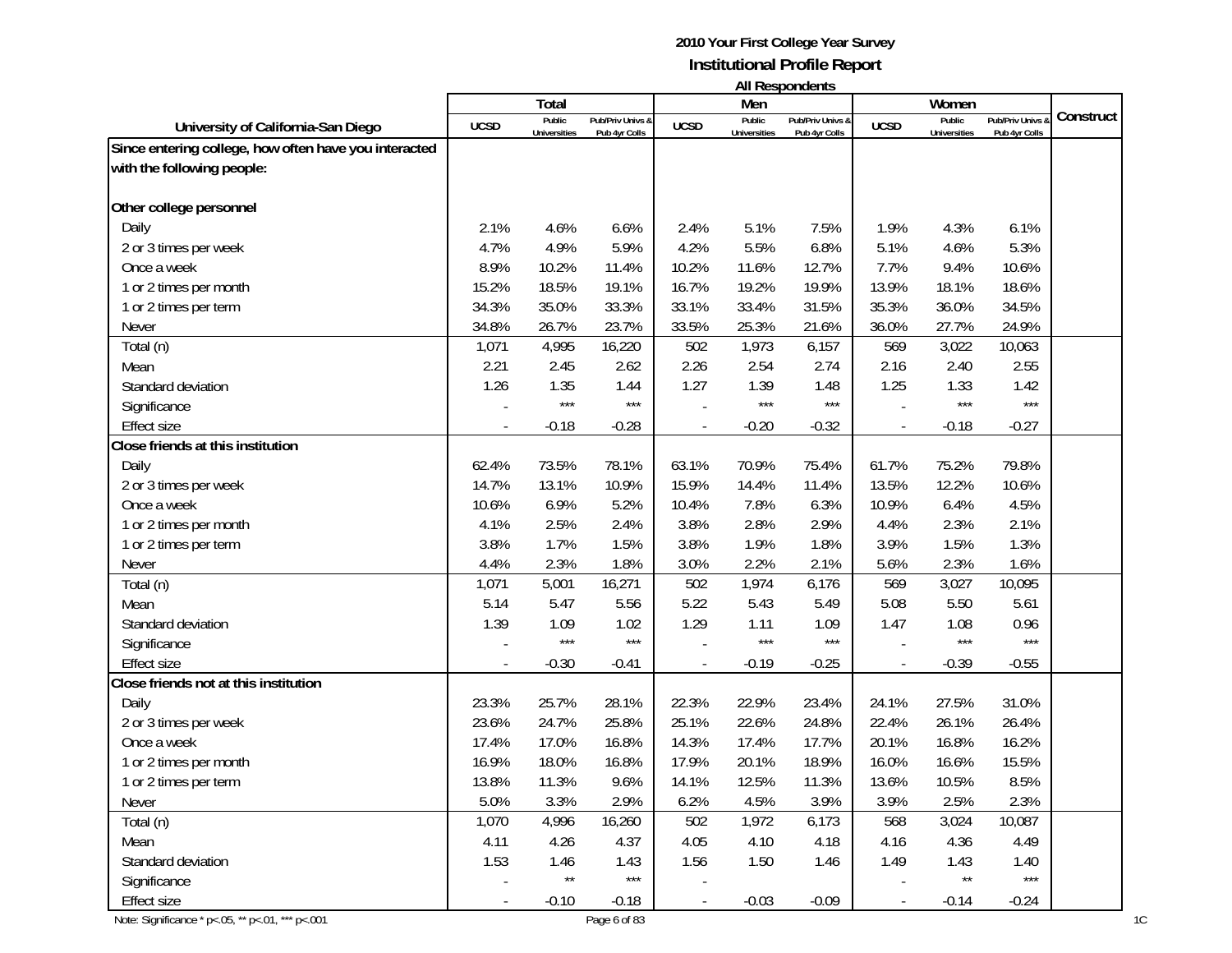|                                                       |             |                               |                                   |             |                               | AII Respondents                   |             |                               |                                 |           |
|-------------------------------------------------------|-------------|-------------------------------|-----------------------------------|-------------|-------------------------------|-----------------------------------|-------------|-------------------------------|---------------------------------|-----------|
|                                                       |             | Total                         |                                   |             | Men                           |                                   |             | Women                         |                                 | Construct |
| University of California-San Diego                    | <b>UCSD</b> | Public<br><b>Universities</b> | Pub/Priv Univs &<br>Pub 4yr Colls | <b>UCSD</b> | Public<br><b>Universities</b> | Pub/Priv Univs &<br>Pub 4yr Colls | <b>UCSD</b> | Public<br><b>Universities</b> | Pub/Priv Univs<br>Pub 4yr Colls |           |
| Since entering college, how often have you interacted |             |                               |                                   |             |                               |                                   |             |                               |                                 |           |
| with the following people:                            |             |                               |                                   |             |                               |                                   |             |                               |                                 |           |
|                                                       |             |                               |                                   |             |                               |                                   |             |                               |                                 |           |
| Your family                                           |             |                               |                                   |             |                               |                                   |             |                               |                                 |           |
| Daily                                                 | 26.6%       | 30.4%                         | 34.4%                             | 16.9%       | 20.7%                         | 23.1%                             | 35.1%       | 36.7%                         | 41.4%                           |           |
| 2 or 3 times per week                                 | 25.1%       | 27.3%                         | 26.7%                             | 27.7%       | 27.1%                         | 27.4%                             | 22.8%       | 27.4%                         | 26.2%                           |           |
| Once a week                                           | 21.6%       | 19.9%                         | 18.7%                             | 26.1%       | 25.1%                         | 24.5%                             | 17.6%       | 16.4%                         | 15.1%                           |           |
| 1 or 2 times per month                                | 14.8%       | 13.9%                         | 12.4%                             | 14.9%       | 16.8%                         | 15.0%                             | 14.8%       | 12.0%                         | 10.8%                           |           |
| 1 or 2 times per term                                 | 10.0%       | 7.3%                          | 6.6%                              | 12.5%       | 8.6%                          | 8.2%                              | 7.7%        | 6.4%                          | 5.6%                            |           |
| Never                                                 | 1.9%        | 1.3%                          | 1.2%                              | 1.8%        | 1.7%                          | 1.9%                              | 1.9%        | 1.0%                          | 0.8%                            |           |
| Total (n)                                             | 1,071       | 5,000                         | 16,269                            | 502         | 1,974                         | 6,175                             | 569         | 3,026                         | 10,094                          |           |
| Mean                                                  | 4.38        | 4.56                          | 4.66                              | 4.16        | 4.29                          | 4.37                              | 4.57        | 4.73                          | 4.84                            |           |
| Standard deviation                                    | 1.37        | 1.31                          | 1.31                              | 1.32        | 1.30                          | 1.31                              | 1.39        | 1.29                          | 1.27                            |           |
| Significance                                          |             | $***$                         | $***$                             |             |                               | $***$                             |             | $\star\star$                  | $***$                           |           |
| <b>Effect size</b>                                    |             | $-0.14$                       | $-0.21$                           |             | $-0.10$                       | $-0.16$                           |             | $-0.12$                       | $-0.21$                         |           |
| Graduate students/teaching assistants                 |             |                               |                                   |             |                               |                                   |             |                               |                                 |           |
| Daily                                                 | 3.7%        | 5.6%                          | 4.4%                              | 3.4%        | 6.4%                          | 5.2%                              | 4.0%        | 5.1%                          | 3.9%                            |           |
| 2 or 3 times per week                                 | 23.7%       | 21.6%                         | 14.9%                             | 22.3%       | 22.2%                         | 15.5%                             | 25.0%       | 21.2%                         | 14.6%                           |           |
| Once a week                                           | 26.7%       | 24.7%                         | 19.6%                             | 28.7%       | 25.7%                         | 19.6%                             | 25.0%       | 24.0%                         | 19.5%                           |           |
| 1 or 2 times per month                                | 16.9%       | 18.2%                         | 14.7%                             | 15.9%       | 17.5%                         | 15.3%                             | 17.8%       | 18.6%                         | 14.4%                           |           |
| 1 or 2 times per term                                 | 17.9%       | 17.7%                         | 18.7%                             | 17.5%       | 15.9%                         | 17.8%                             | 18.1%       | 18.9%                         | 19.3%                           |           |
| Never                                                 | 11.0%       | 12.2%                         | 27.6%                             | 12.2%       | 12.2%                         | 26.6%                             | 10.0%       | 12.2%                         | 28.2%                           |           |
| Total (n)                                             | 1,070       | 4,996                         | 16,251                            | 502         | 1,973                         | 6,169                             | 568         | 3,023                         | 10,082                          |           |
| Mean                                                  | 3.46        | 3.43                          | 2.89                              | 3.42        | 3.49                          | 2.95                              | 3.49        | 3.38                          | 2.85                            |           |
| Standard deviation                                    | 1.40        | 1.45                          | 1.57                              | 1.41        | 1.46                          | 1.59                              | 1.40        | 1.44                          | 1.56                            |           |
| Significance                                          |             |                               | $***$                             |             |                               | $***$                             |             |                               | $***$                           |           |
| <b>Effect size</b>                                    |             | 0.02                          | 0.36                              |             | $-0.05$                       | 0.30                              |             | 0.08                          | 0.41                            |           |
| Close friends from your high school                   |             |                               |                                   |             |                               |                                   |             |                               |                                 |           |
| Daily                                                 | 18.9%       | 24.2%                         | 23.7%                             | 20.1%       | 24.7%                         | 21.8%                             | 17.8%       | 23.8%                         | 24.9%                           |           |
| 2 or 3 times per week                                 | 21.3%       | 23.7%                         | 24.7%                             | 22.1%       | 22.2%                         | 23.1%                             | 20.6%       | 24.6%                         | 25.6%                           |           |
| Once a week                                           | 16.9%       | 16.7%                         | 16.2%                             | 16.7%       | 16.6%                         | 17.1%                             | 17.0%       | 16.7%                         | 15.7%                           |           |
| 1 or 2 times per month                                | 17.8%       | 18.1%                         | 18.5%                             | 16.9%       | 18.1%                         | 19.2%                             | 18.6%       | 18.1%                         | 18.0%                           |           |
| 1 or 2 times per term                                 | 14.3%       | 11.4%                         | 11.6%                             | 14.1%       | 11.4%                         | 12.1%                             | 14.4%       | 11.5%                         | 11.2%                           |           |
| Never                                                 | 10.8%       | 5.9%                          | 5.4%                              | 10.0%       | 7.0%                          | 6.7%                              | 11.6%       | 5.3%                          | 4.5%                            |           |
| Total (n)                                             | 1,071       | 5,002                         | 16,279                            | 502         | 1,974                         | 6,177                             | 569         | 3,028                         | 10,102                          |           |
| Mean                                                  | 3.80        | 4.13                          | 4.14                              | 3.87        | 4.10                          | 4.03                              | 3.74        | 4.16                          | 4.21                            |           |
| Standard deviation                                    | 1.63        | 1.54                          | 1.52                              | 1.63        | 1.57                          | 1.54                              | 1.63        | 1.51                          | 1.50                            |           |
| Significance                                          |             | $\star\star\star$             | $***$                             |             | $\star\star$                  |                                   |             | $***$                         | $\star\star\star$               |           |
| Effect size                                           |             | $-0.21$                       | $-0.22$                           |             | $-0.15$                       | $-0.10$                           |             | $-0.28$                       | $-0.31$                         |           |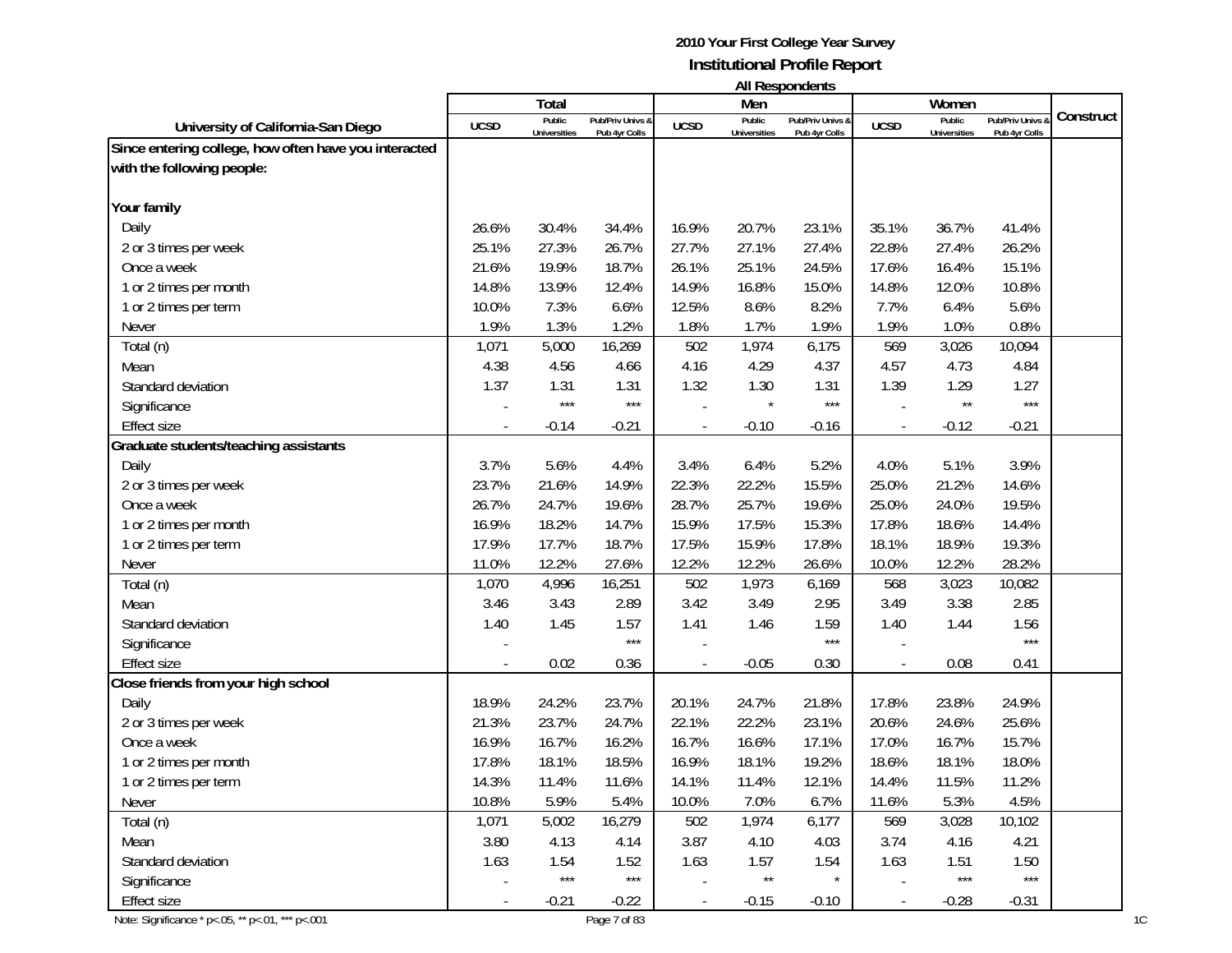|                                                         |             |                               |                                   |                          |                               | All Respondents                   |             |                               |                                 |           |
|---------------------------------------------------------|-------------|-------------------------------|-----------------------------------|--------------------------|-------------------------------|-----------------------------------|-------------|-------------------------------|---------------------------------|-----------|
|                                                         |             | Total                         |                                   |                          | Men                           |                                   |             | Women                         |                                 |           |
| University of California-San Diego                      | <b>UCSD</b> | Public<br><b>Universities</b> | Pub/Priv Univs &<br>Pub 4yr Colls | <b>UCSD</b>              | Public<br><b>Universities</b> | Pub/Priv Univs &<br>Pub 4yr Colls | <b>UCSD</b> | Public<br><b>Universities</b> | Pub/Priv Univs<br>Pub 4yr Colls | Construct |
| Do you have any concern about your ability to finance   |             |                               |                                   |                          |                               |                                   |             |                               |                                 |           |
| your college education?                                 |             |                               |                                   |                          |                               |                                   |             |                               |                                 |           |
| Major (not sure I will have enough funds to complete)   | 24.1%       | 18.7%                         | 17.5%                             | 23.1%                    | 17.1%                         | 15.9%                             | 25.0%       | 19.8%                         | 18.5%                           |           |
| Some (but I probably will have enough funds)            | 58.5%       | 57.7%                         | 55.2%                             | 55.4%                    | 54.0%                         | 51.9%                             | 61.3%       | 60.1%                         | 57.1%                           |           |
| None (I am confident that I will have sufficient funds) | 17.4%       | 23.6%                         | 27.3%                             | 21.5%                    | 28.9%                         | 32.2%                             | 13.7%       | 20.1%                         | 24.4%                           |           |
| Total (n)                                               | 1,071       | 5,002                         | 16,234                            | 502                      | 1,974                         | 6,150                             | 569         | 3,028                         | 10,084                          |           |
| Mean                                                    | 2.07        | 1.95                          | 1.90                              | 2.02                     | 1.88                          | 1.84                              | 2.11        | 2.00                          | 1.94                            |           |
| Standard deviation                                      | 0.64        | 0.65                          | 0.66                              | 0.67                     | 0.67                          | 0.67                              | 0.61        | 0.63                          | 0.65                            |           |
| Significance                                            |             | $***$                         | $***$                             |                          | $***$                         | $***$                             |             | ***                           | $***$                           |           |
| <b>Effect size</b>                                      |             | 0.18                          | 0.26                              | $\overline{\phantom{a}}$ | 0.21                          | 0.27                              |             | 0.17                          | 0.26                            |           |
| Since entering this college, indicate how often have    |             |                               |                                   |                          |                               |                                   |             |                               |                                 |           |
| you felt:                                               |             |                               |                                   |                          |                               |                                   |             |                               |                                 |           |
|                                                         |             |                               |                                   |                          |                               |                                   |             |                               |                                 |           |
| Lonely or homesick                                      |             |                               |                                   |                          |                               |                                   |             |                               |                                 |           |
| Frequently                                              | 15.1%       | 13.2%                         | 11.1%                             | 10.6%                    | 8.9%                          | 6.9%                              | 19.2%       | 16.0%                         | 13.7%                           |           |
| Occasionally                                            | 51.9%       | 53.0%                         | 53.2%                             | 48.4%                    | 46.8%                         | 45.2%                             | 55.0%       | 57.0%                         | 58.1%                           |           |
| Not at all                                              | 33.0%       | 33.8%                         | 35.7%                             | 41.0%                    | 44.4%                         | 47.9%                             | 25.8%       | 26.9%                         | 28.2%                           |           |
| Total (n)                                               | 1,071       | 5,002                         | 16,284                            | 502                      | 1,974                         | 6,178                             | 569         | 3,028                         | 10,106                          |           |
| Mean                                                    | 1.82        | 1.79                          | 1.75                              | 1.70                     | 1.64                          | 1.59                              | 1.93        | 1.89                          | 1.85                            |           |
| Standard deviation                                      | 0.67        | 0.65                          | 0.64                              | 0.65                     | 0.64                          | 0.62                              | 0.67        | 0.65                          | 0.63                            |           |
| Significance                                            |             |                               | $***$                             |                          |                               | $***$                             |             |                               | $\star\star$                    |           |
| <b>Effect size</b>                                      |             | 0.05                          | 0.11                              |                          | 0.09                          | 0.18                              |             | 0.06                          | 0.13                            |           |
| Isolated from campus life                               |             |                               |                                   |                          |                               |                                   |             |                               |                                 |           |
| Frequently                                              | 21.7%       | 14.7%                         | 11.0%                             | 18.9%                    | 13.1%                         | 9.4%                              | 24.1%       | 15.8%                         | 12.0%                           |           |
| Occasionally                                            | 47.1%       | 43.1%                         | 40.3%                             | 46.2%                    | 42.6%                         | 38.7%                             | 47.8%       | 43.5%                         | 41.2%                           |           |
| Not at all                                              | 31.3%       | 42.1%                         | 48.7%                             | 34.9%                    | 44.3%                         | 51.8%                             | 28.1%       | 40.7%                         | 46.8%                           |           |
| Total (n)                                               | 1,071       | 5,001                         | 16,276                            | 502                      | 1,973                         | 6,173                             | 569         | 3,028                         | 10,103                          |           |
| Mean                                                    | 1.90        | 1.73                          | 1.62                              | 1.84                     | 1.69                          | 1.58                              | 1.96        | 1.75                          | 1.65                            |           |
| Standard deviation                                      | 0.72        | 0.70                          | 0.67                              | 0.72                     | 0.69                          | 0.66                              | 0.72        | 0.71                          | 0.68                            |           |
| Significance                                            |             | $***$                         | $***$                             |                          | $***$                         | $***$                             |             | ***                           | $***$                           |           |
| <b>Effect size</b>                                      |             | 0.24                          | 0.42                              |                          | 0.22                          | 0.39                              |             | 0.30                          | 0.46                            |           |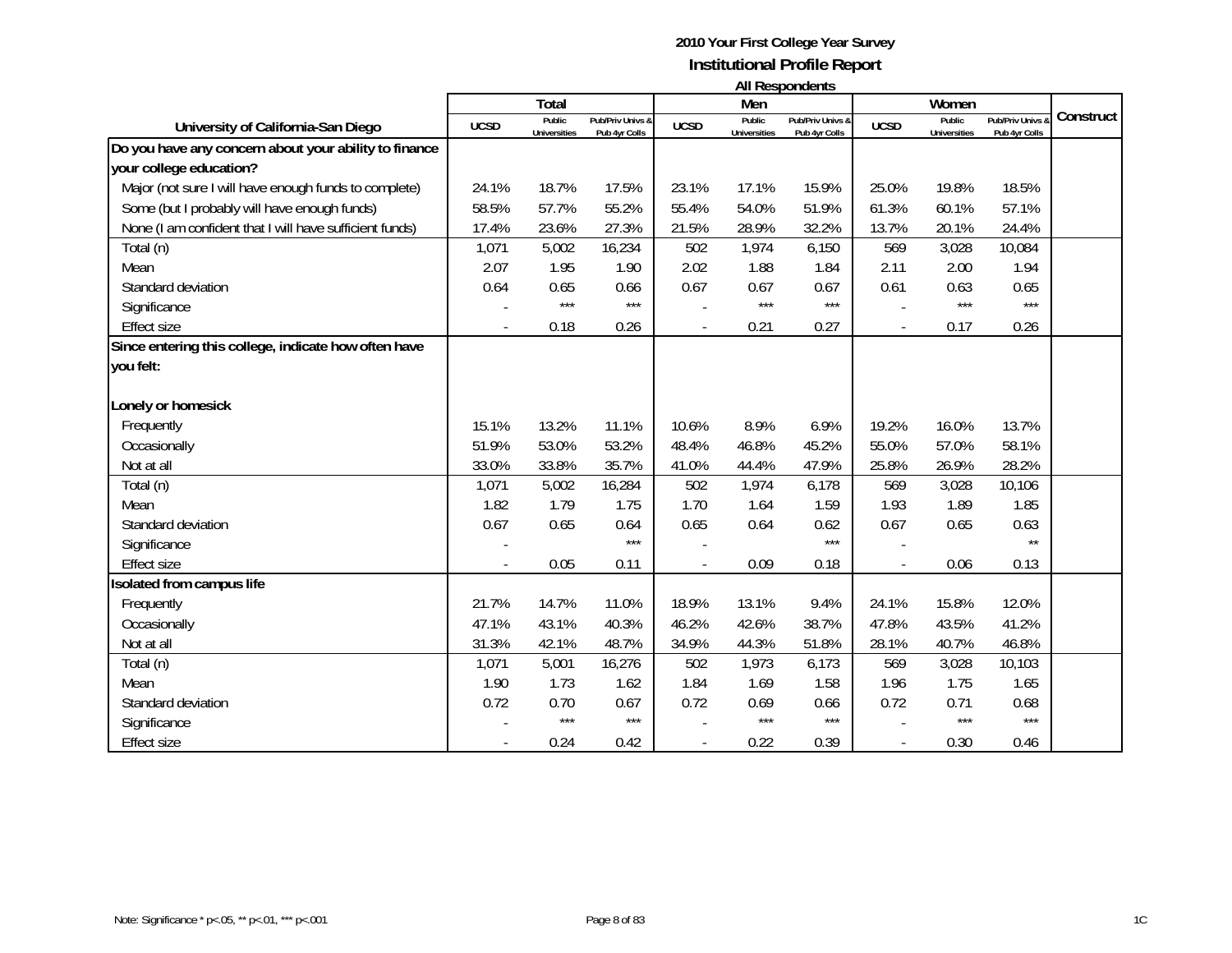| <b>All Respondents</b> |  |
|------------------------|--|
|------------------------|--|

|                                                                   |             | Total                         |                                   |             | Men                           | .                                 |             | Women                         |                                 |           |
|-------------------------------------------------------------------|-------------|-------------------------------|-----------------------------------|-------------|-------------------------------|-----------------------------------|-------------|-------------------------------|---------------------------------|-----------|
| University of California-San Diego                                | <b>UCSD</b> | Public<br><b>Universities</b> | Pub/Priv Univs &<br>Pub 4yr Colls | <b>UCSD</b> | Public<br><b>Universities</b> | Pub/Priv Univs &<br>Pub 4yr Colls | <b>UCSD</b> | Public<br><b>Universities</b> | Pub/Priv Univs<br>Pub 4yr Colls | Construct |
| Since entering this college, indicate how often have<br>you felt: |             |                               |                                   |             |                               |                                   |             |                               |                                 |           |
| Unsafe on this campus                                             |             |                               |                                   |             |                               |                                   |             |                               |                                 |           |
| Frequently                                                        | 1.7%        | 2.9%                          | 2.2%                              | 1.8%        | 1.8%                          | 2.2%                              | 1.6%        | 3.7%                          | 2.2%                            |           |
| Occasionally                                                      | 22.0%       | 30.3%                         | 22.5%                             | 13.9%       | 18.3%                         | 13.8%                             | 29.0%       | 38.1%                         | 27.8%                           |           |
| Not at all                                                        | 76.4%       | 66.8%                         | 75.2%                             | 84.3%       | 79.9%                         | 83.9%                             | 69.4%       | 58.2%                         | 69.9%                           |           |
| Total (n)                                                         | 1,070       | 4,998                         | 16,262                            | 502         | 1,973                         | 6,170                             | 568         | 3,025                         | 10,092                          |           |
| Mean                                                              | 1.25        | 1.36                          | 1.27                              | 1.18        | 1.22                          | 1.18                              | 1.32        | 1.45                          | 1.32                            |           |
| Standard deviation                                                | 0.47        | 0.54                          | 0.49                              | 0.43        | 0.46                          | 0.44                              | 0.50        | 0.57                          | 0.51                            |           |
| Significance                                                      |             | $***$                         |                                   |             |                               |                                   |             | $***$                         |                                 |           |
| <b>Effect size</b>                                                |             | $-0.20$                       | $-0.04$                           |             | $-0.09$                       | 0.00                              |             | $-0.23$                       | 0.00                            |           |
| Worried about your health                                         |             |                               |                                   |             |                               |                                   |             |                               |                                 |           |
| Frequently                                                        | 8.3%        | 7.8%                          | 7.0%                              | 5.0%        | 4.6%                          | 4.7%                              | 11.2%       | 9.9%                          | 8.4%                            |           |
| Occasionally                                                      | 44.0%       | 41.5%                         | 39.1%                             | 41.2%       | 34.4%                         | 32.4%                             | 46.4%       | 46.1%                         | 43.2%                           |           |
| Not at all                                                        | 47.7%       | 50.7%                         | 53.9%                             | 53.8%       | 61.0%                         | 62.9%                             | 42.4%       | 44.0%                         | 48.4%                           |           |
| Total (n)                                                         | 1,071       | 5,000                         | 16,204                            | 502         | 1,972                         | 6,134                             | 569         | 3,028                         | 10,070                          |           |
| Mean                                                              | 1.61        | 1.57                          | 1.53                              | 1.51        | 1.44                          | 1.42                              | 1.69        | 1.66                          | 1.60                            |           |
| Standard deviation                                                | 0.64        | 0.63                          | 0.62                              | 0.59        | 0.58                          | 0.58                              | 0.66        | 0.65                          | 0.64                            |           |
| Significance                                                      |             |                               | ***                               |             |                               | $***$                             |             |                               | $\star\star$                    |           |
| <b>Effect size</b>                                                |             | 0.06                          | 0.13                              |             | 0.12                          | 0.16                              |             | 0.05                          | 0.14                            |           |
| That your courses inspired you to think in new ways               |             |                               |                                   |             |                               |                                   |             |                               |                                 |           |
| Frequently                                                        | 29.6%       | 34.8%                         | 34.2%                             | 25.3%       | 30.5%                         | 29.7%                             | 33.4%       | 37.5%                         | 36.9%                           |           |
| Occasionally                                                      | 57.5%       | 53.9%                         | 54.0%                             | 60.1%       | 56.5%                         | 55.5%                             | 55.2%       | 52.2%                         | 53.0%                           |           |
| Not at all                                                        | 12.9%       | 11.3%                         | 11.9%                             | 14.6%       | 12.9%                         | 14.8%                             | 11.4%       | 10.2%                         | 10.1%                           |           |
| Total (n)                                                         | 1,070       | 4,998                         | 16,260                            | 501         | 1,971                         | 6,167                             | 569         | 3,027                         | 10,093                          |           |
| Mean                                                              | 2.17        | 2.23                          | 2.22                              | 2.11        | 2.18                          | 2.15                              | 2.22        | 2.27                          | 2.27                            |           |
| Standard deviation                                                | 0.63        | 0.64                          | 0.64                              | 0.62        | 0.64                          | 0.65                              | 0.63        | 0.64                          | 0.63                            |           |
| Significance                                                      |             | $\star\star$                  | $\star$                           |             |                               |                                   |             |                               |                                 |           |
| <b>Effect size</b>                                                |             | 0.09                          | 0.08                              |             | 0.11                          | 0.06                              |             | 0.08                          | 0.08                            |           |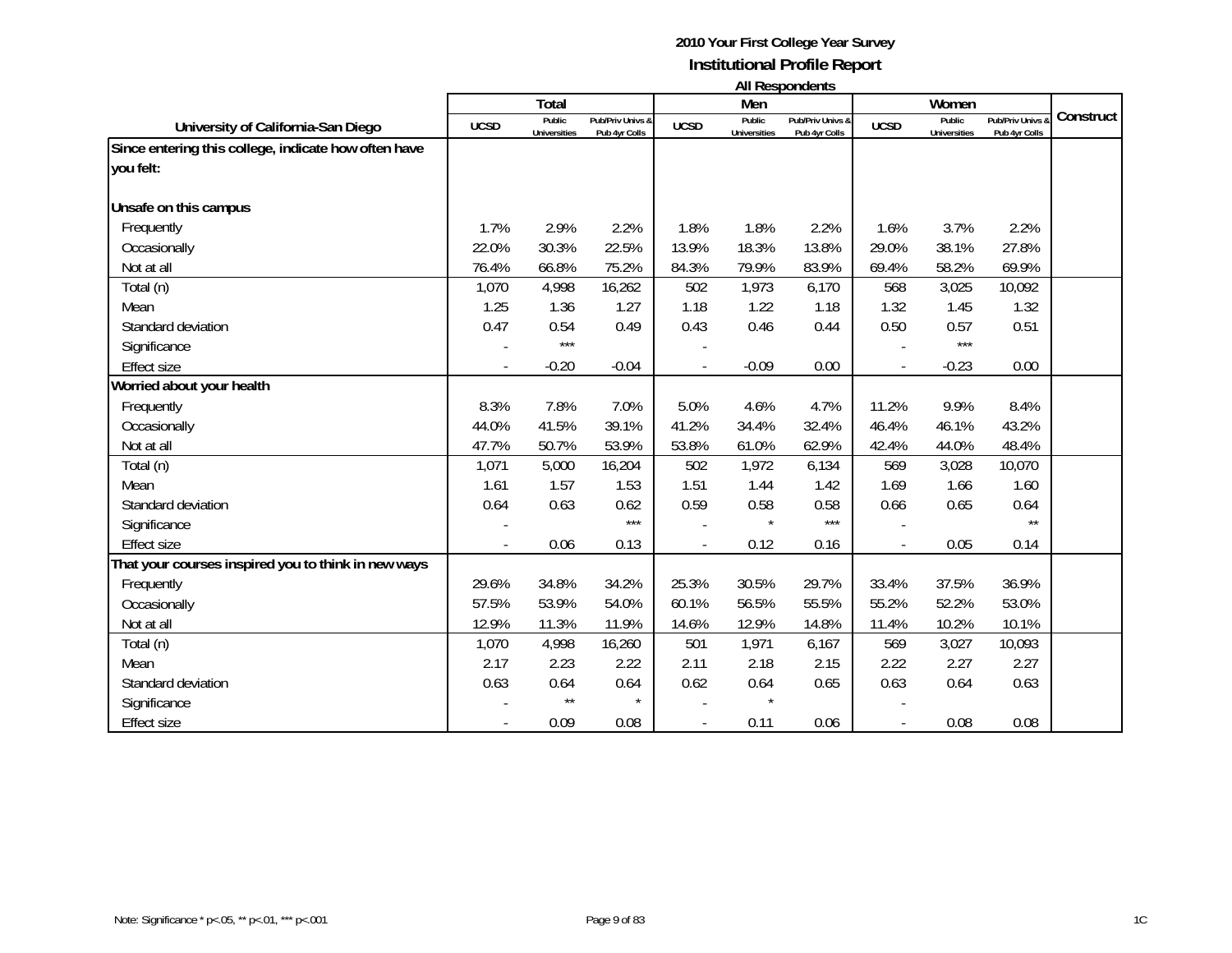|                                                        |             | Total                         |                                   |             | .<br>Men                      | ponuonno                          |             | Women                         |                                 |           |
|--------------------------------------------------------|-------------|-------------------------------|-----------------------------------|-------------|-------------------------------|-----------------------------------|-------------|-------------------------------|---------------------------------|-----------|
| University of California-San Diego                     | <b>UCSD</b> | Public<br><b>Universities</b> | Pub/Priv Univs 8<br>Pub 4yr Colls | <b>UCSD</b> | Public<br><b>Universities</b> | Pub/Priv Univs &<br>Pub 4yr Colls | <b>UCSD</b> | Public<br><b>Universities</b> | Pub/Priv Univs<br>Pub 4yr Colls | Construct |
| Since entering this college, indicate how often have   |             |                               |                                   |             |                               |                                   |             |                               |                                 |           |
| you felt:                                              |             |                               |                                   |             |                               |                                   |             |                               |                                 |           |
| That your job responsibilities interfered with your    |             |                               |                                   |             |                               |                                   |             |                               |                                 |           |
| schoolwork                                             |             |                               |                                   |             |                               |                                   |             |                               |                                 |           |
| Frequently                                             | 9.3%        | 7.1%                          | 7.0%                              | 9.2%        | 6.3%                          | 6.6%                              | 9.4%        | 7.7%                          | 7.3%                            |           |
| Occasionally                                           | 25.1%       | 23.4%                         | 24.0%                             | 24.3%       | 21.9%                         | 22.9%                             | 25.8%       | 24.3%                         | 24.7%                           |           |
| Not at all                                             | 65.6%       | 69.5%                         | 69.0%                             | 66.5%       | 71.8%                         | 70.5%                             | 64.8%       | 68.0%                         | 68.0%                           |           |
| Total (n)                                              | 1,068       | 4,996                         | 16,258                            | 502         | 1,972                         | 6,171                             | 566         | 3,024                         | 10,087                          |           |
| Mean                                                   | 1.44        | 1.38                          | 1.38                              | 1.43        | 1.34                          | 1.36                              | 1.45        | 1.40                          | 1.39                            |           |
| Standard deviation                                     | 0.66        | 0.61                          | 0.61                              | 0.65        | 0.59                          | 0.60                              | 0.66        | 0.63                          | 0.62                            |           |
| Significance                                           |             | $\star\star$                  | $\star\star$                      |             | $\star\star$                  | $\star$                           |             |                               |                                 |           |
| <b>Effect size</b>                                     |             | 0.10                          | 0.10                              |             | 0.15                          | 0.12                              |             | 0.08                          | 0.10                            |           |
| That your schoolwork interfered with your job          |             |                               |                                   |             |                               |                                   |             |                               |                                 |           |
| responsibilities                                       |             |                               |                                   |             |                               |                                   |             |                               |                                 |           |
| Frequently                                             | 8.7%        | 5.5%                          | 5.1%                              | 7.6%        | 5.2%                          | 5.1%                              | 9.7%        | 5.8%                          | 5.1%                            |           |
| Occasionally                                           | 21.4%       | 20.5%                         | 21.0%                             | 22.1%       | 19.9%                         | 20.2%                             | 20.8%       | 20.9%                         | 21.6%                           |           |
| Not at all                                             | 69.9%       | 74.0%                         | 73.9%                             | 70.3%       | 74.9%                         | 74.7%                             | 69.5%       | 73.4%                         | 73.4%                           |           |
| Total (n)                                              | 1,069       | 4,999                         | 16,257                            | 502         | 1,973                         | 6,170                             | 567         | 3,026                         | 10,087                          |           |
| Mean                                                   | 1.39        | 1.32                          | 1.31                              | 1.37        | 1.30                          | 1.30                              | 1.40        | 1.32                          | 1.32                            |           |
| Standard deviation                                     | 0.64        | 0.57                          | 0.56                              | 0.62        | 0.56                          | 0.56                              | 0.66        | 0.58                          | 0.56                            |           |
| Significance                                           |             | $***$                         | $***$                             |             |                               | $\star\star$                      |             | $\star\star$                  | $\star\star$                    |           |
| <b>Effect size</b>                                     |             | 0.12                          | 0.14                              |             | 0.13                          | 0.13                              |             | 0.14                          | 0.14                            |           |
| That your family responsibilities interfered with your |             |                               |                                   |             |                               |                                   |             |                               |                                 |           |
| schoolwork                                             |             |                               |                                   |             |                               |                                   |             |                               |                                 |           |
| Frequently                                             | 8.4%        | 5.4%                          | 5.1%                              | 5.6%        | 3.7%                          | 3.7%                              | 10.9%       | 6.5%                          | 6.0%                            |           |
| Occasionally                                           | 33.2%       | 28.7%                         | 27.8%                             | 31.5%       | 27.9%                         | 25.5%                             | 34.7%       | 29.2%                         | 29.2%                           |           |
| Not at all                                             | 58.4%       | 65.9%                         | 67.1%                             | 62.9%       | 68.4%                         | 70.8%                             | 54.3%       | 64.3%                         | 64.8%                           |           |
| Total (n)                                              | 1,069       | 4,998                         | 16,266                            | 502         | 1,973                         | 6,170                             | 567         | 3,025                         | 10,096                          |           |
| Mean                                                   | 1.50        | 1.39                          | 1.38                              | 1.43        | 1.35                          | 1.33                              | 1.57        | 1.42                          | 1.41                            |           |
| Standard deviation                                     | 0.65        | 0.59                          | 0.58                              | 0.60        | 0.55                          | 0.54                              | 0.68        | 0.61                          | 0.60                            |           |
| Significance                                           |             | $***$                         | $***$                             |             | $\star\star$                  | $***$                             |             | $***$                         | $***$                           |           |
| <b>Effect size</b>                                     |             | 0.19                          | 0.21                              |             | 0.15                          | 0.19                              |             | 0.25                          | 0.27                            |           |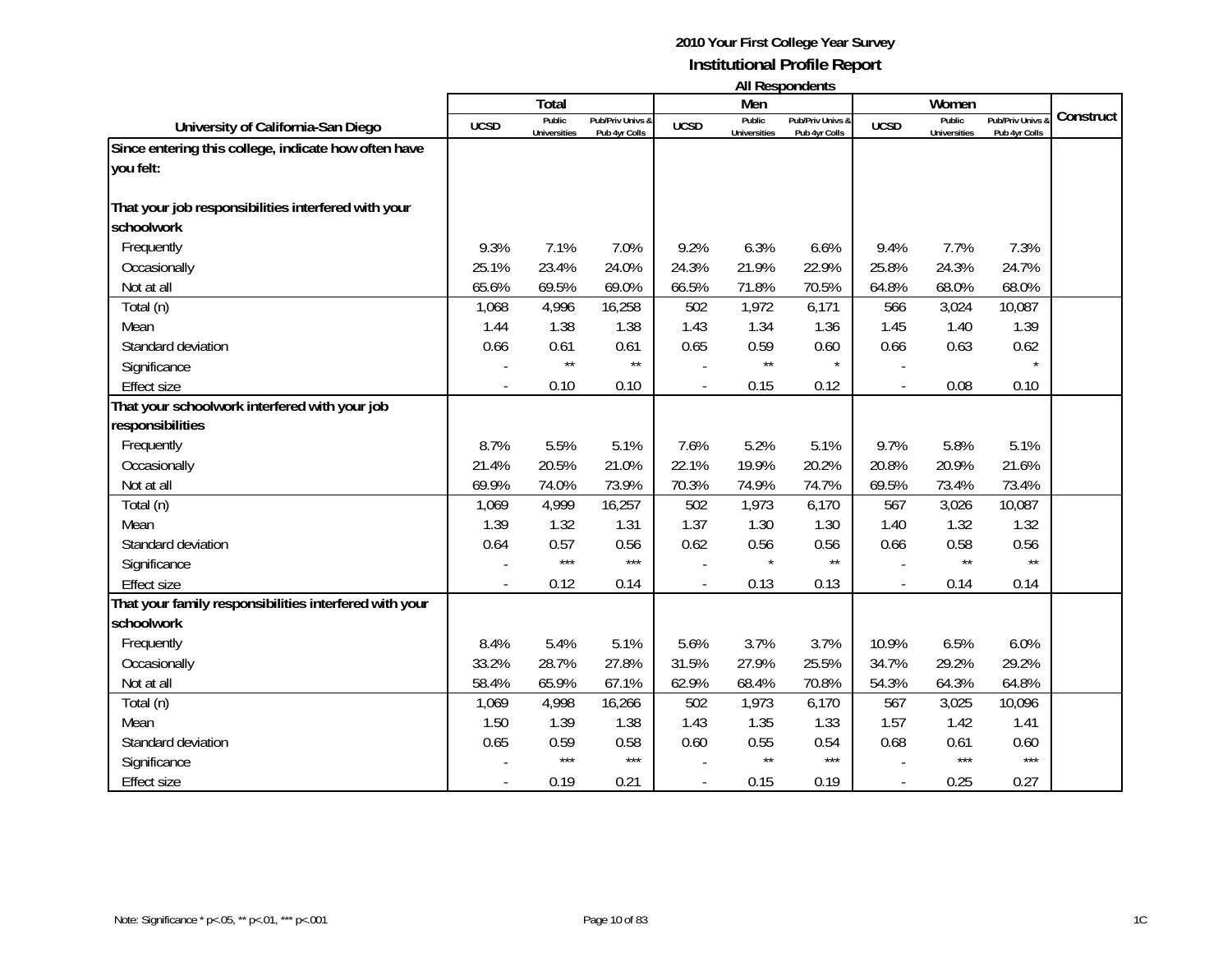|                                                       |             | Total                         |                                   |             | Men                           |                                   |             | Women                         |                                 |           |
|-------------------------------------------------------|-------------|-------------------------------|-----------------------------------|-------------|-------------------------------|-----------------------------------|-------------|-------------------------------|---------------------------------|-----------|
| University of California-San Diego                    | <b>UCSD</b> | Public<br><b>Universities</b> | Pub/Priv Univs 8<br>Pub 4yr Colls | <b>UCSD</b> | Public<br><b>Universities</b> | Pub/Priv Univs &<br>Pub 4yr Colls | <b>UCSD</b> | Public<br><b>Universities</b> | Pub/Priv Univs<br>Pub 4yr Colls | Construct |
| Since entering this college, indicate how often have  |             |                               |                                   |             |                               |                                   |             |                               |                                 |           |
| you felt:                                             |             |                               |                                   |             |                               |                                   |             |                               |                                 |           |
|                                                       |             |                               |                                   |             |                               |                                   |             |                               |                                 |           |
| That your social life interfered with your schoolwork |             |                               |                                   |             |                               |                                   |             |                               |                                 |           |
| Frequently                                            | 17.6%       | 15.6%                         | 15.7%                             | 18.3%       | 17.3%                         | 16.9%                             | 17.0%       | 14.6%                         | 15.0%                           |           |
| Occasionally                                          | 52.1%       | 52.9%                         | 53.3%                             | 51.2%       | 51.1%                         | 51.5%                             | 52.9%       | 54.1%                         | 54.3%                           |           |
| Not at all                                            | 30.3%       | 31.5%                         | 31.0%                             | 30.5%       | 31.6%                         | 31.6%                             | 30.1%       | 31.3%                         | 30.6%                           |           |
| Total (n)                                             | 1,071       | 5,001                         | 16,267                            | 502         | 1,973                         | 6,172                             | 569         | 3,028                         | 10,095                          |           |
| Mean                                                  | 1.87        | 1.84                          | 1.85                              | 1.88        | 1.86                          | 1.85                              | 1.87        | 1.83                          | 1.84                            |           |
| Standard deviation                                    | 0.68        | 0.67                          | 0.67                              | 0.69        | 0.68                          | 0.68                              | 0.67        | 0.66                          | 0.66                            |           |
| Significance                                          |             |                               |                                   |             |                               |                                   |             |                               |                                 |           |
| <b>Effect size</b>                                    |             | 0.04                          | 0.03                              |             | 0.03                          | 0.04                              |             | 0.06                          | 0.05                            |           |
| Family support to succeed                             |             |                               |                                   |             |                               |                                   |             |                               |                                 |           |
| Frequently                                            | 51.1%       | 61.1%                         | 62.6%                             | 45.6%       | 54.2%                         | 55.4%                             | 56.0%       | 65.6%                         | 67.0%                           |           |
| Occasionally                                          | 36.6%       | 29.8%                         | 27.8%                             | 40.4%       | 34.2%                         | 31.5%                             | 33.3%       | 26.9%                         | 25.5%                           |           |
| Not at all                                            | 12.2%       | 9.1%                          | 9.6%                              | 13.9%       | 11.6%                         | 13.1%                             | 10.7%       | 7.5%                          | 7.5%                            |           |
| Total (n)                                             | 1,070       | 4,998                         | 16,240                            | 502         | 1,972                         | 6,160                             | 568         | 3,026                         | 10,080                          |           |
| Mean                                                  | 2.39        | 2.52                          | 2.53                              | 2.32        | 2.43                          | 2.42                              | 2.45        | 2.58                          | 2.59                            |           |
| Standard deviation                                    | 0.69        | 0.66                          | 0.66                              | 0.70        | 0.69                          | 0.71                              | 0.68        | 0.63                          | 0.63                            |           |
| Significance                                          |             | $***$                         | $***$                             |             | $\star\star$                  | $\star\star$                      |             | $***$                         | $***$                           |           |
| <b>Effect size</b>                                    |             | $-0.20$                       | $-0.21$                           |             | $-0.16$                       | $-0.14$                           |             | $-0.21$                       | $-0.22$                         |           |
| How would you characterize your political views?      |             |                               |                                   |             |                               |                                   |             |                               |                                 |           |
| Far left                                              | 3.9%        | 3.3%                          | 2.8%                              | 4.2%        | 3.8%                          | 3.6%                              | 3.7%        | 2.9%                          | 2.3%                            |           |
| Liberal                                               | 38.5%       | 32.6%                         | 28.5%                             | 36.1%       | 29.0%                         | 25.2%                             | 40.7%       | 34.9%                         | 30.5%                           |           |
| Middle-of-the-road                                    | 43.8%       | 42.1%                         | 42.5%                             | 44.4%       | 43.0%                         | 42.6%                             | 43.2%       | 41.5%                         | 42.5%                           |           |
| Conservative                                          | 13.2%       | 20.8%                         | 24.4%                             | 14.7%       | 22.3%                         | 26.0%                             | 11.9%       | 19.9%                         | 23.5%                           |           |
| Far right                                             | 0.6%        | 1.2%                          | 1.7%                              | 0.6%        | 1.9%                          | 2.6%                              | 0.5%        | 0.8%                          | 1.2%                            |           |
| Total (n)                                             | 1,067       | 4,981                         | 16,102                            | 502         | 1,966                         | 6,100                             | 565         | 3,015                         | 10,002                          |           |
| Mean                                                  | 3.32        | 3.16                          | 3.06                              | 3.28        | 3.11                          | 3.01                              | 3.35        | 3.19                          | 3.09                            |           |
| Standard deviation                                    | 0.77        | 0.83                          | 0.84                              | 0.79        | 0.85                          | 0.87                              | 0.76        | 0.81                          | 0.82                            |           |
| Significance                                          |             | $***$                         | $***$                             |             | $***$                         | ***                               |             | ***                           | $***$                           |           |
| <b>Effect size</b>                                    |             | 0.19                          | 0.31                              |             | 0.20                          | 0.31                              |             | 0.20                          | 0.32                            |           |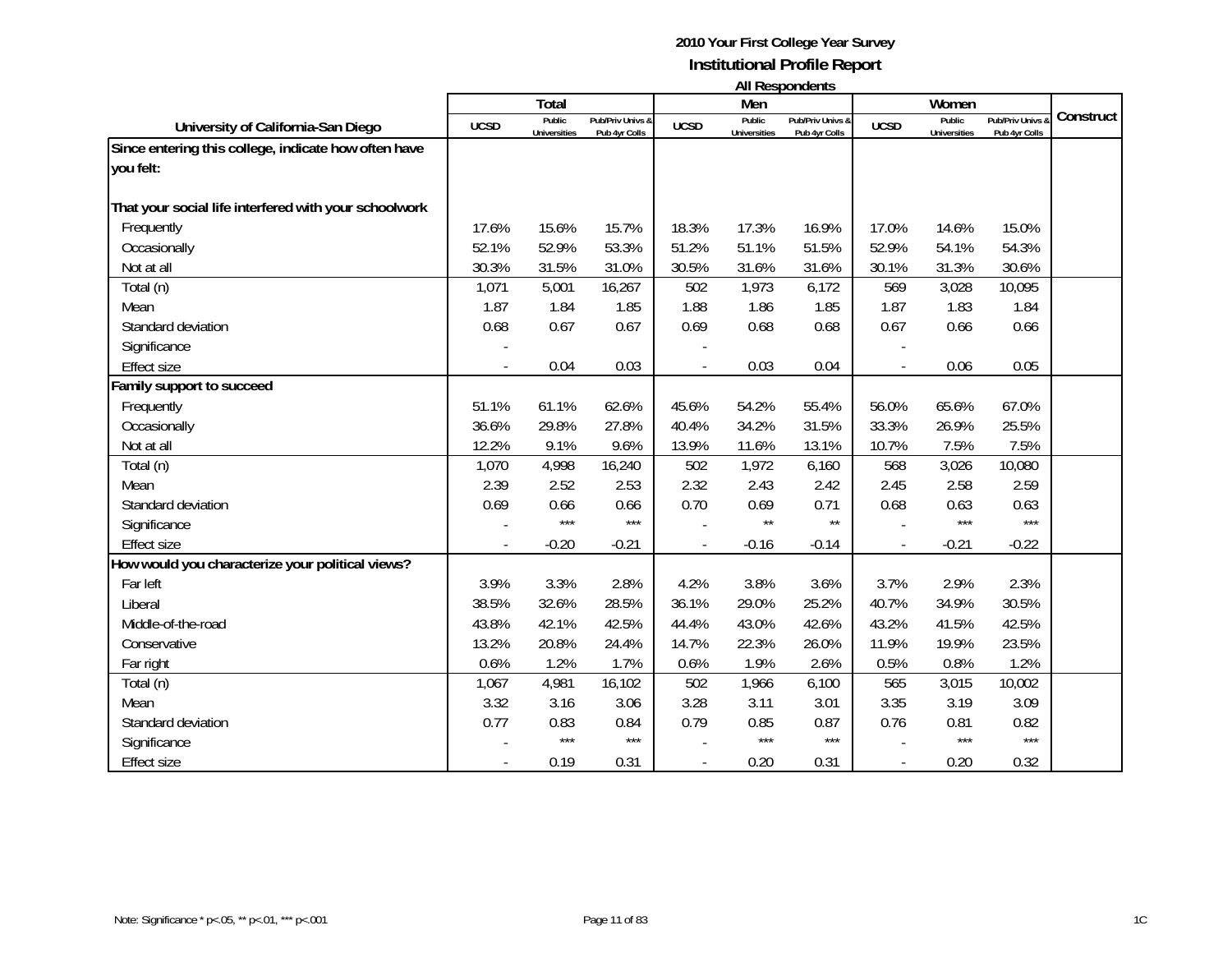|                                                        |             |                     |                  |                |                     | בוו ולהוטעכטוו ווח |             |                     |                |              |
|--------------------------------------------------------|-------------|---------------------|------------------|----------------|---------------------|--------------------|-------------|---------------------|----------------|--------------|
|                                                        |             | Total<br>Public     | Pub/Priv Univs & |                | Men<br>Public       | Pub/Priv Univs &   |             | Women<br>Public     | Pub/Priv Univs | Construct    |
| University of California-San Diego                     | <b>UCSD</b> | <b>Universities</b> | Pub 4yr Colls    | <b>UCSD</b>    | <b>Universities</b> | Pub 4yr Colls      | <b>UCSD</b> | <b>Universities</b> | Pub 4yr Colls  |              |
| Please rate your satisfaction with this institution on |             |                     |                  |                |                     |                    |             |                     |                |              |
| each of the aspects of college life listed below:      |             |                     |                  |                |                     |                    |             |                     |                |              |
| General education and core curriculum courses          |             |                     |                  |                |                     |                    |             |                     |                |              |
| Very satisfied                                         | 10.2%       | 15.6%               | 18.0%            | 8.7%           | 15.2%               | 18.1%              | 11.6%       | 15.9%               | 17.9%          |              |
| Satisfied                                              | 52.6%       | 57.2%               | 56.0%            | 50.7%          | 55.7%               | 53.6%              | 54.2%       | 58.2%               | 57.4%          |              |
| Neutral                                                | 22.0%       | 18.1%               | 18.2%            | 23.1%          | 18.1%               | 18.9%              | 20.9%       | 18.1%               | 17.7%          | Satisfaction |
| <b>Dissatisfied</b>                                    | 10.8%       | 7.0%                | 6.0%             | 11.9%          | 7.9%                | 6.8%               | 9.8%        | 6.4%                | 5.5%           | with         |
| Very dissatisfied                                      | 4.5%        | 2.1%                | 1.8%             | 5.6%           | 3.1%                | 2.5%               | 3.4%        | 1.4%                | 1.4%           | Courses      |
| Total (n)                                              | 1,056       | 4,972               | 16,184           | 497            | 1,963               | 6,125              | 559         | 3,009               | 10,059         |              |
| Mean                                                   | 3.53        | 3.77                | 3.82             | 3.45           | 3.72                | 3.78               | 3.61        | 3.81                | 3.85           |              |
| Standard deviation                                     | 0.97        | 0.87                | 0.86             | 1.00           | 0.92                | 0.91               | 0.93        | 0.83                | 0.83           |              |
| Significance                                           |             | $***$               | $***$            |                | $***$               | $***$              |             | $***$               | $***$          |              |
| <b>Effect size</b>                                     |             | $-0.28$             | $-0.34$          |                | $-0.29$             | $-0.36$            |             | $-0.24$             | $-0.29$        |              |
| Your overall academic experience                       |             |                     |                  |                |                     |                    |             |                     |                |              |
| Very satisfied                                         | 11.9%       | 20.3%               | 23.6%            | 12.0%          | 20.2%               | 22.9%              | 11.8%       | 20.3%               | 23.9%          |              |
| Satisfied                                              | 57.9%       | 58.0%               | 56.8%            | 58.4%          | 57.8%               | 56.0%              | 57.6%       | 58.2%               | 57.3%          |              |
| Neutral                                                | 23.0%       | 16.2%               | 15.2%            | 21.7%          | 16.2%               | 16.0%              | 24.1%       | 16.3%               | 14.6%          |              |
| <b>Dissatisfied</b>                                    | 6.2%        | 4.5%                | 3.7%             | 7.0%           | 4.7%                | 3.8%               | 5.5%        | 4.4%                | 3.6%           | Overall      |
| Very dissatisfied                                      | 1.0%        | 0.9%                | 0.8%             | 1.0%           | 1.2%                | 1.3%               | 1.1%        | 0.7%                | 0.6%           | Satisfaction |
| Total (n)                                              | 1,070       | 4,997               | 16,246           | 502            | 1,974               | 6,156              | 568         | 3,023               | 10,090         |              |
| Mean                                                   | 3.73        | 3.92                | 3.99             | 3.73           | 3.91                | 3.96               | 3.74        | 3.93                | 4.00           |              |
| Standard deviation                                     | 0.79        | 0.79                | 0.78             | 0.80           | 0.81                | 0.81               | 0.78        | 0.78                | 0.76           |              |
| Significance                                           |             | $***$               | $***$            |                | $***$               | ***                |             | ***                 | $***$          |              |
| <b>Effect size</b>                                     |             | $-0.24$             | $-0.33$          | $\overline{a}$ | $-0.22$             | $-0.28$            |             | $-0.24$             | $-0.34$        |              |
| <b>Classroom facilities</b>                            |             |                     |                  |                |                     |                    |             |                     |                |              |
| Very satisfied                                         | 8.6%        | 13.6%               | 17.9%            | 9.4%           | 15.1%               | 19.0%              | 7.8%        | 12.6%               | 17.2%          |              |
| Satisfied                                              | 56.9%       | 56.8%               | 55.5%            | 55.3%          | 55.4%               | 53.9%              | 58.2%       | 57.8%               | 56.5%          |              |
| Neutral                                                | 26.7%       | 23.1%               | 21.1%            | 26.1%          | 21.8%               | 21.0%              | 27.3%       | 24.0%               | 21.1%          |              |
| Dissatisfied                                           | 7.0%        | 5.6%                | 4.7%             | 8.4%           | 6.4%                | 5.1%               | 5.8%        | 5.0%                | 4.5%           |              |
| Very dissatisfied                                      | 0.8%        | 0.9%                | 0.8%             | 0.8%           | 1.3%                | 1.0%               | 0.9%        | 0.6%                | 0.7%           |              |
| Total (n)                                              | 1,064       | 4,987               | 16,198           | 499            | 1,969               | 6,136              | 565         | 3,018               | 10,062         |              |
| Mean                                                   | 3.65        | 3.77                | 3.85             | 3.64           | 3.77                | 3.85               | 3.66        | 3.77                | 3.85           |              |
| Standard deviation                                     | 0.77        | 0.78                | 0.79             | 0.80           | 0.83                | 0.82               | 0.74        | 0.75                | 0.77           |              |
| Significance                                           |             | $***$               | $***$            |                | $\star\star$        | $***$              |             | $\star\star$        | $***$          |              |
| <b>Effect size</b>                                     |             | $-0.15$             | $-0.25$          |                | $-0.16$             | $-0.26$            |             | $-0.15$             | $-0.25$        |              |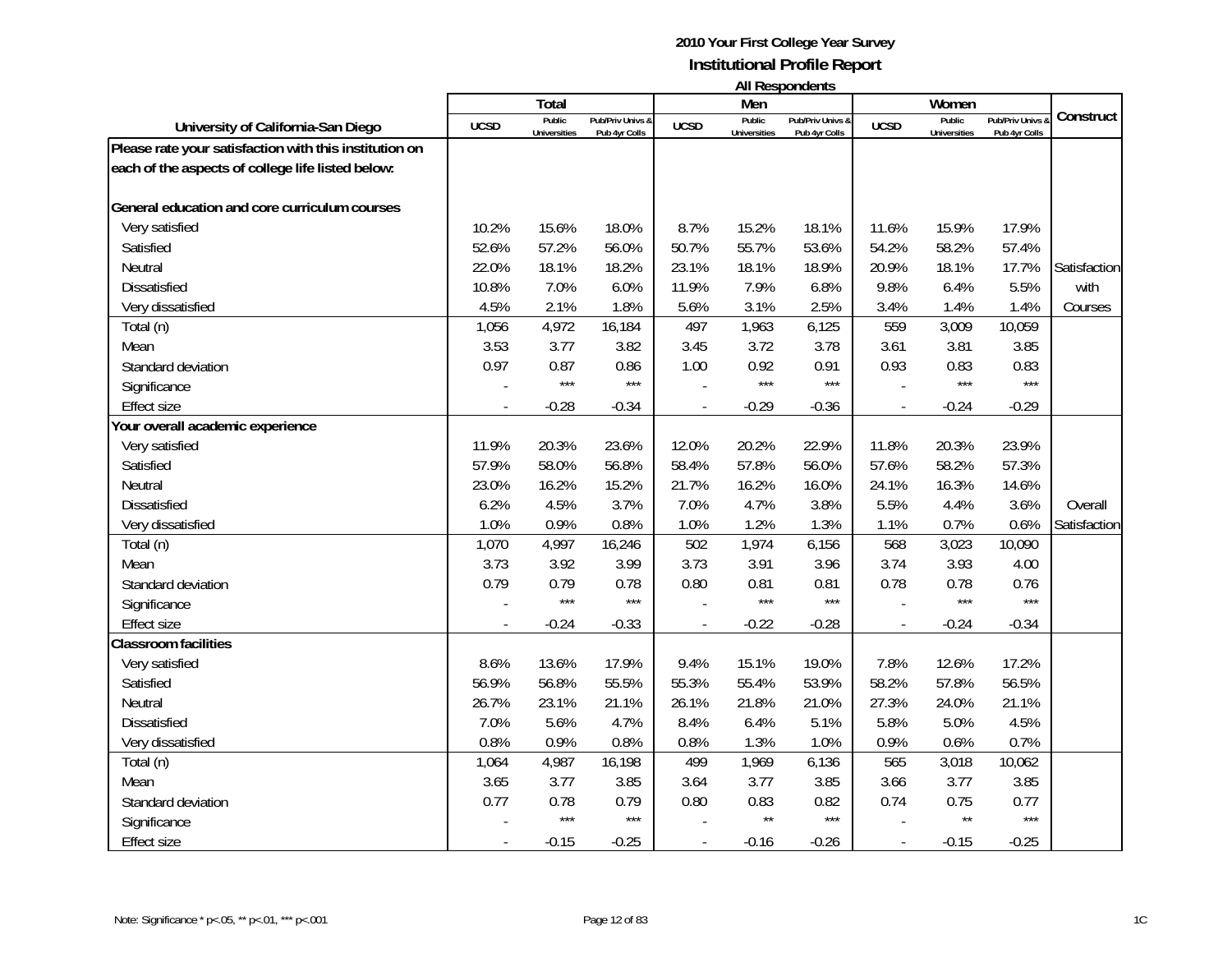|                                                        |                | Total               |                  |             | Men          | בוו ולהוטעכטוו ווח |             | Women               |                |           |
|--------------------------------------------------------|----------------|---------------------|------------------|-------------|--------------|--------------------|-------------|---------------------|----------------|-----------|
|                                                        |                | Public              | Pub/Priv Univs & |             | Public       | Pub/Priv Univs &   |             | Public              | Pub/Priv Univs | Construct |
| University of California-San Diego                     | <b>UCSD</b>    | <b>Universities</b> | Pub 4yr Colls    | <b>UCSD</b> | Universities | Pub 4yr Colls      | <b>UCSD</b> | <b>Universities</b> | Pub 4yr Colls  |           |
| Please rate your satisfaction with this institution on |                |                     |                  |             |              |                    |             |                     |                |           |
| each of the aspects of college life listed below:      |                |                     |                  |             |              |                    |             |                     |                |           |
| <b>Computer facilities/labs</b>                        |                |                     |                  |             |              |                    |             |                     |                |           |
| Very satisfied                                         | 19.7%          | 26.9%               | 25.8%            | 20.2%       | 30.4%        | 27.0%              | 19.2%       | 24.6%               | 25.1%          |           |
| Satisfied                                              | 55.9%          | 52.7%               | 51.5%            | 55.4%       | 50.0%        | 49.0%              | 56.3%       | 54.5%               | 53.0%          |           |
| Neutral                                                | 20.6%          | 16.9%               | 18.5%            | 19.7%       | 15.8%        | 19.3%              | 21.3%       | 17.7%               | 18.1%          |           |
| <b>Dissatisfied</b>                                    | 3.3%           | 3.0%                | 3.5%             | 4.0%        | 3.2%         | 3.7%               | 2.6%        | 2.9%                | 3.4%           |           |
| Very dissatisfied                                      | 0.6%           | 0.5%                | 0.7%             | 0.6%        | 0.6%         | 1.0%               | 0.6%        | 0.4%                | 0.5%           |           |
| Total (n)                                              | 977            | 4,726               | 15,492           | 471         | 1,893        | 5,917              | 506         | 2,833               | 9,575          |           |
| Mean                                                   | 3.91           | 4.03                | 3.98             | 3.90        | 4.07         | 3.97               | 3.91        | 4.00                | 3.99           |           |
| Standard deviation                                     | 0.76           | 0.77                | 0.80             | 0.78        | 0.80         | 0.84               | 0.74        | 0.76                | 0.78           |           |
| Significance                                           |                | $***$               | $\star\star$     |             | $***$        |                    |             | $\star$             | $\star$        |           |
| <b>Effect size</b>                                     |                | $-0.16$             | $-0.09$          |             | $-0.21$      | $-0.08$            |             | $-0.12$             | $-0.10$        |           |
| ibrary facilities                                      |                |                     |                  |             |              |                    |             |                     |                |           |
| Very satisfied                                         | 27.9%          | 36.8%               | 34.1%            | 27.5%       | 39.8%        | 34.5%              | 28.4%       | 34.9%               | 33.9%          |           |
| Satisfied                                              | 55.1%          | 49.5%               | 48.0%            | 54.8%       | 46.6%        | 46.6%              | 55.5%       | 51.3%               | 48.8%          |           |
| Neutral                                                | 14.1%          | 11.0%               | 13.8%            | 14.5%       | 10.9%        | 15.0%              | 13.8%       | 11.1%               | 13.1%          |           |
| Dissatisfied                                           | 2.0%           | 2.0%                | 3.2%             | 2.3%        | 2.1%         | 2.9%               | 1.8%        | 2.0%                | 3.4%           |           |
| Very dissatisfied                                      | 0.8%           | 0.7%                | 0.9%             | 1.0%        | 0.7%         | 1.0%               | 0.5%        | 0.6%                | 0.8%           |           |
| Total (n)                                              | 1,034          | 4,859               | 15,881           | 484         | 1,906        | 5,998              | 550         | 2,953               | 9,883          |           |
| Mean                                                   | 4.07           | 4.20                | 4.11             | 4.05        | 4.23         | 4.11               | 4.09        | 4.18                | 4.12           |           |
| Standard deviation                                     | 0.75           | 0.76                | 0.82             | 0.78        | 0.77         | 0.83               | 0.73        | 0.75                | 0.82           |           |
| Significance                                           |                | $***$               |                  |             | $***$        |                    |             | $\star\star$        |                |           |
| <b>Effect size</b>                                     | $\overline{a}$ | $-0.17$             | $-0.05$          |             | $-0.23$      | $-0.07$            |             | $-0.12$             | $-0.04$        |           |
| aboratory facilities and equipment                     |                |                     |                  |             |              |                    |             |                     |                |           |
| Very satisfied                                         | 18.9%          | 20.7%               | 21.9%            | 17.8%       | 22.1%        | 22.3%              | 20.0%       | 19.8%               | 21.7%          |           |
| Satisfied                                              | 52.4%          | 50.6%               | 49.9%            | 54.3%       | 49.0%        | 48.4%              | 50.5%       | 51.6%               | 50.9%          |           |
| Neutral                                                | 24.2%          | 22.1%               | 22.8%            | 22.7%       | 21.4%        | 23.5%              | 25.7%       | 22.6%               | 22.3%          |           |
| Dissatisfied                                           | 3.8%           | 5.3%                | 4.3%             | 4.1%        | 6.0%         | 4.4%               | 3.5%        | 4.8%                | 4.3%           |           |
| Very dissatisfied                                      | 0.7%           | 1.3%                | 1.0%             | 1.1%        | 1.5%         | 1.3%               | 0.3%        | 1.2%                | 0.9%           |           |
| Total (n)                                              | 740            | 3,976               | 13,053           | 370         | 1,633        | 5,054              | 370         | 2,343               | 7,999          |           |
| Mean                                                   | 3.85           | 3.84                | 3.87             | 3.84        | 3.84         | 3.86               | 3.86        | 3.84                | 3.88           |           |
| Standard deviation                                     | 0.79           | 0.86                | 0.83             | 0.80        | 0.89         | 0.86               | 0.78        | 0.83                | 0.82           |           |
| Significance                                           |                |                     |                  |             |              |                    |             |                     |                |           |
| <b>Effect size</b>                                     |                | 0.01                | $-0.02$          |             | 0.00         | $-0.02$            |             | 0.02                | $-0.02$        |           |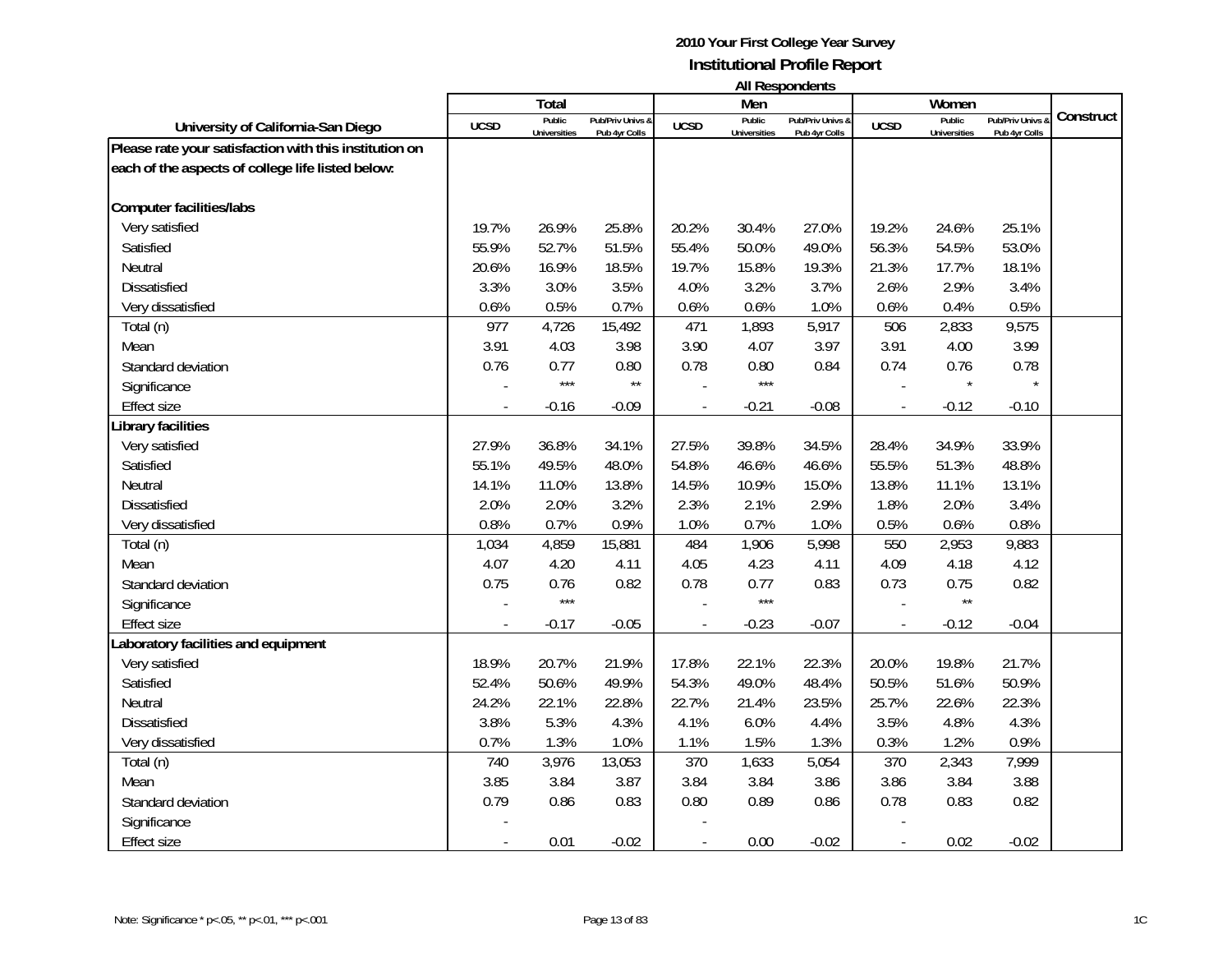|                                                        |                          |                     |                  |                |                     | בוו ולהוטעכטוו ווח |                |                     |                |           |
|--------------------------------------------------------|--------------------------|---------------------|------------------|----------------|---------------------|--------------------|----------------|---------------------|----------------|-----------|
|                                                        |                          | Total<br>Public     | Pub/Priv Univs & |                | Men<br>Public       | Pub/Priv Univs &   |                | Women<br>Public     | Pub/Priv Univs | Construct |
| University of California-San Diego                     | <b>UCSD</b>              | <b>Universities</b> | Pub 4yr Colls    | <b>UCSD</b>    | <b>Universities</b> | Pub 4yr Colls      | <b>UCSD</b>    | <b>Universities</b> | Pub 4yr Colls  |           |
| Please rate your satisfaction with this institution on |                          |                     |                  |                |                     |                    |                |                     |                |           |
| each of the aspects of college life listed below:      |                          |                     |                  |                |                     |                    |                |                     |                |           |
|                                                        |                          |                     |                  |                |                     |                    |                |                     |                |           |
| Computer assistance                                    |                          |                     |                  |                |                     |                    |                |                     |                |           |
| Very satisfied                                         | 12.9%                    | 16.9%               | 17.8%            | 14.0%          | 18.8%               | 18.7%              | 11.9%          | 15.7%               | 17.3%          |           |
| Satisfied                                              | 46.7%                    | 47.5%               | 45.4%            | 44.1%          | 44.7%               | 43.1%              | 49.0%          | 49.5%               | 46.9%          |           |
| Neutral                                                | 34.3%                    | 29.6%               | 30.1%            | 35.7%          | 30.6%               | 30.4%              | 33.1%          | 29.0%               | 30.0%          |           |
| <b>Dissatisfied</b>                                    | 4.4%                     | 4.2%                | 4.9%             | 4.5%           | 4.0%                | 5.5%               | 4.3%           | 4.4%                | 4.5%           |           |
| Very dissatisfied                                      | 1.7%                     | 1.6%                | 1.8%             | 1.7%           | 1.9%                | 2.3%               | 1.7%           | 1.4%                | 1.4%           |           |
| Total (n)                                              | 821                      | 4,085               | 13,692           | 401            | 1,650               | 5,298              | 420            | 2,435               | 8,394          |           |
| Mean                                                   | 3.65                     | 3.74                | 3.73             | 3.64           | 3.74                | 3.70               | 3.65           | 3.74                | 3.74           |           |
| Standard deviation                                     | 0.82                     | 0.85                | 0.87             | 0.84           | 0.87                | 0.91               | 0.81           | 0.83                | 0.84           |           |
| Significance                                           |                          | $\star\star$        | $\star$          |                |                     |                    |                | $\star$             | $\star$        |           |
| <b>Effect size</b>                                     |                          | $-0.11$             | $-0.09$          |                | $-0.11$             | $-0.07$            |                | $-0.11$             | $-0.11$        |           |
| Academic advising                                      |                          |                     |                  |                |                     |                    |                |                     |                |           |
| Very satisfied                                         | 12.1%                    | 22.4%               | 24.0%            | 13.0%          | 20.8%               | 23.3%              | 11.4%          | 23.5%               | 24.4%          |           |
| Satisfied                                              | 45.0%                    | 43.2%               | 42.0%            | 45.0%          | 43.4%               | 42.2%              | 44.9%          | 43.1%               | 41.9%          |           |
| Neutral                                                | 29.2%                    | 21.1%               | 21.3%            | 27.4%          | 22.2%               | 21.9%              | 30.7%          | 20.4%               | 20.9%          |           |
| Dissatisfied                                           | 9.8%                     | 9.7%                | 9.0%             | 10.2%          | 9.5%                | 8.6%               | 9.5%           | 9.8%                | 9.3%           |           |
| Very dissatisfied                                      | 4.0%                     | 3.6%                | 3.7%             | 4.4%           | 4.1%                | 3.9%               | 3.6%           | 3.2%                | 3.5%           |           |
| Total (n)                                              | 981                      | 4,837               | 15,895           | 453            | 1,891               | 5,995              | 528            | 2,946               | 9,900          |           |
| Mean                                                   | 3.51                     | 3.71                | 3.74             | 3.52           | 3.67                | 3.72               | 3.51           | 3.74                | 3.74           |           |
| Standard deviation                                     | 0.96                     | 1.03                | 1.04             | 0.99           | 1.04                | 1.04               | 0.94           | 1.03                | 1.04           |           |
| Significance                                           |                          | $***$               | $***$            |                | $\star\star$        | ***                |                | ***                 | $***$          |           |
| <b>Effect size</b>                                     | $\overline{a}$           | $-0.19$             | $-0.22$          | $\overline{a}$ | $-0.14$             | $-0.19$            | $\overline{a}$ | $-0.22$             | $-0.22$        |           |
| Tutoring or other academic assistance                  |                          |                     |                  |                |                     |                    |                |                     |                |           |
| Very satisfied                                         | 11.8%                    | 17.6%               | 19.3%            | 12.4%          | 18.2%               | 19.4%              | 11.2%          | 17.2%               | 19.3%          |           |
| Satisfied                                              | 46.6%                    | 45.5%               | 43.6%            | 44.5%          | 43.4%               | 41.8%              | 48.5%          | 46.9%               | 44.8%          |           |
| Neutral                                                | 34.4%                    | 30.4%               | 30.8%            | 35.1%          | 32.4%               | 32.5%              | 33.7%          | 29.1%               | 29.8%          |           |
| <b>Dissatisfied</b>                                    | 6.4%                     | 5.1%                | 4.8%             | 6.9%           | 4.3%                | 4.7%               | 5.9%           | 5.6%                | 4.9%           |           |
| Very dissatisfied                                      | 0.9%                     | 1.4%                | 1.5%             | 1.1%           | 1.7%                | 1.7%               | 0.8%           | 1.2%                | 1.3%           |           |
| Total (n)                                              | 754                      | 3,636               | 12,440           | 362            | 1,444               | 4,732              | 392            | 2,192               | 7,708          |           |
| Mean                                                   | 3.62                     | 3.73                | 3.75             | 3.60           | 3.72                | 3.73               | 3.64           | 3.73                | 3.76           |           |
| Standard deviation                                     | 0.81                     | 0.86                | 0.87             | 0.83           | 0.87                | 0.88               | 0.79           | 0.85                | 0.86           |           |
| Significance                                           |                          | $\star\star$        | $***$            |                |                     | $\star\star$       |                |                     | $\star\star$   |           |
| <b>Effect size</b>                                     | $\overline{\phantom{a}}$ | $-0.13$             | $-0.15$          |                | $-0.14$             | $-0.15$            | $\blacksquare$ | $-0.11$             | $-0.14$        |           |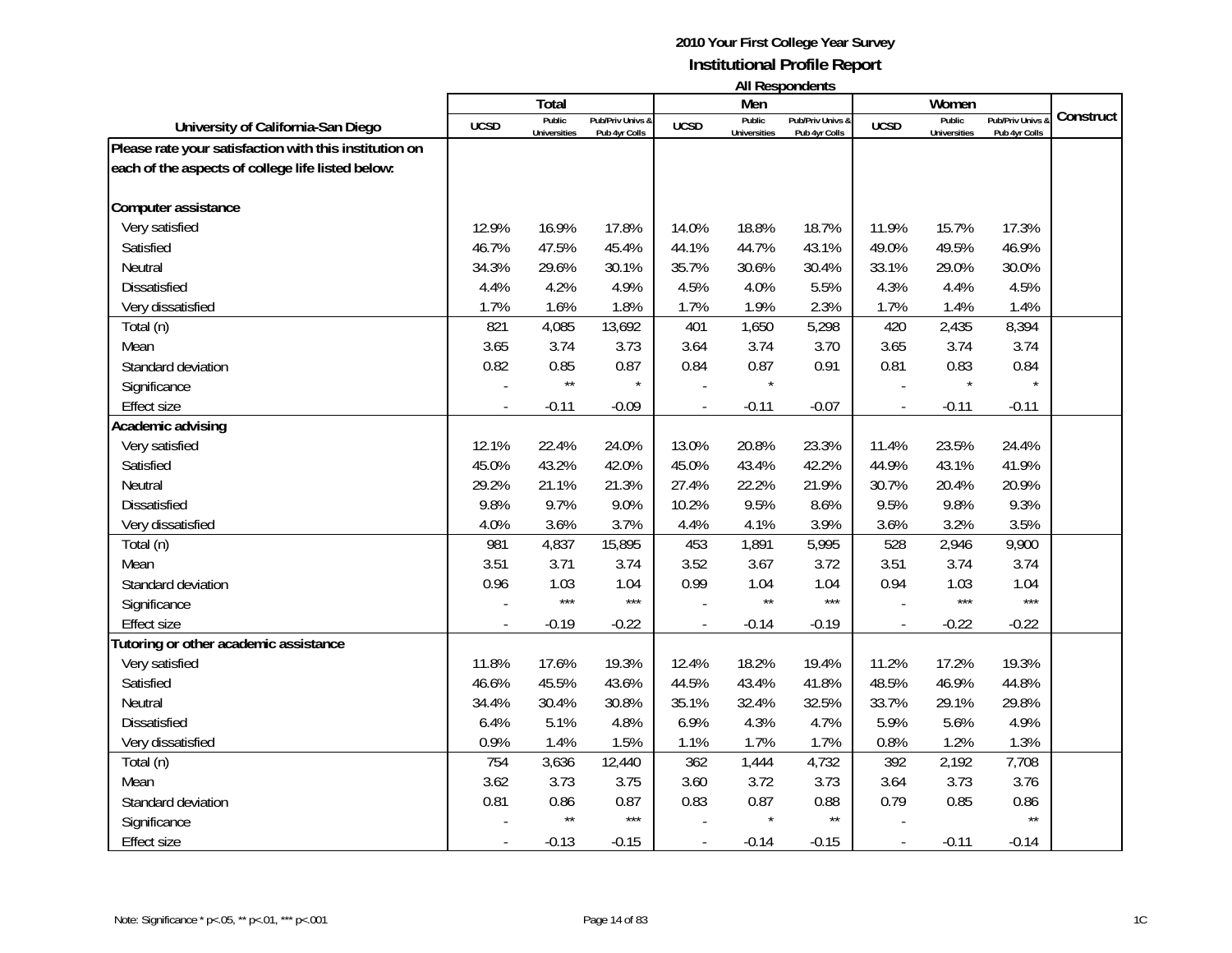|                                                        |                          |                     |                  |                |                     | בוו ולהוטעכטוו ווח |                          |                     |                |           |
|--------------------------------------------------------|--------------------------|---------------------|------------------|----------------|---------------------|--------------------|--------------------------|---------------------|----------------|-----------|
|                                                        |                          | Total<br>Public     | Pub/Priv Univs & |                | Men<br>Public       | Pub/Priv Univs &   |                          | Women<br>Public     | Pub/Priv Univs | Construct |
| University of California-San Diego                     | <b>UCSD</b>              | <b>Universities</b> | Pub 4yr Colls    | <b>UCSD</b>    | <b>Universities</b> | Pub 4yr Colls      | <b>UCSD</b>              | <b>Universities</b> | Pub 4yr Colls  |           |
| Please rate your satisfaction with this institution on |                          |                     |                  |                |                     |                    |                          |                     |                |           |
| each of the aspects of college life listed below:      |                          |                     |                  |                |                     |                    |                          |                     |                |           |
|                                                        |                          |                     |                  |                |                     |                    |                          |                     |                |           |
| Student housing (e.g., res. halls)                     |                          |                     |                  |                |                     |                    |                          |                     |                |           |
| Very satisfied                                         | 11.9%                    | 16.6%               | 18.5%            | 12.4%          | 16.2%               | 18.2%              | 11.5%                    | 16.8%               | 18.7%          |           |
| Satisfied                                              | 41.9%                    | 44.1%               | 42.1%            | 41.3%          | 41.5%               | 40.5%              | 42.5%                    | 45.8%               | 43.1%          |           |
| Neutral                                                | 24.2%                    | 21.6%               | 22.0%            | 23.8%          | 22.5%               | 23.1%              | 24.7%                    | 21.0%               | 21.3%          |           |
| <b>Dissatisfied</b>                                    | 14.1%                    | 12.3%               | 11.6%            | 15.2%          | 13.8%               | 12.0%              | 13.0%                    | 11.3%               | 11.3%          |           |
| Very dissatisfied                                      | 7.9%                     | 5.5%                | 5.8%             | 7.4%           | 5.9%                | 6.1%               | 8.4%                     | 5.1%                | 5.6%           |           |
| Total (n)                                              | 875                      | 4,454               | 14,827           | 421            | 1,752               | 5,660              | 454                      | 2,702               | 9,167          |           |
| Mean                                                   | 3.36                     | 3.54                | 3.56             | 3.36           | 3.48                | 3.53               | 3.36                     | 3.58                | 3.58           |           |
| Standard deviation                                     | 1.11                     | 1.07                | 1.09             | 1.11           | 1.10                | 1.11               | 1.11                     | 1.06                | 1.09           |           |
| Significance                                           |                          | $***$               | $***$            |                |                     | $\star\star$       |                          | $***$               | $***$          |           |
| <b>Effect size</b>                                     |                          | $-0.17$             | $-0.18$          |                | $-0.11$             | $-0.15$            |                          | $-0.21$             | $-0.20$        |           |
| Student housing office                                 |                          |                     |                  |                |                     |                    |                          |                     |                |           |
| Very satisfied                                         | 8.0%                     | 9.9%                | 11.1%            | 7.2%           | 10.2%               | 11.5%              | 8.9%                     | 9.7%                | 11.0%          |           |
| Satisfied                                              | 45.6%                    | 42.4%               | 39.0%            | 45.0%          | 40.9%               | 37.3%              | 46.2%                    | 43.4%               | 40.0%          |           |
| Neutral                                                | 39.5%                    | 38.6%               | 37.7%            | 41.0%          | 39.4%               | 39.0%              | 38.2%                    | 38.1%               | 36.8%          |           |
| Dissatisfied                                           | 4.2%                     | 6.4%                | 7.9%             | 3.7%           | 6.5%                | 7.6%               | 4.6%                     | 6.4%                | 8.1%           |           |
| Very dissatisfied                                      | 2.6%                     | 2.7%                | 4.3%             | 3.2%           | 3.0%                | 4.6%               | 2.2%                     | 2.4%                | 4.1%           |           |
| Total (n)                                              | 721                      | 3,339               | 11,954           | 349            | 1,320               | 4,513              | 372                      | 2,019               | 7,441          |           |
| Mean                                                   | 3.52                     | 3.50                | 3.45             | 3.49           | 3.49                | 3.44               | 3.55                     | 3.52                | 3.46           |           |
| Standard deviation                                     | 0.81                     | 0.86                | 0.94             | 0.81           | 0.87                | 0.95               | 0.80                     | 0.85                | 0.94           |           |
| Significance                                           |                          |                     |                  |                |                     |                    |                          |                     |                |           |
| <b>Effect size</b>                                     | $\overline{a}$           | 0.02                | 0.07             | $\overline{a}$ | 0.00                | 0.05               | $\overline{\phantom{a}}$ | 0.04                | 0.10           |           |
| <b>Financial aid office</b>                            |                          |                     |                  |                |                     |                    |                          |                     |                |           |
| Very satisfied                                         | 11.5%                    | 10.8%               | 11.9%            | 10.1%          | 11.3%               | 12.8%              | 12.8%                    | 10.5%               | 11.4%          |           |
| Satisfied                                              | 45.1%                    | 40.1%               | 39.4%            | 45.2%          | 38.7%               | 37.4%              | 45.0%                    | 41.0%               | 40.7%          |           |
| Neutral                                                | 33.6%                    | 38.0%               | 36.6%            | 34.8%          | 39.0%               | 37.9%              | 32.4%                    | 37.3%               | 35.8%          |           |
| <b>Dissatisfied</b>                                    | 8.4%                     | 8.4%                | 8.6%             | 8.1%           | 7.9%                | 8.1%               | 8.6%                     | 8.8%                | 8.9%           |           |
| Very dissatisfied                                      | 1.4%                     | 2.7%                | 3.5%             | 1.7%           | 3.1%                | 3.9%               | 1.2%                     | 2.4%                | 3.3%           |           |
| Total (n)                                              | 763                      | 3,504               | 12,282           | 356            | 1,375               | 4,632              | 407                      | 2,129               | 7,650          |           |
| Mean                                                   | 3.57                     | 3.48                | 3.48             | 3.54           | 3.47                | 3.47               | 3.59                     | 3.48                | 3.48           |           |
| Standard deviation                                     | 0.86                     | 0.89                | 0.93             | 0.85           | 0.90                | 0.95               | 0.86                     | 0.88                | 0.92           |           |
| Significance                                           |                          |                     | $\star\star$     |                |                     |                    |                          | $\star$             | $\star$        |           |
| <b>Effect size</b>                                     | $\overline{\phantom{a}}$ | 0.10                | 0.10             |                | 0.08                | 0.07               | $\blacksquare$           | 0.13                | 0.12           |           |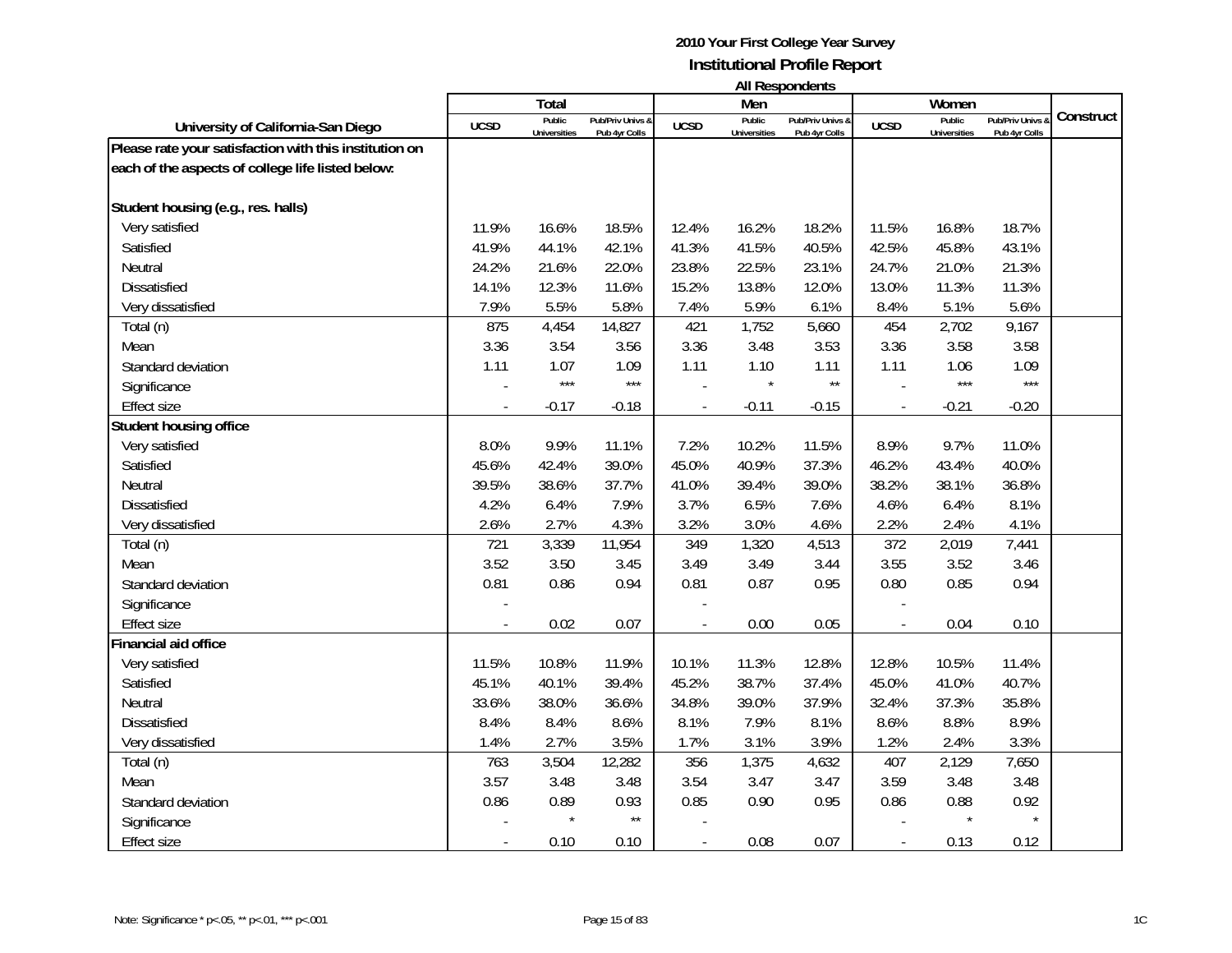|                                                        |             |                     |                  |             | Men                 | בוו ושטעכאו ווח  |             | Women               |                  |           |
|--------------------------------------------------------|-------------|---------------------|------------------|-------------|---------------------|------------------|-------------|---------------------|------------------|-----------|
|                                                        |             | Total<br>Public     | Pub/Priv Univs & |             | Public              | Pub/Priv Univs & |             | Public              | Pub/Priv Univs & | Construct |
| University of California-San Diego                     | <b>UCSD</b> | <b>Universities</b> | Pub 4yr Colls    | <b>UCSD</b> | <b>Universities</b> | Pub 4yr Colls    | <b>UCSD</b> | <b>Universities</b> | Pub 4yr Colls    |           |
| Please rate your satisfaction with this institution on |             |                     |                  |             |                     |                  |             |                     |                  |           |
| each of the aspects of college life listed below:      |             |                     |                  |             |                     |                  |             |                     |                  |           |
| Financial aid package                                  |             |                     |                  |             |                     |                  |             |                     |                  |           |
| Very satisfied                                         | 13.4%       | 13.9%               | 15.9%            | 11.7%       | 15.6%               | 17.8%            | 14.8%       | 12.8%               | 14.7%            |           |
| Satisfied                                              | 33.6%       | 30.4%               | 33.1%            | 35.3%       | 29.4%               | 32.0%            | 32.0%       | 31.1%               | 33.8%            |           |
| Neutral                                                | 30.4%       | 30.5%               | 31.0%            | 30.9%       | 30.8%               | 31.2%            | 29.9%       | 30.3%               | 30.8%            |           |
| <b>Dissatisfied</b>                                    | 15.4%       | 17.0%               | 13.6%            | 15.1%       | 15.3%               | 12.2%            | 15.8%       | 18.0%               | 14.5%            |           |
| Very dissatisfied                                      | 7.2%        | 8.1%                | 6.4%             | 7.0%        | 8.8%                | 6.8%             | 7.4%        | 7.7%                | 6.1%             |           |
| Total (n)                                              | 816         | 3,869               | 13,052           | 385         | 1,502               | 4,935            | 431         | 2,367               | 8,117            |           |
| Mean                                                   | 3.30        | 3.25                | 3.39             | 3.30        | 3.28                | 3.42             | 3.31        | 3.23                | 3.37             |           |
| Standard deviation                                     | 1.11        | 1.14                | 1.10             | 1.08        | 1.16                | 1.12             | 1.13        | 1.12                | 1.09             |           |
| Significance                                           |             |                     | $\star$          |             |                     | $\star$          |             |                     |                  |           |
| <b>Effect size</b>                                     |             | 0.04                | $-0.08$          |             | 0.02                | $-0.11$          |             | 0.07                | $-0.06$          |           |
| <b>Student health services</b>                         |             |                     |                  |             |                     |                  |             |                     |                  |           |
| Very satisfied                                         | 14.0%       | 15.1%               | 16.2%            | 11.3%       | 15.9%               | 17.4%            | 16.3%       | 14.6%               | 15.4%            |           |
| Satisfied                                              | 42.9%       | 43.7%               | 41.9%            | 43.9%       | 43.1%               | 41.7%            | 42.1%       | 44.1%               | 42.0%            |           |
| Neutral                                                | 30.3%       | 27.4%               | 27.6%            | 29.9%       | 29.2%               | 29.6%            | 30.7%       | 26.3%               | 26.4%            |           |
| <b>Dissatisfied</b>                                    | 9.8%        | 10.3%               | 10.0%            | 10.1%       | 8.3%                | 7.5%             | 9.6%        | 11.5%               | 11.5%            |           |
| Very dissatisfied                                      | 2.9%        | 3.5%                | 4.4%             | 4.8%        | 3.5%                | 3.9%             | 1.3%        | 3.5%                | 4.7%             |           |
| Total (n)                                              | 722         | 3,694               | 12,750           | 335         | 1,406               | 4,773            | 387         | 2,288               | 7,977            |           |
| Mean                                                   | 3.55        | 3.57                | 3.55             | 3.47        | 3.60                | 3.61             | 3.63        | 3.55                | 3.52             |           |
| Standard deviation                                     | 0.95        | 0.98                | 1.02             | 0.98        | 0.97                | 0.98             | 0.91        | 0.99                | 1.03             |           |
| Significance                                           |             |                     |                  |             |                     |                  |             |                     |                  |           |
| <b>Effect size</b>                                     |             | $-0.02$             | 0.00             |             | $-0.13$             | $-0.14$          |             | 0.08                | 0.11             |           |
| Psychological counseling services                      |             |                     |                  |             |                     |                  |             |                     |                  |           |
| Very satisfied                                         | 10.8%       | 12.2%               | 13.2%            | 9.0%        | 11.4%               | 13.2%            | 12.6%       | 12.8%               | 13.2%            |           |
| Satisfied                                              | 29.5%       | 30.1%               | 29.7%            | 27.0%       | 26.9%               | 28.8%            | 32.0%       | 32.2%               | 30.4%            |           |
| Neutral                                                | 53.8%       | 52.2%               | 51.8%            | 57.9%       | 57.0%               | 53.1%            | 49.7%       | 49.0%               | 51.0%            |           |
| Dissatisfied                                           | 4.5%        | 3.9%                | 3.5%             | 3.9%        | 3.0%                | 3.1%             | 5.1%        | 4.6%                | 3.7%             |           |
| Very dissatisfied                                      | 1.4%        | 1.5%                | 1.7%             | 2.2%        | 1.7%                | 1.8%             | 0.6%        | 1.3%                | 1.7%             |           |
| Total (n)                                              | 353         | 1,748               | 6,743            | 178         | 703                 | 2,737            | 175         | 1,045               | 4,006            |           |
| Mean                                                   | 3.44        | 3.48                | 3.49             | 3.37        | 3.43                | 3.49             | 3.51        | 3.51                | 3.50             |           |
| Standard deviation                                     | 0.80        | 0.81                | 0.83             | 0.79        | 0.80                | 0.83             | 0.80        | 0.82                | 0.83             |           |
| Significance                                           |             |                     |                  |             |                     |                  |             |                     |                  |           |
| <b>Effect size</b>                                     |             | $-0.05$             | $-0.06$          |             | $-0.08$             | $-0.14$          |             | 0.00                | 0.01             |           |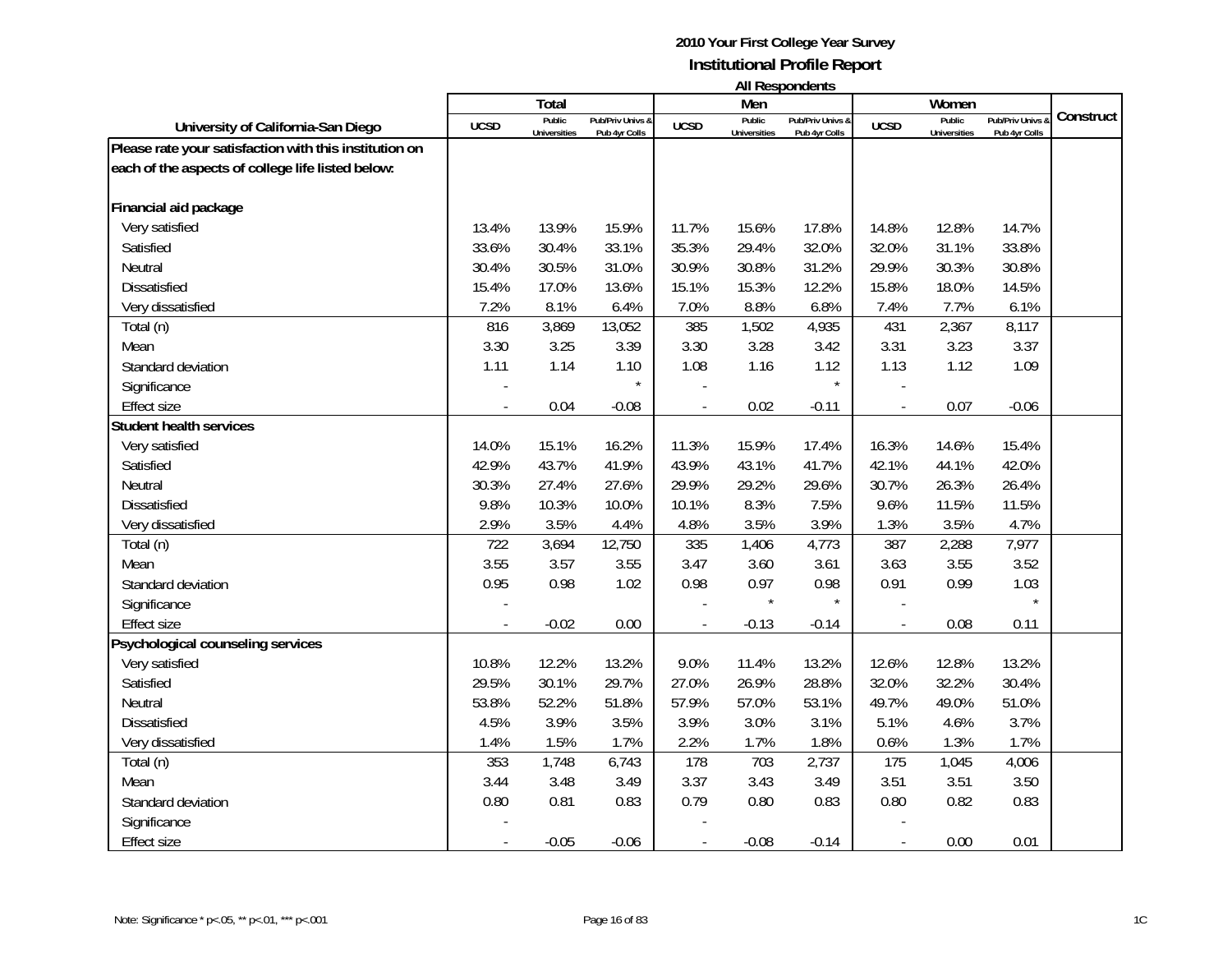|                                                        |                          |                               |                                   |                |                               | בוו ושטעכאו ווח                   |                          |                               |                                   |           |
|--------------------------------------------------------|--------------------------|-------------------------------|-----------------------------------|----------------|-------------------------------|-----------------------------------|--------------------------|-------------------------------|-----------------------------------|-----------|
|                                                        |                          | Total                         |                                   |                | Men                           |                                   |                          | Women                         |                                   | Construct |
| University of California-San Diego                     | <b>UCSD</b>              | Public<br><b>Universities</b> | Pub/Priv Univs &<br>Pub 4yr Colls | <b>UCSD</b>    | Public<br><b>Universities</b> | Pub/Priv Univs &<br>Pub 4yr Colls | <b>UCSD</b>              | Public<br><b>Universities</b> | Pub/Priv Univs &<br>Pub 4yr Colls |           |
| Please rate your satisfaction with this institution on |                          |                               |                                   |                |                               |                                   |                          |                               |                                   |           |
| each of the aspects of college life listed below:      |                          |                               |                                   |                |                               |                                   |                          |                               |                                   |           |
|                                                        |                          |                               |                                   |                |                               |                                   |                          |                               |                                   |           |
| Orientation for new students                           |                          |                               |                                   |                |                               |                                   |                          |                               |                                   |           |
| Very satisfied                                         | 13.3%                    | 15.5%                         | 19.3%                             | 12.5%          | 14.9%                         | 18.7%                             | 13.9%                    | 16.0%                         | 19.7%                             |           |
| Satisfied                                              | 41.5%                    | 45.7%                         | 44.1%                             | 41.7%          | 44.2%                         | 42.5%                             | 41.3%                    | 46.7%                         | 45.1%                             |           |
| Neutral                                                | 30.3%                    | 27.1%                         | 25.7%                             | 30.5%          | 28.4%                         | 26.5%                             | 30.1%                    | 26.3%                         | 25.2%                             |           |
| <b>Dissatisfied</b>                                    | 10.8%                    | 8.7%                          | 7.7%                              | 10.4%          | 9.2%                          | 8.5%                              | 11.2%                    | 8.3%                          | 7.3%                              |           |
| Very dissatisfied                                      | 4.1%                     | 2.9%                          | 3.2%                              | 4.9%           | 3.2%                          | 3.8%                              | 3.4%                     | 2.7%                          | 2.7%                              |           |
| Total (n)                                              | 1,026                    | 4,856                         | 15,793                            | 472            | 1,893                         | 5,947                             | 554                      | 2,963                         | 9,846                             |           |
| Mean                                                   | 3.49                     | 3.62                          | 3.69                              | 3.47           | 3.58                          | 3.64                              | 3.51                     | 3.65                          | 3.72                              |           |
| Standard deviation                                     | 0.99                     | 0.95                          | 0.97                              | 1.00           | 0.96                          | 1.00                              | 0.98                     | 0.94                          | 0.95                              |           |
| Significance                                           |                          | $***$                         | $***$                             |                |                               | ***                               |                          | $\star\star$                  | $***$                             |           |
| Effect size                                            |                          | $-0.14$                       | $-0.21$                           |                | $-0.11$                       | $-0.17$                           |                          | $-0.15$                       | $-0.22$                           |           |
| Opportunities for community service                    |                          |                               |                                   |                |                               |                                   |                          |                               |                                   |           |
| Very satisfied                                         | 8.4%                     | 17.4%                         | 21.4%                             | 7.3%           | 14.9%                         | 19.6%                             | 9.4%                     | 18.9%                         | 22.4%                             |           |
| Satisfied                                              | 33.8%                    | 42.4%                         | 41.4%                             | 37.5%          | 41.7%                         | 40.6%                             | 30.9%                    | 42.8%                         | 41.9%                             |           |
| Neutral                                                | 45.7%                    | 32.2%                         | 30.5%                             | 42.3%          | 35.5%                         | 33.9%                             | 48.4%                    | 30.3%                         | 28.5%                             |           |
| Dissatisfied                                           | 10.1%                    | 6.7%                          | 5.5%                              | 10.1%          | 6.1%                          | 4.5%                              | 10.1%                    | 7.1%                          | 6.1%                              |           |
| Very dissatisfied                                      | 1.9%                     | 1.3%                          | 1.2%                              | 2.8%           | 1.8%                          | 1.4%                              | 1.2%                     | 1.0%                          | 1.1%                              |           |
| Total (n)                                              | 722                      | 3,891                         | 13,306                            | 317            | 1,433                         | 4,880                             | 405                      | 2,458                         | 8,426                             |           |
| Mean                                                   | 3.37                     | 3.68                          | 3.76                              | 3.36           | 3.62                          | 3.72                              | 3.37                     | 3.72                          | 3.78                              |           |
| Standard deviation                                     | 0.85                     | 0.88                          | 0.89                              | 0.87           | 0.87                          | 0.88                              | 0.84                     | 0.88                          | 0.90                              |           |
| Significance                                           |                          | $***$                         | $***$                             |                | $***$                         | $***$                             |                          | ***                           | $***$                             |           |
| <b>Effect size</b>                                     |                          | $-0.35$                       | $-0.44$                           | $\overline{a}$ | $-0.30$                       | $-0.41$                           | $\overline{\phantom{a}}$ | $-0.40$                       | $-0.46$                           |           |
| Registrar's office                                     |                          |                               |                                   |                |                               |                                   |                          |                               |                                   |           |
| Very satisfied                                         | 8.3%                     | 10.2%                         | 12.1%                             | 7.0%           | 11.1%                         | 12.5%                             | 9.6%                     | 9.7%                          | 11.8%                             |           |
| Satisfied                                              | 37.8%                    | 43.4%                         | 42.7%                             | 37.5%          | 40.9%                         | 40.7%                             | 38.1%                    | 45.1%                         | 43.9%                             |           |
| Neutral                                                | 47.5%                    | 40.3%                         | 39.3%                             | 47.9%          | 41.5%                         | 40.4%                             | 47.1%                    | 39.5%                         | 38.6%                             |           |
| Dissatisfied                                           | 4.8%                     | 4.6%                          | 4.5%                              | 5.2%           | 4.5%                          | 4.4%                              | 4.4%                     | 4.7%                          | 4.5%                              |           |
| Very dissatisfied                                      | 1.6%                     | 1.4%                          | 1.5%                              | 2.4%           | 2.0%                          | 1.9%                              | 0.9%                     | 1.1%                          | 1.3%                              |           |
| Total (n)                                              | 672                      | 3,449                         | 12,145                            | 328            | 1,359                         | 4,682                             | 344                      | 2,090                         | 7,463                             |           |
| Mean                                                   | 3.46                     | 3.56                          | 3.59                              | 3.41           | 3.55                          | 3.57                              | 3.51                     | 3.58                          | 3.61                              |           |
| Standard deviation                                     | 0.78                     | 0.79                          | 0.81                              | 0.80           | 0.82                          | 0.84                              | 0.76                     | 0.77                          | 0.80                              |           |
| Significance                                           |                          | $\star\star$                  | $***$                             |                | $\star\star$                  | $***$                             |                          |                               | $\star$                           |           |
| <b>Effect size</b>                                     | $\overline{\phantom{a}}$ | $-0.13$                       | $-0.16$                           |                | $-0.17$                       | $-0.19$                           |                          | $-0.09$                       | $-0.13$                           |           |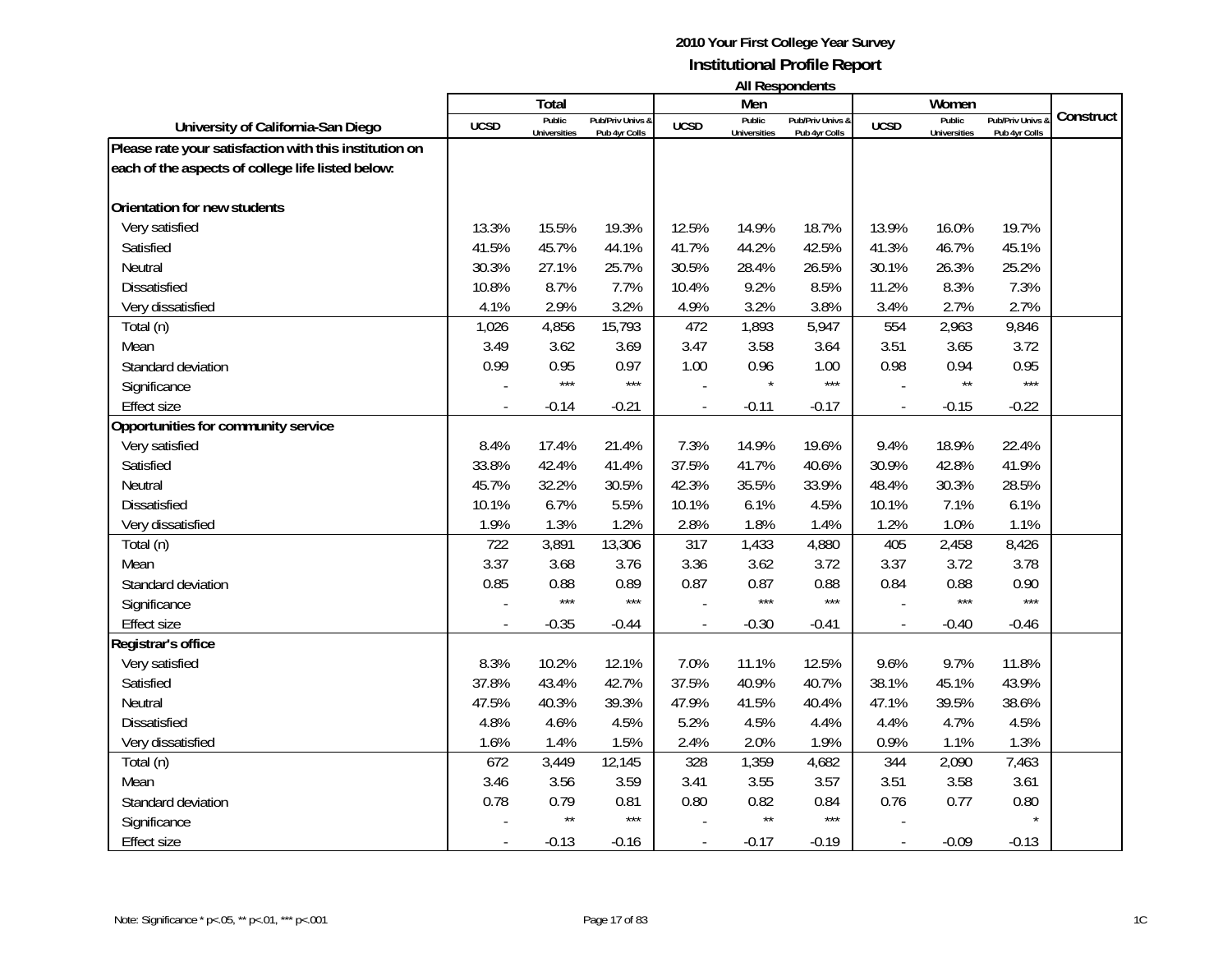|                                                         |             | Total                         |                                   |             | Men                           |                                   |             | Women                         |                                   |              |
|---------------------------------------------------------|-------------|-------------------------------|-----------------------------------|-------------|-------------------------------|-----------------------------------|-------------|-------------------------------|-----------------------------------|--------------|
| University of California-San Diego                      | <b>UCSD</b> | Public<br><b>Universities</b> | Pub/Priv Univs &<br>Pub 4yr Colls | <b>UCSD</b> | Public<br><b>Universities</b> | Pub/Priv Univs &<br>Pub 4yr Colls | <b>UCSD</b> | Public<br><b>Universities</b> | Pub/Priv Univs &<br>Pub 4yr Colls | Construct    |
| Please rate your satisfaction with this institution on  |             |                               |                                   |             |                               |                                   |             |                               |                                   |              |
| each of the aspects of college life listed below:       |             |                               |                                   |             |                               |                                   |             |                               |                                   |              |
| First-year programs (e.g., first-year seminar, learning |             |                               |                                   |             |                               |                                   |             |                               |                                   |              |
| community, linked courses)                              |             |                               |                                   |             |                               |                                   |             |                               |                                   |              |
| Very satisfied                                          | 10.5%       | 16.0%                         | 18.5%                             | 9.7%        | 14.9%                         | 17.8%                             | 11.3%       | 16.6%                         | 18.9%                             |              |
| Satisfied                                               | 42.8%       | 40.8%                         | 40.0%                             | 42.9%       | 39.2%                         | 38.6%                             | 42.7%       | 41.8%                         | 40.9%                             |              |
| Neutral                                                 | 37.2%       | 32.5%                         | 31.1%                             | 37.8%       | 33.9%                         | 32.5%                             | 36.6%       | 31.6%                         | 30.2%                             | Satisfaction |
| <b>Dissatisfied</b>                                     | 6.6%        | 8.0%                          | 7.5%                              | 6.6%        | 8.4%                          | 7.6%                              | 6.6%        | 7.7%                          | 7.5%                              | with         |
| Very dissatisfied                                       | 2.9%        | 2.8%                          | 2.9%                              | 3.0%        | 3.5%                          | 3.5%                              | 2.8%        | 2.3%                          | 2.6%                              | Courses      |
| Total (n)                                               | 694         | 3,917                         | 13,735                            | 331         | 1,520                         | 5,233                             | 363         | 2,397                         | 8,502                             |              |
| Mean                                                    | 3.51        | 3.59                          | 3.63                              | 3.50        | 3.54                          | 3.59                              | 3.53        | 3.63                          | 3.66                              |              |
| Standard deviation                                      | 0.88        | 0.94                          | 0.96                              | 0.87        | 0.96                          | 0.98                              | 0.88        | 0.93                          | 0.95                              |              |
| Significance                                            |             |                               | $***$                             |             |                               |                                   |             |                               | $\star$                           |              |
| Effect size                                             |             | $-0.09$                       | $-0.13$                           |             | $-0.04$                       | $-0.09$                           |             | $-0.11$                       | $-0.14$                           |              |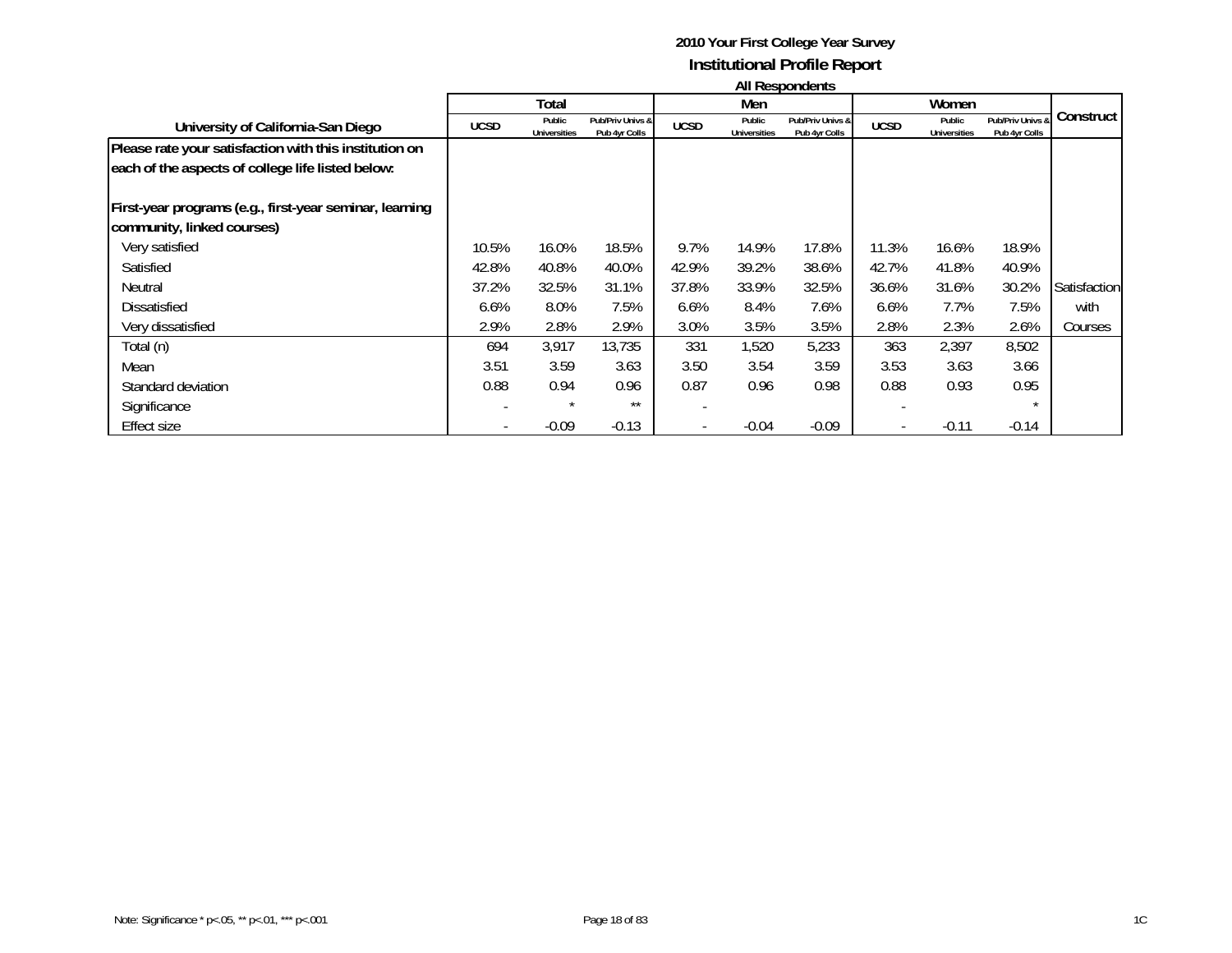|                                                  |                | Total               |                  |                | Men                 | בוו ולהוטעכטוו ווח |                | Women               |                |           |
|--------------------------------------------------|----------------|---------------------|------------------|----------------|---------------------|--------------------|----------------|---------------------|----------------|-----------|
|                                                  |                | Public              | Pub/Priv Univs & |                | Public              | Pub/Priv Univs &   |                | Public              | Pub/Priv Univs | Construct |
| University of California-San Diego               | <b>UCSD</b>    | <b>Universities</b> | Pub 4yr Colls    | <b>UCSD</b>    | <b>Universities</b> | Pub 4yr Colls      | <b>UCSD</b>    | <b>Universities</b> | Pub 4yr Colls  |           |
| Rate yourself on each of the following traits as |                |                     |                  |                |                     |                    |                |                     |                |           |
| compared with the average person your age.       |                |                     |                  |                |                     |                    |                |                     |                |           |
| Academic ability                                 |                |                     |                  |                |                     |                    |                |                     |                |           |
| Highest 10%                                      | 18.9%          | 23.3%               | 22.2%            | 22.3%          | 30.9%               | 28.5%              | 15.8%          | 18.3%               | 18.4%          |           |
| Above average                                    | 50.6%          | 50.7%               | 49.4%            | 51.0%          | 47.9%               | 47.5%              | 50.3%          | 52.5%               | 50.5%          |           |
| Average                                          | 27.2%          | 23.7%               | 26.4%            | 23.3%          | 19.1%               | 22.0%              | 30.6%          | 26.6%               | 29.0%          | Academic  |
| Below average                                    | 3.2%           | 2.3%                | 1.9%             | 3.2%           | 2.1%                | 1.8%               | 3.2%           | 2.5%                | 2.0%           | Self-     |
| Lowest 10%                                       | 0.2%           | 0.1%                | 0.1%             | 0.2%           | 0.1%                | 0.2%               | 0.2%           | 0.1%                | 0.1%           | Concept   |
| Total (n)                                        | 1,071          | 5,002               | 16,220           | 502            | 1,974               | 6,148              | 569            | 3,028               | 10,072         |           |
| Mean                                             | 3.85           | 3.95                | 3.92             | 3.92           | 4.07                | 4.02               | 3.78           | 3.87                | 3.85           |           |
| Standard deviation                               | 0.76           | 0.75                | 0.75             | 0.77           | 0.76                | 0.77               | 0.75           | 0.73                | 0.73           |           |
| Significance                                     |                | $***$               | $\star\star$     |                | $***$               | $\star\star$       |                | $\star\star$        |                |           |
| <b>Effect size</b>                               |                | $-0.13$             | $-0.09$          |                | $-0.20$             | $-0.13$            |                | $-0.12$             | $-0.10$        |           |
| Artistic ability                                 |                |                     |                  |                |                     |                    |                |                     |                |           |
| Highest 10%                                      | 5.9%           | 6.8%                | 7.1%             | 6.0%           | 6.6%                | 8.3%               | 5.8%           | 6.9%                | 6.3%           |           |
| Above average                                    | 28.9%          | 25.8%               | 25.1%            | 25.3%          | 23.3%               | 23.0%              | 32.0%          | 27.4%               | 26.4%          |           |
| Average                                          | 37.9%          | 35.8%               | 36.4%            | 34.5%          | 33.5%               | 33.6%              | 41.0%          | 37.2%               | 38.2%          |           |
| Below average                                    | 23.0%          | 26.2%               | 25.7%            | 28.3%          | 29.6%               | 27.7%              | 18.3%          | 23.9%               | 24.5%          |           |
| Lowest 10%                                       | 4.3%           | 5.5%                | 5.7%             | 6.0%           | 6.9%                | 7.4%               | 2.8%           | 4.5%                | 4.6%           |           |
| Total (n)                                        | 1,070          | 4,998               | 16,225           | 502            | 1,972               | 6,149              | 568            | 3,026               | 10,076         |           |
| Mean                                             | 3.09           | 3.02                | 3.02             | 2.97           | 2.93                | 2.97               | 3.20           | 3.08                | 3.05           |           |
| Standard deviation                               | 0.96           | 1.00                | 1.01             | 1.01           | 1.03                | 1.07               | 0.90           | 0.98                | 0.97           |           |
| Significance                                     |                |                     | $\star$          |                |                     |                    |                | $\star\star$        | $***$          |           |
| <b>Effect size</b>                               | $\overline{a}$ | 0.07                | 0.07             | $\blacksquare$ | 0.04                | 0.00               | $\blacksquare$ | 0.12                | 0.15           |           |
| Competitiveness                                  |                |                     |                  |                |                     |                    |                |                     |                |           |
| Highest 10%                                      | 14.5%          | 16.6%               | 18.5%            | 18.3%          | 23.4%               | 26.8%              | 11.1%          | 12.2%               | 13.4%          |           |
| Above average                                    | 40.3%          | 39.5%               | 37.8%            | 42.6%          | 41.2%               | 39.2%              | 38.3%          | 38.3%               | 36.9%          |           |
| Average                                          | 35.0%          | 33.8%               | 34.8%            | 28.5%          | 26.8%               | 27.3%              | 40.8%          | 38.4%               | 39.4%          |           |
| Below average                                    | 9.2%           | 9.1%                | 7.9%             | 9.2%           | 7.8%                | 5.8%               | 9.1%           | 9.9%                | 9.2%           |           |
| Lowest 10%                                       | 1.0%           | 1.0%                | 1.0%             | 1.4%           | 0.8%                | 0.9%               | 0.7%           | 1.1%                | 1.1%           |           |
| Total (n)                                        | 1,071          | 5,000               | 16,224           | 502            | 1,974               | 6,148              | 569            | 3,026               | 10,076         |           |
| Mean                                             | 3.58           | 3.62                | 3.65             | 3.67           | 3.79                | 3.85               | 3.50           | 3.51                | 3.52           |           |
| Standard deviation                               | 0.88           | 0.90                | 0.90             | 0.92           | 0.92                | 0.91               | 0.84           | 0.87                | 0.88           |           |
| Significance                                     |                |                     | $\star$          |                | $\star\star$        | $***$              |                |                     |                |           |
| <b>Effect size</b>                               |                | $-0.04$             | $-0.08$          |                | $-0.13$             | $-0.20$            |                | $-0.01$             | $-0.02$        |           |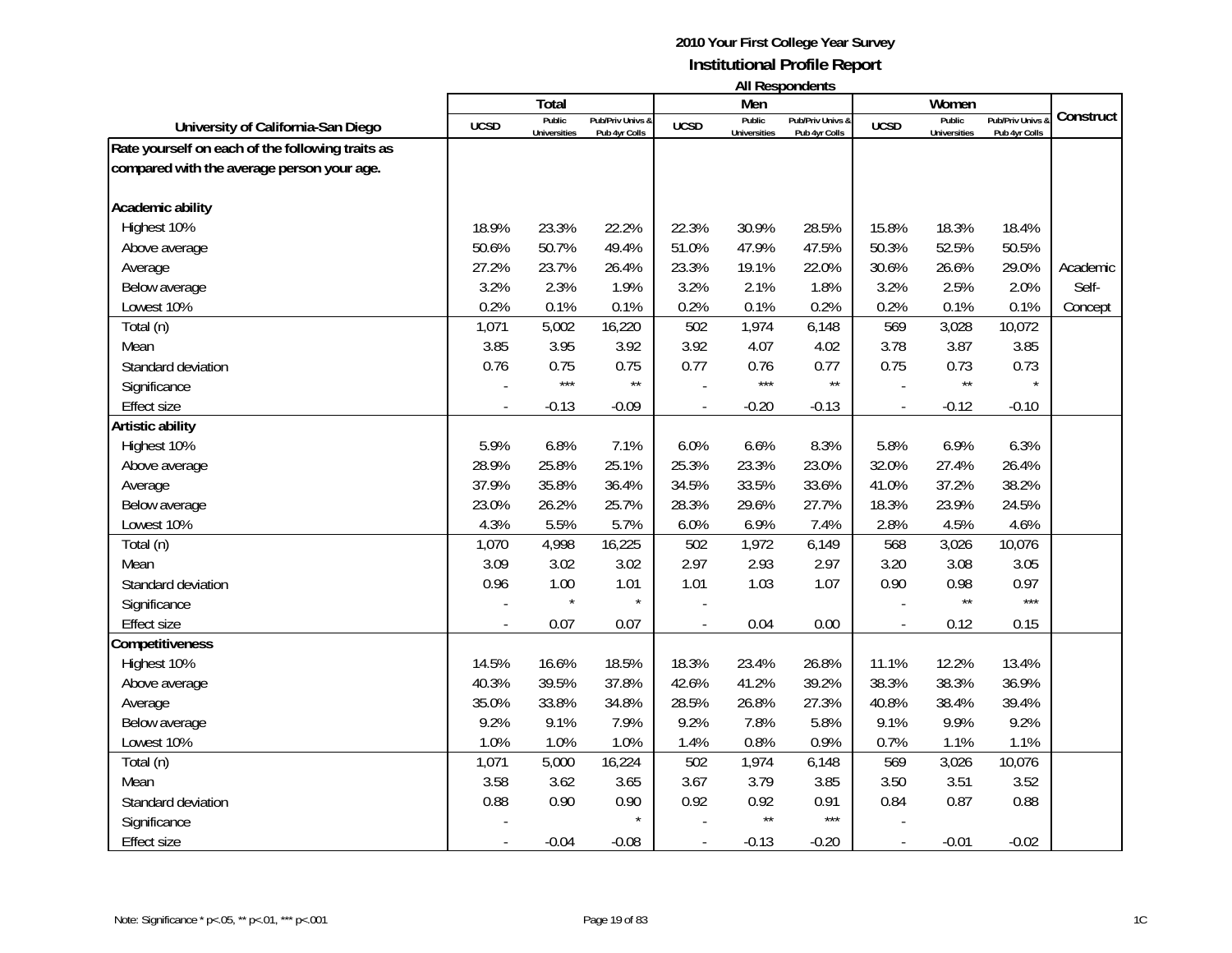| <b>All Respondents</b> |  |
|------------------------|--|
|------------------------|--|

|                                                  |             | <b>Total</b>                  |                                   |             | Men                           | טווישטוועטאייזייי                 |             | Women                         |                                   |           |
|--------------------------------------------------|-------------|-------------------------------|-----------------------------------|-------------|-------------------------------|-----------------------------------|-------------|-------------------------------|-----------------------------------|-----------|
| University of California-San Diego               | <b>UCSD</b> | Public<br><b>Universities</b> | Pub/Priv Univs &<br>Pub 4yr Colls | <b>UCSD</b> | Public<br><b>Universities</b> | Pub/Priv Univs &<br>Pub 4yr Colls | <b>UCSD</b> | Public<br><b>Universities</b> | Pub/Priv Univs &<br>Pub 4yr Colls | Construct |
| Rate yourself on each of the following traits as |             |                               |                                   |             |                               |                                   |             |                               |                                   |           |
| compared with the average person your age.       |             |                               |                                   |             |                               |                                   |             |                               |                                   |           |
|                                                  |             |                               |                                   |             |                               |                                   |             |                               |                                   |           |
| <b>Computer skills</b>                           |             |                               |                                   |             |                               |                                   |             |                               |                                   |           |
| Highest 10%                                      | 10.1%       | 8.3%                          | 7.9%                              | 16.1%       | 14.9%                         | 14.0%                             | 4.8%        | 3.9%                          | 4.1%                              |           |
| Above average                                    | 37.5%       | 35.5%                         | 34.8%                             | 42.6%       | 43.4%                         | 41.0%                             | 32.9%       | 30.4%                         | 31.0%                             |           |
| Average                                          | 42.5%       | 47.6%                         | 49.0%                             | 33.3%       | 35.3%                         | 38.6%                             | 50.7%       | 55.6%                         | 55.4%                             |           |
| Below average                                    | 8.9%        | 8.0%                          | 7.5%                              | 6.6%        | 5.8%                          | 5.7%                              | 10.9%       | 9.4%                          | 8.7%                              |           |
| Lowest 10%                                       | 1.0%        | 0.7%                          | 0.7%                              | 1.4%        | 0.6%                          | 0.7%                              | 0.7%        | 0.7%                          | 0.7%                              |           |
| Total (n)                                        | 1,070       | 5,001                         | 16,235                            | 502         | 1,974                         | 6,156                             | 568         | 3,027                         | 10,079                            |           |
| Mean                                             | 3.47        | 3.43                          | 3.42                              | 3.66        | 3.66                          | 3.62                              | 3.30        | 3.27                          | 3.29                              |           |
| Standard deviation                               | 0.83        | 0.78                          | 0.77                              | 0.87        | 0.82                          | 0.82                              | 0.75        | 0.71                          | 0.71                              |           |
| Significance                                     |             |                               | $\star$                           |             |                               |                                   |             |                               |                                   |           |
| <b>Effect size</b>                               |             | 0.05                          | 0.06                              |             | 0.00                          | 0.05                              |             | 0.04                          | 0.01                              |           |
| Cooperativeness                                  |             |                               |                                   |             |                               |                                   |             |                               |                                   |           |
| Highest 10%                                      | 23.7%       | 23.9%                         | 23.2%                             | 23.1%       | 25.8%                         | 25.5%                             | 24.3%       | 22.7%                         | 21.8%                             |           |
| Above average                                    | 48.7%       | 50.6%                         | 50.0%                             | 49.0%       | 49.2%                         | 48.2%                             | 48.5%       | 51.5%                         | 51.2%                             |           |
| Average                                          | 24.6%       | 23.2%                         | 24.8%                             | 24.5%       | 22.2%                         | 23.9%                             | 24.8%       | 23.9%                         | 25.4%                             |           |
| Below average                                    | 2.3%        | 2.0%                          | 1.7%                              | 2.6%        | 2.3%                          | 2.2%                              | 2.1%        | 1.8%                          | 1.5%                              |           |
| Lowest 10%                                       | 0.6%        | 0.3%                          | 0.2%                              | 0.8%        | 0.5%                          | 0.3%                              | 0.4%        | 0.2%                          | 0.1%                              |           |
| Total (n)                                        | 1,071       | 5,002                         | 16,232                            | 502         | 1,974                         | 6,157                             | 569         | 3,028                         | 10,075                            |           |
| Mean                                             | 3.93        | 3.96                          | 3.94                              | 3.91        | 3.98                          | 3.96                              | 3.94        | 3.95                          | 3.93                              |           |
| Standard deviation                               | 0.79        | 0.76                          | 0.75                              | 0.80        | 0.78                          | 0.78                              | 0.78        | 0.74                          | 0.73                              |           |
| Significance                                     |             |                               |                                   |             |                               |                                   |             |                               |                                   |           |
| Effect size                                      |             | $-0.04$                       | $-0.01$                           |             | $-0.09$                       | $-0.06$                           |             | $-0.01$                       | 0.01                              |           |
| Creativity                                       |             |                               |                                   |             |                               |                                   |             |                               |                                   |           |
| Highest 10%                                      | 13.5%       | 14.3%                         | 15.2%                             | 14.1%       | 15.7%                         | 17.2%                             | 13.0%       | 13.5%                         | 14.0%                             |           |
| Above average                                    | 39.1%       | 41.0%                         | 41.1%                             | 40.4%       | 40.2%                         | 39.9%                             | 38.0%       | 41.6%                         | 41.8%                             |           |
| Average                                          | 38.2%       | 36.2%                         | 35.6%                             | 33.5%       | 35.1%                         | 34.2%                             | 42.4%       | 36.8%                         | 36.5%                             |           |
| Below average                                    | 8.5%        | 7.8%                          | 7.5%                              | 11.2%       | 8.5%                          | 8.0%                              | 6.2%        | 7.3%                          | 7.1%                              |           |
| Lowest 10%                                       | 0.7%        | 0.7%                          | 0.6%                              | 0.8%        | 0.6%                          | 0.7%                              | 0.5%        | 0.8%                          | 0.6%                              |           |
| Total (n)                                        | 1,071       | 5,001                         | 16,237                            | 502         | 1,974                         | 6,156                             | 569         | 3,027                         | 10,081                            |           |
| Mean                                             | 3.56        | 3.60                          | 3.63                              | 3.56        | 3.62                          | 3.65                              | 3.57        | 3.60                          | 3.61                              |           |
| Standard deviation                               | 0.85        | 0.85                          | 0.85                              | 0.90        | 0.87                          | 0.88                              | 0.81        | 0.84                          | 0.83                              |           |
| Significance                                     |             |                               | $\star\star$                      |             |                               |                                   |             |                               |                                   |           |
| <b>Effect size</b>                               |             | $-0.05$                       | $-0.08$                           |             | $-0.07$                       | $-0.10$                           |             | $-0.04$                       | $-0.05$                           |           |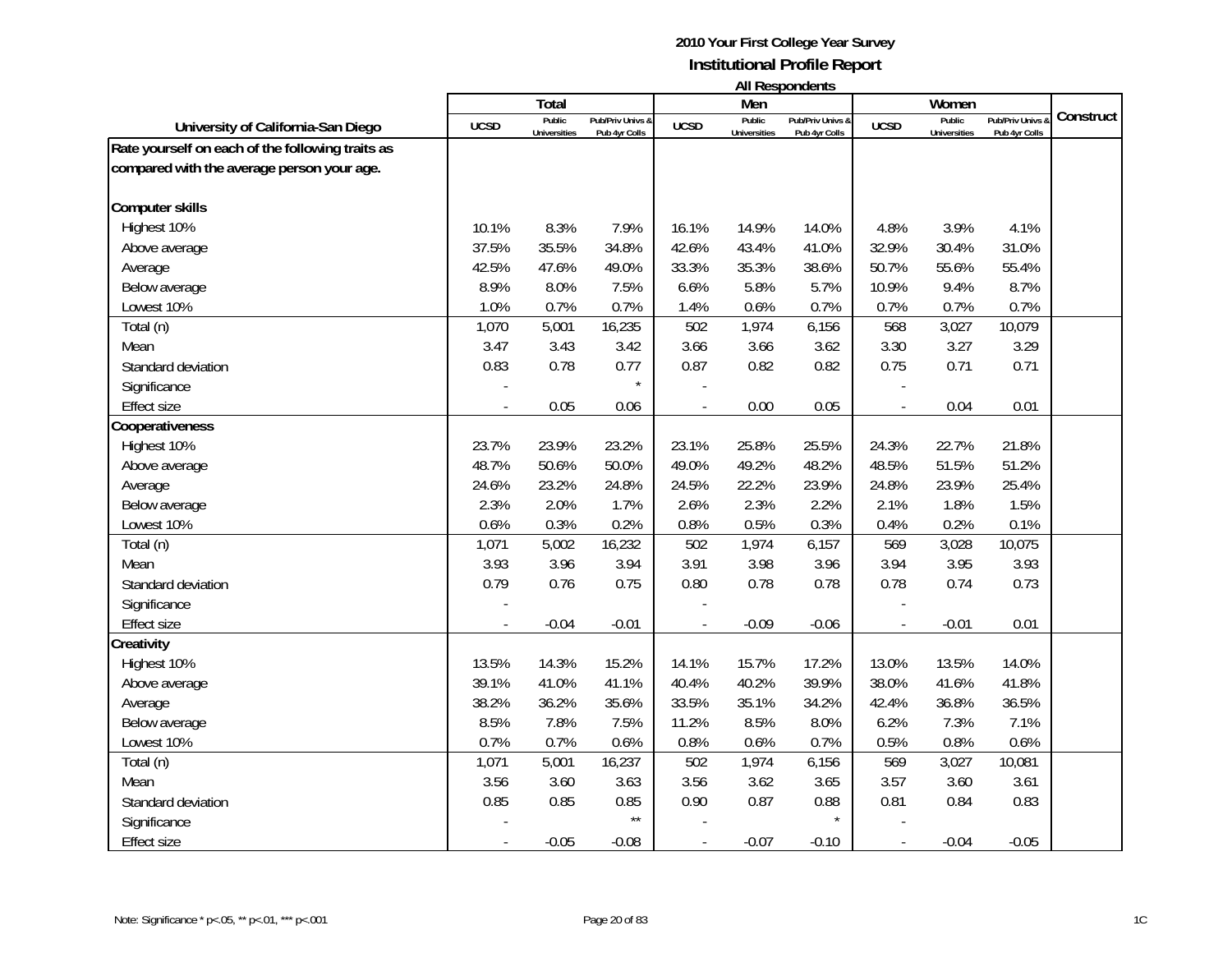| <b>All Respondents</b> |  |
|------------------------|--|
|------------------------|--|

|                                                  |             | Total                         |                                   |             | Men                           |                                   |                | Women                         |                                   |            |
|--------------------------------------------------|-------------|-------------------------------|-----------------------------------|-------------|-------------------------------|-----------------------------------|----------------|-------------------------------|-----------------------------------|------------|
| University of California-San Diego               | <b>UCSD</b> | Public<br><b>Universities</b> | Pub/Priv Univs &<br>Pub 4yr Colls | <b>UCSD</b> | Public<br><b>Universities</b> | Pub/Priv Univs &<br>Pub 4yr Colls | <b>UCSD</b>    | Public<br><b>Universities</b> | Pub/Priv Univs &<br>Pub 4yr Colls | Construct  |
| Rate yourself on each of the following traits as |             |                               |                                   |             |                               |                                   |                |                               |                                   |            |
| compared with the average person your age.       |             |                               |                                   |             |                               |                                   |                |                               |                                   |            |
|                                                  |             |                               |                                   |             |                               |                                   |                |                               |                                   |            |
| Drive to achieve                                 |             |                               |                                   |             |                               |                                   |                |                               |                                   |            |
| Highest 10%                                      | 26.4%       | 30.7%                         | 31.4%                             | 26.5%       | 31.4%                         | 32.5%                             | 26.4%          | 30.3%                         | 30.7%                             |            |
| Above average                                    | 44.3%       | 43.6%                         | 42.5%                             | 42.0%       | 42.1%                         | 39.7%                             | 46.2%          | 44.6%                         | 44.2%                             |            |
| Average                                          | 23.9%       | 21.7%                         | 22.5%                             | 24.3%       | 20.4%                         | 22.6%                             | 23.6%          | 22.6%                         | 22.5%                             | Academic   |
| Below average                                    | 4.7%        | 3.5%                          | 3.2%                              | 6.4%        | 5.4%                          | 4.6%                              | 3.2%           | 2.3%                          | 2.3%                              | Self-      |
| Lowest 10%                                       | 0.7%        | 0.5%                          | 0.4%                              | 0.8%        | 0.8%                          | 0.7%                              | 0.7%           | 0.3%                          | 0.2%                              | Concept    |
| Total (n)                                        | 1,071       | 5,001                         | 16,232                            | 502         | 1,973                         | 6,149                             | 569            | 3,028                         | 10,083                            |            |
| Mean                                             | 3.91        | 4.00                          | 4.01                              | 3.87        | 3.98                          | 3.99                              | 3.94           | 4.02                          | 4.03                              |            |
| Standard deviation                               | 0.87        | 0.84                          | 0.84                              | 0.91        | 0.89                          | 0.89                              | 0.83           | 0.81                          | 0.80                              |            |
| Significance                                     |             | $\star\star$                  | $***$                             |             |                               | $\star\star$                      |                | $\star$                       | $\star\star$                      |            |
| <b>Effect size</b>                               |             | $-0.11$                       | $-0.12$                           |             | $-0.12$                       | $-0.13$                           | $\blacksquare$ | $-0.10$                       | $-0.11$                           |            |
| <b>Emotional health</b>                          |             |                               |                                   |             |                               |                                   |                |                               |                                   |            |
| Highest 10%                                      | 18.1%       | 17.6%                         | 18.2%                             | 20.9%       | 23.2%                         | 23.8%                             | 15.6%          | 13.9%                         | 14.8%                             |            |
| Above average                                    | 32.5%       | 33.9%                         | 33.8%                             | 32.3%       | 33.4%                         | 34.0%                             | 32.7%          | 34.3%                         | 33.8%                             |            |
| Average                                          | 36.4%       | 35.2%                         | 36.4%                             | 34.7%       | 31.1%                         | 32.5%                             | 38.0%          | 37.8%                         | 38.8%                             |            |
| Below average                                    | 10.8%       | 11.7%                         | 10.0%                             | 9.8%        | 10.5%                         | 8.2%                              | 11.8%          | 12.5%                         | 11.2%                             |            |
| Lowest 10%                                       | 2.1%        | 1.6%                          | 1.5%                              | 2.4%        | 1.9%                          | 1.5%                              | 1.9%           | 1.4%                          | 1.5%                              |            |
| Total (n)                                        | 1,071       | 5,001                         | 16,236                            | 502         | 1,973                         | 6,156                             | 569            | 3,028                         | 10,080                            |            |
| Mean                                             | 3.54        | 3.54                          | 3.57                              | 3.60        | 3.66                          | 3.70                              | 3.48           | 3.47                          | 3.49                              |            |
| Standard deviation                               | 0.98        | 0.96                          | 0.95                              | 1.00        | 1.01                          | 0.97                              | 0.96           | 0.93                          | 0.93                              |            |
| Significance                                     |             |                               |                                   |             |                               | $\star$                           |                |                               |                                   |            |
| <b>Effect size</b>                               |             | 0.00                          | $-0.03$                           |             | $-0.06$                       | $-0.10$                           |                | 0.01                          | $-0.01$                           |            |
| eadership ability                                |             |                               |                                   |             |                               |                                   |                |                               |                                   |            |
| Highest 10%                                      | 16.5%       | 18.7%                         | 20.0%                             | 18.3%       | 23.3%                         | 25.3%                             | 14.9%          | 15.7%                         | 16.7%                             | Social     |
| Above average                                    | 36.6%       | 40.6%                         | 40.6%                             | 37.5%       | 39.6%                         | 40.1%                             | 35.9%          | 41.2%                         | 40.9%                             | Self-      |
| Average                                          | 34.5%       | 32.2%                         | 32.1%                             | 32.9%       | 29.0%                         | 28.1%                             | 36.0%          | 34.2%                         | 34.5%                             | Concept    |
| Below average                                    | 10.6%       | 7.7%                          | 6.6%                              | 9.0%        | 7.1%                          | 5.8%                              | 12.1%          | 8.0%                          | 7.1%                              |            |
| Lowest 10%                                       | 1.7%        | 0.9%                          | 0.7%                              | 2.4%        | 1.0%                          | 0.7%                              | 1.1%           | 0.9%                          | 0.7%                              | Leadership |
| Total (n)                                        | 1,071       | 5,002                         | 16,226                            | 502         | 1,974                         | 6,156                             | 569            | 3,028                         | 10,070                            |            |
| Mean                                             | 3.56        | 3.68                          | 3.72                              | 3.60        | 3.77                          | 3.84                              | 3.51           | 3.63                          | 3.66                              |            |
| Standard deviation                               | 0.94        | 0.89                          | 0.88                              | 0.96        | 0.92                          | 0.89                              | 0.93           | 0.87                          | 0.86                              |            |
| Significance                                     |             | $***$                         | $***$                             |             | $***$                         | $***$                             |                | $\star\star$                  | $***$                             |            |
| <b>Effect size</b>                               |             | $-0.13$                       | $-0.18$                           |             | $-0.18$                       | $-0.27$                           |                | $-0.14$                       | $-0.17$                           |            |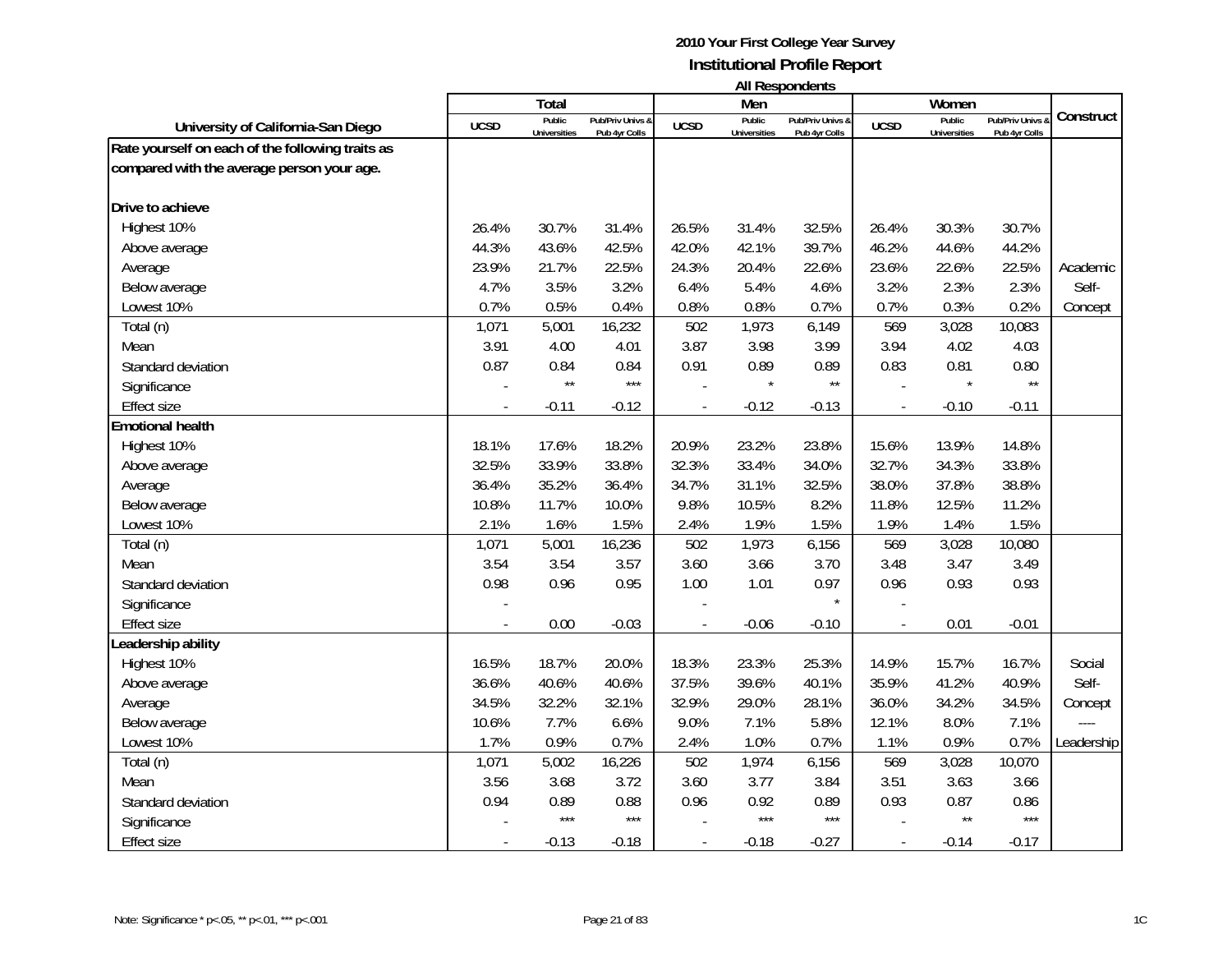| <b>All Respondents</b> |  |
|------------------------|--|
|------------------------|--|

|                                                  |             | Total                         |                                   |             | Men                           |                                   |                          | Women                         |                                 |           |
|--------------------------------------------------|-------------|-------------------------------|-----------------------------------|-------------|-------------------------------|-----------------------------------|--------------------------|-------------------------------|---------------------------------|-----------|
| University of California-San Diego               | <b>UCSD</b> | Public<br><b>Universities</b> | Pub/Priv Univs &<br>Pub 4yr Colls | <b>UCSD</b> | Public<br><b>Universities</b> | Pub/Priv Univs &<br>Pub 4yr Colls | <b>UCSD</b>              | Public<br><b>Universities</b> | Pub/Priv Univs<br>Pub 4yr Colls | Construct |
| Rate yourself on each of the following traits as |             |                               |                                   |             |                               |                                   |                          |                               |                                 |           |
| compared with the average person your age.       |             |                               |                                   |             |                               |                                   |                          |                               |                                 |           |
|                                                  |             |                               |                                   |             |                               |                                   |                          |                               |                                 |           |
| Mathematical ability                             |             |                               |                                   |             |                               |                                   |                          |                               |                                 |           |
| Highest 10%                                      | 13.3%       | 15.2%                         | 14.7%                             | 17.5%       | 23.9%                         | 22.0%                             | 9.5%                     | 9.6%                          | 10.3%                           |           |
| Above average                                    | 38.7%       | 35.4%                         | 34.4%                             | 44.4%       | 40.5%                         | 37.7%                             | 33.7%                    | 32.1%                         | 32.5%                           |           |
| Average                                          | 35.6%       | 33.4%                         | 34.6%                             | 28.1%       | 25.5%                         | 29.2%                             | 42.2%                    | 38.5%                         | 37.9%                           | Academic  |
| Below average                                    | 10.1%       | 13.5%                         | 13.6%                             | 8.0%        | 8.9%                          | 9.5%                              | 12.0%                    | 16.5%                         | 16.1%                           | Self-     |
| Lowest 10%                                       | 2.3%        | 2.5%                          | 2.6%                              | 2.0%        | 1.2%                          | 1.6%                              | 2.6%                     | 3.3%                          | 3.2%                            | Concept   |
| Total (n)                                        | 1,071       | 5,002                         | 16,227                            | 502         | 1,974                         | 6,149                             | 569                      | 3,028                         | 10,078                          |           |
| Mean                                             | 3.51        | 3.47                          | 3.45                              | 3.68        | 3.77                          | 3.69                              | 3.36                     | 3.28                          | 3.31                            |           |
| Standard deviation                               | 0.93        | 0.99                          | 0.98                              | 0.92        | 0.95                          | 0.97                              | 0.90                     | 0.96                          | 0.96                            |           |
| Significance                                     |             |                               |                                   |             |                               |                                   |                          |                               |                                 |           |
| <b>Effect size</b>                               |             | 0.04                          | 0.06                              |             | $-0.09$                       | $-0.01$                           | $\overline{\phantom{a}}$ | 0.08                          | 0.05                            |           |
| Physical health                                  |             |                               |                                   |             |                               |                                   |                          |                               |                                 |           |
| Highest 10%                                      | 14.0%       | 14.5%                         | 14.8%                             | 18.9%       | 20.7%                         | 22.2%                             | 9.7%                     | 10.4%                         | 10.4%                           |           |
| Above average                                    | 33.3%       | 34.0%                         | 34.2%                             | 37.1%       | 37.7%                         | 37.7%                             | 30.1%                    | 31.6%                         | 32.0%                           |           |
| Average                                          | 41.7%       | 39.8%                         | 40.1%                             | 32.7%       | 31.4%                         | 31.0%                             | 49.7%                    | 45.3%                         | 45.6%                           |           |
| Below average                                    | 10.2%       | 11.0%                         | 10.0%                             | 10.6%       | 9.5%                          | 8.3%                              | 9.8%                     | 12.0%                         | 11.0%                           |           |
| Lowest 10%                                       | 0.7%        | 0.7%                          | 0.9%                              | 0.8%        | 0.7%                          | 0.7%                              | 0.7%                     | 0.7%                          | 0.9%                            |           |
| Total (n)                                        | 1,071       | 5,001                         | 16,209                            | 502         | 1,974                         | 6,141                             | 569                      | 3,027                         | 10,068                          |           |
| Mean                                             | 3.50        | 3.50                          | 3.52                              | 3.63        | 3.68                          | 3.72                              | 3.38                     | 3.39                          | 3.40                            |           |
| Standard deviation                               | 0.88        | 0.90                          | 0.89                              | 0.93        | 0.93                          | 0.92                              | 0.82                     | 0.85                          | 0.85                            |           |
| Significance                                     |             |                               |                                   |             |                               | $\star$                           |                          |                               |                                 |           |
| <b>Effect size</b>                               |             | 0.00                          | $-0.02$                           |             | $-0.05$                       | $-0.10$                           |                          | $-0.01$                       | $-0.02$                         |           |
| Public speaking ability                          |             |                               |                                   |             |                               |                                   |                          |                               |                                 |           |
| Highest 10%                                      | 10.6%       | 10.5%                         | 11.6%                             | 12.0%       | 13.8%                         | 16.2%                             | 9.3%                     | 8.3%                          | 8.8%                            |           |
| Above average                                    | 26.9%       | 29.6%                         | 29.8%                             | 29.7%       | 33.1%                         | 32.7%                             | 24.4%                    | 27.3%                         | 28.0%                           |           |
| Average                                          | 40.9%       | 38.5%                         | 38.5%                             | 37.7%       | 34.6%                         | 35.5%                             | 43.8%                    | 41.0%                         | 40.3%                           | Social    |
| Below average                                    | 19.1%       | 18.2%                         | 17.1%                             | 17.6%       | 16.1%                         | 13.6%                             | 20.4%                    | 19.6%                         | 19.3%                           | Self-     |
| Lowest 10%                                       | 2.5%        | 3.2%                          | 3.0%                              | 3.0%        | 2.4%                          | 2.0%                              | 2.1%                     | 3.8%                          | 3.6%                            | Concept   |
| Total (n)                                        | 1,070       | 5,001                         | 16,233                            | 501         | 1,973                         | 6,150                             | 569                      | 3,028                         | 10,083                          |           |
| Mean                                             | 3.24        | 3.26                          | 3.30                              | 3.30        | 3.40                          | 3.47                              | 3.18                     | 3.17                          | 3.19                            |           |
| Standard deviation                               | 0.96        | 0.98                          | 0.98                              | 0.99        | 0.99                          | 0.98                              | 0.93                     | 0.96                          | 0.97                            |           |
| Significance                                     |             |                               |                                   |             |                               | $***$                             |                          |                               |                                 |           |
| <b>Effect size</b>                               |             | $-0.02$                       | $-0.06$                           |             | $-0.10$                       | $-0.17$                           |                          | 0.01                          | $-0.01$                         |           |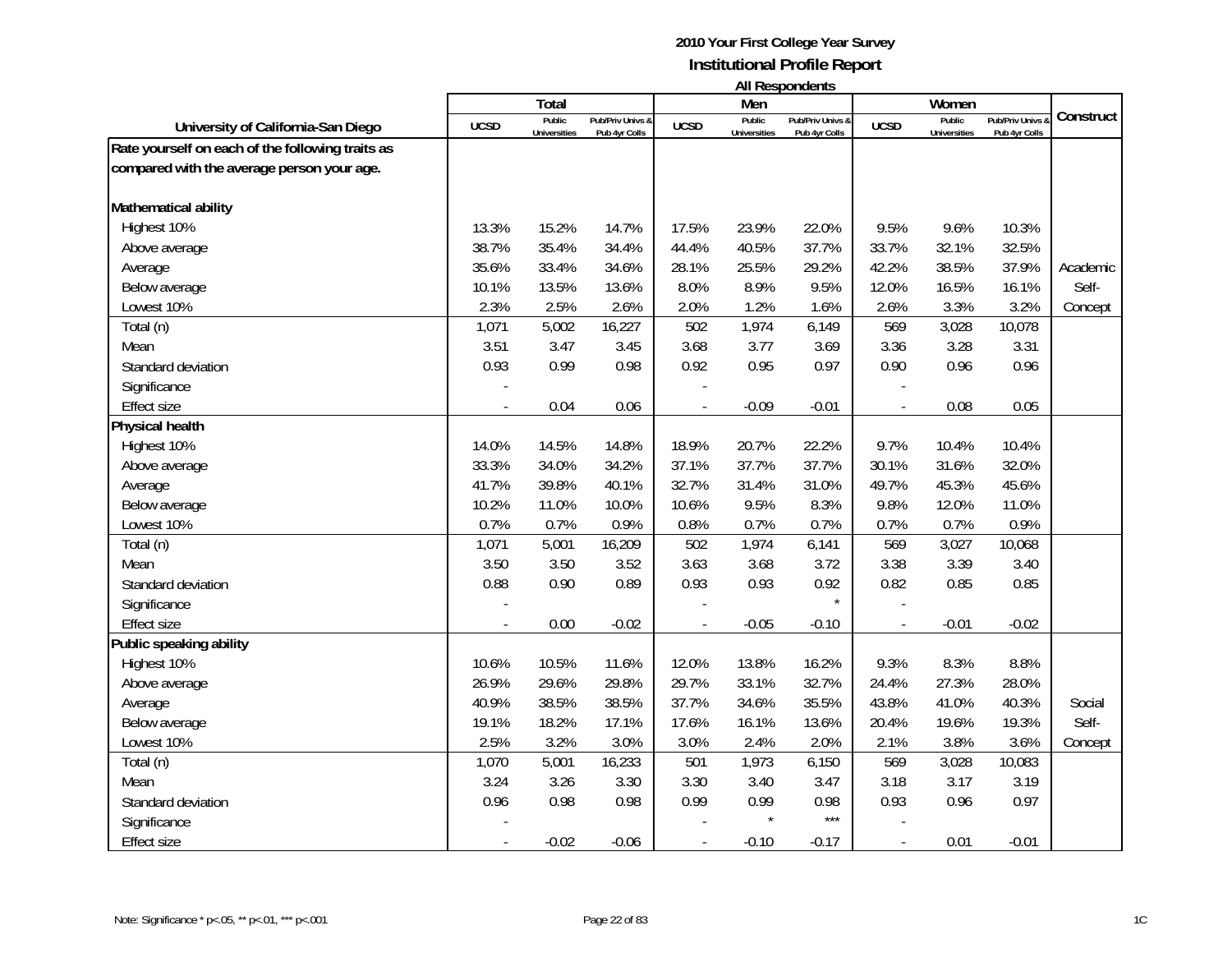| <b>All Respondents</b> |  |
|------------------------|--|
|------------------------|--|

|                                                  |             | Total                         |                                   |             | Men                           |                                   |                          | Women                         |                                 |           |
|--------------------------------------------------|-------------|-------------------------------|-----------------------------------|-------------|-------------------------------|-----------------------------------|--------------------------|-------------------------------|---------------------------------|-----------|
| University of California-San Diego               | <b>UCSD</b> | Public<br><b>Universities</b> | Pub/Priv Univs &<br>Pub 4yr Colls | <b>UCSD</b> | Public<br><b>Universities</b> | Pub/Priv Univs &<br>Pub 4yr Colls | <b>UCSD</b>              | Public<br><b>Universities</b> | Pub/Priv Univs<br>Pub 4yr Colls | Construct |
| Rate yourself on each of the following traits as |             |                               |                                   |             |                               |                                   |                          |                               |                                 |           |
| compared with the average person your age.       |             |                               |                                   |             |                               |                                   |                          |                               |                                 |           |
|                                                  |             |                               |                                   |             |                               |                                   |                          |                               |                                 |           |
| <b>Risk-taking</b>                               |             |                               |                                   |             |                               |                                   |                          |                               |                                 |           |
| Highest 10%                                      | 8.3%        | 8.1%                          | 9.5%                              | 9.8%        | 11.2%                         | 14.0%                             | 7.0%                     | 6.0%                          | 6.8%                            |           |
| Above average                                    | 29.1%       | 29.8%                         | 30.7%                             | 31.3%       | 34.0%                         | 35.5%                             | 27.2%                    | 27.1%                         | 27.7%                           |           |
| Average                                          | 44.1%       | 43.4%                         | 43.6%                             | 43.4%       | 39.8%                         | 38.5%                             | 44.6%                    | 45.7%                         | 46.7%                           |           |
| Below average                                    | 17.0%       | 16.9%                         | 14.6%                             | 14.5%       | 13.4%                         | 10.6%                             | 19.2%                    | 19.2%                         | 17.1%                           |           |
| Lowest 10%                                       | 1.5%        | 1.8%                          | 1.5%                              | 1.0%        | 1.6%                          | 1.4%                              | 1.9%                     | 1.9%                          | 1.6%                            |           |
| Total (n)                                        | 1,071       | 4,999                         | 16,222                            | 502         | 1,972                         | 6,151                             | 569                      | 3,027                         | 10,071                          |           |
| Mean                                             | 3.26        | 3.25                          | 3.32                              | 3.34        | 3.40                          | 3.50                              | 3.18                     | 3.16                          | 3.21                            |           |
| Standard deviation                               | 0.89        | 0.89                          | 0.89                              | 0.88        | 0.91                          | 0.91                              | 0.89                     | 0.87                          | 0.86                            |           |
| Significance                                     |             |                               | $\star$                           |             |                               | $***$                             |                          |                               |                                 |           |
| <b>Effect size</b>                               |             | 0.01                          | $-0.07$                           |             | $-0.07$                       | $-0.18$                           | $\overline{\phantom{a}}$ | 0.02                          | $-0.03$                         |           |
| Self-confidence (intellectual)                   |             |                               |                                   |             |                               |                                   |                          |                               |                                 |           |
| Highest 10%                                      | 15.7%       | 17.8%                         | 18.1%                             | 21.1%       | 25.8%                         | 26.3%                             | 10.9%                    | 12.6%                         | 13.1%                           |           |
| Above average                                    | 41.6%       | 43.0%                         | 43.0%                             | 42.4%       | 44.8%                         | 44.8%                             | 40.9%                    | 41.9%                         | 41.9%                           |           |
| Average                                          | 34.1%       | 31.9%                         | 32.5%                             | 28.5%       | 23.9%                         | 24.6%                             | 39.0%                    | 37.2%                         | 37.4%                           | Academic  |
| Below average                                    | 7.7%        | 6.6%                          | 5.7%                              | 7.2%        | 5.0%                          | 3.7%                              | 8.1%                     | 7.7%                          | 7.0%                            | Self-     |
| Lowest 10%                                       | 0.9%        | 0.7%                          | 0.7%                              | 0.8%        | 0.6%                          | 0.6%                              | 1.1%                     | 0.7%                          | 0.7%                            | Concept   |
| Total (n)                                        | 1,071       | 5,002                         | 16,223                            | 502         | 1,974                         | 6,155                             | 569                      | 3,028                         | 10,068                          |           |
| Mean                                             | 3.63        | 3.71                          | 3.72                              | 3.76        | 3.90                          | 3.92                              | 3.53                     | 3.58                          | 3.60                            |           |
| Standard deviation                               | 0.87        | 0.86                          | 0.85                              | 0.89        | 0.86                          | 0.84                              | 0.83                     | 0.83                          | 0.83                            |           |
| Significance                                     |             | $\star\star$                  | $***$                             |             | $\star\star$                  | $***$                             |                          |                               |                                 |           |
| <b>Effect size</b>                               |             | $-0.09$                       | $-0.11$                           |             | $-0.16$                       | $-0.19$                           |                          | $-0.06$                       | $-0.08$                         |           |
| Self-confidence (social)                         |             |                               |                                   |             |                               |                                   |                          |                               |                                 |           |
| Highest 10%                                      | 12.1%       | 12.4%                         | 13.7%                             | 14.1%       | 14.3%                         | 16.9%                             | 10.4%                    | 11.1%                         | 11.7%                           |           |
| Above average                                    | 31.0%       | 31.1%                         | 33.1%                             | 31.1%       | 32.0%                         | 34.2%                             | 30.9%                    | 30.5%                         | 32.4%                           |           |
| Average                                          | 37.3%       | 37.5%                         | 37.4%                             | 34.1%       | 33.6%                         | 33.5%                             | 40.1%                    | 40.1%                         | 39.7%                           | Social    |
| Below average                                    | 17.5%       | 16.9%                         | 14.1%                             | 18.7%       | 17.4%                         | 13.2%                             | 16.3%                    | 16.5%                         | 14.7%                           | Self-     |
| Lowest 10%                                       | 2.1%        | 2.1%                          | 1.7%                              | 2.0%        | 2.7%                          | 2.2%                              | 2.3%                     | 1.8%                          | 1.4%                            | Concept   |
| Total (n)                                        | 1,071       | 5,002                         | 16,234                            | 502         | 1,974                         | 6,154                             | 569                      | 3,028                         | 10,080                          |           |
| Mean                                             | 3.34        | 3.35                          | 3.43                              | 3.37        | 3.38                          | 3.51                              | 3.31                     | 3.33                          | 3.38                            |           |
| Standard deviation                               | 0.97        | 0.97                          | 0.95                              | 1.01        | 1.02                          | 0.99                              | 0.94                     | 0.94                          | 0.92                            |           |
| Significance                                     |             |                               | $\star\star$                      |             |                               | $\star\star$                      |                          |                               |                                 |           |
| Effect size                                      |             | $-0.01$                       | $-0.09$                           |             | $-0.01$                       | $-0.14$                           |                          | $-0.02$                       | $-0.08$                         |           |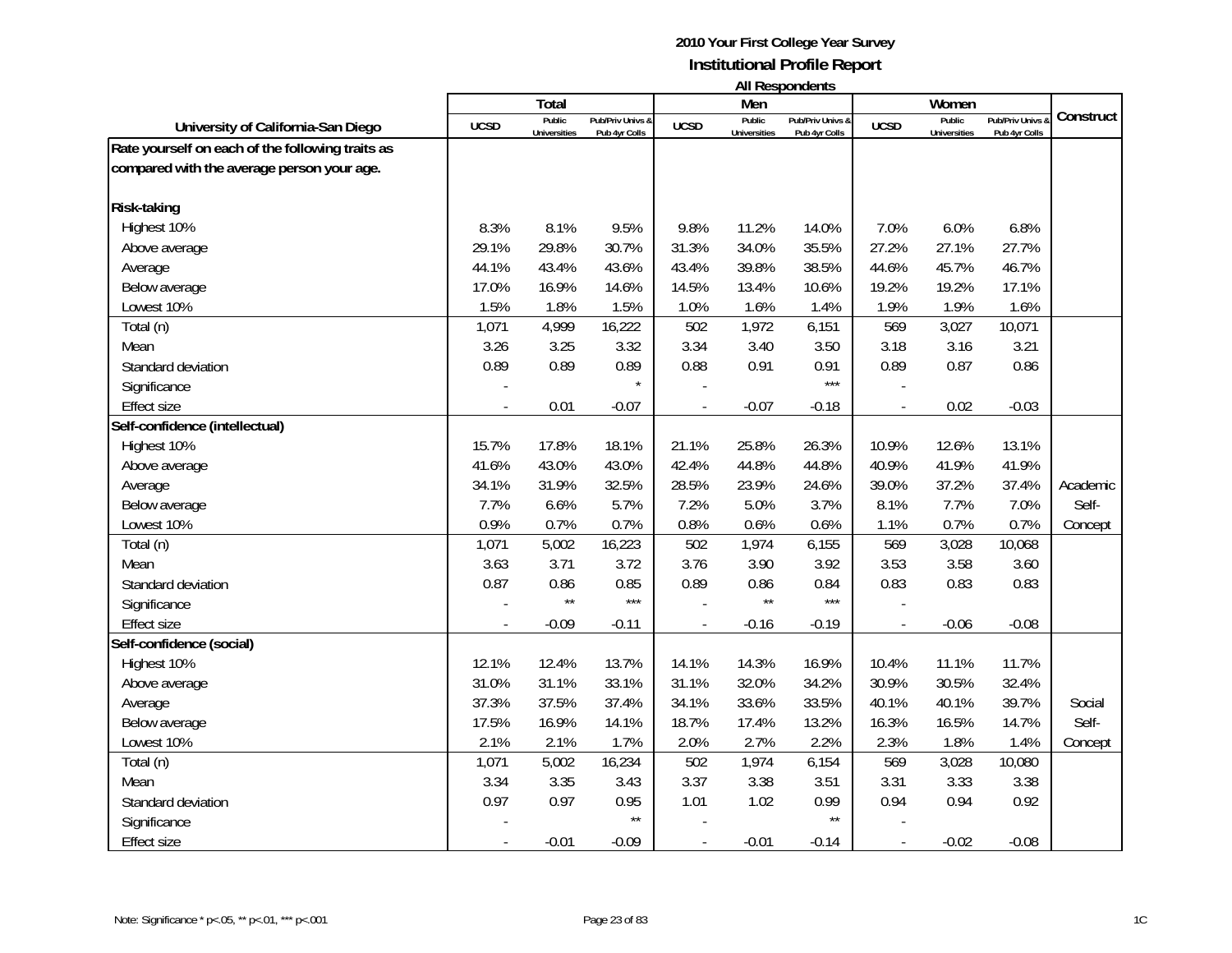|                                                  |             | Total                         |                                   |             | Men                           | ניוויוועטאניומייוויי              |             | Women                         |                                   |           |
|--------------------------------------------------|-------------|-------------------------------|-----------------------------------|-------------|-------------------------------|-----------------------------------|-------------|-------------------------------|-----------------------------------|-----------|
| University of California-San Diego               | <b>UCSD</b> | Public<br><b>Universities</b> | Pub/Priv Univs &<br>Pub 4yr Colls | <b>UCSD</b> | Public<br><b>Universities</b> | Pub/Priv Univs &<br>Pub 4yr Colls | <b>UCSD</b> | Public<br><b>Universities</b> | Pub/Priv Univs &<br>Pub 4yr Colls | Construct |
| Rate yourself on each of the following traits as |             |                               |                                   |             |                               |                                   |             |                               |                                   |           |
| compared with the average person your age.       |             |                               |                                   |             |                               |                                   |             |                               |                                   |           |
| Self-understanding                               |             |                               |                                   |             |                               |                                   |             |                               |                                   |           |
| Highest 10%                                      | 23.0%       | 21.3%                         | 20.9%                             | 25.3%       | 25.0%                         | 25.4%                             | 20.9%       | 18.9%                         | 18.2%                             |           |
| Above average                                    | 40.7%       | 40.0%                         | 40.0%                             | 39.4%       | 40.3%                         | 40.4%                             | 41.8%       | 39.8%                         | 39.8%                             |           |
| Average                                          | 30.4%       | 33.1%                         | 34.2%                             | 28.3%       | 28.5%                         | 29.3%                             | 32.3%       | 36.0%                         | 37.1%                             |           |
| Below average                                    | 5.0%        | 4.9%                          | 4.3%                              | 6.0%        | 5.2%                          | 4.0%                              | 4.2%        | 4.7%                          | 4.5%                              |           |
| Lowest 10%                                       | 0.8%        | 0.7%                          | 0.6%                              | 1.0%        | 0.9%                          | 0.9%                              | 0.7%        | 0.6%                          | 0.5%                              |           |
| Total (n)                                        | 1,071       | 4,998                         | 16,207                            | 502         | 1,973                         | 6,148                             | 569         | 3,025                         | 10,059                            |           |
| Mean                                             | 3.80        | 3.76                          | 3.76                              | 3.82        | 3.83                          | 3.85                              | 3.78        | 3.72                          | 3.71                              |           |
| Standard deviation                               | 0.88        | 0.86                          | 0.85                              | 0.91        | 0.89                          | 0.88                              | 0.85        | 0.84                          | 0.83                              |           |
| Significance                                     |             |                               |                                   |             |                               |                                   |             |                               |                                   |           |
| Effect size                                      |             | 0.05                          | 0.05                              |             | $-0.01$                       | $-0.03$                           |             | 0.07                          | 0.08                              |           |
| Spirituality                                     |             |                               |                                   |             |                               |                                   |             |                               |                                   |           |
| Highest 10%                                      | 12.5%       | 13.9%                         | 14.6%                             | 12.6%       | 14.7%                         | 16.0%                             | 12.5%       | 13.3%                         | 13.7%                             |           |
| Above average                                    | 26.3%       | 27.6%                         | 29.2%                             | 26.5%       | 27.0%                         | 28.5%                             | 26.0%       | 28.0%                         | 29.7%                             |           |
| Average                                          | 38.0%       | 36.4%                         | 37.3%                             | 36.5%       | 34.0%                         | 34.4%                             | 39.4%       | 37.9%                         | 39.1%                             |           |
| Below average                                    | 13.6%       | 13.8%                         | 12.4%                             | 12.6%       | 13.6%                         | 12.6%                             | 14.4%       | 14.0%                         | 12.2%                             |           |
| Lowest 10%                                       | 9.6%        | 8.3%                          | 6.5%                              | 11.8%       | 10.6%                         | 8.5%                              | 7.7%        | 6.8%                          | 5.2%                              |           |
| Total (n)                                        | 1,070       | 4,998                         | 16,188                            | 501         | 1,972                         | 6,135                             | 569         | 3,026                         | 10,053                            |           |
| Mean                                             | 3.19        | 3.25                          | 3.33                              | 3.16        | 3.22                          | 3.31                              | 3.21        | 3.27                          | 3.34                              |           |
| Standard deviation                               | 1.12        | 1.11                          | 1.07                              | 1.16        | 1.17                          | 1.14                              | 1.08        | 1.07                          | 1.03                              |           |
| Significance                                     |             |                               | $***$                             |             |                               | $\star\star$                      |             |                               | $\star\star$                      |           |
| <b>Effect size</b>                               |             | $-0.05$                       | $-0.13$                           |             | $-0.05$                       | $-0.13$                           |             | $-0.06$                       | $-0.13$                           |           |
| Understanding of others                          |             |                               |                                   |             |                               |                                   |             |                               |                                   |           |
| Highest 10%                                      | 22.7%       | 23.0%                         | 22.8%                             | 20.9%       | 23.4%                         | 23.9%                             | 24.3%       | 22.7%                         | 22.1%                             |           |
| Above average                                    | 46.3%       | 46.3%                         | 47.0%                             | 45.8%       | 43.5%                         | 43.6%                             | 46.7%       | 48.1%                         | 49.1%                             |           |
| Average                                          | 26.6%       | 27.5%                         | 27.6%                             | 27.9%       | 29.1%                         | 28.8%                             | 25.5%       | 26.5%                         | 26.8%                             |           |
| Below average                                    | 3.6%        | 2.7%                          | 2.2%                              | 4.6%        | 3.0%                          | 2.8%                              | 2.8%        | 2.5%                          | 1.8%                              |           |
| Lowest 10%                                       | 0.7%        | 0.5%                          | 0.4%                              | 0.8%        | 1.0%                          | 0.8%                              | 0.7%        | 0.2%                          | 0.2%                              |           |
| Total (n)                                        | 1,071       | 5,002                         | 16,235                            | 502         | 1,974                         | 6,154                             | 569         | 3,028                         | 10,081                            |           |
| Mean                                             | 3.87        | 3.88                          | 3.90                              | 3.81        | 3.85                          | 3.87                              | 3.91        | 3.91                          | 3.91                              |           |
| Standard deviation                               | 0.83        | 0.80                          | 0.79                              | 0.84        | 0.84                          | 0.84                              | 0.82        | 0.78                          | 0.76                              |           |
| Significance                                     |             |                               |                                   |             |                               |                                   |             |                               |                                   |           |
| <b>Effect size</b>                               |             | $-0.01$                       | $-0.04$                           |             | $-0.05$                       | $-0.07$                           |             | 0.00                          | 0.00                              |           |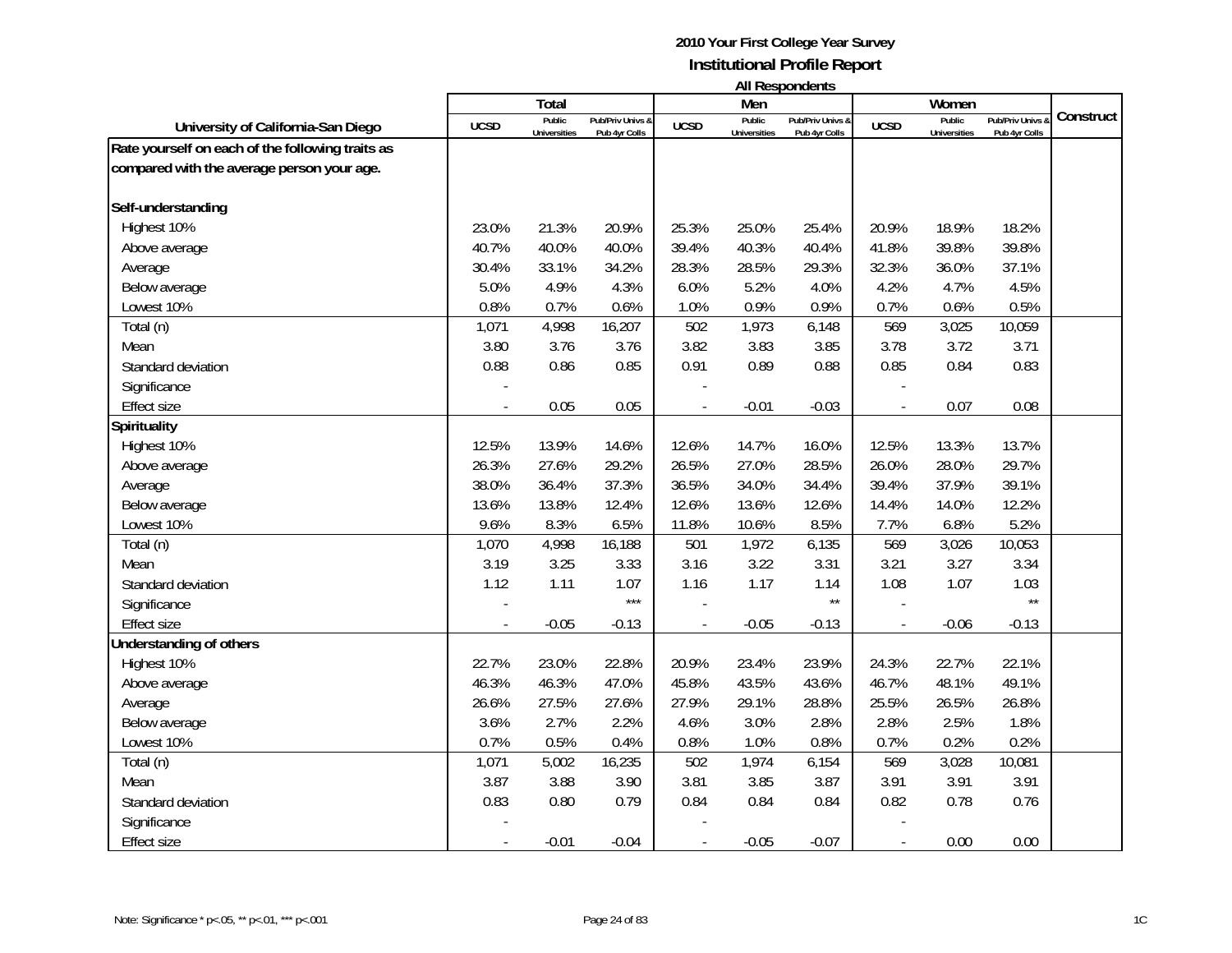| <b>All Respondents</b> |  |
|------------------------|--|
|------------------------|--|

|                                                  |                | Total                         |                                   |                | Men                           |                                   |                          | Women                         |                                 |            |
|--------------------------------------------------|----------------|-------------------------------|-----------------------------------|----------------|-------------------------------|-----------------------------------|--------------------------|-------------------------------|---------------------------------|------------|
| University of California-San Diego               | <b>UCSD</b>    | Public<br><b>Universities</b> | Pub/Priv Univs &<br>Pub 4yr Colls | <b>UCSD</b>    | Public<br><b>Universities</b> | Pub/Priv Univs &<br>Pub 4yr Colls | <b>UCSD</b>              | Public<br><b>Universities</b> | Pub/Priv Univs<br>Pub 4yr Colls | Construct  |
| Rate yourself on each of the following traits as |                |                               |                                   |                |                               |                                   |                          |                               |                                 |            |
| compared with the average person your age.       |                |                               |                                   |                |                               |                                   |                          |                               |                                 |            |
|                                                  |                |                               |                                   |                |                               |                                   |                          |                               |                                 |            |
| <b>Writing ability</b>                           |                |                               |                                   |                |                               |                                   |                          |                               |                                 |            |
| Highest 10%                                      | 13.1%          | 15.0%                         | 15.9%                             | 13.3%          | 16.0%                         | 18.0%                             | 12.8%                    | 14.4%                         | 14.6%                           |            |
| Above average                                    | 33.1%          | 40.1%                         | 39.5%                             | 29.5%          | 36.7%                         | 36.6%                             | 36.2%                    | 42.3%                         | 41.3%                           |            |
| Average                                          | 41.6%          | 36.2%                         | 36.0%                             | 42.8%          | 35.9%                         | 35.2%                             | 40.6%                    | 36.4%                         | 36.4%                           |            |
| Below average                                    | 10.7%          | 7.7%                          | 7.5%                              | 12.7%          | 10.4%                         | 8.8%                              | 9.0%                     | 5.9%                          | 6.7%                            |            |
| Lowest 10%                                       | 1.5%           | 1.0%                          | 1.1%                              | 1.6%           | 1.0%                          | 1.3%                              | 1.4%                     | 1.0%                          | 0.9%                            |            |
| Total (n)                                        | 1,071          | 5,002                         | 16,229                            | 502            | 1,974                         | 6,154                             | 569                      | 3,028                         | 10,075                          |            |
| Mean                                             | 3.45           | 3.61                          | 3.62                              | 3.40           | 3.56                          | 3.61                              | 3.50                     | 3.63                          | 3.62                            |            |
| Standard deviation                               | 0.90           | 0.87                          | 0.88                              | 0.93           | 0.91                          | 0.92                              | 0.88                     | 0.83                          | 0.85                            |            |
| Significance                                     |                | $***$                         | $***$                             |                | $***$                         | $***$                             |                          | $***$                         | $\star\star$                    |            |
| <b>Effect size</b>                               |                | $-0.18$                       | $-0.19$                           | $\overline{a}$ | $-0.18$                       | $-0.23$                           | $\overline{\phantom{a}}$ | $-0.16$                       | $-0.14$                         |            |
| Since entering this college, how has it been to: |                |                               |                                   |                |                               |                                   |                          |                               |                                 |            |
|                                                  |                |                               |                                   |                |                               |                                   |                          |                               |                                 |            |
| Understand what your professors expect of you    |                |                               |                                   |                |                               |                                   |                          |                               |                                 |            |
| academically                                     |                |                               |                                   |                |                               |                                   |                          |                               |                                 |            |
| Very easy                                        | 16.5%          | 24.8%                         | 26.2%                             | 16.7%          | 23.7%                         | 26.1%                             | 16.3%                    | 25.6%                         | 26.3%                           |            |
| Somewhat easy                                    | 54.0%          | 54.2%                         | 55.2%                             | 54.4%          | 55.3%                         | 54.7%                             | 53.6%                    | 53.5%                         | 55.5%                           |            |
| Somewhat difficult                               | 27.6%          | 19.5%                         | 17.5%                             | 27.3%          | 19.5%                         | 17.9%                             | 27.9%                    | 19.5%                         | 17.2%                           | Academic   |
| Very difficult                                   | 1.9%           | 1.5%                          | 1.1%                              | 1.6%           | 1.5%                          | 1.2%                              | 2.1%                     | 1.4%                          | 1.0%                            | Adjustment |
| Total (n)                                        | 1,071          | 5,002                         | 16,225                            | 502            | 1,975                         | 6,148                             | 569                      | 3,027                         | 10,077                          |            |
| Mean                                             | 2.85           | 3.02                          | 3.07                              | 2.86           | 3.01                          | 3.06                              | 2.84                     | 3.03                          | 3.07                            |            |
| Standard deviation                               | 0.70           | 0.71                          | 0.69                              | 0.70           | 0.70                          | 0.70                              | 0.71                     | 0.71                          | 0.68                            |            |
| Significance                                     |                | $***$                         | $***$                             |                | $***$                         | $***$                             |                          | $***$                         | $***$                           |            |
| <b>Effect size</b>                               |                | $-0.24$                       | $-0.32$                           |                | $-0.21$                       | $-0.29$                           |                          | $-0.27$                       | $-0.34$                         |            |
| Develop effective study skills                   |                |                               |                                   |                |                               |                                   |                          |                               |                                 |            |
| Very easy                                        | 8.4%           | 13.0%                         | 15.2%                             | 7.8%           | 12.4%                         | 15.1%                             | 9.0%                     | 13.3%                         | 15.3%                           |            |
| Somewhat easy                                    | 39.6%          | 41.6%                         | 44.6%                             | 44.2%          | 41.8%                         | 43.9%                             | 35.5%                    | 41.5%                         | 45.1%                           |            |
| Somewhat difficult                               | 41.5%          | 37.7%                         | 34.3%                             | 37.3%          | 37.9%                         | 34.7%                             | 45.3%                    | 37.5%                         | 34.0%                           | Academic   |
| Very difficult                                   | 10.5%          | 7.8%                          | 5.8%                              | 10.8%          | 8.0%                          | 6.3%                              | 10.2%                    | 7.6%                          | 5.5%                            | Adjustment |
| Total (n)                                        | 1,071          | 5,001                         | 16,213                            | 502            | 1,973                         | 6,144                             | 569                      | 3,028                         | 10,069                          |            |
| Mean                                             | 2.46           | 2.60                          | 2.69                              | 2.49           | 2.58                          | 2.68                              | 2.43                     | 2.61                          | 2.70                            |            |
| Standard deviation                               | 0.79           | 0.81                          | 0.80                              | 0.79           | 0.81                          | 0.80                              | 0.79                     | 0.81                          | 0.79                            |            |
| Significance                                     |                | $***$                         | $***$                             |                |                               | $***$                             |                          | $***$                         | $***$                           |            |
| <b>Effect size</b>                               | $\overline{a}$ | $-0.17$                       | $-0.29$                           | $\overline{a}$ | $-0.11$                       | $-0.24$                           | $\overline{\phantom{a}}$ | $-0.22$                       | $-0.34$                         |            |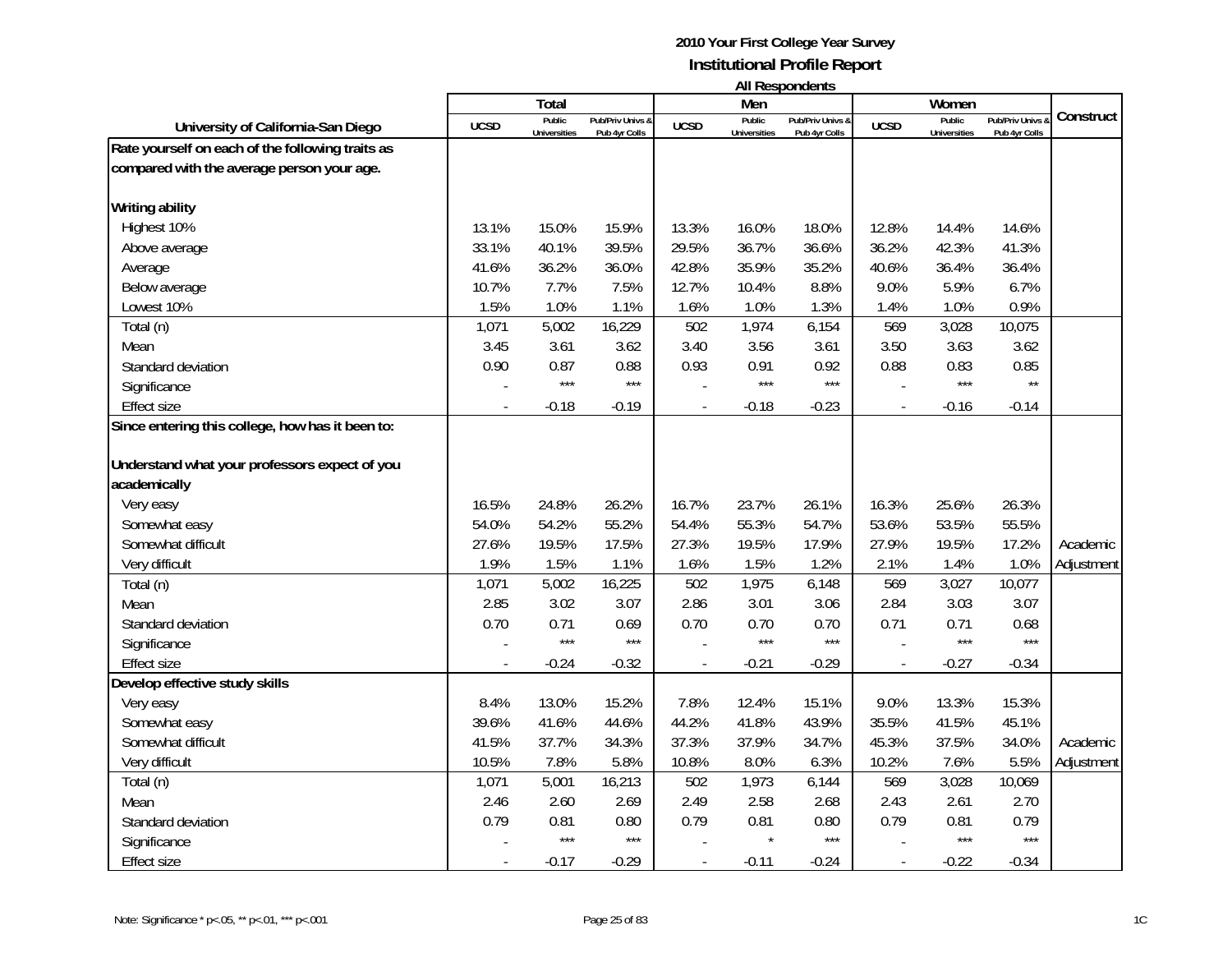| <b>All Respondents</b> |  |
|------------------------|--|
|------------------------|--|

|                                                  |                | Total                         |                                   |                | Men                           | טוויטאווטאפטרו וור                |                          | Women                         |                                 |            |
|--------------------------------------------------|----------------|-------------------------------|-----------------------------------|----------------|-------------------------------|-----------------------------------|--------------------------|-------------------------------|---------------------------------|------------|
| University of California-San Diego               | <b>UCSD</b>    | Public<br><b>Universities</b> | Pub/Priv Univs &<br>Pub 4yr Colls | <b>UCSD</b>    | Public<br><b>Universities</b> | Pub/Priv Univs &<br>Pub 4yr Colls | <b>UCSD</b>              | Public<br><b>Universities</b> | Pub/Priv Univs<br>Pub 4yr Colls | Construct  |
| Since entering this college, how has it been to: |                |                               |                                   |                |                               |                                   |                          |                               |                                 |            |
| Adjust to academic demands of college            |                |                               |                                   |                |                               |                                   |                          |                               |                                 |            |
| Very easy                                        | 10.0%          | 15.5%                         | 18.7%                             | 10.2%          | 15.2%                         | 18.6%                             | 9.8%                     | 15.7%                         | 18.8%                           |            |
| Somewhat easy                                    | 39.8%          | 40.9%                         | 43.4%                             | 44.6%          | 41.4%                         | 43.4%                             | 35.5%                    | 40.6%                         | 43.5%                           |            |
| Somewhat difficult                               | 40.7%          | 36.2%                         | 32.4%                             | 37.8%          | 36.4%                         | 32.6%                             | 43.2%                    | 36.1%                         | 32.2%                           | Academic   |
| Very difficult                                   | 9.5%           | 7.4%                          | 5.5%                              | 7.4%           | 7.0%                          | 5.4%                              | 11.4%                    | 7.6%                          | 5.5%                            | Adjustment |
| Total (n)                                        | 1,071          | 5,001                         | 16,217                            | 502            | 1,974                         | 6,152                             | 569                      | 3,027                         | 10,065                          |            |
| Mean                                             | 2.50           | 2.65                          | 2.75                              | 2.58           | 2.65                          | 2.75                              | 2.44                     | 2.64                          | 2.76                            |            |
| Standard deviation                               | 0.80           | 0.83                          | 0.82                              | 0.77           | 0.82                          | 0.82                              | 0.82                     | 0.83                          | 0.82                            |            |
| Significance                                     |                | $***$                         | $***$                             |                |                               | $***$                             |                          | ***                           | $***$                           |            |
| <b>Effect size</b>                               | $\overline{a}$ | $-0.18$                       | $-0.30$                           | $\blacksquare$ | $-0.09$                       | $-0.21$                           | $\blacksquare$           | $-0.24$                       | $-0.39$                         |            |
| Manage your time effectively                     |                |                               |                                   |                |                               |                                   |                          |                               |                                 |            |
| Very easy                                        | 6.3%           | 10.6%                         | 12.5%                             | 7.2%           | 9.9%                          | 12.6%                             | 5.6%                     | 11.0%                         | 12.4%                           |            |
| Somewhat easy                                    | 30.3%          | 35.5%                         | 37.5%                             | 31.5%          | 35.7%                         | 37.4%                             | 29.3%                    | 35.4%                         | 37.5%                           |            |
| Somewhat difficult                               | 46.4%          | 42.4%                         | 40.1%                             | 43.8%          | 41.4%                         | 39.5%                             | 48.7%                    | 43.0%                         | 40.5%                           | Academic   |
| Very difficult                                   | 16.9%          | 11.6%                         | 9.9%                              | 17.5%          | 12.9%                         | 10.5%                             | 16.3%                    | 10.7%                         | 9.6%                            | Adjustment |
| Total (n)                                        | 1,071          | 4,998                         | 16,207                            | 502            | 1,974                         | 6,146                             | 569                      | 3,024                         | 10,061                          |            |
| Mean                                             | 2.26           | 2.45                          | 2.53                              | 2.28           | 2.43                          | 2.52                              | 2.24                     | 2.47                          | 2.53                            |            |
| Standard deviation                               | 0.81           | 0.83                          | 0.84                              | 0.84           | 0.84                          | 0.84                              | 0.79                     | 0.83                          | 0.83                            |            |
| Significance                                     |                | $***$                         | $***$                             |                | $***$                         | $***$                             |                          | $***$                         | $***$                           |            |
| <b>Effect size</b>                               |                | $-0.23$                       | $-0.32$                           | $\overline{a}$ | $-0.18$                       | $-0.29$                           | $\overline{\phantom{a}}$ | $-0.28$                       | $-0.35$                         |            |
| Develop close friendships with male students     |                |                               |                                   |                |                               |                                   |                          |                               |                                 |            |
| Very easy                                        | 27.7%          | 35.9%                         | 38.3%                             | 33.3%          | 39.0%                         | 44.8%                             | 22.7%                    | 33.9%                         | 34.3%                           |            |
| Somewhat easy                                    | 46.0%          | 40.0%                         | 39.6%                             | 48.4%          | 43.5%                         | 40.4%                             | 43.8%                    | 37.7%                         | 39.2%                           |            |
| Somewhat difficult                               | 19.5%          | 18.2%                         | 17.0%                             | 13.5%          | 13.5%                         | 12.0%                             | 24.8%                    | 21.2%                         | 20.0%                           |            |
| Very difficult                                   | 6.8%           | 5.9%                          | 5.1%                              | 4.8%           | 4.0%                          | 2.8%                              | 8.6%                     | 7.2%                          | 6.5%                            |            |
| Total (n)                                        | 1,070          | 4,997                         | 16,201                            | 502            | 1,973                         | 6,141                             | 568                      | 3,024                         | 10,060                          |            |
| Mean                                             | 2.94           | 3.06                          | 3.11                              | 3.10           | 3.18                          | 3.27                              | 2.81                     | 2.98                          | 3.01                            |            |
| Standard deviation                               | 0.86           | 0.88                          | 0.86                              | 0.81           | 0.81                          | 0.78                              | 0.89                     | 0.92                          | 0.90                            |            |
| Significance                                     |                | $***$                         | $***$                             |                |                               | $***$                             |                          | $***$                         | $***$                           |            |
| <b>Effect size</b>                               |                | $-0.14$                       | $-0.20$                           |                | $-0.10$                       | $-0.22$                           |                          | $-0.18$                       | $-0.22$                         |            |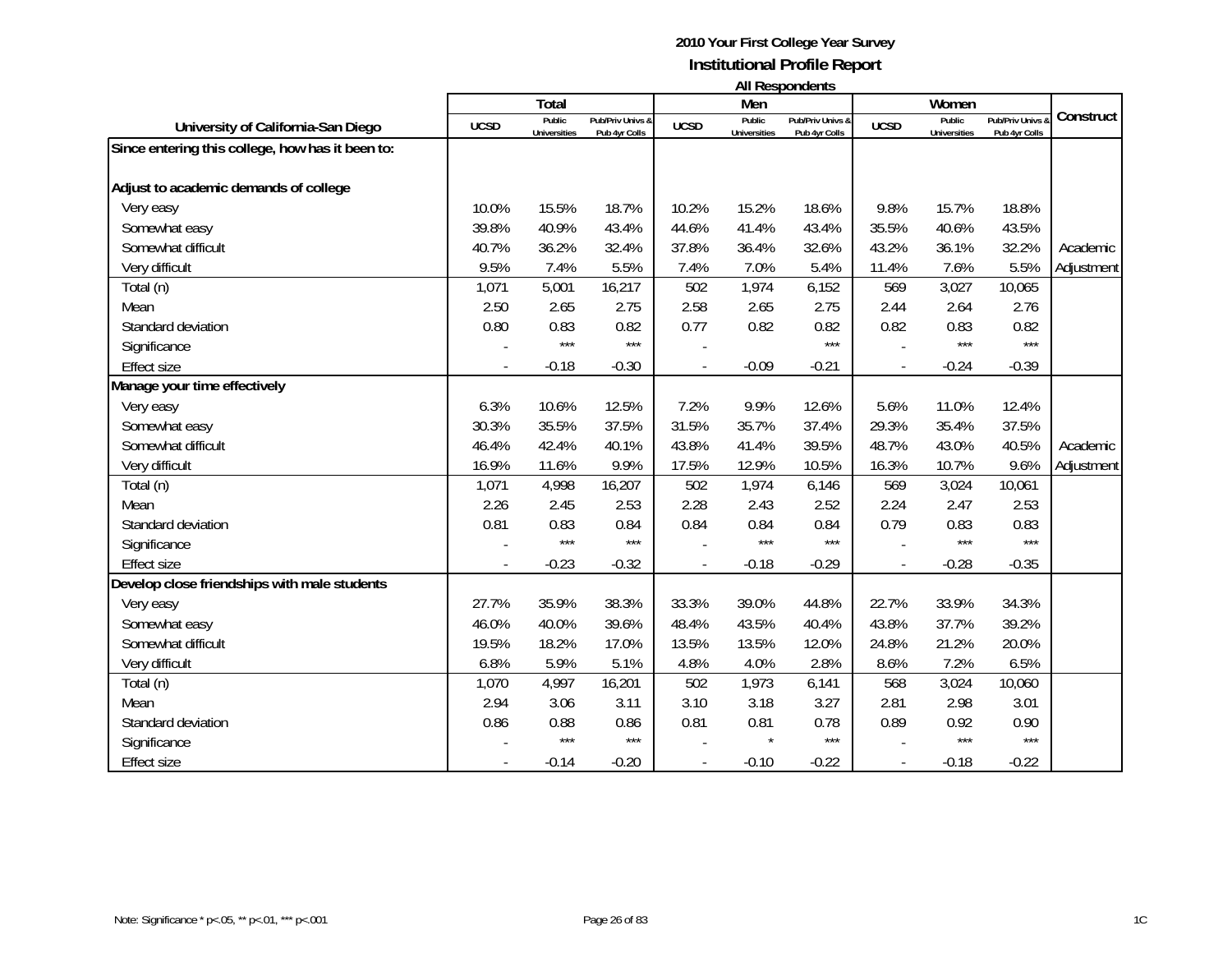|  |  | <b>All Respondents</b> |  |
|--|--|------------------------|--|
|--|--|------------------------|--|

|                                                        |             |                               |                                   |             |                               | AII Respondents                   |             |                               |                                 |           |
|--------------------------------------------------------|-------------|-------------------------------|-----------------------------------|-------------|-------------------------------|-----------------------------------|-------------|-------------------------------|---------------------------------|-----------|
|                                                        |             | Total                         |                                   |             | Men                           |                                   |             | Women                         |                                 | Construct |
| University of California-San Diego                     | <b>UCSD</b> | Public<br><b>Universities</b> | Pub/Priv Univs &<br>Pub 4yr Colls | <b>UCSD</b> | Public<br><b>Universities</b> | Pub/Priv Univs &<br>Pub 4yr Colls | <b>UCSD</b> | Public<br><b>Universities</b> | Pub/Priv Univs<br>Pub 4yr Colls |           |
| Since entering this college, how has it been to:       |             |                               |                                   |             |                               |                                   |             |                               |                                 |           |
| Develop close friendships with female students         |             |                               |                                   |             |                               |                                   |             |                               |                                 |           |
| Very easy                                              | 24.3%       | 33.8%                         | 38.8%                             | 24.9%       | 28.4%                         | 34.8%                             | 23.8%       | 37.3%                         | 41.2%                           |           |
| Somewhat easy                                          | 47.0%       | 41.8%                         | 41.7%                             | 43.4%       | 42.2%                         | 41.9%                             | 50.2%       | 41.5%                         | 41.6%                           |           |
| Somewhat difficult                                     | 20.5%       | 18.4%                         | 15.5%                             | 22.1%       | 21.4%                         | 17.7%                             | 19.0%       | 16.4%                         | 14.2%                           |           |
| Very difficult                                         | 8.2%        | 6.0%                          | 4.0%                              | 9.6%        | 7.9%                          | 5.6%                              | 7.0%        | 4.7%                          | 3.1%                            |           |
|                                                        | 1,070       | 4,995                         |                                   | 502         | 1,972                         |                                   | 568         |                               |                                 |           |
| Total (n)                                              |             |                               | 16,201                            |             |                               | 6,141                             |             | 3,023                         | 10,060                          |           |
| Mean                                                   | 2.87        | 3.04                          | 3.15                              | 2.84        | 2.91                          | 3.06                              | 2.91        | 3.12                          | 3.21                            |           |
| Standard deviation                                     | 0.87        | 0.87<br>$***$                 | 0.83<br>$***$                     | 0.91        | 0.90                          | 0.86<br>***                       | 0.84        | 0.84<br>$***$                 | 0.80<br>$***$                   |           |
| Significance                                           |             |                               |                                   |             |                               |                                   |             |                               |                                 |           |
| <b>Effect size</b>                                     |             | $-0.20$                       | $-0.34$                           |             | $-0.08$                       | $-0.26$                           |             | $-0.25$                       | $-0.38$                         |           |
| Develop close friendships with students of a different |             |                               |                                   |             |                               |                                   |             |                               |                                 |           |
| racial/ethnic group                                    |             |                               |                                   |             |                               |                                   |             |                               |                                 |           |
| Very easy                                              | 31.0%       | 30.9%                         | 34.7%                             | 33.2%       | 31.1%                         | 35.5%                             | 29.0%       | 30.8%                         | 34.2%                           |           |
| Somewhat easy                                          | 47.4%       | 44.5%                         | 43.4%                             | 47.0%       | 45.4%                         | 43.8%                             | 47.7%       | 44.0%                         | 43.2%                           |           |
| Somewhat difficult                                     | 17.2%       | 19.1%                         | 17.4%                             | 15.2%       | 17.8%                         | 16.1%                             | 19.0%       | 20.0%                         | 18.1%                           |           |
| Very difficult                                         | 4.4%        | 5.4%                          | 4.5%                              | 4.6%        | 5.7%                          | 4.6%                              | 4.2%        | 5.2%                          | 4.5%                            |           |
| Total (n)                                              | 1,068       | 4,990                         | 16,192                            | 500         | 1,966                         | 6,130                             | 568         | 3,024                         | 10,062                          |           |
| Mean                                                   | 3.05        | 3.01                          | 3.08                              | 3.09        | 3.02                          | 3.10                              | 3.02        | 3.00                          | 3.07                            |           |
| Standard deviation                                     | 0.81        | 0.85                          | 0.83                              | 0.81        | 0.85                          | 0.83                              | 0.81        | 0.85                          | 0.83                            |           |
| Significance                                           |             |                               |                                   |             |                               |                                   |             |                               |                                 |           |
| Effect size                                            |             | 0.05                          | $-0.04$                           |             | 0.08                          | $-0.01$                           |             | 0.02                          | $-0.06$                         |           |
| Utilize campus services available to students          |             |                               |                                   |             |                               |                                   |             |                               |                                 |           |
| Very easy                                              | 20.4%       | 28.4%                         | 31.0%                             | 19.9%       | 27.4%                         | 29.0%                             | 20.7%       | 29.1%                         | 32.3%                           |           |
| Somewhat easy                                          | 59.3%       | 56.4%                         | 55.7%                             | 59.6%       | 56.5%                         | 56.1%                             | 59.1%       | 56.3%                         | 55.5%                           |           |
| Somewhat difficult                                     | 18.9%       | 13.7%                         | 12.0%                             | 18.7%       | 14.3%                         | 13.3%                             | 19.0%       | 13.4%                         | 11.2%                           |           |
| Very difficult                                         | 1.5%        | 1.5%                          | 1.2%                              | 1.8%        | 1.8%                          | 1.6%                              | 1.2%        | 1.2%                          | 1.0%                            |           |
| Total (n)                                              | 1,071       | 4,997                         | 16,208                            | 502         | 1,973                         | 6,143                             | 569         | 3,024                         | 10,065                          |           |
| Mean                                                   | 2.99        | 3.12                          | 3.17                              | 2.98        | 3.09                          | 3.13                              | 2.99        | 3.13                          | 3.19                            |           |
| Standard deviation                                     | 0.67        | 0.68                          | 0.67                              | 0.68        | 0.69                          | 0.69                              | 0.67        | 0.68                          | 0.66                            |           |
| Significance                                           |             | $***$                         | $***$                             |             | $\star\star$                  | $***$                             |             | $***$                         | $***$                           |           |
| <b>Effect size</b>                                     |             | $-0.19$                       | $-0.27$                           |             | $-0.16$                       | $-0.22$                           |             | $-0.21$                       | $-0.30$                         |           |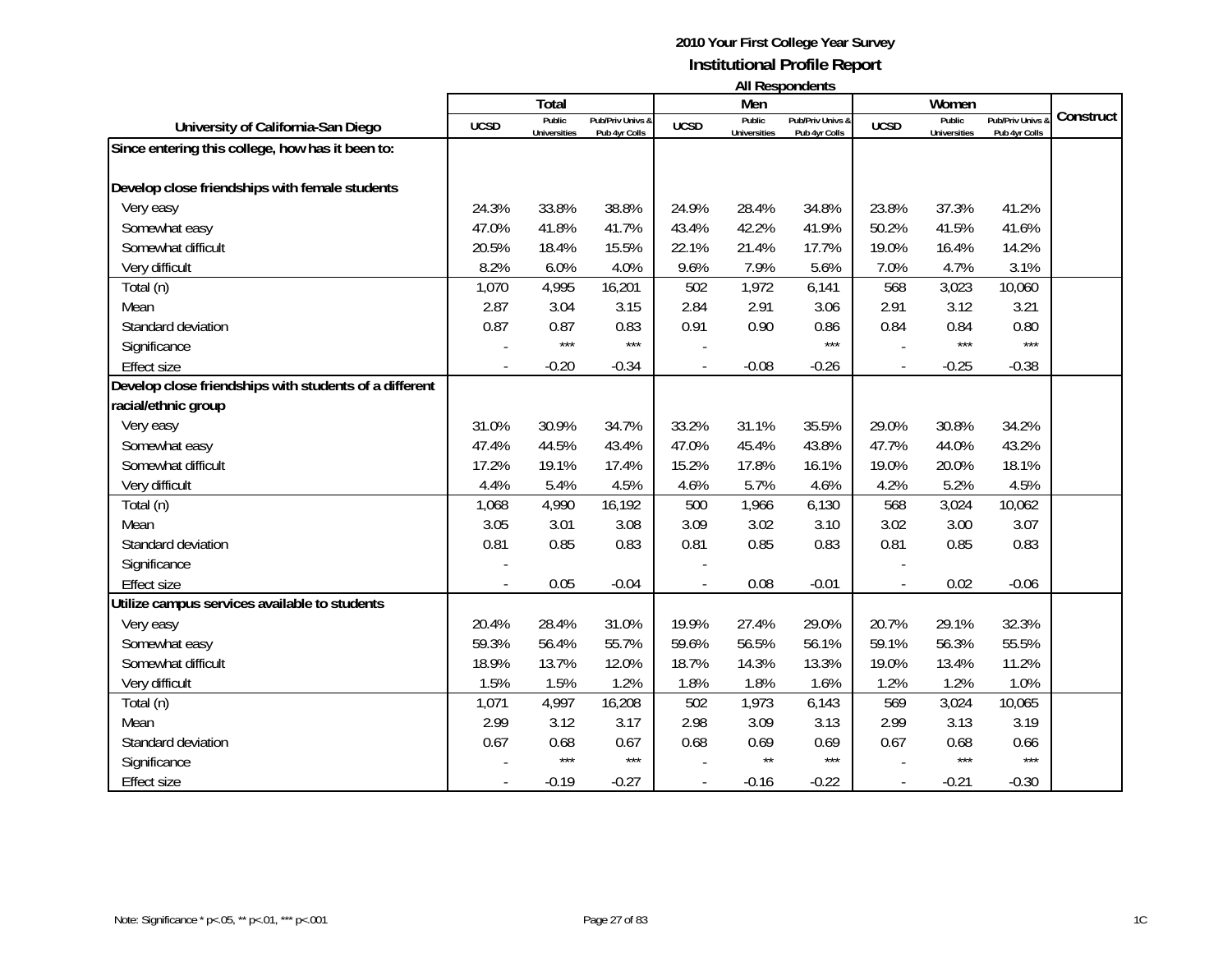|                                                  |             | Total                         |                                   |             | Men                           | טווישטווטעכטוו ווו                |             | Women                         |                                   |             |
|--------------------------------------------------|-------------|-------------------------------|-----------------------------------|-------------|-------------------------------|-----------------------------------|-------------|-------------------------------|-----------------------------------|-------------|
| University of California-San Diego               | <b>UCSD</b> | Public<br><b>Universities</b> | Pub/Priv Univs &<br>Pub 4yr Colls | <b>UCSD</b> | Public<br><b>Universities</b> | Pub/Priv Univs &<br>Pub 4yr Colls | <b>UCSD</b> | Public<br><b>Universities</b> | Pub/Priv Univs &<br>Pub 4yr Colls | Construct   |
| Rate yourself on each of the following traits as |             |                               |                                   |             |                               |                                   |             |                               |                                   |             |
| compared with the average person your age.       |             |                               |                                   |             |                               |                                   |             |                               |                                   |             |
|                                                  |             |                               |                                   |             |                               |                                   |             |                               |                                   |             |
| Ability to see the world from someone else's     |             |                               |                                   |             |                               |                                   |             |                               |                                   |             |
| perspective                                      |             |                               |                                   |             |                               |                                   |             |                               |                                   |             |
| Highest 10%                                      | 27.8%       | 25.3%                         | 23.8%                             | 29.1%       | 27.8%                         | 26.4%                             | 26.7%       | 23.7%                         | 22.3%                             |             |
| Above average                                    | 49.3%       | 48.2%                         | 47.7%                             | 47.8%       | 47.3%                         | 46.1%                             | 50.6%       | 48.8%                         | 48.6%                             |             |
| Average                                          | 21.1%       | 24.8%                         | 26.8%                             | 21.7%       | 22.9%                         | 25.2%                             | 20.6%       | 26.1%                         | 27.7%                             |             |
| Below average                                    | 1.5%        | 1.5%                          | 1.6%                              | 1.2%        | 1.7%                          | 2.0%                              | 1.8%        | 1.4%                          | 1.3%                              | Pluralistic |
| Lowest 10%                                       | 0.3%        | 0.2%                          | 0.2%                              | 0.2%        | 0.3%                          | 0.4%                              | 0.4%        | 0.1%                          | 0.0%                              | Orientation |
| Total (n)                                        | 1,071       | 5,002                         | 16,214                            | 502         | 1,975                         | 6,145                             | 569         | 3,027                         | 10,069                            |             |
| Mean                                             | 4.03        | 3.97                          | 3.93                              | 4.04        | 4.01                          | 3.96                              | 4.02        | 3.95                          | 3.92                              |             |
| Standard deviation                               | 0.76        | 0.76                          | 0.76                              | 0.76        | 0.77                          | 0.79                              | 0.76        | 0.75                          | 0.74                              |             |
| Significance                                     |             |                               | $***$                             |             |                               | $\star$                           |             |                               | $\star\star$                      |             |
| <b>Effect size</b>                               |             | 0.08                          | 0.13                              |             | 0.04                          | 0.10                              | ÷,          | 0.09                          | 0.14                              |             |
| Tolerance of others with different beliefs       |             |                               |                                   |             |                               |                                   |             |                               |                                   |             |
| Highest 10%                                      | 33.1%       | 31.3%                         | 29.7%                             | 34.9%       | 32.9%                         | 31.6%                             | 31.5%       | 30.3%                         | 28.6%                             |             |
| Above average                                    | 46.7%       | 45.7%                         | 45.3%                             | 44.0%       | 43.6%                         | 42.9%                             | 49.0%       | 47.2%                         | 46.7%                             |             |
| Average                                          | 18.5%       | 20.4%                         | 22.5%                             | 18.3%       | 20.0%                         | 21.9%                             | 18.6%       | 20.7%                         | 22.8%                             |             |
| Below average                                    | 1.2%        | 2.2%                          | 2.2%                              | 2.0%        | 2.7%                          | 2.9%                              | 0.5%        | 1.8%                          | 1.7%                              | Pluralistic |
| Lowest 10%                                       | 0.6%        | 0.4%                          | 0.3%                              | 0.8%        | 0.9%                          | 0.7%                              | 0.4%        | 0.1%                          | 0.1%                              | Orientation |
| Total (n)                                        | 1,071       | 5,000                         | 16,207                            | 502         | 1,974                         | 6,140                             | 569         | 3,026                         | 10,067                            |             |
| Mean                                             | 4.10        | 4.05                          | 4.02                              | 4.10        | 4.05                          | 4.02                              | 4.11        | 4.06                          | 4.02                              |             |
| Standard deviation                               | 0.78        | 0.80                          | 0.80                              | 0.82        | 0.84                          | 0.84                              | 0.74        | 0.77                          | 0.77                              |             |
| Significance                                     |             |                               | $\star\star$                      |             |                               | $\star$                           |             |                               | $\star\star$                      |             |
| <b>Effect size</b>                               |             | 0.06                          | 0.10                              |             | 0.06                          | 0.10                              |             | 0.06                          | 0.12                              |             |
| Openness to having my own views challenged       |             |                               |                                   |             |                               |                                   |             |                               |                                   |             |
| Highest 10%                                      | 23.2%       | 21.0%                         | 20.0%                             | 24.3%       | 24.4%                         | 24.1%                             | 22.1%       | 18.8%                         | 17.5%                             |             |
| Above average                                    | 41.5%       | 41.6%                         | 41.2%                             | 42.4%       | 40.5%                         | 40.1%                             | 40.6%       | 42.3%                         | 41.9%                             |             |
| Average                                          | 30.5%       | 31.8%                         | 33.1%                             | 28.7%       | 29.7%                         | 29.8%                             | 32.2%       | 33.2%                         | 35.1%                             |             |
| Below average                                    | 4.1%        | 4.9%                          | 5.0%                              | 3.6%        | 4.5%                          | 5.0%                              | 4.6%        | 5.2%                          | 5.0%                              | Pluralistic |
| Lowest 10%                                       | 0.7%        | 0.6%                          | 0.7%                              | 1.0%        | 0.8%                          | 1.0%                              | 0.5%        | 0.5%                          | 0.5%                              | Orientation |
| Total (n)                                        | 1,071       | 4,999                         | 16,203                            | 502         | 1,973                         | 6,140                             | 569         | 3,026                         | 10,063                            |             |
| Mean                                             | 3.82        | 3.77                          | 3.75                              | 3.85        | 3.83                          | 3.81                              | 3.79        | 3.74                          | 3.71                              |             |
| Standard deviation                               | 0.86        | 0.85                          | 0.85                              | 0.86        | 0.88                          | 0.89                              | 0.86        | 0.84                          | 0.83                              |             |
| Significance                                     |             |                               | $\star\star$                      |             |                               |                                   |             |                               |                                   |             |
| <b>Effect size</b>                               |             | 0.06                          | 0.08                              |             | 0.02                          | 0.04                              |             | 0.06                          | 0.10                              |             |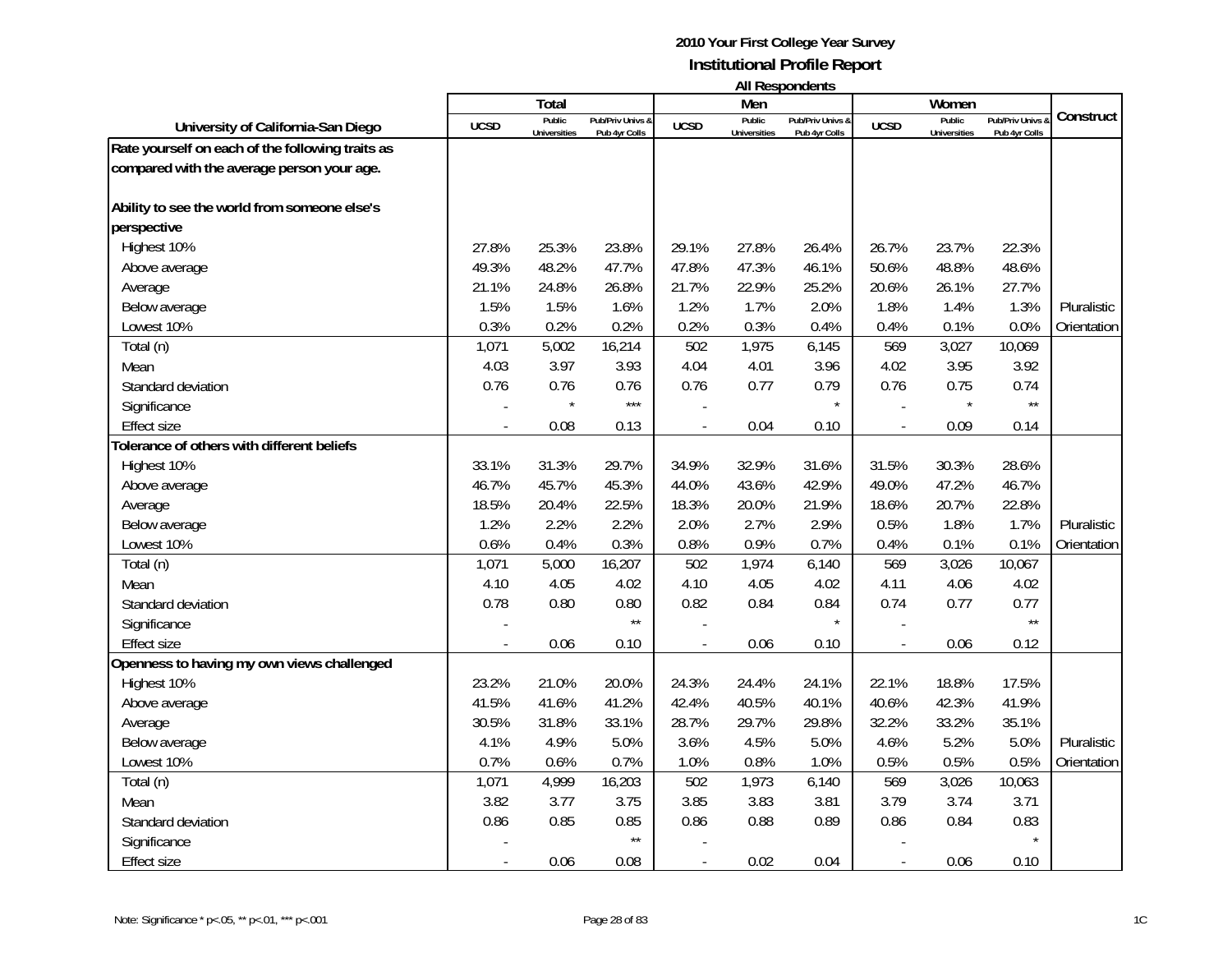#### **2010 Your First College Year Survey Institutional Profile Report All Respondents**

|                                                       |             |                               |                                   |             |                               | , ,,, ,,v,pv,,wv,,                |             | Women                         |                                   |             |
|-------------------------------------------------------|-------------|-------------------------------|-----------------------------------|-------------|-------------------------------|-----------------------------------|-------------|-------------------------------|-----------------------------------|-------------|
|                                                       | Total       |                               |                                   |             | Men                           |                                   |             |                               |                                   |             |
| University of California-San Diego                    | <b>UCSD</b> | Public<br><b>Universities</b> | Pub/Priv Univs &<br>Pub 4yr Colls | <b>UCSD</b> | Public<br><b>Universities</b> | Pub/Priv Univs &<br>Pub 4yr Colls | <b>UCSD</b> | Public<br><b>Universities</b> | Pub/Priv Univs &<br>Pub 4yr Colls | Construct   |
| Rate yourself on each of the following traits as      |             |                               |                                   |             |                               |                                   |             |                               |                                   |             |
| compared with the average person your age.            |             |                               |                                   |             |                               |                                   |             |                               |                                   |             |
| Ability to discuss and negotiate controversial issues | 24.4%       | 23.2%                         | 22.1%                             | 28.1%       | 28.9%                         | 28.7%                             | 21.1%       | 19.5%                         | 18.0%                             |             |
| Above average                                         | 40.5%       | 41.1%                         | 41.4%                             | 41.0%       | 42.6%                         | 42.5%                             | 40.1%       | 40.2%                         | 40.7%                             |             |
| Average                                               | 29.0%       | 30.1%                         | 31.4%                             | 27.1%       | 25.0%                         | 25.3%                             | 30.8%       | 33.5%                         | 35.2%                             |             |
| Below average                                         | 5.4%        | 5.2%                          | 4.7%                              | 3.4%        | 3.3%                          | 3.1%                              | 7.2%        | 6.3%                          | 5.7%                              | Pluralistic |
| Lowest 10%                                            | 0.7%        | 0.4%                          | 0.4%                              | 0.4%        | 0.2%                          | 0.3%                              | 0.9%        | 0.5%                          | 0.4%                              | Orientation |
| Total (n)                                             | 1,071       | 5,001                         | 16,211                            | 502         | 1,974                         | 6,144                             | 569         | 3,027                         | 10,067                            |             |
| Mean                                                  | 3.83        | 3.82                          | 3.80                              | 3.93        | 3.97                          | 3.96                              | 3.73        | 3.72                          | 3.70                              |             |
| Standard deviation                                    | 0.88        | 0.86                          | 0.85                              | 0.85        | 0.83                          | 0.83                              | 0.90        | 0.87                          | 0.84                              |             |
| Significance                                          |             |                               |                                   |             |                               |                                   |             |                               |                                   |             |
| <b>Effect size</b>                                    |             | 0.01                          | 0.04                              |             | $-0.05$                       | $-0.04$                           |             | 0.01                          | 0.04                              |             |
| Ability to work cooperatively with diverse people     |             |                               |                                   |             |                               |                                   |             |                               |                                   |             |
| Highest 10%                                           | 30.7%       | 29.2%                         | 28.5%                             | 31.3%       | 30.3%                         | 30.3%                             | 30.2%       | 28.5%                         | 27.3%                             |             |
| Above average                                         | 47.2%       | 48.2%                         | 47.8%                             | 48.0%       | 47.4%                         | 46.5%                             | 46.4%       | 48.7%                         | 48.5%                             |             |
| Average                                               | 21.0%       | 21.4%                         | 22.5%                             | 19.3%       | 20.6%                         | 21.3%                             | 22.5%       | 21.9%                         | 23.2%                             |             |
| Below average                                         | 0.7%        | 1.0%                          | 1.1%                              | 1.0%        | 1.4%                          | 1.4%                              | 0.5%        | 0.7%                          | 0.9%                              | Pluralistic |
| Lowest 10%                                            | 0.4%        | 0.2%                          | 0.2%                              | 0.4%        | 0.3%                          | 0.5%                              | 0.4%        | 0.1%                          | 0.1%                              | Orientation |
| Total (n)                                             | 1,071       | 5,001                         | 16,208                            | 502         | 1,974                         | 6,140                             | 569         | 3,027                         | 10,068                            |             |
| Mean                                                  | 4.07        | 4.05                          | 4.03                              | 4.09        | 4.06                          | 4.05                              | 4.06        | 4.05                          | 4.02                              |             |
| Standard deviation                                    | 0.76        | 0.75                          | 0.76                              | 0.76        | 0.77                          | 0.78                              | 0.76        | 0.74                          | 0.74                              |             |
| Significance                                          |             |                               |                                   |             |                               |                                   |             |                               |                                   |             |
| <b>Effect size</b>                                    |             | 0.03                          | 0.05                              |             | 0.04                          | 0.05                              |             | 0.01                          | 0.05                              |             |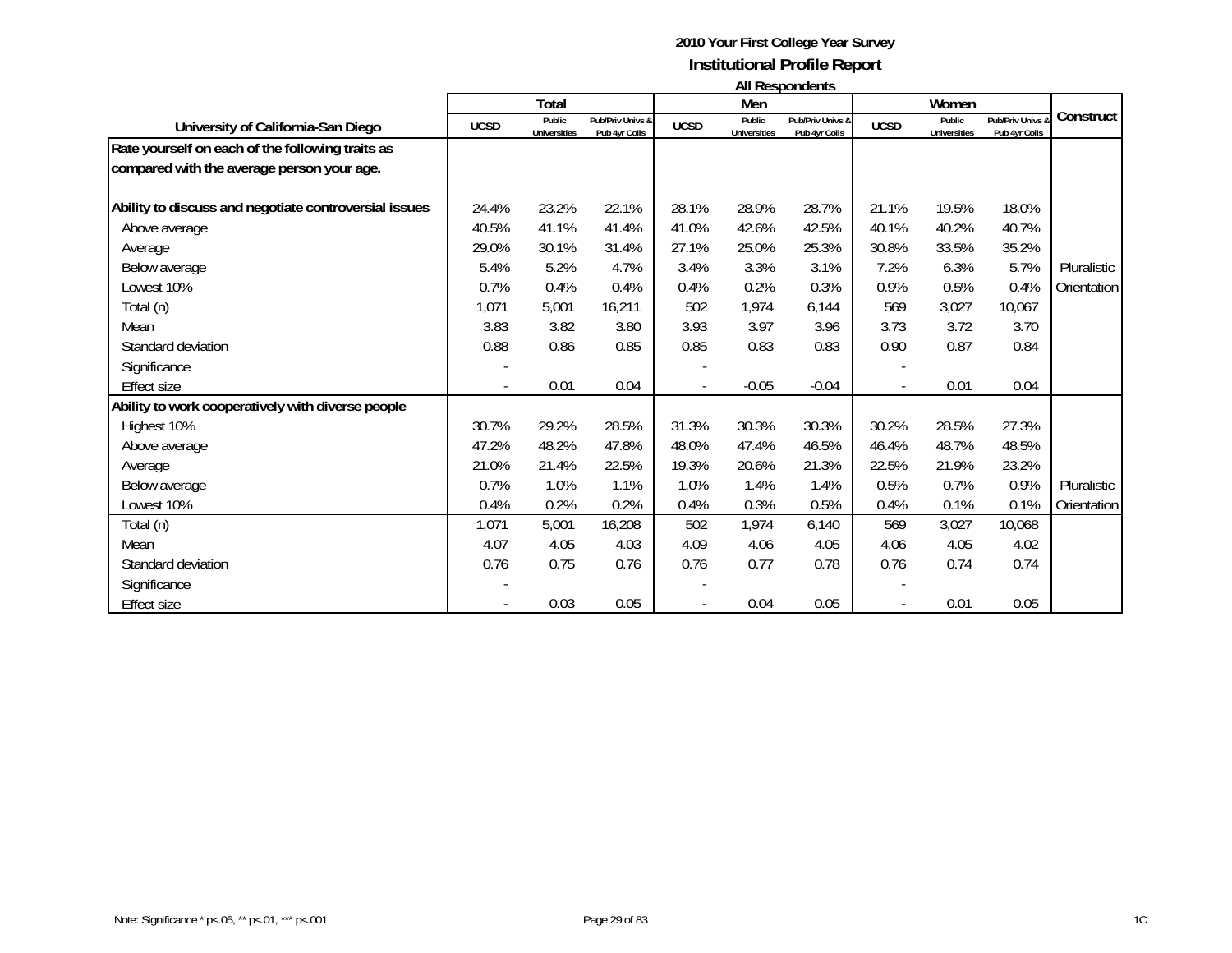| <b>All Respondents</b> |  |
|------------------------|--|
|------------------------|--|

|                                                  |                | Total               |                  |                | Men                 | בוו ולהוטעכטוו ווח |                          | Women               |                  |           |
|--------------------------------------------------|----------------|---------------------|------------------|----------------|---------------------|--------------------|--------------------------|---------------------|------------------|-----------|
|                                                  | <b>UCSD</b>    | Public              | Pub/Priv Univs & | <b>UCSD</b>    | Public              | Pub/Priv Univs &   | <b>UCSD</b>              | Public              | Pub/Priv Univs & | Construct |
| University of California-San Diego               |                | <b>Universities</b> | Pub 4yr Colls    |                | <b>Universities</b> | Pub 4yr Colls      |                          | <b>Universities</b> | Pub 4yr Colls    |           |
| Since entering this college, how often have you: |                |                     |                  |                |                     |                    |                          |                     |                  |           |
| Attended a religious service                     |                |                     |                  |                |                     |                    |                          |                     |                  |           |
| Frequently                                       | 16.0%          | 21.6%               | 23.6%            | 14.9%          | 19.5%               | 20.8%              | 16.9%                    | 23.0%               | 25.4%            |           |
| Occasionally                                     | 22.9%          | 26.0%               | 30.5%            | 23.7%          | 25.1%               | 30.6%              | 22.1%                    | 26.6%               | 30.5%            |           |
| Not at all                                       | 61.2%          | 52.4%               | 45.8%            | 61.4%          | 55.4%               | 48.5%              | 61.0%                    | 50.4%               | 44.2%            |           |
| Total (n)                                        | 1,071          | 5,002               | 16,215           | 502            | 1,974               | 6,144              | 569                      | 3,028               | 10,071           |           |
| Mean                                             | 1.55           | 1.69                | 1.78             | 1.54           | 1.64                | 1.72               | 1.56                     | 1.73                | 1.81             |           |
| Standard deviation                               | 0.75           | 0.80                | 0.80             | 0.74           | 0.79                | 0.79               | 0.76                     | 0.81                | 0.81             |           |
| Significance                                     |                | $***$               | $***$            |                | $\star$             | $***$              |                          | $***$               | $***$            |           |
| Effect size                                      | $\overline{a}$ | $-0.18$             | $-0.29$          | $\blacksquare$ | $-0.13$             | $-0.23$            | $\blacksquare$           | $-0.21$             | $-0.31$          |           |
| Been bored in class                              |                |                     |                  |                |                     |                    |                          |                     |                  |           |
| Frequently                                       | 44.3%          | 42.2%               | 41.7%            | 46.6%          | 41.5%               | 41.6%              | 42.2%                    | 42.6%               | 41.8%            |           |
| Occasionally                                     | 52.2%          | 55.5%               | 55.6%            | 49.8%          | 55.3%               | 54.8%              | 54.3%                    | 55.6%               | 56.0%            |           |
| Not at all                                       | 3.5%           | 2.4%                | 2.7%             | 3.6%           | 3.2%                | 3.6%               | 3.5%                     | 1.8%                | 2.2%             |           |
| Total (n)                                        | 1,071          | 5,002               | 16,194           | 502            | 1,975               | 6,135              | 569                      | 3,027               | 10,059           |           |
| Mean                                             | 2.41           | 2.40                | 2.39             | 2.43           | 2.38                | 2.38               | 2.39                     | 2.41                | 2.40             |           |
| Standard deviation                               | 0.56           | 0.54                | 0.54             | 0.56           | 0.55                | 0.55               | 0.55                     | 0.53                | 0.53             |           |
| Significance                                     |                |                     |                  |                |                     |                    |                          |                     |                  |           |
| <b>Effect size</b>                               |                | 0.02                | 0.04             |                | 0.09                | 0.09               |                          | $-0.04$             | $-0.02$          |           |
| Demonstrated for/against a cause                 |                |                     |                  |                |                     |                    |                          |                     |                  |           |
| Frequently                                       | 6.9%           | 7.1%                | 8.0%             | 7.2%           | 6.8%                | 8.0%               | 6.7%                     | 7.3%                | 8.0%             |           |
| Occasionally                                     | 39.0%          | 37.5%               | 40.1%            | 36.1%          | 33.4%               | 37.1%              | 41.7%                    | 40.2%               | 41.8%            |           |
| Not at all                                       | 54.1%          | 55.4%               | 52.0%            | 56.8%          | 59.8%               | 54.9%              | 51.7%                    | 52.5%               | 50.2%            |           |
| Total (n)                                        | 1,071          | 5,001               | 16,199           | 502            | 1,974               | 6,136              | 569                      | 3,027               | 10,063           |           |
| Mean                                             | 1.53           | 1.52                | 1.56             | 1.50           | 1.47                | 1.53               | 1.55                     | 1.55                | 1.58             |           |
| Standard deviation                               | 0.62           | 0.63                | 0.64             | 0.63           | 0.62                | 0.64               | 0.62                     | 0.63                | 0.64             |           |
| Significance                                     |                |                     |                  |                |                     |                    |                          |                     |                  |           |
| Effect size                                      | $\overline{a}$ | 0.02                | $-0.05$          |                | 0.05                | $-0.05$            | $\overline{\phantom{a}}$ | 0.00                | $-0.05$          |           |
| <b>Tutored another student</b>                   |                |                     |                  |                |                     |                    |                          |                     |                  |           |
| Frequently                                       | 8.6%           | 7.7%                | 7.5%             | 9.8%           | 9.9%                | 9.1%               | 7.6%                     | 6.2%                | 6.6%             |           |
| Occasionally                                     | 47.1%          | 42.1%               | 40.4%            | 50.0%          | 47.4%               | 45.0%              | 44.5%                    | 38.7%               | 37.6%            |           |
| Not at all                                       | 44.4%          | 50.2%               | 52.1%            | 40.2%          | 42.6%               | 45.8%              | 48.0%                    | 55.1%               | 55.8%            |           |
| Total (n)                                        | 1,071          | 4,998               | 16,193           | 502            | 1,972               | 6,134              | 569                      | 3,026               | 10,059           |           |
| Mean                                             | 1.64           | 1.58                | 1.55             | 1.70           | 1.67                | 1.63               | 1.60                     | 1.51                | 1.51             |           |
| Standard deviation                               | 0.63           | 0.63                | 0.63             | 0.64           | 0.65                | 0.64               | 0.63                     | 0.61                | 0.62             |           |
| Significance                                     |                | $\star\star$        | $***$            |                |                     |                    |                          | $\star\star$        | $***$            |           |
| Effect size                                      | $\overline{a}$ | 0.10                | 0.14             |                | 0.05                | 0.11               | $\overline{\phantom{a}}$ | 0.15                | 0.15             |           |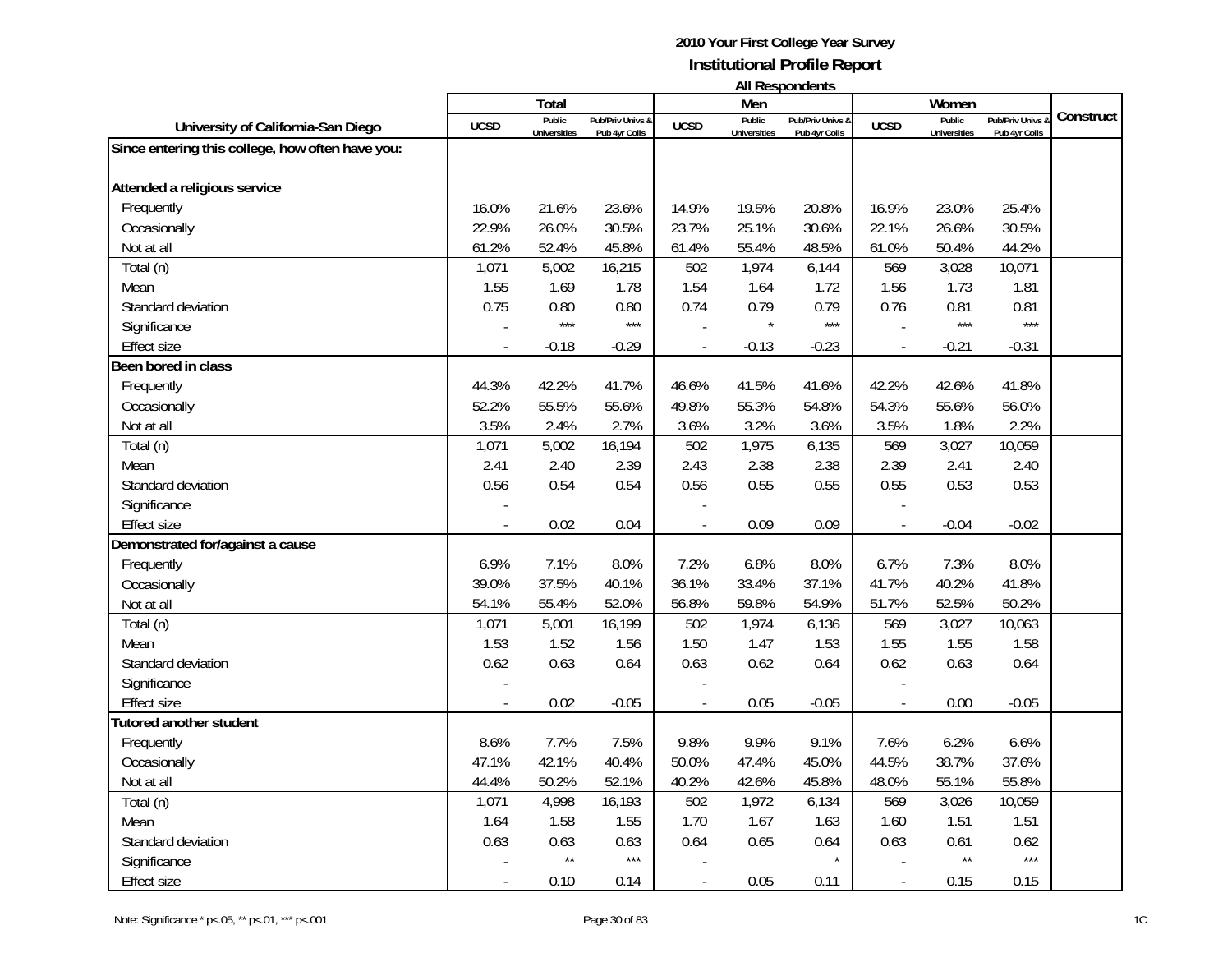| <b>All Respondents</b> |  |
|------------------------|--|
|------------------------|--|

|                                                  |                          | Total                         |                                   |                | Men                           | טוווטאווטעכטוו ווו                |                          | Women                         |                                   |           |
|--------------------------------------------------|--------------------------|-------------------------------|-----------------------------------|----------------|-------------------------------|-----------------------------------|--------------------------|-------------------------------|-----------------------------------|-----------|
| University of California-San Diego               | <b>UCSD</b>              | Public<br><b>Universities</b> | Pub/Priv Univs 8<br>Pub 4yr Colls | <b>UCSD</b>    | Public<br><b>Universities</b> | Pub/Priv Univs 8<br>Pub 4yr Colls | <b>UCSD</b>              | Public<br><b>Universities</b> | Pub/Priv Univs &<br>Pub 4yr Colls | Construct |
| Since entering this college, how often have you: |                          |                               |                                   |                |                               |                                   |                          |                               |                                   |           |
|                                                  |                          |                               |                                   |                |                               |                                   |                          |                               |                                   |           |
| Studied with other students                      |                          |                               |                                   |                |                               |                                   |                          |                               |                                   |           |
| Frequently                                       | 29.1%                    | 32.5%                         | 33.7%                             | 27.5%          | 32.0%                         | 32.1%                             | 30.6%                    | 32.8%                         | 34.7%                             |           |
| Occasionally                                     | 60.0%                    | 58.8%                         | 58.0%                             | 61.6%          | 58.2%                         | 58.5%                             | 58.7%                    | 59.1%                         | 57.6%                             |           |
| Not at all                                       | 10.8%                    | 8.8%                          | 8.3%                              | 11.0%          | 9.8%                          | 9.4%                              | 10.7%                    | 8.1%                          | 7.6%                              |           |
| Total (n)                                        | 1,071                    | 5,001                         | 16,202                            | 502            | 1,974                         | 6,135                             | 569                      | 3,027                         | 10,067                            |           |
| Mean                                             | 2.18                     | 2.24                          | 2.25                              | 2.17           | 2.22                          | 2.23                              | 2.20                     | 2.25                          | 2.27                              |           |
| Standard deviation                               | 0.61                     | 0.60                          | 0.60                              | 0.60           | 0.61                          | 0.60                              | 0.61                     | 0.59                          | 0.59                              |           |
| Significance                                     |                          | $^{\star\star}$               | $***$                             |                |                               | $\star$                           |                          |                               | $\star\star$                      |           |
| Effect size                                      | $\overline{\phantom{a}}$ | $-0.10$                       | $-0.12$                           | $\overline{a}$ | $-0.08$                       | $-0.10$                           | $\blacksquare$           | $-0.08$                       | $-0.12$                           |           |
| Been a guest in a professor's home               |                          |                               |                                   |                |                               |                                   |                          |                               |                                   |           |
| Frequently                                       | 0.6%                     | 0.6%                          | 1.3%                              | 0.6%           | 0.7%                          | 2.1%                              | 0.5%                     | 0.6%                          | 0.9%                              |           |
| Occasionally                                     | 5.2%                     | 6.6%                          | 11.0%                             | 6.4%           | 6.8%                          | 13.5%                             | 4.2%                     | 6.4%                          | 9.5%                              |           |
| Not at all                                       | 94.2%                    | 92.8%                         | 87.6%                             | 93.0%          | 92.5%                         | 84.5%                             | 95.3%                    | 93.0%                         | 89.6%                             |           |
| Total (n)                                        | 1,071                    | 5,002                         | 16,204                            | 502            | 1,974                         | 6,137                             | 569                      | 3,028                         | 10,067                            |           |
| Mean                                             | 1.06                     | 1.08                          | 1.14                              | 1.08           | 1.08                          | 1.18                              | 1.05                     | 1.08                          | 1.11                              |           |
| Standard deviation                               | 0.27                     | 0.29                          | 0.38                              | 0.29           | 0.30                          | 0.43                              | 0.25                     | 0.29                          | 0.34                              |           |
| Significance                                     |                          |                               | $***$                             |                |                               | $***$                             |                          | $\star$                       | $***$                             |           |
| <b>Effect size</b>                               |                          | $-0.07$                       | $-0.21$                           |                | 0.00                          | $-0.23$                           |                          | $-0.10$                       | $-0.18$                           |           |
| Smoked cigarettes                                |                          |                               |                                   |                |                               |                                   |                          |                               |                                   |           |
| Frequently                                       | 3.2%                     | 3.7%                          | 4.7%                              | 3.0%           | 4.0%                          | 5.8%                              | 3.3%                     | 3.5%                          | 4.0%                              |           |
| Occasionally                                     | 9.7%                     | 11.2%                         | 13.7%                             | 12.5%          | 12.9%                         | 17.2%                             | 7.2%                     | 10.0%                         | 11.6%                             |           |
| Not at all                                       | 87.1%                    | 85.1%                         | 81.7%                             | 84.5%          | 83.1%                         | 77.0%                             | 89.5%                    | 86.5%                         | 84.5%                             |           |
| Total (n)                                        | 1,071                    | 5,001                         | 16,201                            | 502            | 1,974                         | 6,132                             | 569                      | 3,027                         | 10,069                            |           |
| Mean                                             | 1.16                     | 1.19                          | 1.23                              | 1.19           | 1.21                          | 1.29                              | 1.14                     | 1.17                          | 1.19                              |           |
| Standard deviation                               | 0.45                     | 0.48                          | 0.52                              | 0.46           | 0.50                          | 0.57                              | 0.43                     | 0.46                          | 0.49                              |           |
| Significance                                     |                          |                               | $***$                             |                |                               | $***$                             |                          |                               |                                   |           |
| <b>Effect size</b>                               |                          | $-0.06$                       | $-0.13$                           |                | $-0.04$                       | $-0.18$                           |                          | $-0.07$                       | $-0.10$                           |           |
| Drank beer                                       |                          |                               |                                   |                |                               |                                   |                          |                               |                                   |           |
| Frequently                                       | 9.6%                     | 12.8%                         | 16.4%                             | 12.9%          | 15.7%                         | 21.7%                             | 6.7%                     | 11.0%                         | 13.2%                             |           |
| Occasionally                                     | 33.1%                    | 35.5%                         | 36.0%                             | 36.9%          | 36.4%                         | 37.5%                             | 29.9%                    | 34.8%                         | 35.0%                             |           |
| Not at all                                       | 57.2%                    | 51.7%                         | 47.7%                             | 50.2%          | 47.8%                         | 40.8%                             | 63.4%                    | 54.2%                         | 51.8%                             |           |
| Total (n)                                        | 1,071                    | 4,997                         | 16,163                            | 502            | 1,973                         | 6,129                             | 569                      | 3,024                         | 10,034                            |           |
| Mean                                             | 1.52                     | 1.61                          | 1.69                              | 1.63           | 1.68                          | 1.81                              | 1.43                     | 1.57                          | 1.61                              |           |
| Standard deviation                               | 0.66                     | 0.70                          | 0.74                              | 0.70           | 0.73                          | 0.77                              | 0.62                     | 0.68                          | 0.71                              |           |
| Significance                                     |                          | $***$                         | $***$                             |                |                               | $***$                             |                          | $***$                         | $***$                             |           |
| <b>Effect size</b>                               |                          | $-0.13$                       | $-0.23$                           |                | $-0.07$                       | $-0.23$                           | $\overline{\phantom{a}}$ | $-0.21$                       | $-0.25$                           |           |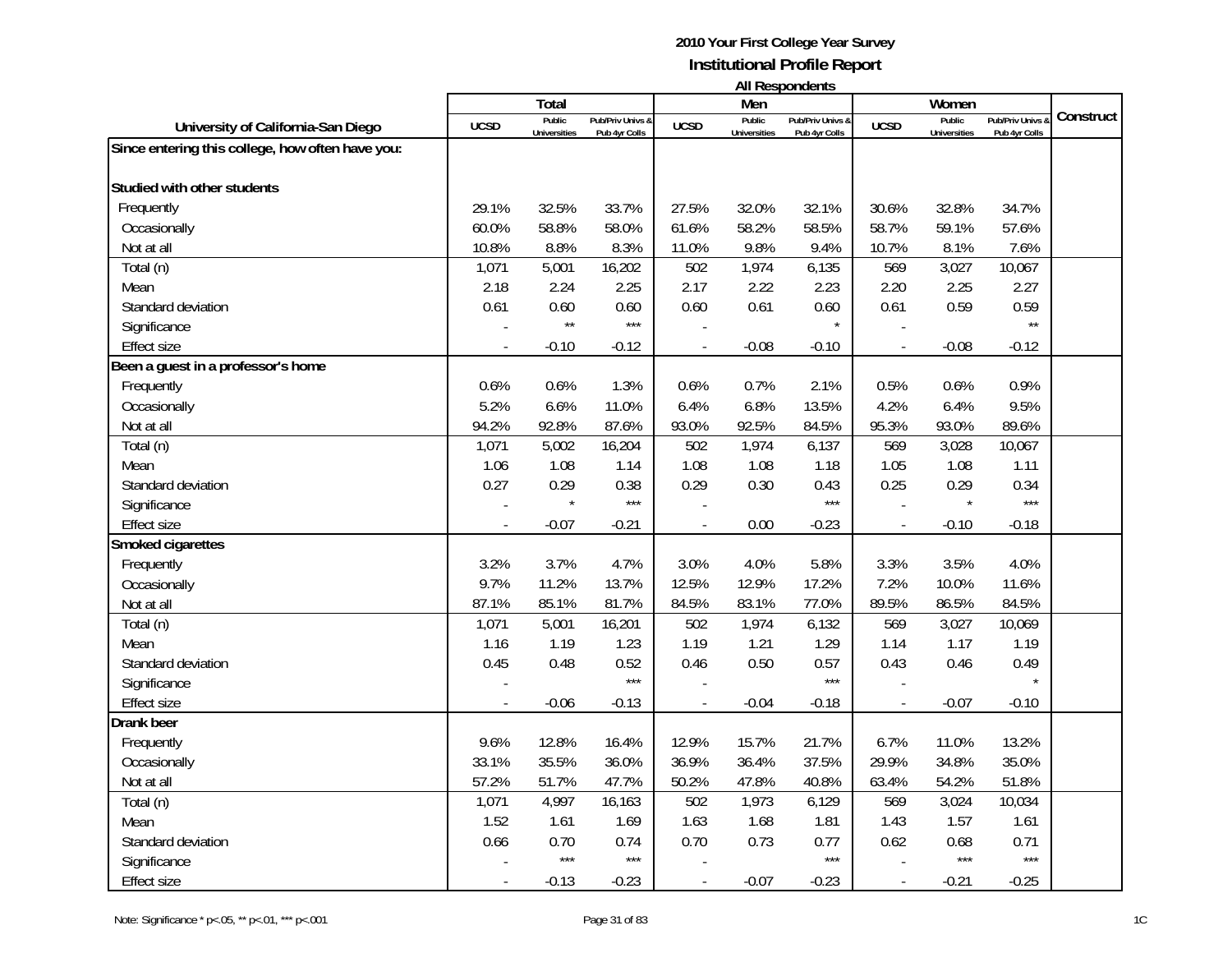| <b>All Respondents</b> |  |
|------------------------|--|
|------------------------|--|

|                                                  |                          | Total                         |                                   |                | Men                           | טוווטאווטעכטוו ווו                |                          | Women                         |                                   |           |
|--------------------------------------------------|--------------------------|-------------------------------|-----------------------------------|----------------|-------------------------------|-----------------------------------|--------------------------|-------------------------------|-----------------------------------|-----------|
| University of California-San Diego               | <b>UCSD</b>              | Public<br><b>Universities</b> | Pub/Priv Univs 8<br>Pub 4yr Colls | <b>UCSD</b>    | Public<br><b>Universities</b> | Pub/Priv Univs &<br>Pub 4yr Colls | <b>UCSD</b>              | Public<br><b>Universities</b> | Pub/Priv Univs &<br>Pub 4yr Colls | Construct |
| Since entering this college, how often have you: |                          |                               |                                   |                |                               |                                   |                          |                               |                                   |           |
|                                                  |                          |                               |                                   |                |                               |                                   |                          |                               |                                   |           |
| Drank wine or liquor                             |                          |                               |                                   |                |                               |                                   |                          |                               |                                   |           |
| Frequently                                       | 10.7%                    | 13.9%                         | 17.6%                             | 12.9%          | 14.3%                         | 19.5%                             | 8.8%                     | 13.7%                         | 16.4%                             |           |
| Occasionally                                     | 37.7%                    | 39.6%                         | 40.1%                             | 36.5%          | 37.3%                         | 38.9%                             | 38.8%                    | 41.1%                         | 40.8%                             |           |
| Not at all                                       | 51.5%                    | 46.5%                         | 42.4%                             | 50.6%          | 48.4%                         | 41.6%                             | 52.4%                    | 45.3%                         | 42.8%                             |           |
| Total (n)                                        | 1,071                    | 4,999                         | 16,171                            | 502            | 1,974                         | 6,127                             | 569                      | 3,025                         | 10,044                            |           |
| Mean                                             | 1.59                     | 1.67                          | 1.75                              | 1.62           | 1.66                          | 1.78                              | 1.56                     | 1.68                          | 1.74                              |           |
| Standard deviation                               | 0.68                     | 0.71                          | 0.73                              | 0.70           | 0.72                          | 0.75                              | 0.65                     | 0.70                          | 0.72                              |           |
| Significance                                     |                          | $***$                         | $***$                             |                |                               | $***$                             |                          | $***$                         | $***$                             |           |
| <b>Effect size</b>                               | $\overline{\phantom{a}}$ | $-0.11$                       | $-0.22$                           | $\overline{a}$ | $-0.06$                       | $-0.21$                           | $\overline{\phantom{a}}$ | $-0.17$                       | $-0.25$                           |           |
| Felt overwhelmed by all you had to do            |                          |                               |                                   |                |                               |                                   |                          |                               |                                   |           |
| Frequently                                       | 46.3%                    | 44.1%                         | 41.9%                             | 35.5%          | 33.0%                         | 30.5%                             | 55.8%                    | 51.3%                         | 48.9%                             |           |
| Occasionally                                     | 49.9%                    | 52.7%                         | 53.6%                             | 58.0%          | 60.7%                         | 61.2%                             | 42.8%                    | 47.4%                         | 49.1%                             |           |
| Not at all                                       | 3.8%                     | 3.3%                          | 4.5%                              | 6.6%           | 6.2%                          | 8.4%                              | 1.4%                     | 1.3%                          | 2.1%                              |           |
| Total (n)                                        | 1,070                    | 5,001                         | 16,222                            | 502            | 1,974                         | 6,143                             | 568                      | 3,027                         | 10,079                            |           |
| Mean                                             | 2.42                     | 2.41                          | 2.37                              | 2.29           | 2.27                          | 2.22                              | 2.54                     | 2.50                          | 2.47                              |           |
| Standard deviation                               | 0.57                     | 0.55                          | 0.57                              | 0.58           | 0.57                          | 0.58                              | 0.53                     | 0.53                          | 0.54                              |           |
| Significance                                     |                          |                               | $\star\star$                      |                |                               | $\star\star$                      |                          |                               | $\star\star$                      |           |
| Effect size                                      |                          | 0.02                          | 0.09                              |                | 0.04                          | 0.12                              |                          | 0.08                          | 0.13                              |           |
| Felt depressed                                   |                          |                               |                                   |                |                               |                                   |                          |                               |                                   |           |
| Frequently                                       | 16.7%                    | 14.9%                         | 12.4%                             | 13.9%          | 12.1%                         | 10.0%                             | 19.2%                    | 16.8%                         | 13.8%                             |           |
| Occasionally                                     | 56.4%                    | 52.9%                         | 49.6%                             | 55.8%          | 51.4%                         | 47.1%                             | 57.0%                    | 53.8%                         | 51.1%                             |           |
| Not at all                                       | 26.8%                    | 32.2%                         | 38.1%                             | 30.3%          | 36.4%                         | 42.9%                             | 23.8%                    | 29.4%                         | 35.1%                             |           |
| Total (n)                                        | 1,069                    | 4,998                         | 16,192                            | 502            | 1,973                         | 6,133                             | 567                      | 3,025                         | 10,059                            |           |
| Mean                                             | 1.90                     | 1.83                          | 1.74                              | 1.84           | 1.76                          | 1.67                              | 1.95                     | 1.87                          | 1.79                              |           |
| Standard deviation                               | 0.65                     | 0.66                          | 0.66                              | 0.65           | 0.65                          | 0.65                              | 0.65                     | 0.67                          | 0.67                              |           |
| Significance                                     |                          | $\star\star$                  | $***$                             |                |                               | $***$                             |                          | $\star\star$                  | $***$                             |           |
| <b>Effect size</b>                               |                          | 0.11                          | 0.24                              |                | 0.12                          | 0.26                              |                          | 0.12                          | 0.24                              |           |
| Performed volunteer work                         |                          |                               |                                   |                |                               |                                   |                          |                               |                                   |           |
| Frequently                                       | 10.3%                    | 13.8%                         | 14.0%                             | 8.2%           | 9.1%                          | 10.0%                             | 12.1%                    | 16.8%                         | 16.5%                             |           |
| Occasionally                                     | 38.2%                    | 47.9%                         | 49.6%                             | 35.1%          | 45.0%                         | 47.8%                             | 41.0%                    | 49.8%                         | 50.7%                             |           |
| Not at all                                       | 51.5%                    | 38.3%                         | 36.3%                             | 56.8%          | 45.9%                         | 42.2%                             | 46.8%                    | 33.4%                         | 32.8%                             |           |
| Total (n)                                        | 1,070                    | 5,000                         | 16,171                            | 502            | 1,973                         | 6,120                             | 568                      | 3,027                         | 10,051                            |           |
| Mean                                             | 1.59                     | 1.75                          | 1.78                              | 1.51           | 1.63                          | 1.68                              | 1.65                     | 1.83                          | 1.84                              |           |
| Standard deviation                               | 0.67                     | 0.68                          | 0.67                              | 0.64           | 0.64                          | 0.65                              | 0.69                     | 0.69                          | 0.68                              |           |
| Significance                                     |                          | $***$                         | $***$                             |                | $***$                         | $***$                             |                          | $***$                         | $***$                             |           |
| Effect size                                      |                          | $-0.24$                       | $-0.28$                           |                | $-0.19$                       | $-0.26$                           |                          | $-0.26$                       | $-0.28$                           |           |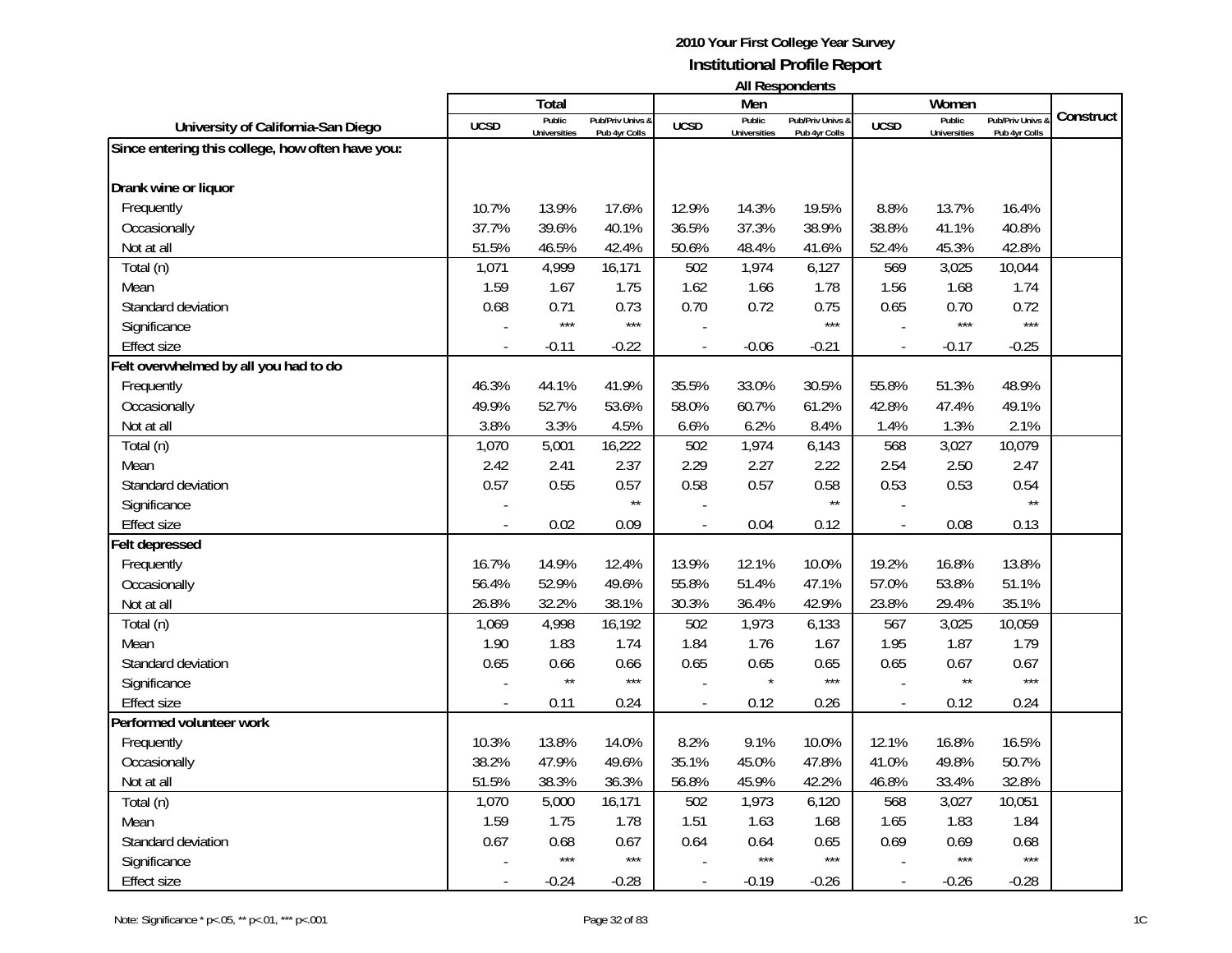|                                                          |             |                               |                                 |             |                               | All Respondents                   |             | Women                                |                                 |             |  |
|----------------------------------------------------------|-------------|-------------------------------|---------------------------------|-------------|-------------------------------|-----------------------------------|-------------|--------------------------------------|---------------------------------|-------------|--|
|                                                          |             | <b>Total</b>                  |                                 |             | Men                           |                                   |             |                                      |                                 |             |  |
| University of California-San Diego                       | <b>UCSD</b> | Public<br><b>Universities</b> | Pub/Priv Univs<br>Pub 4yr Colls | <b>UCSD</b> | Public<br><b>Universities</b> | Pub/Priv Univs &<br>Pub 4yr Colls | <b>UCSD</b> | <b>Public</b><br><b>Universities</b> | Pub/Priv Univs<br>Pub 4yr Colls | Construct   |  |
| Since entering this college, how often have you:         |             |                               |                                 |             |                               |                                   |             |                                      |                                 |             |  |
|                                                          |             |                               |                                 |             |                               |                                   |             |                                      |                                 |             |  |
| Asked a professor for advice after class                 |             |                               |                                 |             |                               |                                   |             |                                      |                                 |             |  |
| Frequently                                               | 6.7%        | 9.3%                          | 13.6%                           | 6.4%        | 9.6%                          | 13.5%                             | 7.1%        | 9.1%                                 | 13.6%                           | Student     |  |
| Occasionally                                             | 48.8%       | 57.5%                         | 62.6%                           | 50.0%       | 57.7%                         | 63.4%                             | 47.8%       | 57.3%                                | 62.1%                           | Faculty     |  |
| Not at all                                               | 44.4%       | 33.2%                         | 23.8%                           | 43.6%       | 32.7%                         | 23.1%                             | 45.1%       | 33.6%                                | 24.2%                           | Interaction |  |
| Total (n)                                                | 1,069       | 5,000                         | 16,207                          | 502         | 1,974                         | 6,140                             | 567         | 3,026                                | 10,067                          |             |  |
| Mean                                                     | 1.62        | 1.76                          | 1.90                            | 1.63        | 1.77                          | 1.90                              | 1.62        | 1.76                                 | 1.89                            |             |  |
| Standard deviation                                       | 0.61        | 0.61                          | 0.60                            | 0.60        | 0.61                          | 0.60                              | 0.61        | 0.61                                 | 0.61                            |             |  |
| Significance                                             |             | ***                           | $***$                           |             | $***$                         | $***$                             |             | $***$                                | $***$                           |             |  |
| <b>Effect size</b>                                       |             | $-0.23$                       | $-0.47$                         |             | $-0.23$                       | $-0.45$                           |             | $-0.23$                              | $-0.44$                         |             |  |
| Voted in a student election                              |             |                               |                                 |             |                               |                                   |             |                                      |                                 |             |  |
| Frequently                                               | 7.5%        | 8.0%                          | 10.7%                           | 7.0%        | 8.2%                          | 10.8%                             | 7.9%        | 7.9%                                 | 10.6%                           |             |  |
| Occasionally                                             | 42.9%       | 40.6%                         | 43.8%                           | 42.2%       | 39.4%                         | 42.4%                             | 43.6%       | 41.4%                                | 44.6%                           |             |  |
| Not at all                                               | 49.6%       | 51.4%                         | 45.5%                           | 50.8%       | 52.4%                         | 46.8%                             | 48.5%       | 50.6%                                | 44.8%                           |             |  |
| Total (n)                                                | 1,069       | 4,999                         | 16,184                          | 502         | 1,974                         | 6,127                             | 567         | 3,025                                | 10,057                          |             |  |
| Mean                                                     | 1.58        | 1.57                          | 1.65                            | 1.56        | 1.56                          | 1.64                              | 1.59        | 1.57                                 | 1.66                            |             |  |
| Standard deviation                                       | 0.63        | 0.64                          | 0.66                            | 0.62        | 0.64                          | 0.67                              | 0.63        | 0.64                                 | 0.66                            |             |  |
| Significance                                             |             |                               | $***$                           |             |                               | $\star\star$                      |             |                                      |                                 |             |  |
| <b>Effect size</b>                                       |             | 0.02                          | $-0.11$                         |             | 0.00                          | $-0.12$                           |             | 0.03                                 | $-0.11$                         |             |  |
| Worked on a local, state, or national political campaign |             |                               |                                 |             |                               |                                   |             |                                      |                                 |             |  |
| Frequently                                               | 2.1%        | 1.6%                          | 1.7%                            | 2.8%        | 2.2%                          | 2.5%                              | 1.4%        | 1.2%                                 | 1.2%                            |             |  |
| Occasionally                                             | 7.1%        | 5.9%                          | 8.1%                            | 8.0%        | 7.0%                          | 10.7%                             | 6.3%        | 5.2%                                 | 6.4%                            |             |  |
| Not at all                                               | 90.8%       | 92.5%                         | 90.2%                           | 89.2%       | 90.8%                         | 86.8%                             | 92.3%       | 93.6%                                | 92.3%                           |             |  |
| Total (n)                                                | 1,070       | 5,000                         | 16,207                          | 502         | 1,974                         | 6,137                             | 568         | 3,026                                | 10,070                          |             |  |
| Mean                                                     | 1.11        | 1.09                          | 1.11                            | 1.14        | 1.11                          | 1.16                              | 1.09        | 1.08                                 | 1.09                            |             |  |
| Standard deviation                                       | 0.38        | 0.34                          | 0.37                            | 0.42        | 0.38                          | 0.43                              | 0.33        | 0.31                                 | 0.32                            |             |  |
| Significance                                             |             |                               |                                 |             |                               |                                   |             |                                      |                                 |             |  |
| <b>Effect size</b>                                       |             | 0.06                          | 0.00                            |             | 0.08                          | $-0.05$                           |             | 0.03                                 | 0.00                            |             |  |
| Socialized with someone of another racial/ethnic         |             |                               |                                 |             |                               |                                   |             |                                      |                                 |             |  |
| group                                                    | 60.0%       | 51.3%                         | 51.9%                           | 58.2%       | 50.5%                         | 50.3%                             | 61.6%       | 51.9%                                | 52.8%                           |             |  |
| Occasionally                                             | 34.4%       | 43.4%                         | 42.8%                           | 35.7%       | 43.9%                         | 43.4%                             | 33.3%       | 43.0%                                | 42.4%                           |             |  |
| Not at all                                               | 5.6%        | 5.3%                          | 5.4%                            | 6.2%        | 5.6%                          | 6.2%                              | 5.1%        | 5.1%                                 | 4.9%                            |             |  |
| Total (n)                                                | 1,070       | 5,000                         | 16,183                          | 502         | 1,974                         | 6,130                             | 568         | 3,026                                | 10,053                          |             |  |
| Mean                                                     | 2.54        | 2.46                          | 2.46                            | 2.52        | 2.45                          | 2.44                              | 2.57        | 2.47                                 | 2.48                            |             |  |
| Standard deviation                                       | 0.60        | 0.60                          | 0.60                            | 0.61        | 0.60                          | 0.61                              | 0.59        | 0.59                                 | 0.59                            |             |  |

Effect size

- 0.13 0.13 - 0.12 0.13 - 0.17 0.15

Significance - \*\*\* - \*\*\* \*\*\* - \*\*\* - \*\*\* - \*\*\* - \*\*\* - \*\*\* - \*\*\* - \*\*\* - \*\*\* - \*\*\* - \*\*\* - \*\*\* - \*\*\* - \*\*\* - \*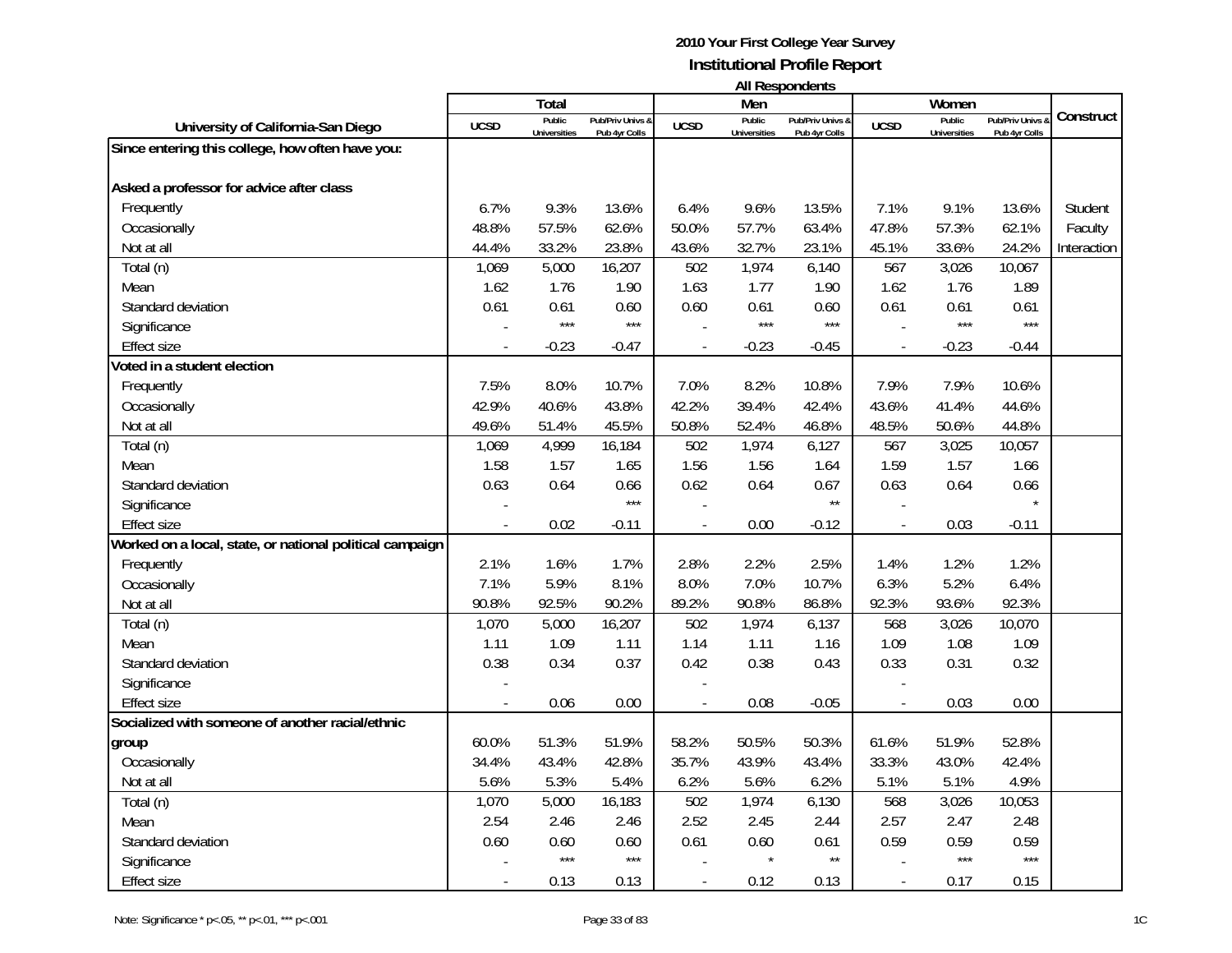|                               |                                   |             |                               | All Respondents                   |             |                               |
|-------------------------------|-----------------------------------|-------------|-------------------------------|-----------------------------------|-------------|-------------------------------|
| Total                         |                                   |             | Men                           |                                   |             | Women                         |
| Public<br><b>Iniversities</b> | Pub/Priv Univs &<br>Pub 4vr Colls | <b>UCSD</b> | Public<br><b>Universities</b> | Pub/Priv Univs &<br>Pub 4vr Colls | <b>UCSD</b> | Public<br><b>Universities</b> |
|                               |                                   |             |                               |                                   |             |                               |
|                               |                                   |             |                               |                                   |             |                               |

|                                                  |             | <b>Total</b>                  |                                   |                | Men                           |                                   |                          | Women                         |                                              |            |
|--------------------------------------------------|-------------|-------------------------------|-----------------------------------|----------------|-------------------------------|-----------------------------------|--------------------------|-------------------------------|----------------------------------------------|------------|
| University of California-San Diego               | <b>UCSD</b> | Public<br><b>Universities</b> | Pub/Priv Univs &<br>Pub 4yr Colls | <b>UCSD</b>    | Public<br><b>Universities</b> | Pub/Priv Univs &<br>Pub 4yr Colls | <b>UCSD</b>              | Public<br><b>Universities</b> | <b>Pub/Priv Univs &amp;</b><br>Pub 4yr Colls | Construct  |
| Since entering this college, how often have you: |             |                               |                                   |                |                               |                                   |                          |                               |                                              |            |
|                                                  |             |                               |                                   |                |                               |                                   |                          |                               |                                              |            |
| Come late to class                               |             |                               |                                   |                |                               |                                   |                          |                               |                                              |            |
| Frequently                                       | 11.0%       | 7.6%                          | 7.5%                              | 12.9%          | 9.5%                          | 9.7%                              | 9.3%                     | 6.4%                          | 6.2%                                         | Academic   |
| Occasionally                                     | 64.7%       | 54.6%                         | 53.5%                             | 63.9%          | 58.0%                         | 57.5%                             | 65.3%                    | 52.4%                         | 51.1%                                        | Disengage- |
| Not at all                                       | 24.3%       | 37.8%                         | 38.9%                             | 23.1%          | 32.5%                         | 32.8%                             | 25.4%                    | 41.3%                         | 42.6%                                        | ment       |
| Total (n)                                        | 1,070       | 4,999                         | 16,169                            | 502            | 1,974                         | 6,124                             | 568                      | 3,025                         | 10,045                                       |            |
| Mean                                             | 1.87        | 1.70                          | 1.69                              | 1.90           | 1.77                          | 1.77                              | 1.84                     | 1.65                          | 1.64                                         |            |
| Standard deviation                               | 0.58        | 0.60                          | 0.61                              | 0.59           | 0.61                          | 0.61                              | 0.57                     | 0.60                          | 0.60                                         |            |
| Significance                                     |             | $***$                         | $***$                             |                | $***$                         | $***$                             |                          | $***$                         | $***$                                        |            |
| <b>Effect size</b>                               |             | 0.28                          | 0.30                              | $\overline{a}$ | 0.21                          | 0.21                              | $\overline{\phantom{a}}$ | 0.32                          | 0.33                                         |            |
| Used the Internet for research or homework       |             |                               |                                   |                |                               |                                   |                          |                               |                                              |            |
| Frequently                                       | 77.3%       | 85.1%                         | 83.5%                             | 74.3%          | 82.2%                         | 78.8%                             | 79.9%                    | 86.9%                         | 86.4%                                        |            |
| Occasionally                                     | 21.4%       | 14.4%                         | 15.8%                             | 24.3%          | 16.9%                         | 19.8%                             | 18.8%                    | 12.7%                         | 13.3%                                        |            |
| Not at all                                       | 1.3%        | 0.6%                          | 0.7%                              | 1.4%           | 0.9%                          | 1.4%                              | 1.2%                     | 0.3%                          | 0.3%                                         |            |
| Total (n)                                        | 1,070       | 5,000                         | 16,186                            | 502            | 1,974                         | 6,130                             | 568                      | 3,026                         | 10,056                                       |            |
| Mean                                             | 2.76        | 2.85                          | 2.83                              | 2.73           | 2.81                          | 2.77                              | 2.79                     | 2.87                          | 2.86                                         |            |
| Standard deviation                               | 0.46        | 0.38                          | 0.40                              | 0.48           | 0.41                          | 0.45                              | 0.44                     | 0.35                          | 0.36                                         |            |
| Significance                                     |             | $***$                         | $***$                             |                | $***$                         |                                   |                          | $***$                         | $***$                                        |            |
| <b>Effect size</b>                               |             | $-0.24$                       | $-0.18$                           | $\bar{a}$      | $-0.20$                       | $-0.09$                           | $\overline{\phantom{a}}$ | $-0.23$                       | $-0.19$                                      |            |
| Performed community service as part of class     |             |                               |                                   |                |                               |                                   |                          |                               |                                              |            |
| Frequently                                       | 2.1%        | 4.4%                          | 6.1%                              | 2.8%           | 3.4%                          | 5.2%                              | 1.4%                     | 5.1%                          | 6.6%                                         |            |
| Occasionally                                     | 12.0%       | 20.4%                         | 23.8%                             | 13.6%          | 19.4%                         | 24.2%                             | 10.5%                    | 21.1%                         | 23.5%                                        |            |
| Not at all                                       | 86.0%       | 75.1%                         | 70.2%                             | 83.6%          | 77.2%                         | 70.6%                             | 88.0%                    | 73.8%                         | 69.9%                                        |            |
| Total (n)                                        | 1,070       | 5,001                         | 16,194                            | 501            | 1,973                         | 6,132                             | 569                      | 3,028                         | 10,062                                       |            |
| Mean                                             | 1.16        | 1.29                          | 1.36                              | 1.19           | 1.26                          | 1.35                              | 1.13                     | 1.31                          | 1.37                                         |            |
| Standard deviation                               | 0.42        | 0.54                          | 0.59                              | 0.46           | 0.51                          | 0.57                              | 0.38                     | 0.56                          | 0.60                                         |            |
| Significance                                     |             | $***$                         | $***$                             |                | $\star\star$                  | $***$                             |                          | $***$                         | $***$                                        |            |
| <b>Effect size</b>                               |             | $-0.24$                       | $-0.34$                           |                | $-0.14$                       | $-0.28$                           |                          | $-0.32$                       | $-0.40$                                      |            |
| Discussed religion                               |             |                               |                                   |                |                               |                                   |                          |                               |                                              |            |
| Frequently                                       | 19.6%       | 21.5%                         | 25.7%                             | 21.5%          | 20.6%                         | 24.4%                             | 17.9%                    | 22.1%                         | 26.4%                                        |            |
| Occasionally                                     | 60.9%       | 59.8%                         | 58.7%                             | 59.6%          | 59.1%                         | 58.8%                             | 62.0%                    | 60.2%                         | 58.7%                                        |            |
| Not at all                                       | 19.5%       | 18.7%                         | 15.6%                             | 18.9%          | 20.3%                         | 16.8%                             | 20.0%                    | 17.7%                         | 14.9%                                        |            |
| Total (n)                                        | 1,071       | 5,002                         | 16,198                            | 502            | 1,974                         | 6,135                             | 569                      | 3,028                         | 10,063                                       |            |
| Mean                                             | 2.00        | 2.03                          | 2.10                              | 2.03           | 2.00                          | 2.08                              | 1.98                     | 2.04                          | 2.12                                         |            |
| Standard deviation                               | 0.63        | 0.63                          | 0.63                              | 0.64           | 0.64                          | 0.64                              | 0.62                     | 0.63                          | 0.63                                         |            |
| Significance                                     |             |                               | $***$                             |                |                               |                                   |                          |                               | $***$                                        |            |
| <b>Effect size</b>                               |             | $-0.05$                       | $-0.16$                           |                | 0.05                          | $-0.08$                           |                          | $-0.10$                       | $-0.22$                                      |            |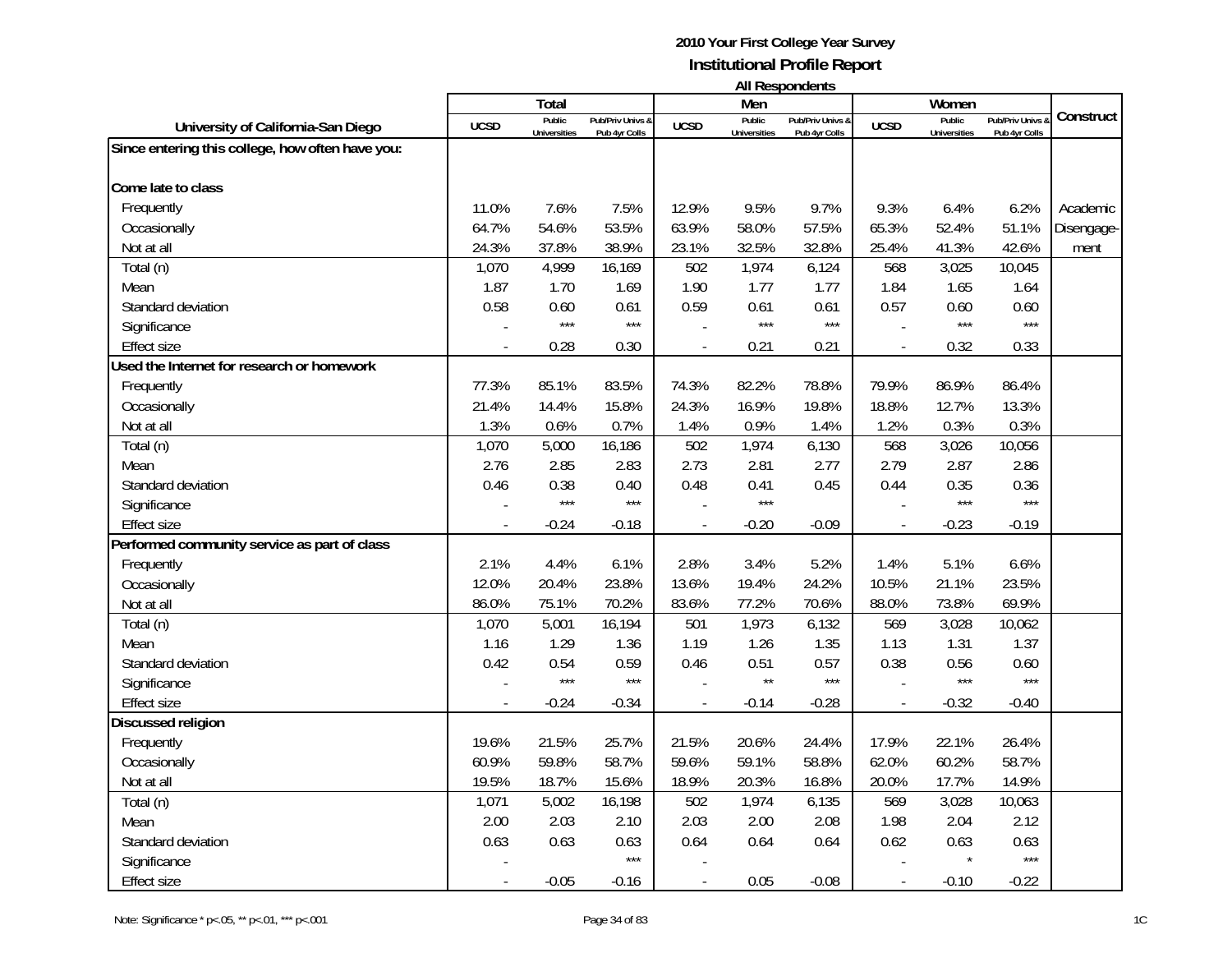| <b>All Respondents</b> |  |
|------------------------|--|
|------------------------|--|

|                                                  | Total          |                     |                             |                | Men                 | טוווטאווטעכטוו ווו          | Women       |                     |                  |           |
|--------------------------------------------------|----------------|---------------------|-----------------------------|----------------|---------------------|-----------------------------|-------------|---------------------|------------------|-----------|
| University of California-San Diego               | <b>UCSD</b>    | Public              | <b>Pub/Priv Univs &amp;</b> | <b>UCSD</b>    | Public              | <b>Pub/Priv Univs &amp;</b> | <b>UCSD</b> | Public              | Pub/Priv Univs & | Construct |
|                                                  |                | <b>Universities</b> | Pub 4yr Colls               |                | <b>Universities</b> | Pub 4yr Colls               |             | <b>Universities</b> | Pub 4yr Colls    |           |
| Since entering this college, how often have you: |                |                     |                             |                |                     |                             |             |                     |                  |           |
| <b>Discussed politics</b>                        |                |                     |                             |                |                     |                             |             |                     |                  |           |
| Frequently                                       | 18.6%          | 19.3%               | 21.9%                       | 22.5%          | 22.9%               | 25.8%                       | 15.1%       | 16.9%               | 19.5%            |           |
| Occasionally                                     | 59.7%          | 60.8%               | 60.7%                       | 58.0%          | 57.8%               | 58.8%                       | 61.3%       | 62.7%               | 61.8%            |           |
| Not at all                                       | 21.7%          | 20.0%               | 17.5%                       | 19.5%          | 19.3%               | 15.4%                       | 23.6%       | 20.4%               | 18.7%            |           |
| Total (n)                                        | 1,070          | 4,999               | 16,197                      | 502            | 1,974               | 6,131                       | 568         | 3,025               | 10,066           |           |
| Mean                                             | 1.97           | 1.99                | 2.04                        | 2.03           | 2.04                | 2.10                        | 1.92        | 1.96                | 2.01             |           |
| Standard deviation                               | 0.63           | 0.63                | 0.63                        | 0.65           | 0.65                | 0.63                        | 0.62        | 0.61                | 0.62             |           |
| Significance                                     |                |                     | $***$                       |                |                     | $\star$                     |             |                     | $***$            |           |
| Effect size                                      | $\overline{a}$ | $-0.03$             | $-0.11$                     | $\blacksquare$ | $-0.02$             | $-0.11$                     | $\sim$      | $-0.07$             | $-0.15$          |           |
| Maintained a healthy diet                        |                |                     |                             |                |                     |                             |             |                     |                  |           |
| Frequently                                       | 27.9%          | 31.5%               | 31.1%                       | 28.9%          | 31.6%               | 31.4%                       | 27.1%       | 31.5%               | 30.9%            |           |
| Occasionally                                     | 59.2%          | 57.7%               | 58.3%                       | 57.8%          | 56.0%               | 57.1%                       | 60.5%       | 58.9%               | 59.1%            |           |
| Not at all                                       | 12.9%          | 10.8%               | 10.6%                       | 13.3%          | 12.5%               | 11.5%                       | 12.5%       | 9.6%                | 10.1%            |           |
| Total (n)                                        | 1,071          | 5,001               | 16,184                      | 502            | 1,974               | 6,124                       | 569         | 3,027               | 10,060           |           |
| Mean                                             | 2.15           | 2.21                | 2.20                        | 2.16           | 2.19                | 2.20                        | 2.15        | 2.22                | 2.21             |           |
| Standard deviation                               | 0.62           | 0.62                | 0.61                        | 0.63           | 0.64                | 0.62                        | 0.61        | 0.60                | 0.61             |           |
| Significance                                     |                | $\star\star$        | $\star\star$                |                |                     |                             |             | $\star$             | $\star$          |           |
| <b>Effect size</b>                               |                | $-0.10$             | $-0.08$                     |                | $-0.05$             | $-0.06$                     |             | $-0.12$             | $-0.10$          |           |
| Had adequate sleep                               |                |                     |                             |                |                     |                             |             |                     |                  |           |
| Frequently                                       | 25.7%          | 28.2%               | 24.8%                       | 26.3%          | 28.1%               | 24.4%                       | 25.1%       | 28.3%               | 25.1%            |           |
| Occasionally                                     | 58.7%          | 58.3%               | 61.0%                       | 58.8%          | 58.4%               | 61.1%                       | 58.7%       | 58.3%               | 61.0%            |           |
| Not at all                                       | 15.6%          | 13.5%               | 14.2%                       | 14.9%          | 13.6%               | 14.5%                       | 16.2%       | 13.4%               | 14.0%            |           |
| Total (n)                                        | 1,071          | 5,001               | 16,181                      | 502            | 1,974               | 6,128                       | 569         | 3,027               | 10,053           |           |
| Mean                                             | 2.10           | 2.15                | 2.11                        | 2.11           | 2.14                | 2.10                        | 2.09        | 2.15                | 2.11             |           |
| Standard deviation                               | 0.63           | 0.63                | 0.62                        | 0.63           | 0.63                | 0.62                        | 0.64        | 0.63                | 0.61             |           |
| Significance                                     |                |                     |                             |                |                     |                             |             |                     |                  |           |
| <b>Effect size</b>                               | $\overline{a}$ | $-0.08$             | $-0.02$                     | $\blacksquare$ | $-0.05$             | 0.02                        | $\sim$      | $-0.10$             | $-0.03$          |           |
| Helped raise money for a cause or campaign       |                |                     |                             |                |                     |                             |             |                     |                  |           |
| Frequently                                       | 5.3%           | 8.0%                | 8.7%                        | 4.8%           | 5.7%                | 6.7%                        | 5.8%        | 9.5%                | 9.9%             |           |
| Occasionally                                     | 25.9%          | 30.2%               | 33.1%                       | 24.9%          | 26.3%               | 30.6%                       | 26.7%       | 32.7%               | 34.6%            |           |
| Not at all                                       | 68.8%          | 61.8%               | 58.2%                       | 70.3%          | 68.0%               | 62.7%                       | 67.5%       | 57.8%               | 55.5%            |           |
| Total (n)                                        | 1,071          | 5,002               | 16,183                      | 502            | 1,974               | 6,129                       | 569         | 3,028               | 10,054           |           |
| Mean                                             | 1.37           | 1.46                | 1.50                        | 1.34           | 1.38                | 1.44                        | 1.38        | 1.52                | 1.54             |           |
| Standard deviation                               | 0.58           | 0.64                | 0.65                        | 0.57           | 0.59                | 0.62                        | 0.59        | 0.66                | 0.67             |           |
| Significance                                     |                | $***$               | $***$                       |                |                     | $***$                       |             | $***$               | $***$            |           |
| <b>Effect size</b>                               | $\overline{a}$ | $-0.14$             | $-0.20$                     | $\sim$         | $-0.07$             | -0.16                       | $\sim$      | $-0.21$             | $-0.24$          |           |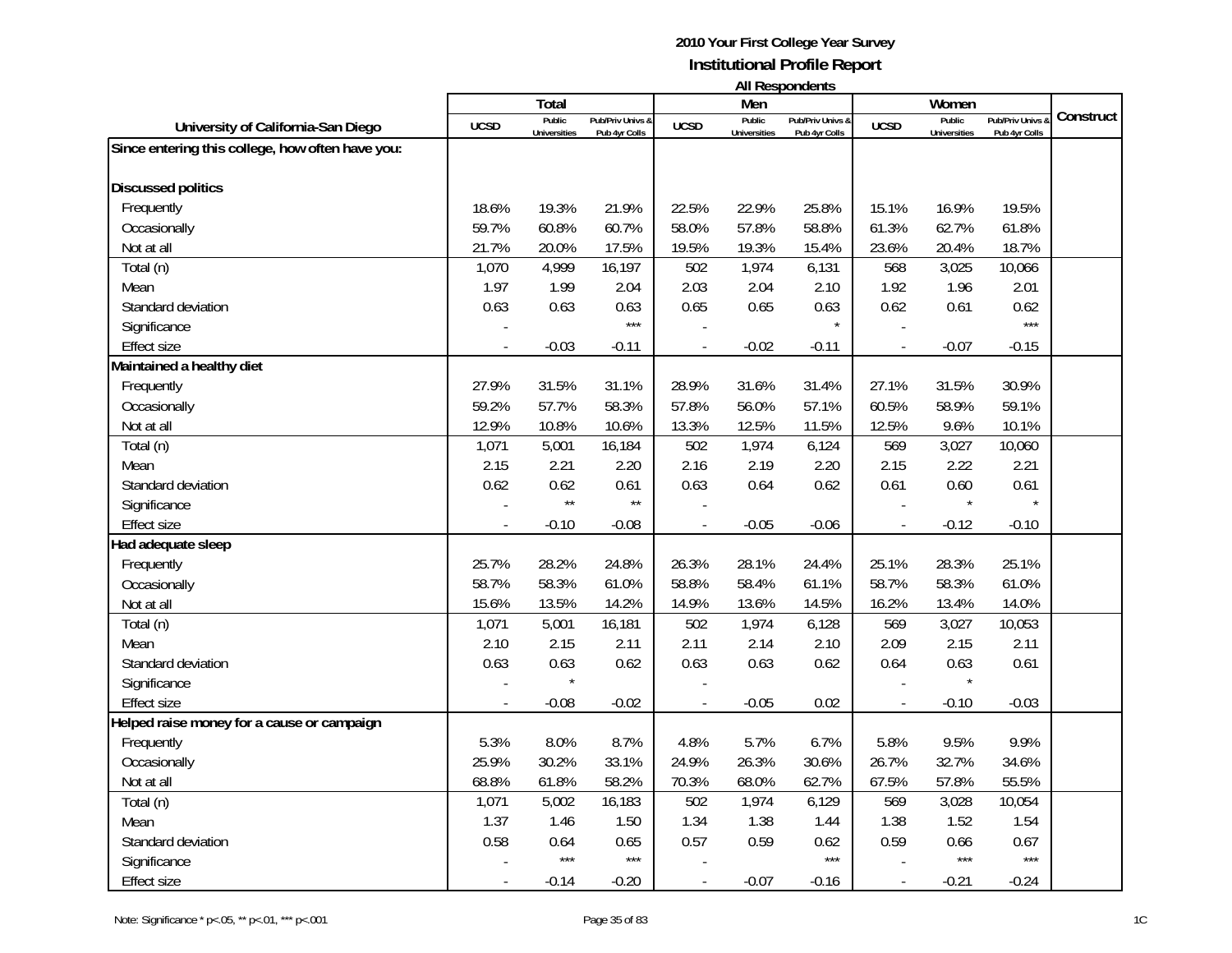|                                                  | All Respondents |                               |                                   |             |                               |                                   |                          |                               |                                   |           |
|--------------------------------------------------|-----------------|-------------------------------|-----------------------------------|-------------|-------------------------------|-----------------------------------|--------------------------|-------------------------------|-----------------------------------|-----------|
|                                                  | Total           |                               |                                   | Men         |                               |                                   | Women                    |                               |                                   |           |
| University of California-San Diego               | <b>UCSD</b>     | Public<br><b>Universities</b> | Pub/Priv Univs &<br>Pub 4yr Colls | <b>UCSD</b> | Public<br><b>Universities</b> | Pub/Priv Univs &<br>Pub 4yr Colls | <b>UCSD</b>              | Public<br><b>Universities</b> | Pub/Priv Univs &<br>Pub 4yr Colls | Construct |
| Since entering this college, how often have you: |                 |                               |                                   |             |                               |                                   |                          |                               |                                   |           |
| Publicly communicated your opinion about a cause |                 |                               |                                   |             |                               |                                   |                          |                               |                                   |           |
| (e.g., blog, email, petition)                    |                 |                               |                                   |             |                               |                                   |                          |                               |                                   |           |
| Frequently                                       | 8.5%            | 8.4%                          | 9.6%                              | 8.4%        | 9.2%                          | 10.3%                             | 8.6%                     | 7.9%                          | 9.1%                              |           |
| Occasionally                                     | 33.7%           | 31.0%                         | 33.1%                             | 31.9%       | 29.0%                         | 32.8%                             | 35.4%                    | 32.3%                         | 33.3%                             |           |
| Not at all                                       | 57.8%           | 60.6%                         | 57.3%                             | 59.8%       | 61.7%                         | 56.9%                             | 56.0%                    | 59.8%                         | 57.6%                             |           |
| Total (n)                                        | 1,070           | 4,997                         | 16,186                            | 502         | 1,973                         | 6,132                             | 568                      | 3,024                         | 10,054                            |           |
| Mean                                             | 1.51            | 1.48                          | 1.52                              | 1.49        | 1.47                          | 1.53                              | 1.53                     | 1.48                          | 1.51                              |           |
| Standard deviation                               | 0.65            | 0.65                          | 0.66                              | 0.65        | 0.66                          | 0.67                              | 0.65                     | 0.64                          | 0.66                              |           |
| Significance                                     |                 |                               |                                   |             |                               |                                   |                          |                               |                                   |           |
| Effect size                                      |                 | 0.05                          | $-0.02$                           |             | 0.03                          | $-0.06$                           | $\overline{\phantom{a}}$ | 0.08                          | 0.03                              |           |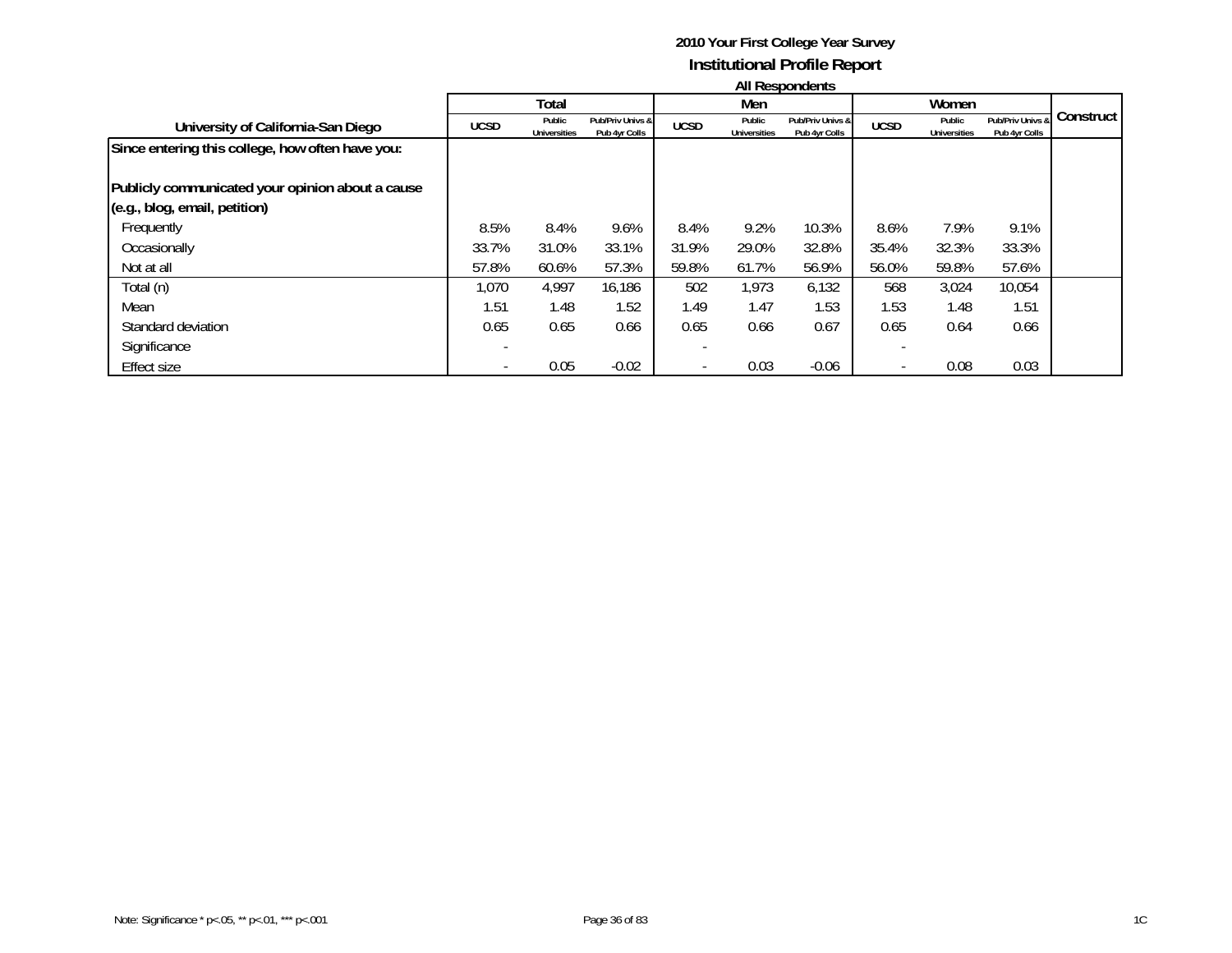|                                                                                                                       |                | Total               |                  |             | Men                 | בוו ושאווטעכטרו וור |             | Women               |                |           |
|-----------------------------------------------------------------------------------------------------------------------|----------------|---------------------|------------------|-------------|---------------------|---------------------|-------------|---------------------|----------------|-----------|
|                                                                                                                       | <b>UCSD</b>    | Public              | Pub/Priv Univs & | <b>UCSD</b> | Public              | Pub/Priv Univs &    | <b>UCSD</b> | Public              | Pub/Priv Univs | Construct |
| University of California-San Diego                                                                                    |                | <b>Universities</b> | Pub 4yr Colls    |             | <b>Universities</b> | Pub 4yr Colls       |             | <b>Universities</b> | Pub 4yr Colls  |           |
| Since entering this college, how much time have you<br>spent during a typical week doing the following<br>activities? |                |                     |                  |             |                     |                     |             |                     |                |           |
| <b>Attending classes/labs</b>                                                                                         |                |                     |                  |             |                     |                     |             |                     |                |           |
| Over 20 hours                                                                                                         | 8.5%           | 10.3%               | 11.0%            | 7.8%        | 11.9%               | 12.0%               | 9.1%        | 9.3%                | 10.5%          |           |
| 16 to 20 hours                                                                                                        | 21.5%          | 37.1%               | 33.2%            | 19.4%       | 36.7%               | 31.5%               | 23.4%       | 37.4%               | 34.2%          |           |
| 11 to 15 hours                                                                                                        | 34.5%          | 34.2%               | 35.0%            | 34.1%       | 31.9%               | 33.0%               | 34.8%       | 35.7%               | 36.3%          |           |
| 6 to 10 hours                                                                                                         | 24.7%          | 12.0%               | 12.8%            | 24.4%       | 11.9%               | 13.4%               | 25.0%       | 12.1%               | 12.4%          |           |
| 3 to 5 hours                                                                                                          | 7.4%           | 4.0%                | 4.9%             | 9.4%        | 4.4%                | 5.6%                | 5.6%        | 3.7%                | 4.5%           |           |
| 1 to 2 hours                                                                                                          | 1.8%           | 1.5%                | 1.9%             | 2.6%        | 2.1%                | 2.6%                | 1.1%        | 1.1%                | 1.5%           |           |
| Less than one hour                                                                                                    | 1.0%           | 0.4%                | 0.4%             | 1.4%        | 0.6%                | 0.6%                | 0.7%        | 0.4%                | 0.3%           |           |
| None                                                                                                                  | 0.7%           | 0.5%                | 0.7%             | 1.0%        | 0.6%                | 1.2%                | 0.4%        | 0.4%                | 0.4%           |           |
| Total (n)                                                                                                             | 1,070          | 5,000               | 16,187           | 501         | 1,974               | 6,127               | 569         | 3,026               | 10,060         |           |
| Mean                                                                                                                  | 5.86           | 6.29                | 6.22             | 5.73        | 6.28                | 6.14                | 5.98        | 6.30                | 6.26           |           |
| Standard deviation                                                                                                    | 1.25           | 1.14                | 1.21             | 1.33        | 1.22                | 1.33                | 1.17        | 1.08                | 1.13           |           |
| Significance                                                                                                          |                | $***$               | $***$            |             | $***$               | $***$               |             | ***                 | $***$          |           |
| <b>Effect size</b>                                                                                                    | $\overline{a}$ | $-0.38$             | $-0.30$          |             | $-0.45$             | $-0.31$             |             | $-0.30$             | $-0.25$        |           |
| Studying/homework                                                                                                     |                |                     |                  |             |                     |                     |             |                     |                |           |
| Over 20 hours                                                                                                         | 8.2%           | 9.3%                | 8.1%             | 5.8%        | 8.8%                | 7.3%                | 10.4%       | 9.7%                | 8.6%           |           |
| 16 to 20 hours                                                                                                        | 10.3%          | 12.1%               | 9.9%             | 9.0%        | 11.2%               | 8.7%                | 11.4%       | 12.7%               | 10.7%          |           |
| 11 to 15 hours                                                                                                        | 16.0%          | 19.0%               | 17.5%            | 14.6%       | 17.6%               | 16.4%               | 17.3%       | 19.8%               | 18.2%          |           |
| 6 to 10 hours                                                                                                         | 32.4%          | 32.5%               | 32.3%            | 30.7%       | 31.0%               | 30.2%               | 33.8%       | 33.5%               | 33.6%          |           |
| 3 to 5 hours                                                                                                          | 27.0%          | 22.0%               | 24.8%            | 32.7%       | 24.6%               | 27.5%               | 22.0%       | 20.3%               | 23.2%          |           |
| 1 to 2 hours                                                                                                          | 4.4%           | 4.1%                | 6.2%             | 5.0%        | 5.1%                | 8.0%                | 3.9%        | 3.5%                | 5.1%           |           |
| Less than one hour                                                                                                    | 1.5%           | 0.8%                | 0.8%             | 1.8%        | 1.3%                | 1.3%                | 1.2%        | 0.4%                | 0.5%           |           |
| None                                                                                                                  | 0.2%           | 0.1%                | 0.3%             | 0.4%        | 0.3%                | 0.7%                | 0.0%        | 0.0%                | 0.0%           |           |
| Total (n)                                                                                                             | 1,069          | 4,997               | 16,189           | 501         | 1,973               | 6,126               | 568         | 3,024               | 10,063         |           |
| Mean                                                                                                                  | 5.20           | 5.38                | 5.21             | 5.00        | 5.26                | 5.05                | 5.38        | 5.46                | 5.30           |           |
| Standard deviation                                                                                                    | 1.37           | 1.36                | 1.37             | 1.33        | 1.40                | 1.41                | 1.38        | 1.33                | 1.34           |           |
| Significance                                                                                                          |                | $***$               |                  |             | $***$               |                     |             |                     |                |           |
| <b>Effect size</b>                                                                                                    |                | $-0.13$             | $-0.01$          |             | $-0.19$             | $-0.04$             |             | $-0.06$             | 0.06           |           |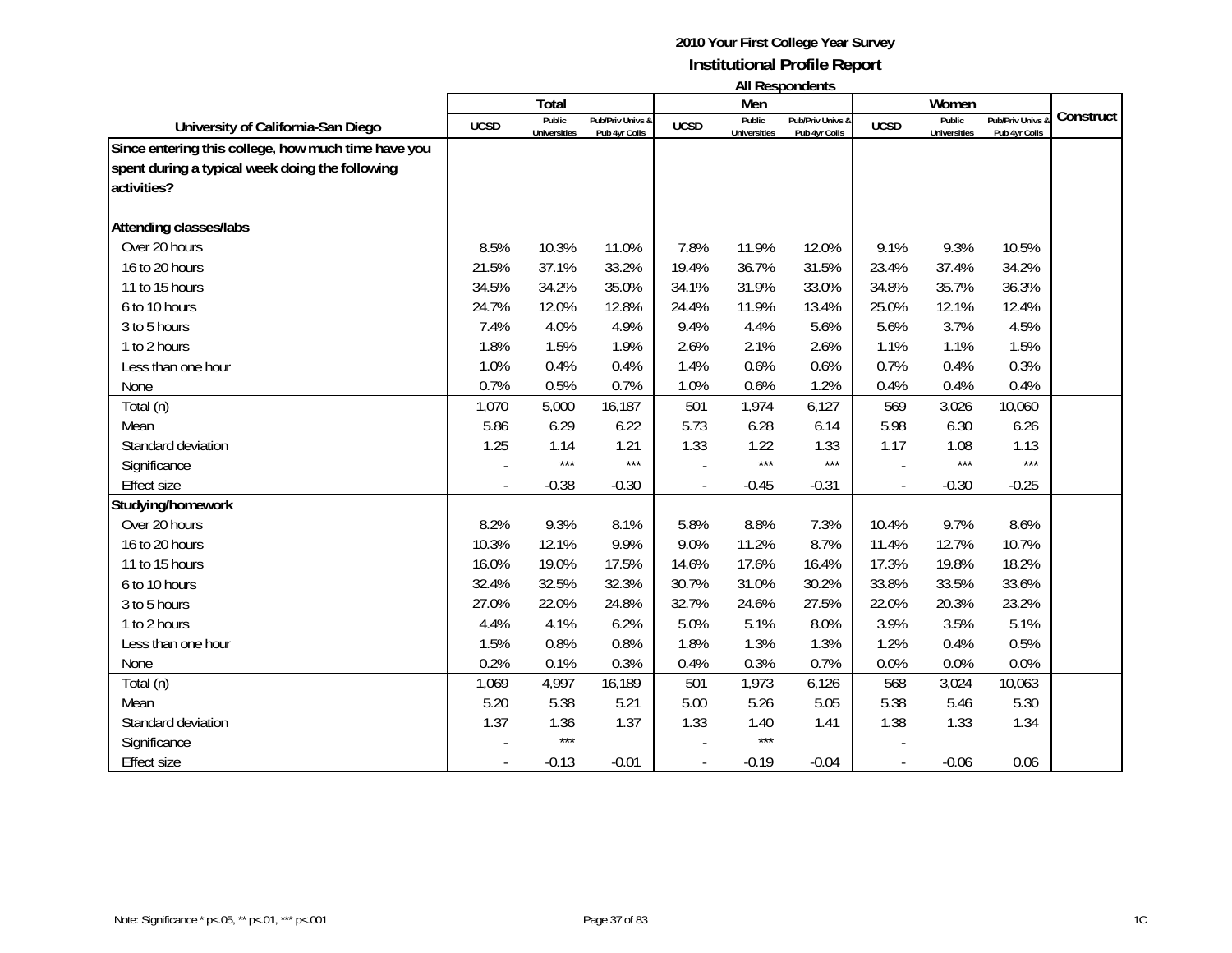|                                                                                                                       |                          | Total                         |                                   |             | Men                           | טוווטאווטעכטרו וור                |             | Women                         |                                 |           |
|-----------------------------------------------------------------------------------------------------------------------|--------------------------|-------------------------------|-----------------------------------|-------------|-------------------------------|-----------------------------------|-------------|-------------------------------|---------------------------------|-----------|
| University of California-San Diego                                                                                    | <b>UCSD</b>              | Public<br><b>Universities</b> | Pub/Priv Univs &<br>Pub 4yr Colls | <b>UCSD</b> | Public<br><b>Universities</b> | Pub/Priv Univs &<br>Pub 4yr Colls | <b>UCSD</b> | Public<br><b>Universities</b> | Pub/Priv Univs<br>Pub 4yr Colls | Construct |
| Since entering this college, how much time have you<br>spent during a typical week doing the following<br>activities? |                          |                               |                                   |             |                               |                                   |             |                               |                                 |           |
| Socializing with friends                                                                                              |                          |                               |                                   |             |                               |                                   |             |                               |                                 |           |
| Over 20 hours                                                                                                         | 12.1%                    | 13.4%                         | 17.1%                             | 14.6%       | 15.0%                         | 19.1%                             | 9.8%        | 12.4%                         | 15.8%                           |           |
| 16 to 20 hours                                                                                                        | 8.1%                     | 10.0%                         | 10.9%                             | 7.0%        | 10.3%                         | 10.7%                             | 9.1%        | 9.8%                          | 10.9%                           |           |
| 11 to 15 hours                                                                                                        | 14.0%                    | 17.7%                         | 18.8%                             | 16.0%       | 16.8%                         | 18.5%                             | 12.3%       | 18.2%                         | 18.9%                           |           |
| 6 to 10 hours                                                                                                         | 28.6%                    | 30.2%                         | 27.8%                             | 27.3%       | 28.8%                         | 26.5%                             | 29.7%       | 31.1%                         | 28.6%                           |           |
| 3 to 5 hours                                                                                                          | 26.1%                    | 20.2%                         | 17.7%                             | 25.9%       | 20.3%                         | 17.0%                             | 26.2%       | 20.2%                         | 18.0%                           |           |
| 1 to 2 hours                                                                                                          | 8.4%                     | 6.0%                          | 5.5%                              | 7.0%        | 6.0%                          | 5.4%                              | 9.7%        | 6.1%                          | 5.6%                            |           |
| Less than one hour                                                                                                    | 1.9%                     | 1.9%                          | 1.7%                              | 1.4%        | 2.0%                          | 1.7%                              | 2.3%        | 1.9%                          | 1.6%                            |           |
| None                                                                                                                  | 0.8%                     | 0.6%                          | 0.7%                              | 0.8%        | 0.8%                          | 1.0%                              | 0.9%        | 0.5%                          | 0.5%                            |           |
| Total (n)                                                                                                             | 1,070                    | 4,995                         | 16,175                            | 501         | 1,973                         | 6,120                             | 569         | 3,022                         | 10,055                          |           |
| Mean                                                                                                                  | 5.15                     | 5.37                          | 5.55                              | 5.26        | 5.41                          | 5.60                              | 5.04        | 5.35                          | 5.52                            |           |
| Standard deviation                                                                                                    | 1.56                     | 1.54                          | 1.58                              | 1.57        | 1.59                          | 1.64                              | 1.54        | 1.50                          | 1.55                            |           |
| Significance                                                                                                          |                          | $***$                         | $***$                             |             |                               | $***$                             |             | $***$                         | $***$                           |           |
| <b>Effect size</b>                                                                                                    | $\overline{\phantom{a}}$ | $-0.14$                       | $-0.25$                           |             | $-0.09$                       | $-0.21$                           |             | $-0.21$                       | $-0.31$                         |           |
| Talking with professors outside of class                                                                              |                          |                               |                                   |             |                               |                                   |             |                               |                                 |           |
| Over 20 hours                                                                                                         | 0.3%                     | 0.2%                          | 0.2%                              | 0.2%        | 0.4%                          | 0.4%                              | 0.4%        | 0.1%                          | 0.1%                            |           |
| 16 to 20 hours                                                                                                        | 0.1%                     | 0.2%                          | 0.2%                              | 0.2%        | 0.2%                          | 0.2%                              | 0.0%        | 0.2%                          | 0.1%                            |           |
| 11 to 15 hours                                                                                                        | 0.6%                     | 0.4%                          | 0.6%                              | 0.6%        | 0.5%                          | 1.0%                              | 0.5%        | 0.3%                          | 0.3%                            |           |
| 6 to 10 hours                                                                                                         | 1.3%                     | 1.0%                          | 1.6%                              | 2.0%        | 1.5%                          | 2.4%                              | 0.7%        | 0.7%                          | 1.0%                            |           |
| 3 to 5 hours                                                                                                          | 4.4%                     | 4.4%                          | 5.7%                              | 5.2%        | 4.5%                          | 6.4%                              | 3.7%        | 4.4%                          | 5.3%                            |           |
| 1 to 2 hours                                                                                                          | 15.2%                    | 16.8%                         | 21.2%                             | 14.4%       | 17.3%                         | 22.4%                             | 16.0%       | 16.5%                         | 20.4%                           |           |
| Less than one hour                                                                                                    | 39.8%                    | 47.4%                         | 50.5%                             | 41.3%       | 45.2%                         | 46.5%                             | 38.5%       | 48.9%                         | 53.0%                           |           |
| None                                                                                                                  | 38.3%                    | 29.5%                         | 20.0%                             | 36.1%       | 30.4%                         | 20.6%                             | 40.2%       | 28.9%                         | 19.7%                           |           |
| Total (n)                                                                                                             | 1,070                    | 4,997                         | 16,174                            | 501         | 1,972                         | 6,117                             | 569         | 3,025                         | 10,057                          |           |
| Mean                                                                                                                  | 1.94                     | 2.03                          | 2.22                              | 1.99        | 2.06                          | 2.30                              | 1.89        | 2.01                          | 2.17                            |           |
| Standard deviation                                                                                                    | 1.02                     | 0.96                          | 0.97                              | 1.05        | 1.02                          | 1.09                              | 0.99        | 0.91                          | 0.89                            |           |
| Significance                                                                                                          |                          | $\star\star$                  | $***$                             |             |                               | $***$                             |             | $\star\star$                  | $***$                           |           |
| <b>Effect size</b>                                                                                                    |                          | $-0.09$                       | $-0.29$                           |             | $-0.07$                       | $-0.28$                           |             | $-0.13$                       | $-0.31$                         |           |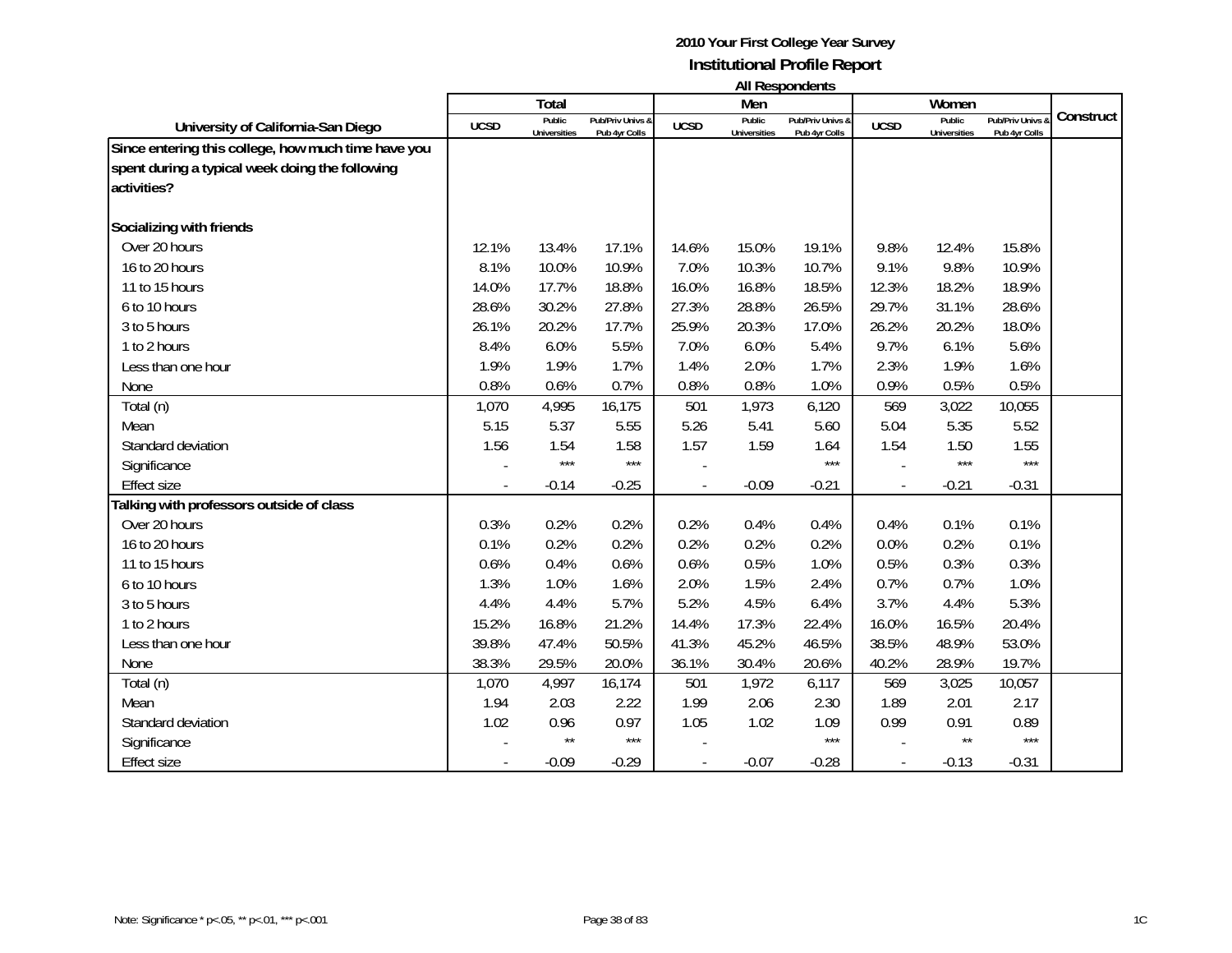|                                                                                                                       |             | Total                         |                                   |             | Men                           | בוו ושאווטעכטרו וור               |             | Women                         |                                              |           |
|-----------------------------------------------------------------------------------------------------------------------|-------------|-------------------------------|-----------------------------------|-------------|-------------------------------|-----------------------------------|-------------|-------------------------------|----------------------------------------------|-----------|
| University of California-San Diego                                                                                    | <b>UCSD</b> | Public<br><b>Universities</b> | Pub/Priv Univs &<br>Pub 4yr Colls | <b>UCSD</b> | Public<br><b>Universities</b> | Pub/Priv Univs &<br>Pub 4yr Colls | <b>UCSD</b> | Public<br><b>Universities</b> | <b>Pub/Priv Univs &amp;</b><br>Pub 4yr Colls | Construct |
| Since entering this college, how much time have you<br>spent during a typical week doing the following<br>activities? |             |                               |                                   |             |                               |                                   |             |                               |                                              |           |
| <b>Exercising or sports</b>                                                                                           |             |                               |                                   |             |                               |                                   |             |                               |                                              |           |
| Over 20 hours                                                                                                         | 1.2%        | 1.5%                          | 3.2%                              | 1.8%        | 2.1%                          | 4.2%                              | 0.7%        | 1.2%                          | 2.6%                                         |           |
| 16 to 20 hours                                                                                                        | 2.0%        | 1.9%                          | 2.4%                              | 2.8%        | 2.2%                          | 3.1%                              | 1.2%        | 1.7%                          | 2.0%                                         |           |
| 11 to 15 hours                                                                                                        | 3.7%        | 4.1%                          | 4.9%                              | 4.4%        | 5.1%                          | 6.8%                              | 3.2%        | 3.4%                          | 3.7%                                         |           |
| 6 to 10 hours                                                                                                         | 14.4%       | 16.7%                         | 16.8%                             | 18.6%       | 19.3%                         | 19.7%                             | 10.7%       | 15.0%                         | 15.0%                                        |           |
| 3 to 5 hours                                                                                                          | 28.4%       | 29.6%                         | 29.9%                             | 33.2%       | 29.3%                         | 29.2%                             | 24.3%       | 29.8%                         | 30.3%                                        |           |
| 1 to 2 hours                                                                                                          | 25.2%       | 24.1%                         | 22.6%                             | 20.8%       | 22.4%                         | 19.8%                             | 29.0%       | 25.2%                         | 24.3%                                        |           |
| Less than one hour                                                                                                    | 14.3%       | 14.1%                         | 12.8%                             | 10.6%       | 12.0%                         | 10.9%                             | 17.6%       | 15.5%                         | 13.9%                                        |           |
| None                                                                                                                  | 10.8%       | 8.0%                          | 7.4%                              | 7.8%        | 7.7%                          | 6.2%                              | 13.4%       | 8.3%                          | 8.2%                                         |           |
| Total (n)                                                                                                             | 1,069       | 4,995                         | 16,177                            | 500         | 1,972                         | 6,124                             | 569         | 3,023                         | 10,053                                       |           |
| Mean                                                                                                                  | 3.47        | 3.60                          | 3.76                              | 3.78        | 3.75                          | 3.99                              | 3.19        | 3.50                          | 3.62                                         |           |
| Standard deviation                                                                                                    | 1.47        | 1.45                          | 1.56                              | 1.48        | 1.51                          | 1.62                              | 1.42        | 1.41                          | 1.51                                         |           |
| Significance                                                                                                          |             | $\star\star$                  | $***$                             |             |                               | $\star\star$                      |             | ***                           | $***$                                        |           |
| <b>Effect size</b>                                                                                                    |             | $-0.09$                       | $-0.19$                           |             | 0.02                          | $-0.13$                           |             | $-0.22$                       | $-0.28$                                      |           |
| Partying                                                                                                              |             |                               |                                   |             |                               |                                   |             |                               |                                              |           |
| Over 20 hours                                                                                                         | 0.6%        | 0.6%                          | 1.0%                              | 0.2%        | 0.7%                          | 1.7%                              | 0.9%        | 0.5%                          | 0.6%                                         |           |
| 16 to 20 hours                                                                                                        | 0.6%        | 0.7%                          | 1.2%                              | 0.8%        | 1.0%                          | 1.5%                              | 0.4%        | 0.6%                          | 0.9%                                         |           |
| 11 to 15 hours                                                                                                        | 1.5%        | 2.8%                          | 3.7%                              | 1.2%        | 3.0%                          | 4.9%                              | 1.8%        | 2.7%                          | 3.0%                                         |           |
| 6 to 10 hours                                                                                                         | 5.8%        | 10.6%                         | 13.4%                             | 7.2%        | 11.4%                         | 14.6%                             | 4.6%        | 10.1%                         | 12.7%                                        |           |
| 3 to 5 hours                                                                                                          | 16.5%       | 19.3%                         | 21.8%                             | 20.2%       | 18.9%                         | 22.0%                             | 13.2%       | 19.6%                         | 21.6%                                        |           |
| 1 to 2 hours                                                                                                          | 16.8%       | 15.1%                         | 15.0%                             | 17.6%       | 15.5%                         | 14.9%                             | 16.0%       | 14.9%                         | 15.0%                                        |           |
| Less than one hour                                                                                                    | 17.3%       | 14.0%                         | 12.2%                             | 17.6%       | 14.5%                         | 12.8%                             | 17.1%       | 13.7%                         | 11.9%                                        |           |
| None                                                                                                                  | 41.0%       | 36.8%                         | 31.7%                             | 35.3%       | 35.0%                         | 27.6%                             | 46.0%       | 37.9%                         | 34.2%                                        |           |
| Total (n)                                                                                                             | 1,068       | 4,995                         | 16,164                            | 501         | 1,972                         | 6,114                             | 567         | 3,023                         | 10,050                                       |           |
| Mean                                                                                                                  | 2.38        | 2.67                          | 2.94                              | 2.54        | 2.73                          | 3.12                              | 2.24        | 2.63                          | 2.82                                         |           |
| Standard deviation                                                                                                    | 1.48        | 1.62                          | 1.71                              | 1.47        | 1.65                          | 1.76                              | 1.48        | 1.61                          | 1.66                                         |           |
| Significance                                                                                                          |             | $***$                         | $***$                             |             |                               | $***$                             |             | ***                           | $***$                                        |           |
| <b>Effect size</b>                                                                                                    |             | $-0.18$                       | $-0.33$                           |             | $-0.12$                       | $-0.33$                           |             | $-0.24$                       | $-0.35$                                      |           |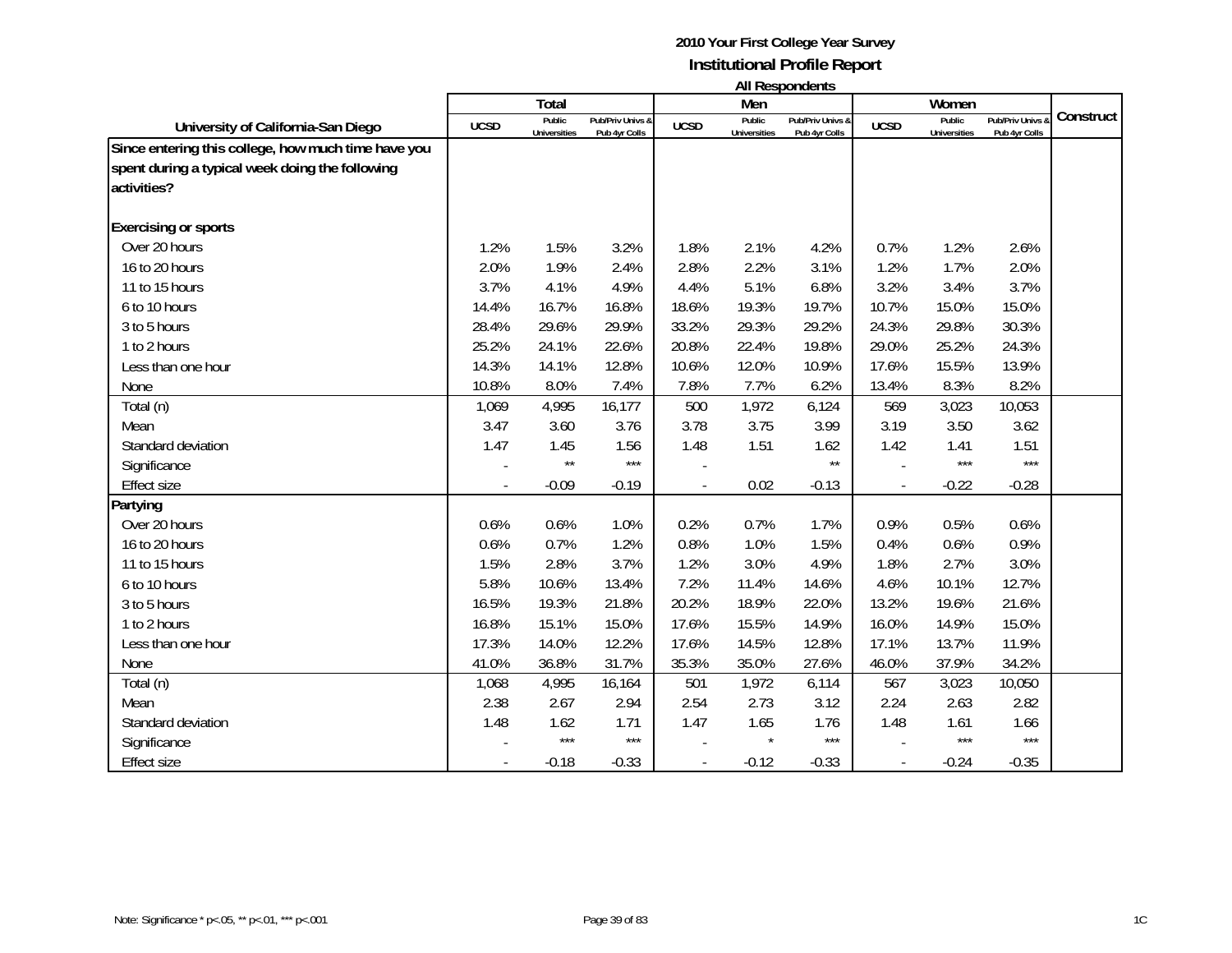|                                                                                                                       |                          | Total                         |                                   |             | Men                           | אוויטאווטאפטרו ווי                |             | Women                         |                                 |           |
|-----------------------------------------------------------------------------------------------------------------------|--------------------------|-------------------------------|-----------------------------------|-------------|-------------------------------|-----------------------------------|-------------|-------------------------------|---------------------------------|-----------|
| University of California-San Diego                                                                                    | <b>UCSD</b>              | Public<br><b>Universities</b> | Pub/Priv Univs &<br>Pub 4yr Colls | <b>UCSD</b> | Public<br><b>Universities</b> | Pub/Priv Univs &<br>Pub 4yr Colls | <b>UCSD</b> | Public<br><b>Universities</b> | Pub/Priv Univs<br>Pub 4yr Colls | Construct |
| Since entering this college, how much time have you<br>spent during a typical week doing the following<br>activities? |                          |                               |                                   |             |                               |                                   |             |                               |                                 |           |
| Working (for pay) on campus                                                                                           |                          |                               |                                   |             |                               |                                   |             |                               |                                 |           |
| Over 20 hours                                                                                                         | 0.6%                     | 0.7%                          | 0.7%                              | 0.4%        | 0.6%                          | 1.0%                              | 0.7%        | 0.7%                          | 0.5%                            |           |
| 16 to 20 hours                                                                                                        | 1.4%                     | 1.3%                          | 1.4%                              | 1.4%        | 1.4%                          | 1.2%                              | 1.4%        | 1.3%                          | 1.5%                            |           |
| 11 to 15 hours                                                                                                        | 3.9%                     | 4.0%                          | 4.0%                              | 4.2%        | 3.4%                          | 3.6%                              | 3.7%        | 4.3%                          | 4.2%                            |           |
| 6 to 10 hours                                                                                                         | 4.8%                     | 7.0%                          | 7.4%                              | 4.6%        | 6.2%                          | 7.4%                              | 4.9%        | 7.5%                          | 7.4%                            |           |
| 3 to 5 hours                                                                                                          | 2.0%                     | 2.9%                          | 3.9%                              | 2.2%        | 3.0%                          | 4.7%                              | 1.8%        | 2.8%                          | 3.4%                            |           |
| 1 to 2 hours                                                                                                          | 1.3%                     | 1.3%                          | 1.7%                              | 1.2%        | 1.4%                          | 2.3%                              | 1.4%        | 1.2%                          | 1.4%                            |           |
| Less than one hour                                                                                                    | 0.9%                     | 0.7%                          | 0.9%                              | 1.0%        | 0.8%                          | 1.5%                              | 0.9%        | 0.7%                          | 0.6%                            |           |
| None                                                                                                                  | 85.1%                    | 82.2%                         | 80.0%                             | 85.0%       | 83.2%                         | 78.2%                             | 85.2%       | 81.5%                         | 81.0%                           |           |
| Total (n)                                                                                                             | 1,069                    | 4,992                         | 16,170                            | 501         | 1,972                         | 6,119                             | 568         | 3,020                         | 10,051                          |           |
| Mean                                                                                                                  | 1.61                     | 1.72                          | 1.79                              | 1.60        | 1.67                          | 1.83                              | 1.61        | 1.76                          | 1.77                            |           |
| Standard deviation                                                                                                    | 1.55                     | 1.65                          | 1.68                              | 1.54        | 1.59                          | 1.70                              | 1.56        | 1.69                          | 1.67                            |           |
| Significance                                                                                                          |                          |                               | $***$                             |             |                               | $\star\star$                      |             | $\star$                       | $\star$                         |           |
| <b>Effect size</b>                                                                                                    | $\overline{\phantom{a}}$ | $-0.07$                       | $-0.11$                           |             | $-0.04$                       | $-0.14$                           |             | $-0.09$                       | $-0.10$                         |           |
| Working (for pay) off campus                                                                                          |                          |                               |                                   |             |                               |                                   |             |                               |                                 |           |
| Over 20 hours                                                                                                         | 2.8%                     | 3.0%                          | 3.6%                              | 2.4%        | 2.8%                          | 3.4%                              | 3.2%        | 3.1%                          | 3.7%                            |           |
| 16 to 20 hours                                                                                                        | 2.8%                     | 2.6%                          | 2.8%                              | 2.0%        | 1.9%                          | 2.1%                              | 3.5%        | 3.0%                          | 3.2%                            |           |
| 11 to 15 hours                                                                                                        | 2.8%                     | 2.5%                          | 3.1%                              | 3.2%        | 2.3%                          | 2.5%                              | 2.5%        | 2.7%                          | 3.4%                            |           |
| 6 to 10 hours                                                                                                         | 3.1%                     | 3.6%                          | 4.3%                              | 3.2%        | 3.0%                          | 4.1%                              | 3.0%        | 3.9%                          | 4.4%                            |           |
| 3 to 5 hours                                                                                                          | 2.5%                     | 2.8%                          | 3.6%                              | 3.6%        | 2.8%                          | 3.9%                              | 1.6%        | 2.8%                          | 3.5%                            |           |
| 1 to 2 hours                                                                                                          | 1.6%                     | 1.4%                          | 2.0%                              | 2.0%        | 1.6%                          | 2.6%                              | 1.2%        | 1.3%                          | 1.6%                            |           |
| Less than one hour                                                                                                    | 1.1%                     | 1.2%                          | 1.3%                              | 1.4%        | 1.7%                          | 1.9%                              | 0.9%        | 0.8%                          | 1.0%                            |           |
| None                                                                                                                  | 83.3%                    | 82.9%                         | 79.3%                             | 82.2%       | 83.9%                         | 79.5%                             | 84.2%       | 82.3%                         | 79.3%                           |           |
| Total (n)                                                                                                             | 1,069                    | 4,996                         | 16,169                            | 501         | 1,973                         | 6,120                             | 568         | 3,023                         | 10,049                          |           |
| Mean                                                                                                                  | 1.75                     | 1.76                          | 1.90                              | 1.74        | 1.68                          | 1.84                              | 1.76        | 1.81                          | 1.94                            |           |
| Standard deviation                                                                                                    | 1.82                     | 1.83                          | 1.95                              | 1.76        | 1.73                          | 1.86                              | 1.88        | 1.89                          | 2.00                            |           |
| Significance                                                                                                          |                          |                               | $\star$                           |             |                               |                                   |             |                               |                                 |           |
| <b>Effect size</b>                                                                                                    |                          | $-0.01$                       | $-0.08$                           |             | 0.03                          | $-0.05$                           |             | $-0.03$                       | $-0.09$                         |           |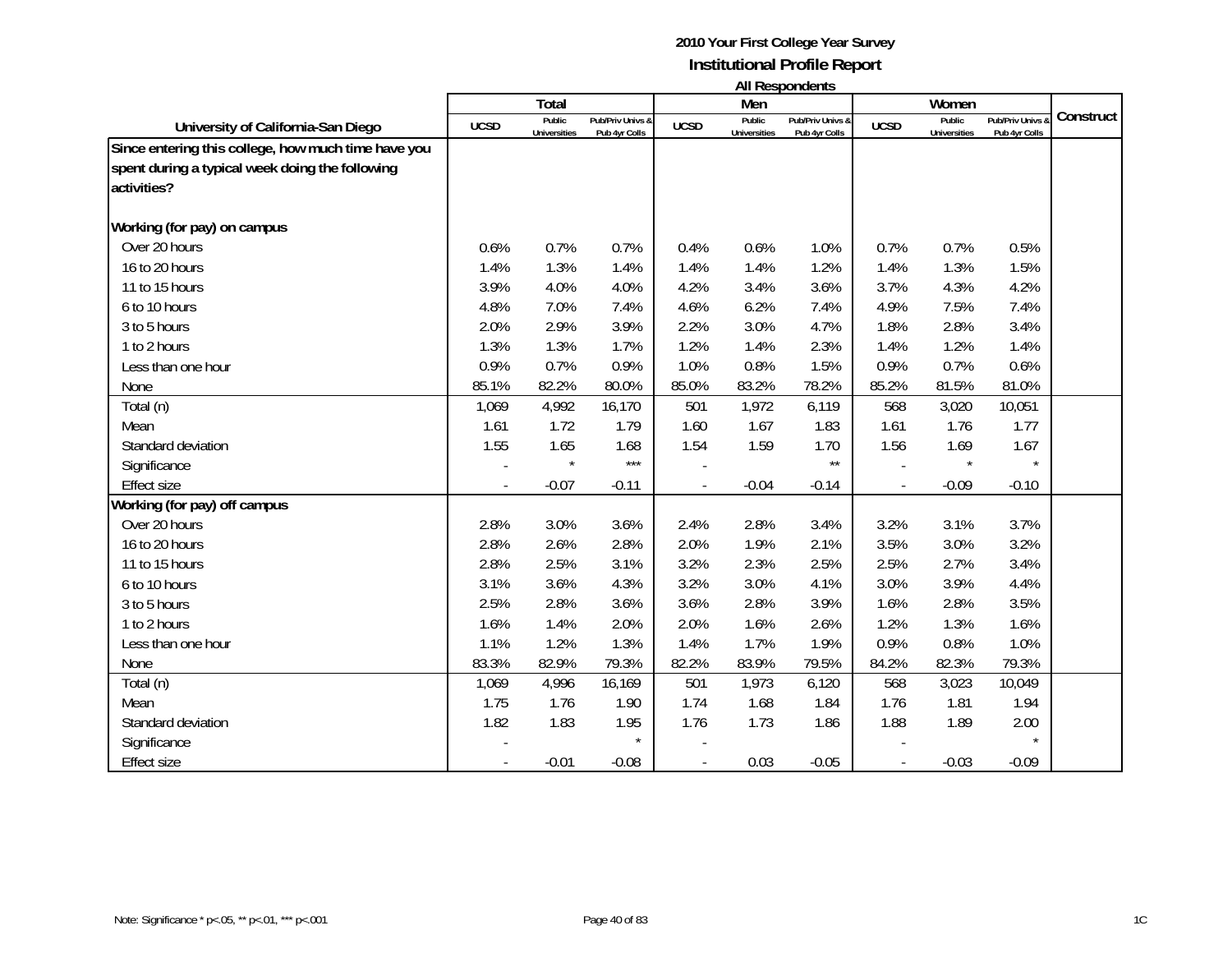|                                                                                                                       |                | Total                         |                                   |             | Men                           | טוויטאוטעכטאו ווו                 |             | Women                         |                                 |           |
|-----------------------------------------------------------------------------------------------------------------------|----------------|-------------------------------|-----------------------------------|-------------|-------------------------------|-----------------------------------|-------------|-------------------------------|---------------------------------|-----------|
| University of California-San Diego                                                                                    | <b>UCSD</b>    | Public<br><b>Universities</b> | Pub/Priv Univs &<br>Pub 4yr Colls | <b>UCSD</b> | Public<br><b>Universities</b> | Pub/Priv Univs &<br>Pub 4yr Colls | <b>UCSD</b> | Public<br><b>Universities</b> | Pub/Priv Univs<br>Pub 4yr Colls | Construct |
| Since entering this college, how much time have you<br>spent during a typical week doing the following<br>activities? |                |                               |                                   |             |                               |                                   |             |                               |                                 |           |
| <b>Volunteer work</b>                                                                                                 |                |                               |                                   |             |                               |                                   |             |                               |                                 |           |
| Over 20 hours                                                                                                         | 0.3%           | 0.3%                          | 0.4%                              | 0.2%        | 0.5%                          | 0.6%                              | 0.4%        | 0.2%                          | 0.3%                            |           |
| 16 to 20 hours                                                                                                        | 0.2%           | 0.3%                          | 0.2%                              | 0.4%        | 0.3%                          | 0.3%                              | 0.0%        | 0.3%                          | 0.2%                            |           |
| 11 to 15 hours                                                                                                        | 0.7%           | 0.5%                          | 0.7%                              | 0.2%        | 0.4%                          | 0.9%                              | 1.2%        | 0.6%                          | 0.6%                            |           |
| 6 to 10 hours                                                                                                         | 3.2%           | 2.3%                          | 2.8%                              | 3.0%        | 2.0%                          | 2.9%                              | 3.3%        | 2.4%                          | 2.7%                            |           |
| 3 to 5 hours                                                                                                          | 6.4%           | 8.0%                          | 8.8%                              | 6.6%        | 6.5%                          | 7.6%                              | 6.2%        | 9.0%                          | 9.5%                            |           |
| 1 to 2 hours                                                                                                          | 10.9%          | 17.9%                         | 17.1%                             | 10.0%       | 13.7%                         | 14.0%                             | 11.8%       | 20.6%                         | 19.0%                           |           |
| Less than one hour                                                                                                    | 16.1%          | 20.2%                         | 20.5%                             | 15.4%       | 19.7%                         | 19.7%                             | 16.7%       | 20.6%                         | 21.0%                           |           |
| None                                                                                                                  | 62.2%          | 50.5%                         | 49.5%                             | 64.3%       | 56.8%                         | 53.9%                             | 60.4%       | 46.4%                         | 46.8%                           |           |
| Total (n)                                                                                                             | 1,069          | 4,997                         | 16,167                            | 501         | 1,972                         | 6,116                             | 568         | 3,025                         | 10,051                          |           |
| Mean                                                                                                                  | 1.77           | 1.95                          | 2.00                              | 1.72        | 1.82                          | 1.93                              | 1.81        | 2.04                          | 2.04                            |           |
| Standard deviation                                                                                                    | 1.22           | 1.21                          | 1.26                              | 1.18        | 1.20                          | 1.29                              | 1.25        | 1.21                          | 1.23                            |           |
| Significance                                                                                                          |                | $***$                         | $***$                             |             |                               | $***$                             |             | ***                           | $***$                           |           |
| <b>Effect size</b>                                                                                                    | $\overline{a}$ | $-0.15$                       | $-0.18$                           |             | $-0.08$                       | $-0.16$                           |             | $-0.19$                       | $-0.19$                         |           |
| Student clubs and groups                                                                                              |                |                               |                                   |             |                               |                                   |             |                               |                                 |           |
| Over 20 hours                                                                                                         | 0.6%           | 0.8%                          | 1.1%                              | 0.8%        | 1.7%                          | 1.6%                              | 0.4%        | 0.3%                          | 0.8%                            |           |
| 16 to 20 hours                                                                                                        | 0.7%           | 0.5%                          | 0.8%                              | 1.2%        | 0.6%                          | 0.9%                              | 0.2%        | 0.5%                          | 0.7%                            |           |
| 11 to 15 hours                                                                                                        | 1.6%           | 2.0%                          | 2.2%                              | 1.6%        | 2.4%                          | 2.8%                              | 1.6%        | 1.8%                          | 1.9%                            |           |
| 6 to 10 hours                                                                                                         | 8.4%           | 8.2%                          | 7.9%                              | 8.0%        | 8.3%                          | 8.3%                              | 8.8%        | 8.1%                          | 7.6%                            |           |
| 3 to 5 hours                                                                                                          | 17.6%          | 19.3%                         | 19.2%                             | 17.8%       | 17.6%                         | 18.0%                             | 17.4%       | 20.5%                         | 19.9%                           |           |
| 1 to 2 hours                                                                                                          | 21.0%          | 23.9%                         | 22.8%                             | 20.0%       | 20.8%                         | 20.6%                             | 22.0%       | 25.9%                         | 24.2%                           |           |
| Less than one hour                                                                                                    | 9.9%           | 11.0%                         | 11.4%                             | 8.0%        | 11.6%                         | 11.5%                             | 11.6%       | 10.6%                         | 11.4%                           |           |
| None                                                                                                                  | 40.2%          | 34.2%                         | 34.6%                             | 42.6%       | 37.0%                         | 36.4%                             | 38.1%       | 32.4%                         | 33.6%                           |           |
| Total (n)                                                                                                             | 1,069          | 4,996                         | 16,154                            | 500         | 1,971                         | 6,108                             | 569         | 3,025                         | 10,046                          |           |
| Mean                                                                                                                  | 2.54           | 2.69                          | 2.69                              | 2.54        | 2.67                          | 2.70                              | 2.54        | 2.70                          | 2.69                            |           |
| Standard deviation                                                                                                    | 1.55           | 1.54                          | 1.58                              | 1.62        | 1.65                          | 1.67                              | 1.49        | 1.47                          | 1.53                            |           |
| Significance                                                                                                          |                | $\star\star$                  | $\star\star$                      |             |                               |                                   |             | $\star$                       | $\star$                         |           |
| <b>Effect size</b>                                                                                                    |                | $-0.10$                       | $-0.09$                           |             | $-0.08$                       | $-0.10$                           |             | $-0.11$                       | $-0.10$                         |           |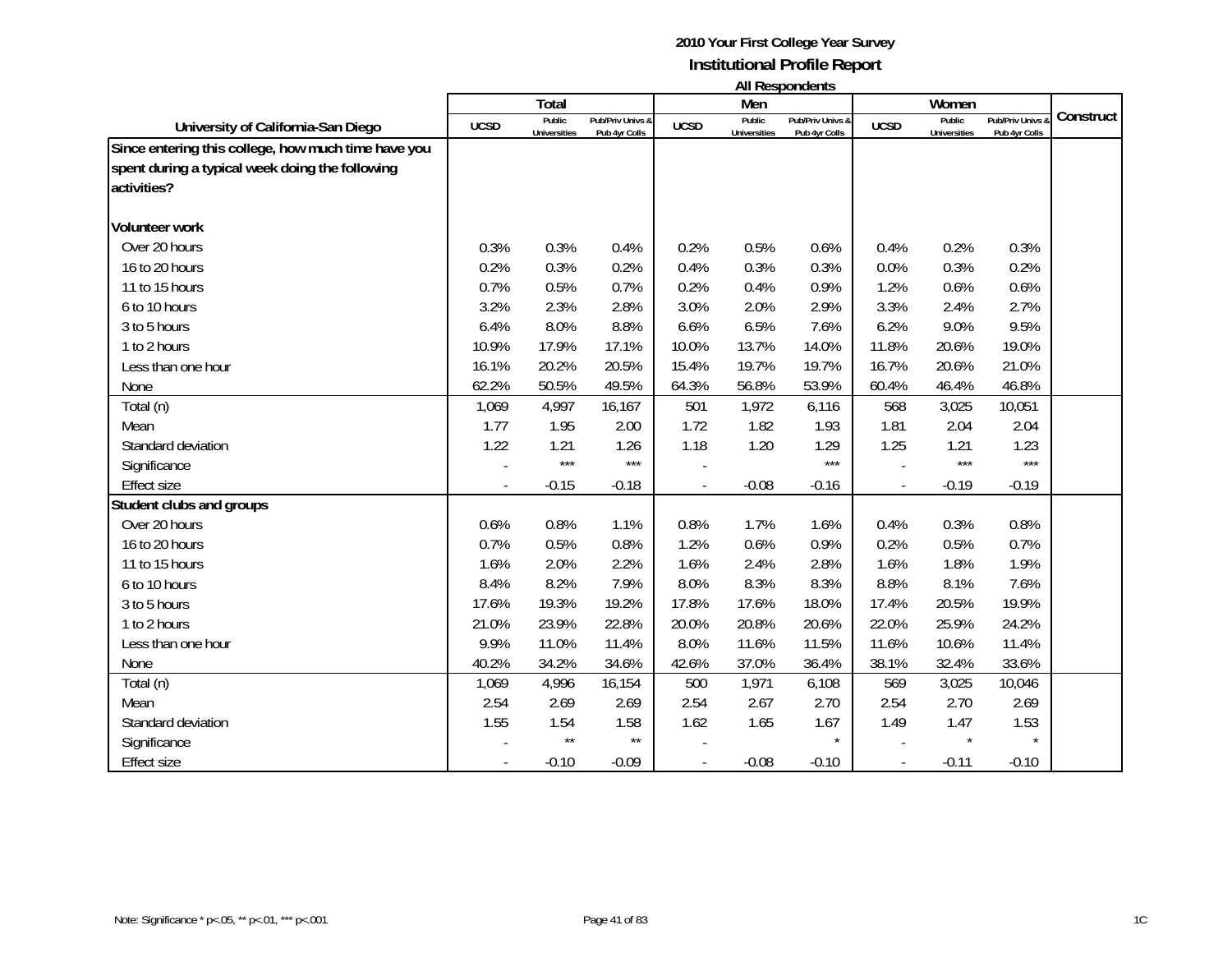|                                                                                                                       |             | Total                         |                                   |                | Men                           | טוויטאוטעכטאו ווו                 |                | Women                         |                                 |           |
|-----------------------------------------------------------------------------------------------------------------------|-------------|-------------------------------|-----------------------------------|----------------|-------------------------------|-----------------------------------|----------------|-------------------------------|---------------------------------|-----------|
| University of California-San Diego                                                                                    | <b>UCSD</b> | Public<br><b>Universities</b> | Pub/Priv Univs &<br>Pub 4yr Colls | <b>UCSD</b>    | Public<br><b>Universities</b> | Pub/Priv Univs &<br>Pub 4yr Colls | <b>UCSD</b>    | Public<br><b>Universities</b> | Pub/Priv Univs<br>Pub 4yr Colls | Construct |
| Since entering this college, how much time have you<br>spent during a typical week doing the following<br>activities? |             |                               |                                   |                |                               |                                   |                |                               |                                 |           |
| <b>Watching TV</b>                                                                                                    |             |                               |                                   |                |                               |                                   |                |                               |                                 |           |
| Over 20 hours                                                                                                         | 1.7%        | 1.4%                          | 1.3%                              | 2.0%           | 2.2%                          | 2.0%                              | 1.4%           | 0.9%                          | 0.9%                            |           |
| 16 to 20 hours                                                                                                        | 0.9%        | 1.3%                          | 1.2%                              | 1.6%           | 1.4%                          | 1.5%                              | 0.4%           | 1.2%                          | 1.0%                            |           |
| 11 to 15 hours                                                                                                        | 1.9%        | 2.8%                          | 3.2%                              | 2.6%           | 4.0%                          | 4.2%                              | 1.2%           | 2.0%                          | 2.6%                            |           |
| 6 to 10 hours                                                                                                         | 9.5%        | 11.2%                         | 11.0%                             | 10.4%          | 13.1%                         | 12.3%                             | 8.8%           | 10.0%                         | 10.2%                           |           |
| 3 to 5 hours                                                                                                          | 25.6%       | 25.9%                         | 24.7%                             | 23.6%          | 25.1%                         | 24.4%                             | 27.4%          | 26.5%                         | 24.9%                           |           |
| 1 to 2 hours                                                                                                          | 23.6%       | 23.9%                         | 24.6%                             | 25.9%          | 22.3%                         | 23.7%                             | 21.6%          | 25.0%                         | 25.2%                           |           |
| Less than one hour                                                                                                    | 15.3%       | 16.8%                         | 17.6%                             | 15.4%          | 15.5%                         | 16.4%                             | 15.3%          | 17.7%                         | 18.4%                           |           |
| None                                                                                                                  | 21.4%       | 16.7%                         | 16.3%                             | 18.6%          | 16.4%                         | 15.5%                             | 23.9%          | 16.9%                         | 16.8%                           |           |
| Total (n)                                                                                                             | 1,070       | 4,995                         | 16,159                            | 501            | 1,969                         | 6,108                             | 569            | 3,026                         | 10,051                          |           |
| Mean                                                                                                                  | 3.04        | 3.18                          | 3.17                              | 3.16           | 3.31                          | 3.30                              | 2.94           | 3.10                          | 3.10                            |           |
| Standard deviation                                                                                                    | 1.54        | 1.52                          | 1.51                              | 1.59           | 1.62                          | 1.60                              | 1.50           | 1.44                          | 1.46                            |           |
| Significance                                                                                                          |             | $\star\star$                  | $\star\star$                      |                |                               |                                   |                | $\star$                       | $\star$                         |           |
| <b>Effect size</b>                                                                                                    |             | $-0.09$                       | $-0.09$                           | $\blacksquare$ | $-0.09$                       | $-0.09$                           | $\blacksquare$ | $-0.11$                       | $-0.11$                         |           |
| Household/childcare duties                                                                                            |             |                               |                                   |                |                               |                                   |                |                               |                                 |           |
| Over 20 hours                                                                                                         | 0.9%        | 0.5%                          | 0.7%                              | 0.2%           | 0.4%                          | 0.6%                              | 1.6%           | 0.5%                          | 0.8%                            |           |
| 16 to 20 hours                                                                                                        | 0.5%        | 0.2%                          | 0.3%                              | 0.4%           | 0.1%                          | 0.3%                              | 0.5%           | 0.2%                          | 0.3%                            |           |
| 11 to 15 hours                                                                                                        | 0.6%        | 0.5%                          | 0.8%                              | 0.4%           | 0.4%                          | 0.9%                              | 0.7%           | 0.5%                          | 0.7%                            |           |
| 6 to 10 hours                                                                                                         | 1.9%        | 1.8%                          | 2.4%                              | 0.6%           | 1.2%                          | 2.2%                              | 3.0%           | 2.2%                          | 2.6%                            |           |
| 3 to 5 hours                                                                                                          | 9.6%        | 6.9%                          | 7.3%                              | 9.2%           | 6.5%                          | 6.9%                              | 10.0%          | 7.1%                          | 7.6%                            |           |
| 1 to 2 hours                                                                                                          | 18.4%       | 15.1%                         | 14.2%                             | 16.4%          | 12.9%                         | 11.5%                             | 20.2%          | 16.5%                         | 15.8%                           |           |
| Less than one hour                                                                                                    | 14.0%       | 16.8%                         | 14.4%                             | 12.8%          | 14.5%                         | 11.5%                             | 15.1%          | 18.3%                         | 16.2%                           |           |
| None                                                                                                                  | 54.1%       | 58.3%                         | 59.8%                             | 60.1%          | 63.9%                         | 66.1%                             | 48.8%          | 54.6%                         | 56.0%                           |           |
| Total (n)                                                                                                             | 1,069       | 4,996                         | 16,162                            | 501            | 1,972                         | 6,112                             | 568            | 3,024                         | 10,050                          |           |
| Mean                                                                                                                  | 1.99        | 1.81                          | 1.85                              | 1.81           | 1.70                          | 1.74                              | 2.15           | 1.89                          | 1.92                            |           |
| Standard deviation                                                                                                    | 1.35        | 1.19                          | 1.30                              | 1.18           | 1.13                          | 1.27                              | 1.47           | 1.22                          | 1.32                            |           |
| Significance                                                                                                          |             | $***$                         | $***$                             |                |                               |                                   |                | $***$                         | $***$                           |           |
| <b>Effect size</b>                                                                                                    |             | 0.15                          | 0.11                              |                | 0.10                          | 0.06                              |                | 0.21                          | 0.17                            |           |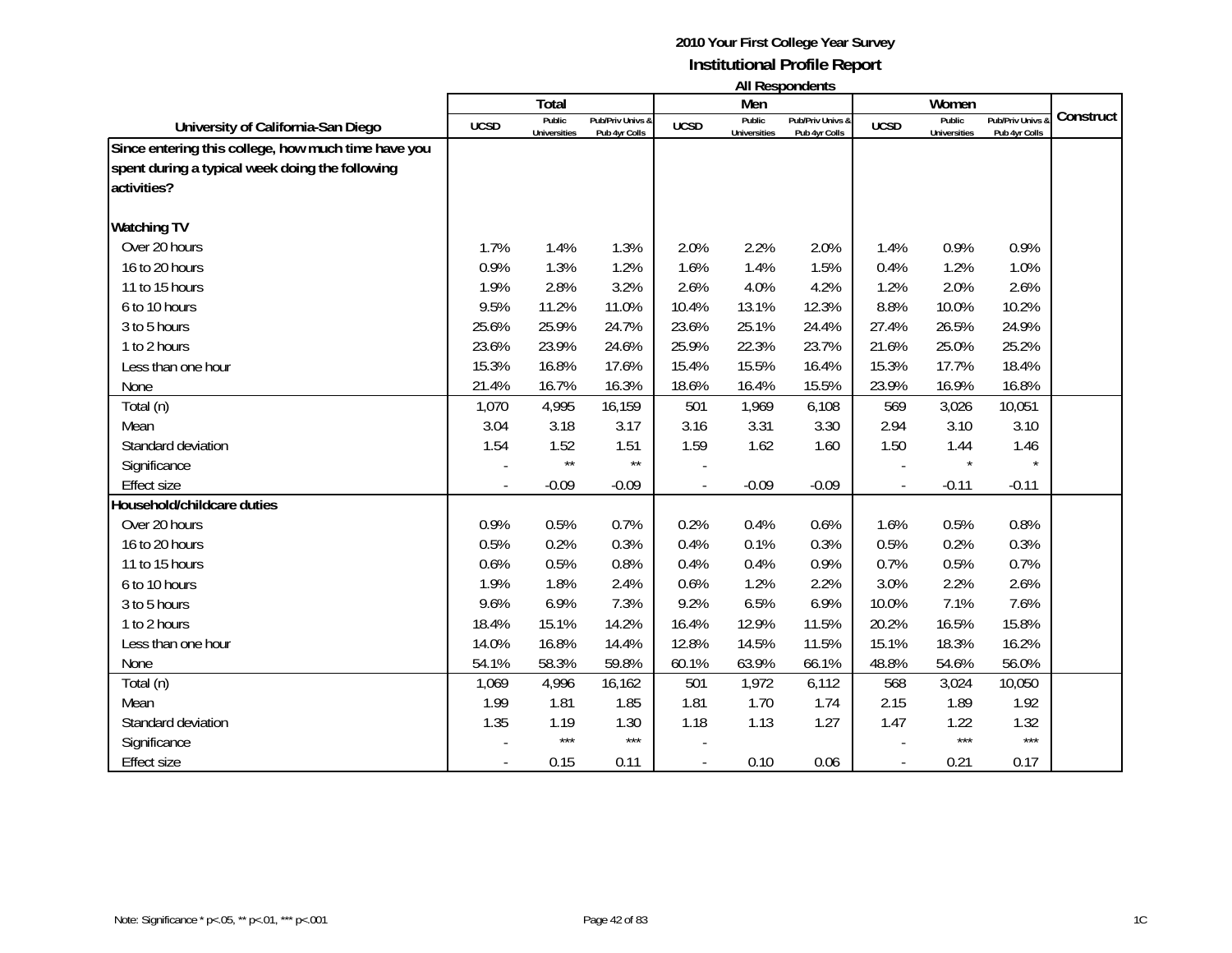|                                                                                                                       |                          | Total                         |                                   |             | Men                           | טוווטאווטעכטרו וור                |                | Women                         |                                 |           |
|-----------------------------------------------------------------------------------------------------------------------|--------------------------|-------------------------------|-----------------------------------|-------------|-------------------------------|-----------------------------------|----------------|-------------------------------|---------------------------------|-----------|
| University of California-San Diego                                                                                    | <b>UCSD</b>              | Public<br><b>Universities</b> | Pub/Priv Univs &<br>Pub 4yr Colls | <b>UCSD</b> | Public<br><b>Universities</b> | Pub/Priv Univs &<br>Pub 4yr Colls | <b>UCSD</b>    | Public<br><b>Universities</b> | Pub/Priv Univs<br>Pub 4yr Colls | Construct |
| Since entering this college, how much time have you<br>spent during a typical week doing the following<br>activities? |                          |                               |                                   |             |                               |                                   |                |                               |                                 |           |
| Commuting                                                                                                             |                          |                               |                                   |             |                               |                                   |                |                               |                                 |           |
| Over 20 hours                                                                                                         | 0.3%                     | 0.3%                          | 0.5%                              | 0.4%        | 0.5%                          | 0.7%                              | 0.2%           | 0.2%                          | 0.4%                            |           |
| 16 to 20 hours                                                                                                        | 0.4%                     | 0.2%                          | 0.3%                              | 0.8%        | 0.3%                          | 0.3%                              | 0.0%           | 0.1%                          | 0.3%                            |           |
| 11 to 15 hours                                                                                                        | 1.3%                     | 0.9%                          | 1.0%                              | 0.6%        | 0.8%                          | 1.2%                              | 1.9%           | 1.1%                          | 0.8%                            |           |
| 6 to 10 hours                                                                                                         | 6.1%                     | 5.0%                          | 4.2%                              | 4.4%        | 4.7%                          | 4.4%                              | 7.6%           | 5.2%                          | 4.2%                            |           |
| 3 to 5 hours                                                                                                          | 12.2%                    | 11.3%                         | 9.3%                              | 12.2%       | 12.2%                         | 10.1%                             | 12.3%          | 10.7%                         | 8.9%                            |           |
| 1 to 2 hours                                                                                                          | 12.7%                    | 16.0%                         | 12.6%                             | 13.6%       | 17.8%                         | 13.8%                             | 12.0%          | 14.8%                         | 11.9%                           |           |
| Less than one hour                                                                                                    | 10.7%                    | 14.9%                         | 12.2%                             | 10.4%       | 14.4%                         | 11.8%                             | 10.9%          | 15.3%                         | 12.4%                           |           |
| None                                                                                                                  | 56.4%                    | 51.4%                         | 59.9%                             | 57.7%       | 49.4%                         | 57.8%                             | 55.2%          | 52.6%                         | 61.1%                           |           |
| Total (n)                                                                                                             | 1,070                    | 4,999                         | 16,162                            | 501         | 1,973                         | 6,114                             | 569            | 3,026                         | 10,048                          |           |
| Mean                                                                                                                  | 2.08                     | 2.09                          | 1.93                              | 2.02        | 2.14                          | 2.00                              | 2.13           | 2.05                          | 1.88                            |           |
| Standard deviation                                                                                                    | 1.46                     | 1.37                          | 1.38                              | 1.43        | 1.39                          | 1.43                              | 1.48           | 1.36                          | 1.35                            |           |
| Significance                                                                                                          |                          |                               | $***$                             |             |                               |                                   |                |                               | $***$                           |           |
| <b>Effect size</b>                                                                                                    | $\overline{\phantom{a}}$ | $-0.01$                       | 0.11                              |             | $-0.09$                       | 0.01                              | $\blacksquare$ | 0.06                          | 0.19                            |           |
| Online social networks (MySpace, Facebook, etc.)                                                                      |                          |                               |                                   |             |                               |                                   |                |                               |                                 |           |
| Over 20 hours                                                                                                         | 4.9%                     | 4.0%                          | 4.0%                              | 4.2%        | 4.0%                          | 4.1%                              | 5.5%           | 4.0%                          | 4.0%                            |           |
| 16 to 20 hours                                                                                                        | 3.4%                     | 3.0%                          | 3.0%                              | 2.6%        | 2.5%                          | 2.5%                              | 4.0%           | 3.3%                          | 3.3%                            |           |
| 11 to 15 hours                                                                                                        | 6.5%                     | 6.4%                          | 6.2%                              | 5.2%        | 6.2%                          | 5.4%                              | 7.6%           | 6.5%                          | 6.7%                            |           |
| 6 to 10 hours                                                                                                         | 18.0%                    | 19.6%                         | 18.7%                             | 17.0%       | 17.3%                         | 15.9%                             | 18.8%          | 21.1%                         | 20.3%                           |           |
| 3 to 5 hours                                                                                                          | 30.4%                    | 32.0%                         | 31.2%                             | 30.1%       | 28.9%                         | 28.3%                             | 30.6%          | 34.0%                         | 33.0%                           |           |
| 1 to 2 hours                                                                                                          | 20.3%                    | 21.2%                         | 23.3%                             | 20.0%       | 21.7%                         | 25.1%                             | 20.6%          | 20.9%                         | 22.2%                           |           |
| Less than one hour                                                                                                    | 10.2%                    | 9.4%                          | 9.2%                              | 12.6%       | 12.4%                         | 11.8%                             | 8.1%           | 7.5%                          | 7.7%                            |           |
| None                                                                                                                  | 6.5%                     | 4.5%                          | 4.3%                              | 8.4%        | 7.0%                          | 6.8%                              | 4.8%           | 2.8%                          | 2.7%                            |           |
| Total (n)                                                                                                             | 1,069                    | 4,996                         | 16,168                            | 501         | 1,973                         | 6,116                             | 568            | 3,023                         | 10,052                          |           |
| Mean                                                                                                                  | 4.00                     | 4.04                          | 4.02                              | 3.82        | 3.85                          | 3.81                              | 4.17           | 4.16                          | 4.14                            |           |
| Standard deviation                                                                                                    | 1.65                     | 1.53                          | 1.53                              | 1.65        | 1.61                          | 1.60                              | 1.63           | 1.46                          | 1.47                            |           |
| Significance                                                                                                          |                          |                               |                                   |             |                               |                                   |                |                               |                                 |           |
| <b>Effect size</b>                                                                                                    |                          | $-0.03$                       | $-0.01$                           |             | $-0.02$                       | 0.01                              |                | 0.01                          | 0.02                            |           |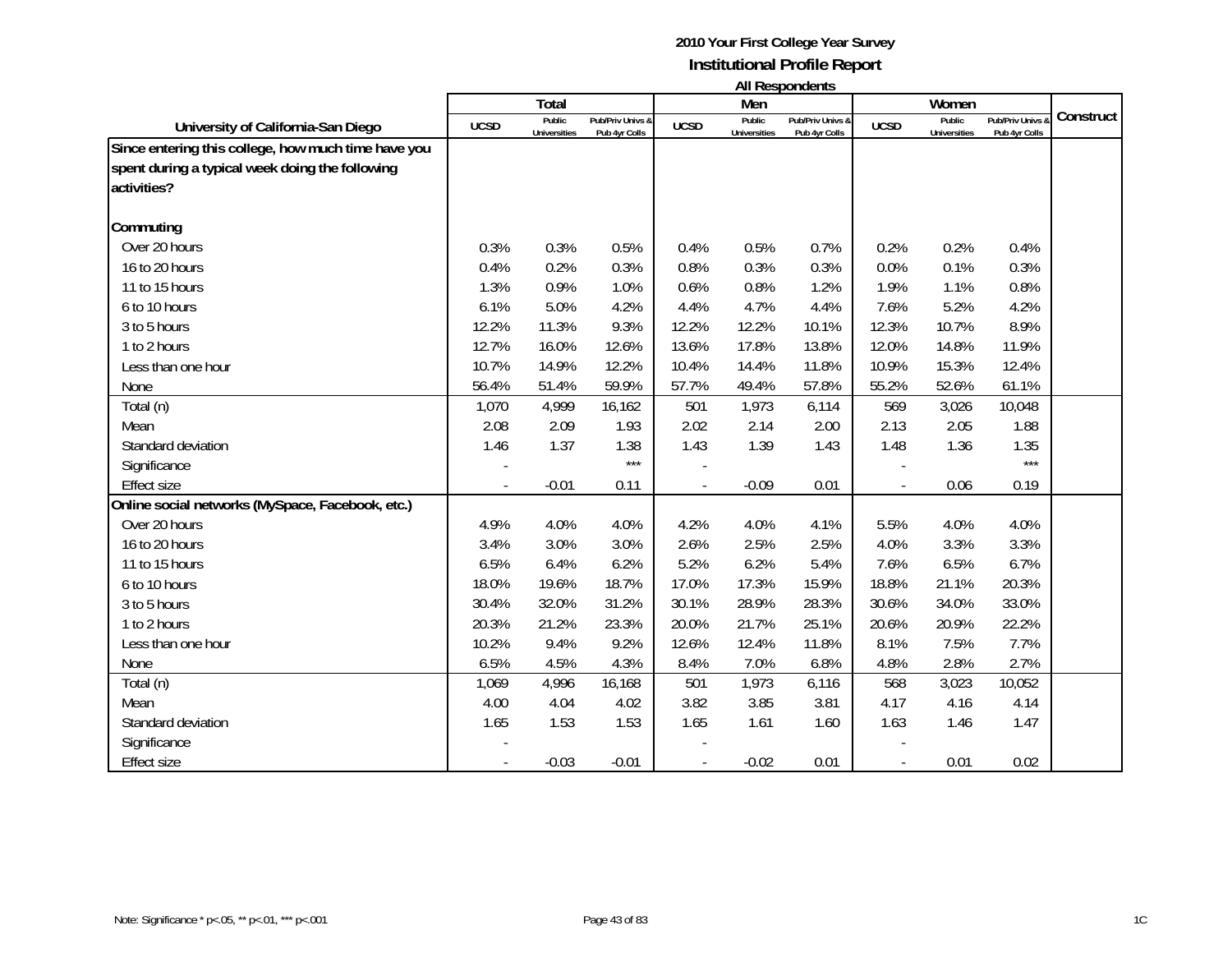|                                                      |             | <b>Total</b>                  |                                   |                          | Men                           |                                   |             | Women                         |                                 |           |
|------------------------------------------------------|-------------|-------------------------------|-----------------------------------|--------------------------|-------------------------------|-----------------------------------|-------------|-------------------------------|---------------------------------|-----------|
| University of California-San Diego                   | <b>UCSD</b> | Public<br><b>Universities</b> | Pub/Priv Univs &<br>Pub 4yr Colls | <b>UCSD</b>              | Public<br><b>Universities</b> | Pub/Priv Univs &<br>Pub 4yr Colls | <b>UCSD</b> | Public<br><b>Universities</b> | Pub/Priv Univs<br>Pub 4yr Colls | Construct |
| Please indicate the extent to which you agree or     |             |                               |                                   |                          |                               |                                   |             |                               |                                 |           |
| disagree with the following statements:              |             |                               |                                   |                          |                               |                                   |             |                               |                                 |           |
|                                                      |             |                               |                                   |                          |                               |                                   |             |                               |                                 |           |
| I have felt discriminated against based on my        |             |                               |                                   |                          |                               |                                   |             |                               |                                 |           |
| race/ethnicity                                       |             |                               |                                   |                          |                               |                                   |             |                               |                                 |           |
| Strongly agree                                       | 3.6%        | 2.7%                          | 2.5%                              | 4.4%                     | 3.2%                          | 3.8%                              | 2.8%        | 2.4%                          | 1.7%                            |           |
| Agree                                                | 17.4%       | 12.0%                         | 10.1%                             | 16.5%                    | 12.6%                         | 10.8%                             | 18.1%       | 11.7%                         | 9.8%                            |           |
| Disagree                                             | 38.7%       | 30.7%                         | 29.3%                             | 34.1%                    | 28.2%                         | 26.8%                             | 42.8%       | 32.3%                         | 30.9%                           |           |
| Strongly disagree                                    | 40.4%       | 54.5%                         | 58.0%                             | 45.0%                    | 56.0%                         | 58.7%                             | 36.3%       | 53.6%                         | 57.7%                           |           |
| Total (n)                                            | 1,070       | 4,998                         | 16,140                            | 502                      | 1,974                         | 6,101                             | 568         | 3,024                         | 10,039                          |           |
| Mean                                                 | 1.84        | 1.63                          | 1.57                              | 1.80                     | 1.63                          | 1.60                              | 1.88        | 1.63                          | 1.56                            |           |
| Standard deviation                                   | 0.83        | 0.80                          | 0.77                              | 0.87                     | 0.82                          | 0.83                              | 0.80        | 0.78                          | 0.74                            |           |
| Significance                                         |             | $***$                         | $***$                             |                          | $***$                         | $***$                             |             | $***$                         | $***$                           |           |
| <b>Effect size</b>                                   |             | 0.26                          | 0.35                              | $\overline{\phantom{a}}$ | 0.21                          | 0.24                              |             | 0.32                          | 0.43                            |           |
| I have felt discriminated against based on my socio- |             |                               |                                   |                          |                               |                                   |             |                               |                                 |           |
| economic status                                      |             |                               |                                   |                          |                               |                                   |             |                               |                                 |           |
| Strongly agree                                       | 2.7%        | 2.1%                          | 1.9%                              | 3.0%                     | 2.7%                          | 2.6%                              | 2.5%        | 1.7%                          | 1.4%                            |           |
| Agree                                                | 12.2%       | 10.4%                         | 10.1%                             | 12.4%                    | 10.2%                         | 10.3%                             | 12.1%       | 10.6%                         | 10.0%                           |           |
| <b>Disagree</b>                                      | 41.5%       | 35.4%                         | 33.9%                             | 35.9%                    | 31.1%                         | 30.8%                             | 46.5%       | 38.1%                         | 35.9%                           |           |
| Strongly disagree                                    | 43.6%       | 52.1%                         | 54.1%                             | 48.8%                    | 56.0%                         | 56.3%                             | 38.9%       | 49.6%                         | 52.7%                           |           |
| Total (n)                                            | 1,070       | 4,998                         | 16,145                            | 502                      | 1,974                         | 6,102                             | 568         | 3,024                         | 10,043                          |           |
| Mean                                                 | 1.74        | 1.62                          | 1.60                              | 1.70                     | 1.60                          | 1.59                              | 1.78        | 1.64                          | 1.60                            |           |
| Standard deviation                                   | 0.77        | 0.75                          | 0.74                              | 0.80                     | 0.78                          | 0.78                              | 0.75        | 0.74                          | 0.72                            |           |
| Significance                                         |             | $***$                         | $***$                             |                          |                               | $\star\star$                      |             | $***$                         | $***$                           |           |
| <b>Effect size</b>                                   |             | 0.16                          | 0.19                              |                          | 0.13                          | 0.14                              |             | 0.19                          | 0.25                            |           |
| I have felt discriminated against based on my gender |             |                               |                                   |                          |                               |                                   |             |                               |                                 |           |
| Strongly agree                                       | 1.8%        | 1.8%                          | 1.8%                              | 1.4%                     | 1.6%                          | 2.0%                              | 2.1%        | 2.0%                          | 1.7%                            |           |
| Agree                                                | 12.0%       | 11.5%                         | 10.8%                             | 8.8%                     | 7.5%                          | 7.7%                              | 14.8%       | 14.1%                         | 12.7%                           |           |
| Disagree                                             | 42.7%       | 36.5%                         | 35.0%                             | 37.5%                    | 31.3%                         | 30.6%                             | 47.4%       | 39.9%                         | 37.7%                           |           |
| Strongly disagree                                    | 43.6%       | 50.1%                         | 52.4%                             | 52.4%                    | 59.6%                         | 59.7%                             | 35.7%       | 44.0%                         | 47.9%                           |           |
| Total (n)                                            | 1,070       | 5,000                         | 16,149                            | 502                      | 1,975                         | 6,107                             | 568         | 3,025                         | 10,042                          |           |
| Mean                                                 | 1.72        | 1.65                          | 1.62                              | 1.59                     | 1.51                          | 1.52                              | 1.83        | 1.74                          | 1.68                            |           |
| Standard deviation                                   | 0.74        | 0.75                          | 0.75                              | 0.71                     | 0.70                          | 0.72                              | 0.75        | 0.77                          | 0.76                            |           |
| Significance                                         |             | $\star\star$                  | $***$                             |                          | $\star$                       | $\star$                           |             | $\star$                       | $***$                           |           |
| <b>Effect size</b>                                   |             | 0.09                          | 0.13                              |                          | 0.11                          | 0.10                              |             | 0.12                          | 0.20                            |           |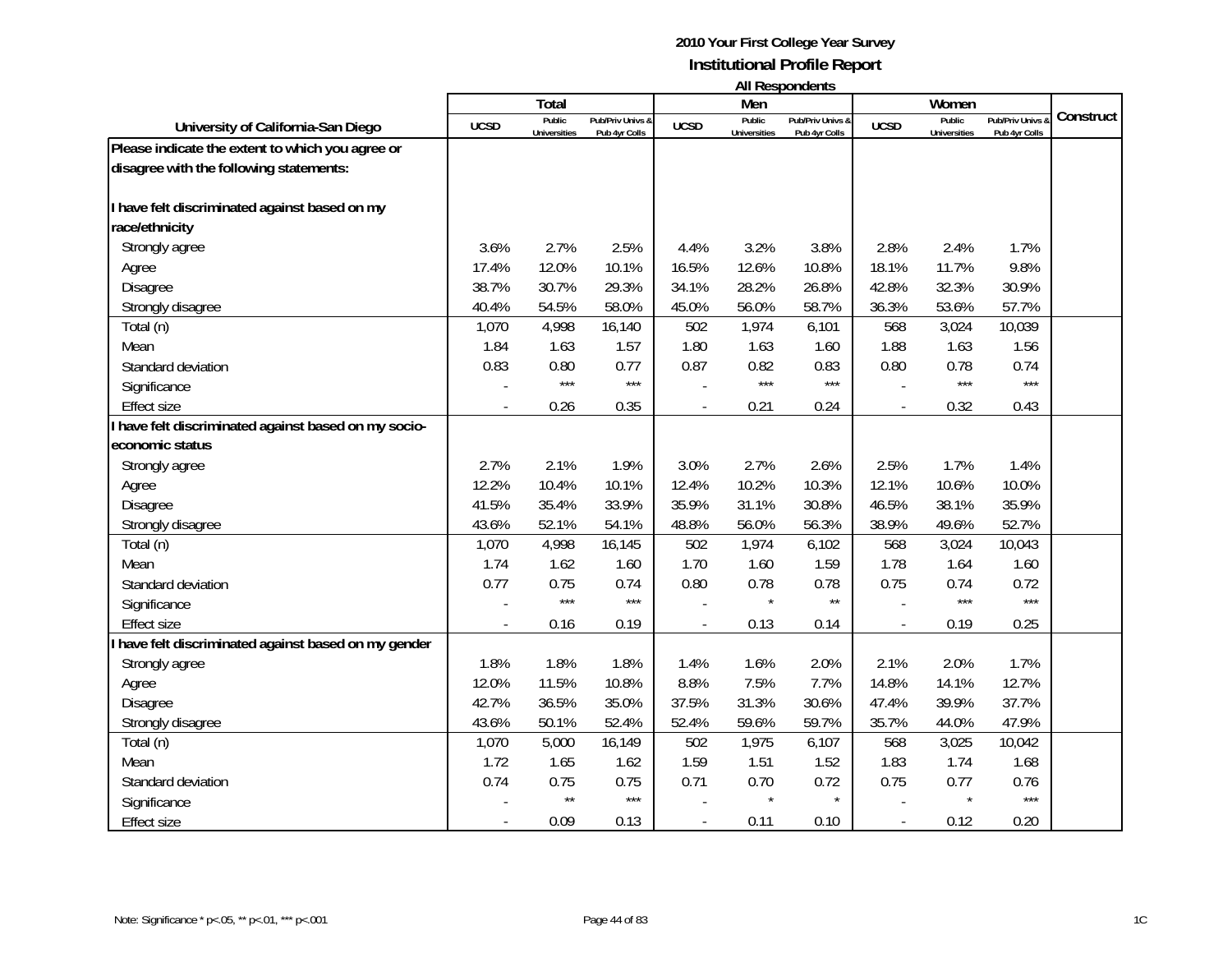|                                                        |             | Total               |                  |                | .<br>Men            |                  |                |                     |                |           |
|--------------------------------------------------------|-------------|---------------------|------------------|----------------|---------------------|------------------|----------------|---------------------|----------------|-----------|
|                                                        |             | Public              | Pub/Priv Univs & |                | Public              | Pub/Priv Univs & |                | Women<br>Public     | Pub/Priv Univs | Construct |
| University of California-San Diego                     | <b>UCSD</b> | <b>Universities</b> | Pub 4yr Colls    | <b>UCSD</b>    | <b>Universities</b> | Pub 4yr Colls    | <b>UCSD</b>    | <b>Universities</b> | Pub 4yr Colls  |           |
| Please indicate the extent to which you agree or       |             |                     |                  |                |                     |                  |                |                     |                |           |
| disagree with the following statements:                |             |                     |                  |                |                     |                  |                |                     |                |           |
|                                                        |             |                     |                  |                |                     |                  |                |                     |                |           |
| I have felt discriminated against based on my religion |             |                     |                  |                |                     |                  |                |                     |                |           |
| Strongly agree                                         | 2.3%        | 2.1%                | 1.9%             | 2.8%           | 2.6%                | 2.7%             | 1.9%           | 1.7%                | 1.4%           |           |
| Agree                                                  | 10.4%       | 9.7%                | 8.7%             | 11.0%          | 8.8%                | 8.5%             | 9.9%           | 10.3%               | 8.8%           |           |
| <b>Disagree</b>                                        | 43.3%       | 37.2%               | 35.3%            | 36.9%          | 31.9%               | 31.3%            | 48.9%          | 40.7%               | 37.8%          |           |
| Strongly disagree                                      | 44.0%       | 51.0%               | 54.1%            | 49.4%          | 56.7%               | 57.5%            | 39.3%          | 47.3%               | 52.0%          |           |
| Total (n)                                              | 1,070       | 4,998               | 16,152           | 502            | 1,974               | 6,107            | 568            | 3,024               | 10,045         |           |
| Mean                                                   | 1.71        | 1.63                | 1.58             | 1.67           | 1.57                | 1.56             | 1.74           | 1.66                | 1.60           |           |
| Standard deviation                                     | 0.74        | 0.74                | 0.73             | 0.78           | 0.76                | 0.76             | 0.71           | 0.73                | 0.71           |           |
| Significance                                           |             | $\star\star$        | $***$            |                | $\star\star$        | $\star\star$     |                | $\star$             | $***$          |           |
| Effect size                                            |             | 0.11                | 0.18             | $\overline{a}$ | 0.13                | 0.14             | $\blacksquare$ | 0.11                | 0.20           |           |
| I have felt discriminated against based on my sexual   |             |                     |                  |                |                     |                  |                |                     |                |           |
| orientation                                            |             |                     |                  |                |                     |                  |                |                     |                |           |
| Strongly agree                                         | 1.4%        | 0.8%                | 1.2%             | 2.2%           | 1.5%                | 2.2%             | 0.7%           | 0.4%                | 0.5%           |           |
| Agree                                                  | 4.1%        | 2.9%                | 3.2%             | 5.6%           | 4.1%                | 4.5%             | 2.8%           | 2.2%                | 2.4%           |           |
| <b>Disagree</b>                                        | 43.7%       | 34.8%               | 32.2%            | 37.3%          | 30.1%               | 28.3%            | 49.4%          | 37.9%               | 34.6%          |           |
| Strongly disagree                                      | 50.8%       | 61.4%               | 63.5%            | 55.0%          | 64.4%               | 65.0%            | 47.1%          | 59.5%               | 62.6%          |           |
| Total (n)                                              | 1,069       | 4,996               | 16,137           | 502            | 1,974               | 6,104            | 567            | 3,022               | 10,033         |           |
| Mean                                                   | 1.56        | 1.43                | 1.42             | 1.55           | 1.43                | 1.44             | 1.57           | 1.43                | 1.41           |           |
| Standard deviation                                     | 0.64        | 0.59                | 0.61             | 0.70           | 0.64                | 0.68             | 0.59           | 0.56                | 0.57           |           |
| Significance                                           |             | $***$               | $***$            |                | $***$               | $***$            |                | $***$               | $***$          |           |
| <b>Effect size</b>                                     |             | 0.22                | 0.23             | $\overline{a}$ | 0.19                | 0.16             | $\overline{a}$ | 0.25                | 0.28           |           |
| In class, I have heard faculty express stereotypes     |             |                     |                  |                |                     |                  |                |                     |                |           |
| about racial/ethnic groups                             |             |                     |                  |                |                     |                  |                |                     |                |           |
| Strongly agree                                         | 3.2%        | 2.5%                | 2.5%             | 4.0%           | 2.5%                | 2.9%             | 2.5%           | 2.6%                | 2.3%           |           |
| Agree                                                  | 19.7%       | 16.5%               | 17.3%            | 16.9%          | 14.2%               | 15.0%            | 22.2%          | 18.0%               | 18.7%          |           |
| Disagree                                               | 40.5%       | 37.6%               | 36.1%            | 36.9%          | 34.9%               | 34.3%            | 43.7%          | 39.4%               | 37.2%          |           |
| Strongly disagree                                      | 36.6%       | 43.4%               | 44.1%            | 42.2%          | 48.4%               | 47.9%            | 31.7%          | 40.1%               | 41.8%          |           |
| Total (n)                                              | 1,070       | 4,997               | 16,135           | 502            | 1,973               | 6,096            | 568            | 3,024               | 10,039         |           |
| Mean                                                   | 1.89        | 1.78                | 1.78             | 1.83           | 1.71                | 1.73             | 1.95           | 1.83                | 1.82           |           |
| Standard deviation                                     | 0.82        | 0.81                | 0.82             | 0.85           | 0.80                | 0.82             | 0.80           | 0.81                | 0.81           |           |
| Significance                                           |             | $***$               | $***$            |                | $\star\star$        | $\star\star$     |                | $\star\star$        | $***$          |           |
| <b>Effect size</b>                                     |             | 0.14                | 0.13             |                | 0.15                | 0.12             | $\overline{a}$ | 0.15                | 0.16           |           |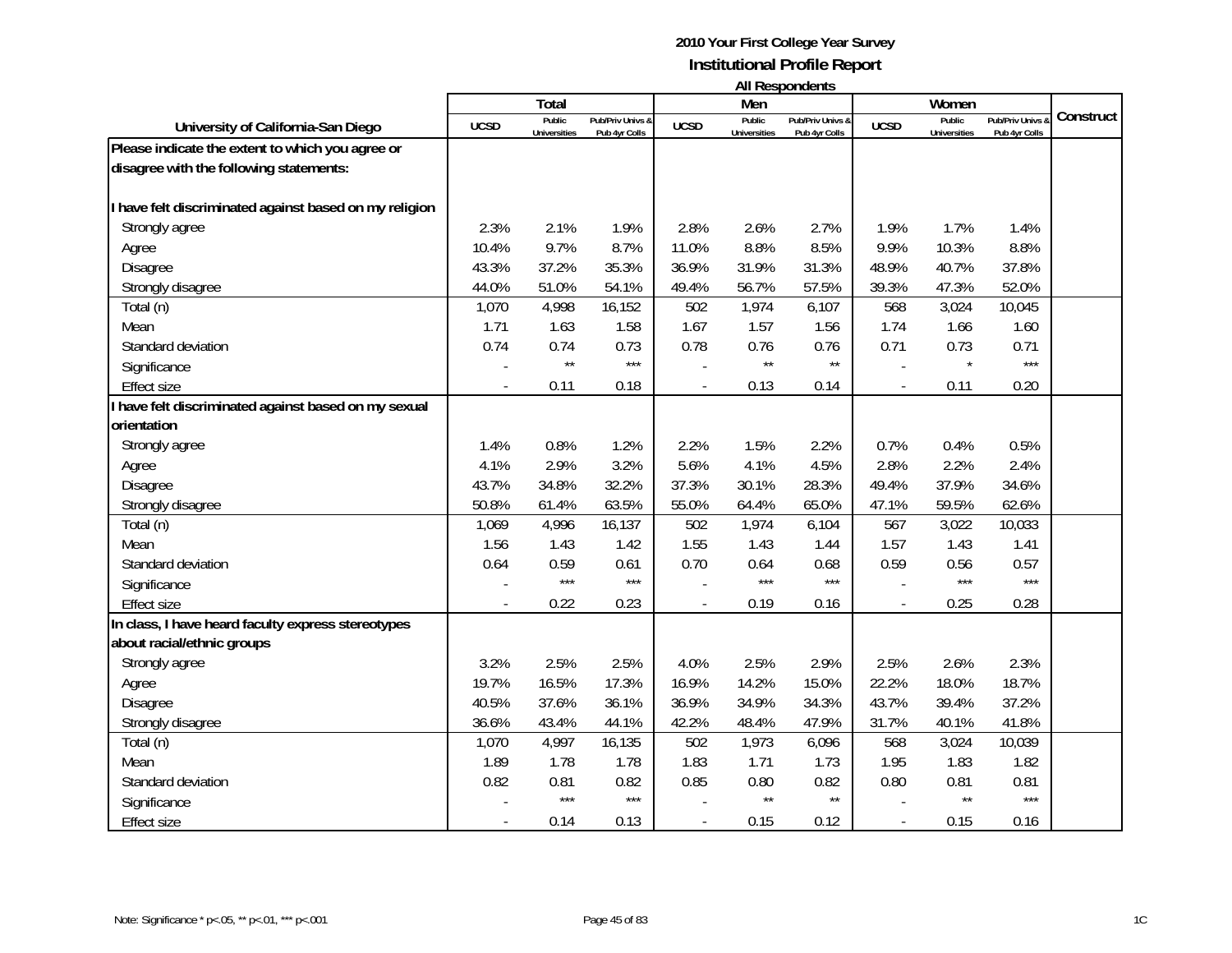|                                                    |             | <b>Total</b>                  |                                   |             | Men                           |                                   |                          | Women                         |                                 |           |
|----------------------------------------------------|-------------|-------------------------------|-----------------------------------|-------------|-------------------------------|-----------------------------------|--------------------------|-------------------------------|---------------------------------|-----------|
| University of California-San Diego                 | <b>UCSD</b> | Public<br><b>Universities</b> | Pub/Priv Univs &<br>Pub 4yr Colls | <b>UCSD</b> | Public<br><b>Universities</b> | Pub/Priv Univs &<br>Pub 4yr Colls | <b>UCSD</b>              | Public<br><b>Universities</b> | Pub/Priv Univs<br>Pub 4yr Colls | Construct |
| Please indicate the extent to which you agree or   |             |                               |                                   |             |                               |                                   |                          |                               |                                 |           |
| disagree with the following statements:            |             |                               |                                   |             |                               |                                   |                          |                               |                                 |           |
| The admission/recruitment materials portrayed this |             |                               |                                   |             |                               |                                   |                          |                               |                                 |           |
| campus accurately                                  |             |                               |                                   |             |                               |                                   |                          |                               |                                 |           |
| Strongly agree                                     | 7.0%        | 10.9%                         | 12.2%                             | 7.6%        | 11.5%                         | 12.2%                             | 6.5%                     | 10.5%                         | 12.2%                           |           |
| Agree                                              | 61.4%       | 64.8%                         | 62.7%                             | 59.7%       | 62.8%                         | 60.0%                             | 63.0%                    | 66.1%                         | 64.4%                           |           |
| Disagree                                           | 24.1%       | 17.8%                         | 17.8%                             | 24.8%       | 18.7%                         | 19.4%                             | 23.5%                    | 17.2%                         | 16.8%                           |           |
| Strongly disagree                                  | 7.5%        | 6.6%                          | 7.3%                              | 8.0%        | 7.0%                          | 8.4%                              | 7.1%                     | 6.3%                          | 6.6%                            |           |
| Total (n)                                          | 1,068       | 4,989                         | 16,064                            | 501         | 1,969                         | 6,070                             | 567                      | 3,020                         | 9,994                           |           |
| Mean                                               | 2.68        | 2.80                          | 2.80                              | 2.67        | 2.79                          | 2.76                              | 2.69                     | 2.81                          | 2.82                            |           |
| Standard deviation                                 | 0.71        | 0.71                          | 0.74                              | 0.73        | 0.73                          | 0.77                              | 0.70                     | 0.70                          | 0.72                            |           |
| Significance                                       |             | $***$                         | $***$                             |             | $\star\star$                  | $\star$                           |                          | $***$                         | $***$                           |           |
| <b>Effect size</b>                                 |             | $-0.17$                       | $-0.16$                           |             | $-0.16$                       | $-0.12$                           | $\overline{\phantom{a}}$ | $-0.17$                       | $-0.18$                         |           |
| see myself as part of the campus community         |             |                               |                                   |             |                               |                                   |                          |                               |                                 |           |
| Strongly agree                                     | 9.8%        | 17.8%                         | 21.4%                             | 10.2%       | 17.3%                         | 19.8%                             | 9.5%                     | 18.2%                         | 22.4%                           |           |
| Agree                                              | 60.1%       | 61.1%                         | 59.6%                             | 60.3%       | 59.7%                         | 57.9%                             | 59.9%                    | 62.1%                         | 60.6%                           |           |
| Disagree                                           | 22.7%       | 16.1%                         | 14.7%                             | 22.6%       | 17.3%                         | 16.8%                             | 22.8%                    | 15.4%                         | 13.3%                           | Sense of  |
| Strongly disagree                                  | 7.4%        | 4.9%                          | 4.4%                              | 7.0%        | 5.8%                          | 5.5%                              | 7.7%                     | 4.3%                          | 3.7%                            | Belonging |
| Total (n)                                          | 1,070       | 4,998                         | 16,108                            | 501         | 1,973                         | 6,084                             | 569                      | 3,025                         | 10,024                          |           |
| Mean                                               | 2.72        | 2.92                          | 2.98                              | 2.74        | 2.88                          | 2.92                              | 2.71                     | 2.94                          | 3.02                            |           |
| Standard deviation                                 | 0.74        | 0.73                          | 0.73                              | 0.73        | 0.75                          | 0.76                              | 0.74                     | 0.71                          | 0.71                            |           |
| Significance                                       |             | $***$                         | $***$                             |             | $***$                         | $***$                             |                          | $***$                         | $***$                           |           |
| <b>Effect size</b>                                 |             | $-0.27$                       | $-0.36$                           |             | $-0.19$                       | $-0.24$                           |                          | $-0.32$                       | $-0.44$                         |           |
| Faculty here are interested in students' academic  |             |                               |                                   |             |                               |                                   |                          |                               |                                 |           |
| problems                                           |             |                               |                                   |             |                               |                                   |                          |                               |                                 |           |
| Strongly agree                                     | 9.1%        | 14.0%                         | 18.9%                             | 10.2%       | 15.8%                         | 19.5%                             | 8.1%                     | 12.8%                         | 18.5%                           |           |
| Agree                                              | 65.3%       | 64.7%                         | 63.9%                             | 61.0%       | 60.9%                         | 60.5%                             | 69.1%                    | 67.1%                         | 66.0%                           |           |
| Disagree                                           | 19.9%       | 17.3%                         | 13.9%                             | 23.5%       | 18.4%                         | 15.7%                             | 16.7%                    | 16.6%                         | 12.7%                           |           |
| Strongly disagree                                  | 5.8%        | 4.1%                          | 3.3%                              | 5.4%        | 4.9%                          | 4.3%                              | 6.2%                     | 3.5%                          | 2.7%                            |           |
| Total (n)                                          | 1,071       | 4,996                         | 16,126                            | 502         | 1,972                         | 6,093                             | 569                      | 3,024                         | 10,033                          |           |
| Mean                                               | 2.78        | 2.89                          | 2.98                              | 2.76        | 2.88                          | 2.95                              | 2.79                     | 2.89                          | 3.00                            |           |
| Standard deviation                                 | 0.69        | 0.68                          | 0.68                              | 0.70        | 0.72                          | 0.72                              | 0.67                     | 0.65                          | 0.65                            |           |
| Significance                                       |             | $***$                         | $***$                             |             | $***$                         | $***$                             |                          | $***$                         | $***$                           |           |
| <b>Effect size</b>                                 |             | $-0.16$                       | $-0.29$                           |             | $-0.17$                       | $-0.26$                           |                          | $-0.15$                       | $-0.32$                         |           |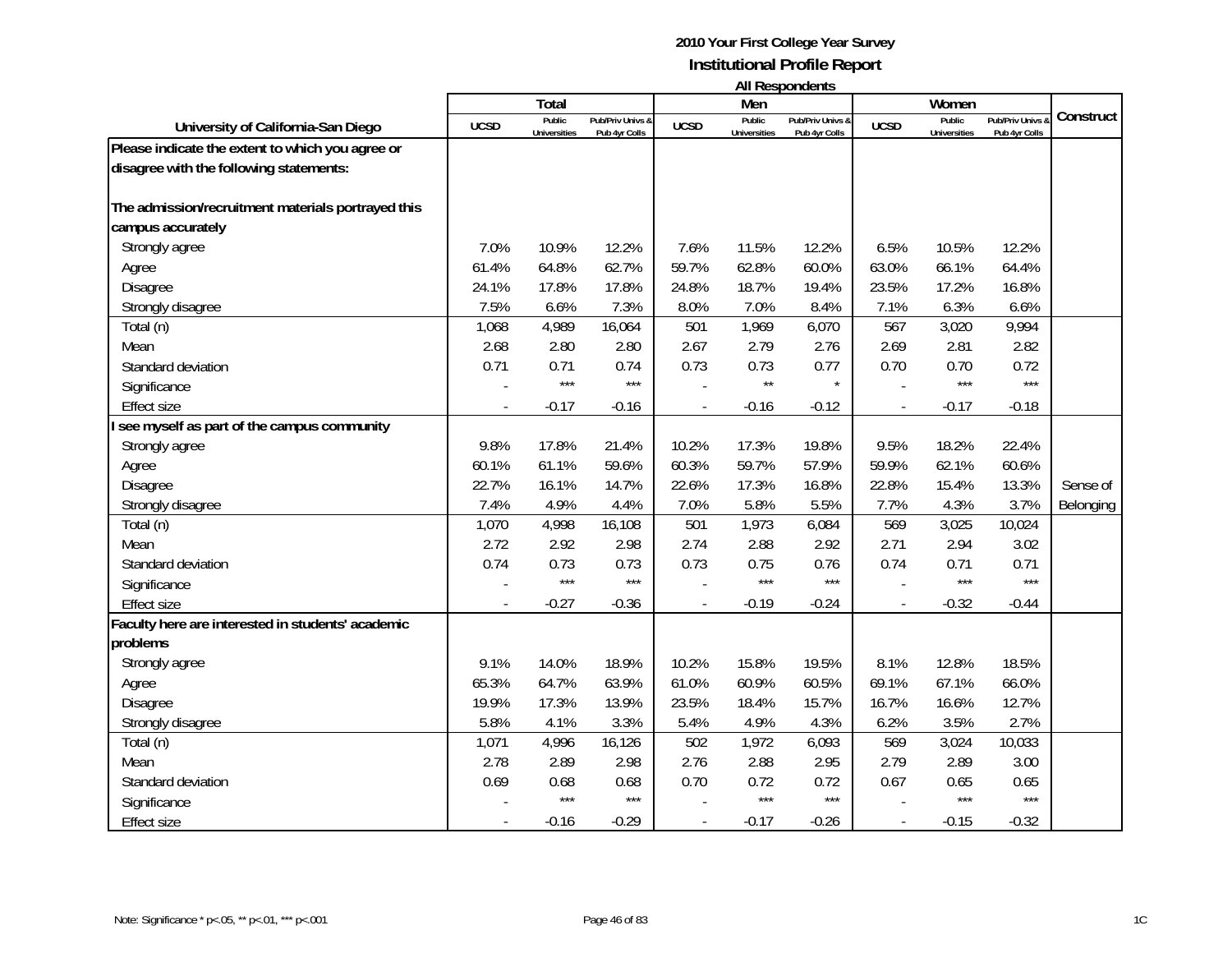|                                                   |             | <b>Total</b>                  |                                   |             | Men                           |                                   |                | Women                         |                                 |           |
|---------------------------------------------------|-------------|-------------------------------|-----------------------------------|-------------|-------------------------------|-----------------------------------|----------------|-------------------------------|---------------------------------|-----------|
| University of California-San Diego                | <b>UCSD</b> | Public<br><b>Universities</b> | Pub/Priv Univs &<br>Pub 4yr Colls | <b>UCSD</b> | Public<br><b>Universities</b> | Pub/Priv Univs &<br>Pub 4yr Colls | <b>UCSD</b>    | Public<br><b>Universities</b> | Pub/Priv Univs<br>Pub 4yr Colls | Construct |
| Please indicate the extent to which you agree or  |             |                               |                                   |             |                               |                                   |                |                               |                                 |           |
| disagree with the following statements:           |             |                               |                                   |             |                               |                                   |                |                               |                                 |           |
| There is a lot of racial tension on this campus   |             |                               |                                   |             |                               |                                   |                |                               |                                 |           |
| Strongly agree                                    | 6.6%        | 2.7%                          | 2.2%                              | 6.8%        | 3.0%                          | 2.8%                              | 6.5%           | 2.5%                          | 1.8%                            |           |
| Agree                                             | 29.5%       | 13.5%                         | 10.1%                             | 24.5%       | 12.9%                         | 10.7%                             | 33.9%          | 13.8%                         | 9.7%                            |           |
| Disagree                                          | 45.8%       | 50.1%                         | 48.8%                             | 46.6%       | 46.8%                         | 45.1%                             | 45.0%          | 52.3%                         | 51.0%                           |           |
| Strongly disagree                                 | 18.1%       | 33.7%                         | 39.0%                             | 22.1%       | 37.3%                         | 41.3%                             | 14.6%          | 31.4%                         | 37.5%                           |           |
| Total (n)                                         | 1,071       | 4,994                         | 16,124                            | 502         | 1,972                         | 6,094                             | 569            | 3,022                         | 10,030                          |           |
| Mean                                              | 2.25        | 1.85                          | 1.75                              | 2.16        | 1.82                          | 1.75                              | 2.32           | 1.87                          | 1.76                            |           |
| Standard deviation                                | 0.83        | 0.75                          | 0.72                              | 0.84        | 0.77                          | 0.75                              | 0.80           | 0.73                          | 0.70                            |           |
| Significance                                      |             | $***$                         | $***$                             |             | $***$                         | $***$                             |                | $***$                         | $***$                           |           |
| <b>Effect size</b>                                |             | 0.53                          | 0.69                              |             | 0.44                          | 0.55                              | $\blacksquare$ | 0.62                          | 0.80                            |           |
| In class, I have heard faculty express gender     |             |                               |                                   |             |                               |                                   |                |                               |                                 |           |
| stereotypes                                       |             |                               |                                   |             |                               |                                   |                |                               |                                 |           |
| Strongly agree                                    | 2.6%        | 2.2%                          | 2.2%                              | 3.2%        | 2.4%                          | 2.7%                              | 2.1%           | 2.1%                          | 1.9%                            |           |
| Agree                                             | 22.0%       | 19.9%                         | 19.0%                             | 20.1%       | 17.0%                         | 16.8%                             | 23.6%          | 21.8%                         | 20.3%                           |           |
| <b>Disagree</b>                                   | 44.9%       | 43.2%                         | 41.8%                             | 40.2%       | 40.6%                         | 39.2%                             | 48.9%          | 44.9%                         | 43.4%                           |           |
| Strongly disagree                                 | 30.6%       | 34.6%                         | 37.0%                             | 36.5%       | 39.9%                         | 41.3%                             | 25.4%          | 31.2%                         | 34.4%                           |           |
| Total (n)                                         | 1,070       | 4,999                         | 16,135                            | 502         | 1,973                         | 6,095                             | 568            | 3,026                         | 10,040                          |           |
| Mean                                              | 1.97        | 1.90                          | 1.86                              | 1.90        | 1.82                          | 1.81                              | 2.02           | 1.95                          | 1.90                            |           |
| Standard deviation                                | 0.79        | 0.79                          | 0.79                              | 0.83        | 0.80                          | 0.81                              | 0.76           | 0.78                          | 0.78                            |           |
| Significance                                      |             | $\star\star$                  | $***$                             |             |                               | $\star$                           |                | $\star$                       | $***$                           |           |
| <b>Effect size</b>                                |             | 0.09                          | 0.14                              |             | 0.10                          | 0.11                              |                | 0.09                          | 0.15                            |           |
| Most students here are treated like "numbers in a |             |                               |                                   |             |                               |                                   |                |                               |                                 |           |
| book"                                             |             |                               |                                   |             |                               |                                   |                |                               |                                 |           |
| Strongly agree                                    | 10.3%       | 6.5%                          | 3.8%                              | 10.8%       | 7.5%                          | 5.1%                              | 9.8%           | 5.8%                          | 3.0%                            |           |
| Agree                                             | 38.7%       | 30.7%                         | 19.1%                             | 38.4%       | 31.0%                         | 20.5%                             | 39.0%          | 30.4%                         | 18.2%                           |           |
| Disagree                                          | 41.7%       | 49.1%                         | 51.4%                             | 42.2%       | 48.1%                         | 49.7%                             | 41.3%          | 49.7%                         | 52.4%                           |           |
| Strongly disagree                                 | 9.2%        | 13.8%                         | 25.7%                             | 8.6%        | 13.4%                         | 24.7%                             | 9.8%           | 14.1%                         | 26.4%                           |           |
| Total (n)                                         | 1,071       | 5,000                         | 16,128                            | 502         | 1,973                         | 6,096                             | 569            | 3,027                         | 10,032                          |           |
| Mean                                              | 2.50        | 2.30                          | 2.01                              | 2.51        | 2.32                          | 2.06                              | 2.49           | 2.28                          | 1.98                            |           |
| Standard deviation                                | 0.80        | 0.78                          | 0.77                              | 0.80        | 0.80                          | 0.81                              | 0.80           | 0.77                          | 0.75                            |           |
| Significance                                      |             | $***$                         | $***$                             |             | $***$                         | $***$                             |                | $***$                         | $***$                           |           |
| <b>Effect size</b>                                |             | 0.26                          | 0.64                              |             | 0.24                          | 0.56                              |                | 0.27                          | 0.68                            |           |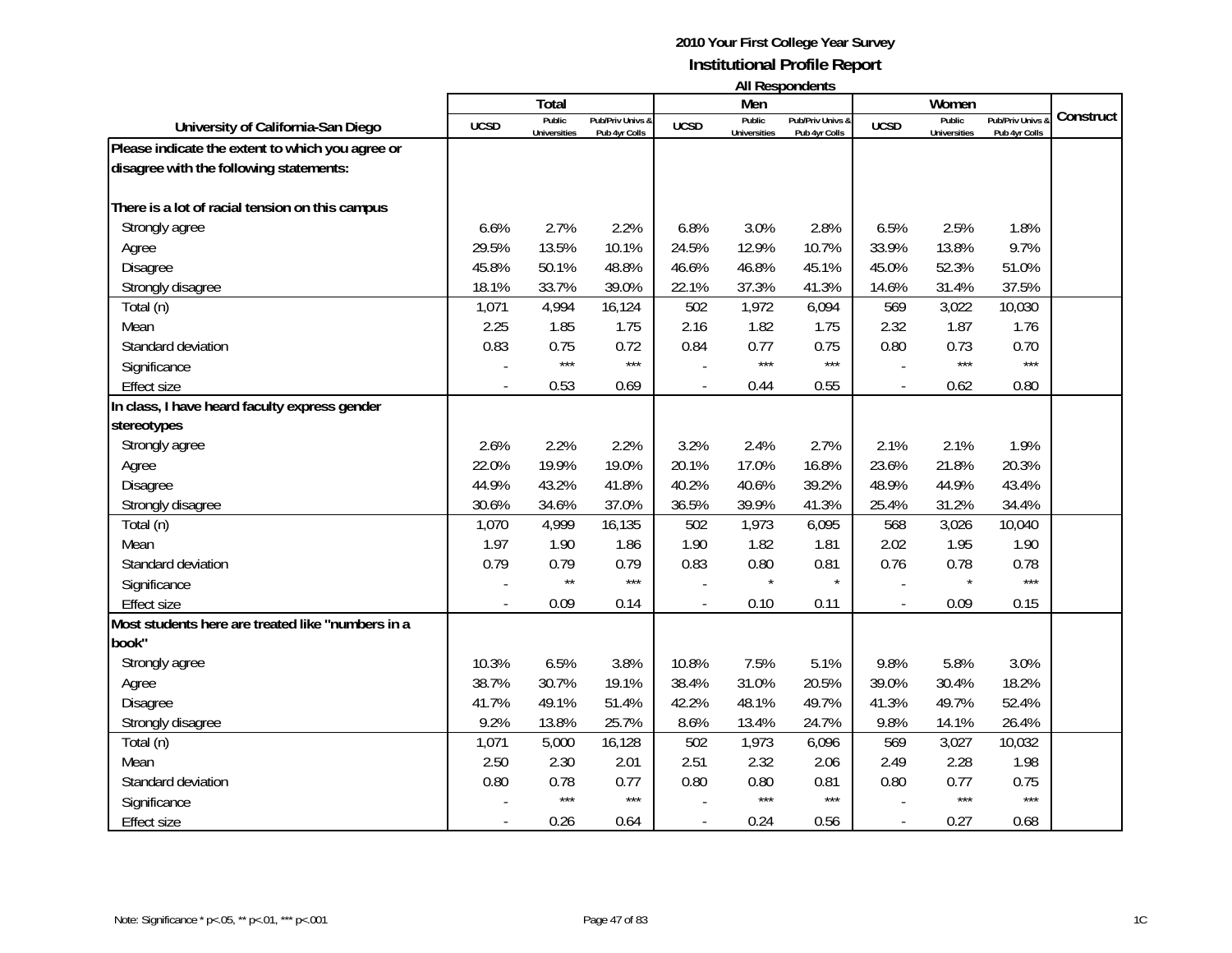|                                                      |             | Total                         |                                   |                | Men                           |                                   |                | Women                         |                                 |           |
|------------------------------------------------------|-------------|-------------------------------|-----------------------------------|----------------|-------------------------------|-----------------------------------|----------------|-------------------------------|---------------------------------|-----------|
| University of California-San Diego                   | <b>UCSD</b> | Public<br><b>Universities</b> | Pub/Priv Univs &<br>Pub 4yr Colls | <b>UCSD</b>    | Public<br><b>Universities</b> | Pub/Priv Univs &<br>Pub 4yr Colls | <b>UCSD</b>    | Public<br><b>Universities</b> | Pub/Priv Univs<br>Pub 4yr Colls | Construct |
| Please indicate the extent to which you agree or     |             |                               |                                   |                |                               |                                   |                |                               |                                 |           |
| disagree with the following statements:              |             |                               |                                   |                |                               |                                   |                |                               |                                 |           |
| I have been able to find a balance between academics |             |                               |                                   |                |                               |                                   |                |                               |                                 |           |
| and extracurricular activities                       |             |                               |                                   |                |                               |                                   |                |                               |                                 |           |
|                                                      |             |                               |                                   |                |                               |                                   |                |                               |                                 |           |
| Strongly agree                                       | 6.3%        | 10.2%                         | 12.7%                             | 7.6%           | 10.8%                         | 13.3%                             | 5.1%           | 9.7%                          | 12.4%                           |           |
| Agree                                                | 58.5%       | 64.7%                         | 64.6%                             | 58.4%          | 62.0%                         | 61.2%                             | 58.7%          | 66.4%                         | 66.7%                           |           |
| Disagree                                             | 30.1%       | 21.7%                         | 19.1%                             | 30.3%          | 23.5%                         | 21.2%                             | 29.9%          | 20.5%                         | 17.8%                           |           |
| Strongly disagree                                    | 5.1%        | 3.5%                          | 3.5%                              | 3.8%           | 3.7%                          | 4.3%                              | 6.3%           | 3.3%                          | 3.1%                            |           |
| Total (n)                                            | 1,071       | 4,997                         | 16,126                            | 502            | 1,970                         | 6,091                             | 569            | 3,027                         | 10,035                          |           |
| Mean                                                 | 2.66        | 2.82                          | 2.87                              | 2.70           | 2.80                          | 2.84                              | 2.63           | 2.83                          | 2.88                            |           |
| Standard deviation                                   | 0.67        | 0.65                          | 0.66                              | 0.66           | 0.67                          | 0.70                              | 0.68           | 0.64                          | 0.64                            |           |
| Significance                                         |             | $***$                         | $***$                             |                | $\star\star$                  | $***$                             |                | ***                           | $***$                           |           |
| <b>Effect size</b>                                   |             | $-0.25$                       | $-0.32$                           | $\blacksquare$ | $-0.15$                       | $-0.20$                           | $\blacksquare$ | $-0.31$                       | $-0.39$                         |           |
| feel I am a member of this college                   |             |                               |                                   |                |                               |                                   |                |                               |                                 |           |
| Strongly agree                                       | 11.2%       | 20.8%                         | 26.3%                             | 12.9%          | 21.5%                         | 26.2%                             | 9.7%           | 20.4%                         | 26.3%                           |           |
| Agree                                                | 65.7%       | 64.6%                         | 61.0%                             | 66.1%          | 63.1%                         | 59.1%                             | 65.4%          | 65.6%                         | 62.2%                           |           |
| Disagree                                             | 17.7%       | 11.4%                         | 9.9%                              | 16.1%          | 12.0%                         | 11.2%                             | 19.2%          | 11.1%                         | 9.2%                            | Sense of  |
| Strongly disagree                                    | 5.3%        | 3.2%                          | 2.8%                              | 4.8%           | 3.4%                          | 3.5%                              | 5.8%           | 3.0%                          | 2.3%                            | Belonging |
| Total (n)                                            | 1,071       | 4,999                         | 16,079                            | 502            | 1,973                         | 6,067                             | 569            | 3,026                         | 10,012                          |           |
| Mean                                                 | 2.83        | 3.03                          | 3.11                              | 2.87           | 3.03                          | 3.08                              | 2.79           | 3.03                          | 3.12                            |           |
| Standard deviation                                   | 0.69        | 0.67                          | 0.68                              | 0.68           | 0.69                          | 0.71                              | 0.69           | 0.66                          | 0.66                            |           |
| Significance                                         |             | $***$                         | $***$                             |                | $***$                         | ***                               |                | $***$                         | $***$                           |           |
| <b>Effect size</b>                                   |             | $-0.30$                       | $-0.41$                           |                | $-0.23$                       | $-0.30$                           |                | $-0.36$                       | $-0.50$                         |           |
| My college experiences have exposed me to diverse    |             |                               |                                   |                |                               |                                   |                |                               |                                 |           |
| opinions, cultures, and values                       |             |                               |                                   |                |                               |                                   |                |                               |                                 |           |
| Strongly agree                                       | 14.9%       | 21.2%                         | 22.0%                             | 15.4%          | 20.2%                         | 21.0%                             | 14.4%          | 21.8%                         | 22.6%                           |           |
| Agree                                                | 68.4%       | 64.3%                         | 61.6%                             | 68.7%          | 63.3%                         | 59.5%                             | 68.1%          | 64.9%                         | 62.8%                           |           |
| Disagree                                             | 14.4%       | 12.3%                         | 13.8%                             | 13.8%          | 13.8%                         | 15.8%                             | 15.0%          | 11.3%                         | 12.5%                           |           |
| Strongly disagree                                    | 2.3%        | 2.3%                          | 2.7%                              | 2.2%           | 2.7%                          | 3.7%                              | 2.5%           | 2.0%                          | 2.1%                            |           |
| Total (n)                                            | 1,069       | 4,998                         | 16,138                            | 501            | 1,972                         | 6,096                             | 568            | 3,026                         | 10,042                          |           |
| Mean                                                 | 2.96        | 3.04                          | 3.03                              | 2.97           | 3.01                          | 2.98                              | 2.95           | 3.07                          | 3.06                            |           |
| Standard deviation                                   | 0.62        | 0.65                          | 0.68                              | 0.62           | 0.67                          | 0.72                              | 0.62           | 0.64                          | 0.66                            |           |
| Significance                                         |             | $***$                         | $\star\star$                      |                |                               |                                   |                | $***$                         | $***$                           |           |
| <b>Effect size</b>                                   |             | $-0.12$                       | $-0.10$                           |                | $-0.06$                       | $-0.01$                           |                | $-0.19$                       | $-0.17$                         |           |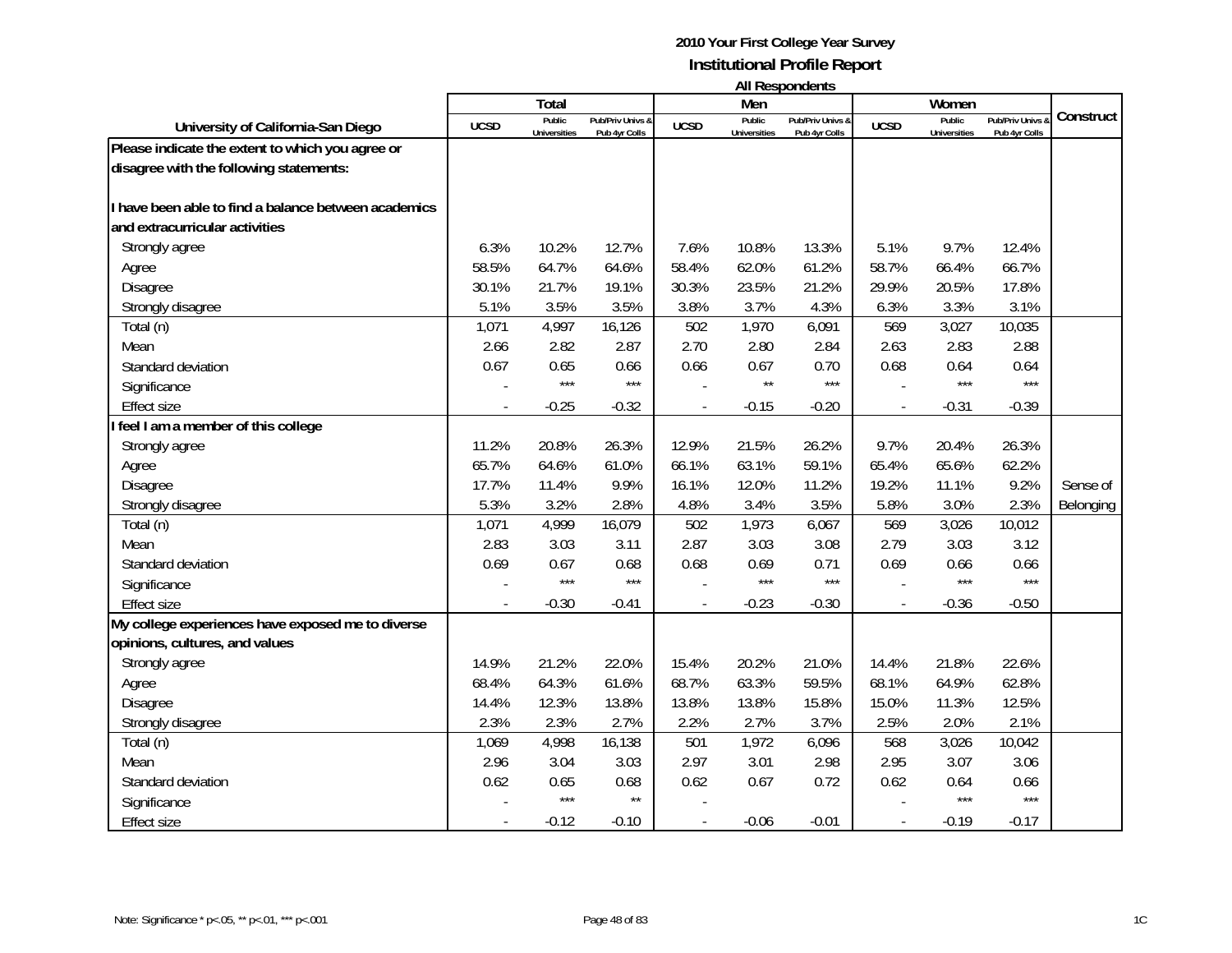|                                                    |             | <b>Total</b>        |                  |             | Men                 | .                |             | Women               |                |           |
|----------------------------------------------------|-------------|---------------------|------------------|-------------|---------------------|------------------|-------------|---------------------|----------------|-----------|
| University of California-San Diego                 | <b>UCSD</b> | Public              | Pub/Priv Univs & | <b>UCSD</b> | Public              | Pub/Priv Univs & | <b>UCSD</b> | Public              | Pub/Priv Univs | Construct |
| Please indicate the extent to which you agree or   |             | <b>Universities</b> | Pub 4yr Colls    |             | <b>Universities</b> | Pub 4yr Colls    |             | <b>Universities</b> | Pub 4yr Colls  |           |
| disagree with the following statements:            |             |                     |                  |             |                     |                  |             |                     |                |           |
|                                                    |             |                     |                  |             |                     |                  |             |                     |                |           |
| I feel a sense of belonging to this campus         |             |                     |                  |             |                     |                  |             |                     |                |           |
| Strongly agree                                     | 10.6%       | 20.3%               | 24.9%            | 11.6%       | 19.2%               | 23.4%            | 9.7%        | 21.1%               | 25.8%          |           |
| Agree                                              | 62.2%       | 59.7%               | 57.2%            | 62.7%       | 59.3%               | 56.4%            | 61.7%       | 60.0%               | 57.7%          |           |
| <b>Disagree</b>                                    | 21.5%       | 15.9%               | 14.3%            | 20.3%       | 17.0%               | 15.6%            | 22.5%       | 15.1%               | 13.5%          | Sense of  |
| Strongly disagree                                  | 5.8%        | 4.1%                | 3.5%             | 5.4%        | 4.5%                | 4.5%             | 6.2%        | 3.8%                | 2.9%           | Belonging |
| Total (n)                                          | 1,071       | 5,000               | 16,138           | 502         | 1,973               | 6,096            | 569         | 3,027               | 10,042         |           |
| Mean                                               | 2.77        | 2.96                | 3.03             | 2.80        | 2.93                | 2.99             | 2.75        | 2.98                | 3.06           |           |
| Standard deviation                                 | 0.71        | 0.72                | 0.73             | 0.70        | 0.73                | 0.76             | 0.71        | 0.72                | 0.71           |           |
| Significance                                       |             | $***$               | $***$            |             | $***$               | $***$            |             | $***$               | $***$          |           |
| <b>Effect size</b>                                 |             | $-0.26$             | $-0.36$          |             | $-0.18$             | $-0.25$          |             | $-0.32$             | $-0.44$        |           |
| am enthusiastic about this college                 |             |                     |                  |             |                     |                  |             |                     |                |           |
| Strongly agree                                     | 14.3%       | 27.9%               | 30.1%            | 14.7%       | 26.8%               | 27.9%            | 13.9%       | 28.6%               | 31.5%          |           |
| Agree                                              | 60.0%       | 53.6%               | 52.5%            | 58.6%       | 53.2%               | 52.2%            | 61.3%       | 53.9%               | 52.7%          |           |
| <b>Disagree</b>                                    | 20.9%       | 14.9%               | 13.8%            | 21.1%       | 16.2%               | 15.4%            | 20.7%       | 14.0%               | 12.8%          |           |
| Strongly disagree                                  | 4.8%        | 3.6%                | 3.6%             | 5.6%        | 3.8%                | 4.5%             | 4.0%        | 3.4%                | 3.0%           |           |
| Total (n)                                          | 1,071       | 4,998               | 16,092           | 502         | 1,971               | 6,077            | 569         | 3,027               | 10,015         |           |
| Mean                                               | 2.84        | 3.06                | 3.09             | 2.82        | 3.03                | 3.03             | 2.85        | 3.08                | 3.13           |           |
| Standard deviation                                 | 0.72        | 0.75                | 0.76             | 0.74        | 0.76                | 0.78             | 0.70        | 0.75                | 0.74           |           |
| Significance                                       |             | $***$               | $***$            |             | $***$               | $***$            |             | $***$               | $***$          |           |
| <b>Effect size</b>                                 |             | $-0.29$             | $-0.33$          |             | $-0.28$             | $-0.27$          |             | $-0.31$             | $-0.38$        |           |
| If asked, I would recommend this college to others |             |                     |                  |             |                     |                  |             |                     |                |           |
| Strongly agree                                     | 21.6%       | 36.4%               | 38.8%            | 24.1%       | 37.1%               | 37.6%            | 19.4%       | 35.9%               | 39.5%          |           |
| Agree                                              | 61.6%       | 52.9%               | 49.8%            | 58.0%       | 51.3%               | 48.8%            | 64.8%       | 53.9%               | 50.4%          |           |
| <b>Disagree</b>                                    | 12.6%       | 8.1%                | 8.5%             | 13.5%       | 8.8%                | 9.8%             | 11.8%       | 7.7%                | 7.7%           | Sense of  |
| Strongly disagree                                  | 4.2%        | 2.6%                | 2.9%             | 4.4%        | 2.8%                | 3.7%             | 4.0%        | 2.5%                | 2.4%           | Belonging |
| Total (n)                                          | 1,070       | 4,997               | 16,132           | 502         | 1,973               | 6,099            | 568         | 3,024               | 10,033         |           |
| Mean                                               | 3.01        | 3.23                | 3.24             | 3.02        | 3.23                | 3.20             | 2.99        | 3.23                | 3.27           |           |
| Standard deviation                                 | 0.71        | 0.70                | 0.73             | 0.74        | 0.72                | 0.76             | 0.69        | 0.69                | 0.70           |           |
| Significance                                       |             | $***$               | $***$            |             | $***$               | $***$            |             | $***$               | $***$          |           |
| <b>Effect size</b>                                 |             | $-0.31$             | $-0.32$          |             | $-0.29$             | $-0.24$          |             | $-0.35$             | $-0.40$        |           |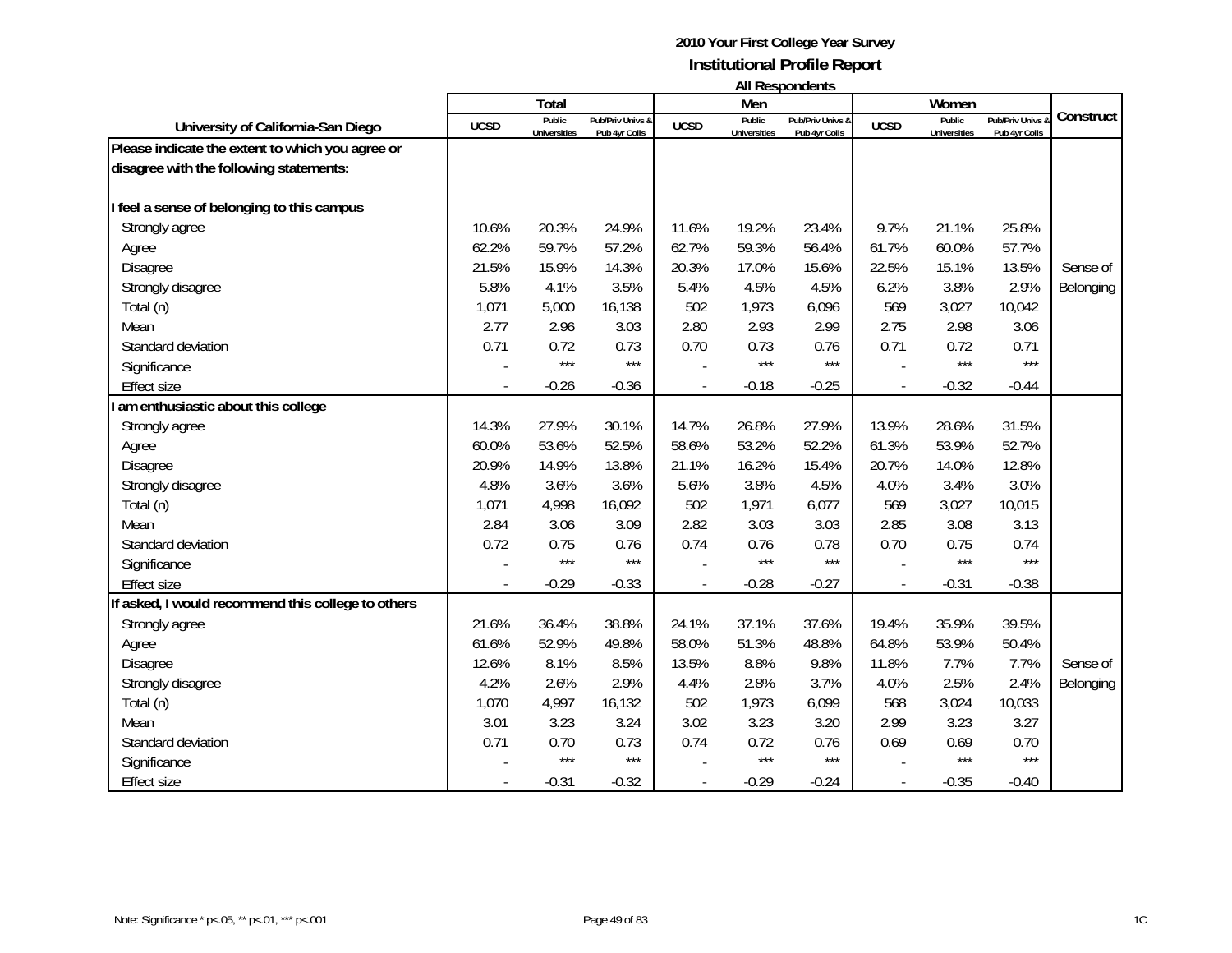| <b>All Respondents</b> |  |
|------------------------|--|
|------------------------|--|

|                                                    |             | Total                         |                                   |             | Men                           |                                   |                          | Women                         |                                   |              |
|----------------------------------------------------|-------------|-------------------------------|-----------------------------------|-------------|-------------------------------|-----------------------------------|--------------------------|-------------------------------|-----------------------------------|--------------|
| University of California-San Diego                 | <b>UCSD</b> | Public<br><b>Universities</b> | Pub/Priv Univs &<br>Pub 4yr Colls | <b>UCSD</b> | Public<br><b>Universities</b> | Pub/Priv Univs &<br>Pub 4yr Colls | <b>UCSD</b>              | Public<br><b>Universities</b> | Pub/Priv Univs &<br>Pub 4yr Colls | Construct    |
| Please indicate the extent to which you agree or   |             |                               |                                   |             |                               |                                   |                          |                               |                                   |              |
| disagree with the following statements:            |             |                               |                                   |             |                               |                                   |                          |                               |                                   |              |
| I have effectively led a group to a common purpose |             |                               |                                   |             |                               |                                   |                          |                               |                                   |              |
| Strongly agree                                     | 8.2%        | 9.9%                          | 11.9%                             | 8.8%        | 12.2%                         | 14.2%                             | 7.6%                     | 8.3%                          | 10.6%                             |              |
| Agree                                              | 37.2%       | 44.0%                         | 44.3%                             | 40.0%       | 45.1%                         | 46.5%                             | 34.8%                    | 43.3%                         | 43.0%                             |              |
| <b>Disagree</b>                                    | 42.8%       | 37.2%                         | 35.3%                             | 39.6%       | 33.8%                         | 31.0%                             | 45.6%                    | 39.5%                         | 37.9%                             |              |
| Strongly disagree                                  | 11.8%       | 8.9%                          | 8.4%                              | 11.6%       | 8.9%                          | 8.3%                              | 12.1%                    | 8.9%                          | 8.5%                              | Leadership I |
| Total (n)                                          | 1,066       | 4,987                         | 16,104                            | 502         | 1,969                         | 6,079                             | 564                      | 3,018                         | 10,025                            |              |
| Mean                                               | 2.42        | 2.55                          | 2.60                              | 2.46        | 2.61                          | 2.66                              | 2.38                     | 2.51                          | 2.56                              |              |
| Standard deviation                                 | 0.80        | 0.79                          | 0.80                              | 0.81        | 0.81                          | 0.82                              | 0.79                     | 0.77                          | 0.79                              |              |
| Significance                                       |             | $***$                         | $***$                             |             | $***$                         | $***$                             |                          | $***$                         | $***$                             |              |
| Effect size                                        |             | $-0.16$                       | $-0.23$                           |             | $-0.19$                       | $-0.24$                           | $\overline{\phantom{a}}$ | $-0.17$                       | $-0.23$                           |              |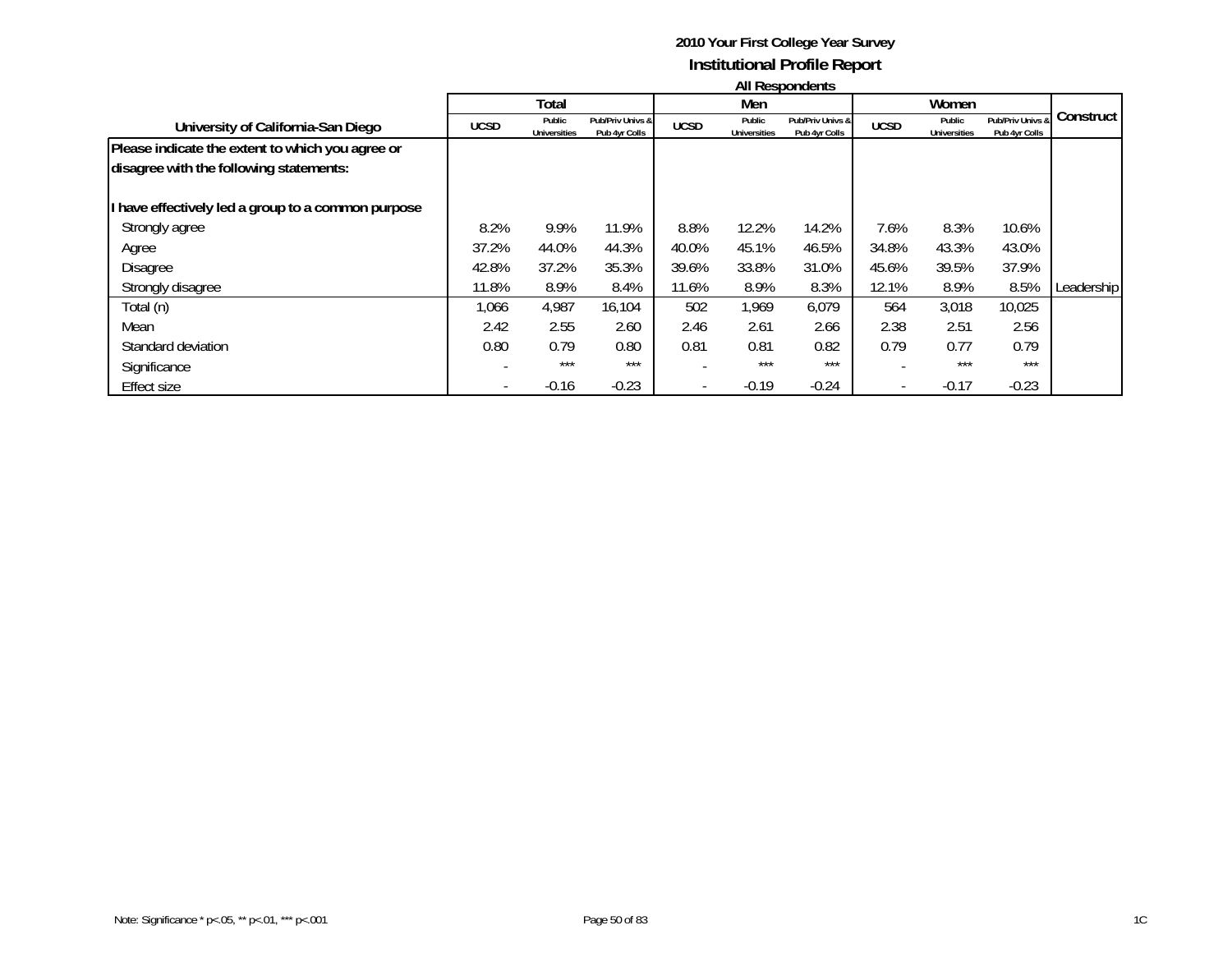|                                                     |                | Total                         |                                   |                          | Men                           | טוויטשויטעכטוויי                  |                          | Women                         |                                              |             |
|-----------------------------------------------------|----------------|-------------------------------|-----------------------------------|--------------------------|-------------------------------|-----------------------------------|--------------------------|-------------------------------|----------------------------------------------|-------------|
| University of California-San Diego                  | <b>UCSD</b>    | Public<br><b>Universities</b> | Pub/Priv Univs &<br>Pub 4yr Colls | <b>UCSD</b>              | Public<br><b>Universities</b> | Pub/Priv Univs &<br>Pub 4yr Colls | <b>UCSD</b>              | Public<br><b>Universities</b> | <b>Pub/Priv Univs &amp;</b><br>Pub 4yr Colls | Construct   |
| To what extent have you experienced the following   |                |                               |                                   |                          |                               |                                   |                          |                               |                                              |             |
| with students from a racial/ethnic group other than |                |                               |                                   |                          |                               |                                   |                          |                               |                                              |             |
| your own?                                           |                |                               |                                   |                          |                               |                                   |                          |                               |                                              |             |
|                                                     |                |                               |                                   |                          |                               |                                   |                          |                               |                                              |             |
| Dined or shared a meal                              |                |                               |                                   |                          |                               |                                   |                          |                               |                                              |             |
| Very often                                          | 38.3%          | 29.2%                         | 29.7%                             | 37.8%                    | 30.5%                         | 31.5%                             | 38.7%                    | 28.3%                         | 28.7%                                        |             |
| Often                                               | 28.4%          | 24.2%                         | 23.8%                             | 28.7%                    | 24.9%                         | 25.9%                             | 28.2%                    | 23.8%                         | 22.6%                                        | Positive    |
| Sometimes                                           | 19.8%          | 24.7%                         | 25.2%                             | 21.5%                    | 24.0%                         | 24.3%                             | 18.3%                    | 25.2%                         | 25.8%                                        | Cross-      |
| Seldom                                              | 9.4%           | 14.5%                         | 13.7%                             | 8.6%                     | 13.5%                         | 11.8%                             | 10.2%                    | 15.2%                         | 14.8%                                        | Racial      |
| Never                                               | 4.0%           | 7.3%                          | 7.5%                              | 3.4%                     | 7.1%                          | 6.6%                              | 4.6%                     | 7.5%                          | 8.1%                                         | Interaction |
| Total (n)                                           | 1,070          | 4,998                         | 16,166                            | 502                      | 1,972                         | 6,108                             | 568                      | 3,026                         | 10,058                                       |             |
| Mean                                                | 3.88           | 3.53                          | 3.55                              | 3.89                     | 3.58                          | 3.64                              | 3.86                     | 3.50                          | 3.49                                         |             |
| Standard deviation                                  | 1.14           | 1.25                          | 1.25                              | 1.11                     | 1.25                          | 1.22                              | 1.17                     | 1.25                          | 1.27                                         |             |
| Significance                                        |                | $***$                         | $***$                             |                          | $***$                         | $***$                             |                          | $***$                         | $***$                                        |             |
| <b>Effect size</b>                                  |                | 0.28                          | 0.26                              |                          | 0.25                          | 0.20                              | $\overline{\phantom{a}}$ | 0.29                          | 0.29                                         |             |
| Had meaningful and honest discussions about         |                |                               |                                   |                          |                               |                                   |                          |                               |                                              |             |
| race/ethnic relations outside of class              |                |                               |                                   |                          |                               |                                   |                          |                               |                                              |             |
| Very often                                          | 17.7%          | 13.2%                         | 13.5%                             | 17.7%                    | 13.1%                         | 14.2%                             | 17.6%                    | 13.2%                         | 13.0%                                        |             |
| Often                                               | 23.3%          | 17.1%                         | 17.4%                             | 23.5%                    | 18.6%                         | 19.3%                             | 23.1%                    | 16.2%                         | 16.2%                                        | Positive    |
| Sometimes                                           | 29.2%          | 28.1%                         | 28.7%                             | 29.9%                    | 27.9%                         | 28.9%                             | 28.5%                    | 28.2%                         | 28.6%                                        | Cross-      |
| Seldom                                              | 19.3%          | 24.2%                         | 23.3%                             | 19.9%                    | 25.0%                         | 22.3%                             | 18.7%                    | 23.7%                         | 24.0%                                        | Racial      |
| Never                                               | 10.7%          | 17.4%                         | 17.1%                             | 9.0%                     | 15.3%                         | 15.3%                             | 12.1%                    | 18.7%                         | 18.2%                                        | Interaction |
| Total (n)                                           | 1,070          | 4,998                         | 16,166                            | 502                      | 1,972                         | 6,110                             | 568                      | 3,026                         | 10,056                                       |             |
| Mean                                                | 3.18           | 2.84                          | 2.87                              | 3.21                     | 2.89                          | 2.95                              | 3.15                     | 2.81                          | 2.82                                         |             |
| Standard deviation                                  | 1.24           | 1.27                          | 1.27                              | 1.21                     | 1.25                          | 1.26                              | 1.26                     | 1.28                          | 1.27                                         |             |
| Significance                                        |                | $***$                         | $***$                             |                          | $***$                         | $***$                             |                          | $***$                         | $***$                                        |             |
| <b>Effect size</b>                                  | $\overline{a}$ | 0.27                          | 0.24                              | $\overline{\phantom{a}}$ | 0.26                          | 0.21                              | $\overline{\phantom{a}}$ | 0.27                          | 0.26                                         |             |
| Had guarded, cautious interactions                  |                |                               |                                   |                          |                               |                                   |                          |                               |                                              |             |
| Very often                                          | 4.1%           | 3.6%                          | 4.0%                              | 4.4%                     | 4.0%                          | 5.1%                              | 3.9%                     | 3.3%                          | 3.3%                                         |             |
| Often                                               | 11.6%          | 7.0%                          | 7.4%                              | 13.1%                    | 9.2%                          | 9.7%                              | 10.2%                    | 5.6%                          | 6.0%                                         | Negative    |
| Sometimes                                           | 23.9%          | 22.9%                         | 22.8%                             | 26.7%                    | 24.6%                         | 25.4%                             | 21.5%                    | 21.8%                         | 21.3%                                        | Cross-      |
| Seldom                                              | 32.6%          | 33.1%                         | 31.1%                             | 31.5%                    | 33.1%                         | 30.8%                             | 33.6%                    | 33.1%                         | 31.3%                                        | Racial      |
| Never                                               | 27.8%          | 33.4%                         | 34.7%                             | 24.3%                    | 29.1%                         | 29.0%                             | 30.8%                    | 36.2%                         | 38.1%                                        | Interaction |
| Total (n)                                           | 1,070          | 4,996                         | 16,132                            | 502                      | 1,972                         | 6,098                             | 568                      | 3,024                         | 10,034                                       |             |
| Mean                                                | 2.32           | 2.14                          | 2.15                              | 2.42                     | 2.26                          | 2.31                              | 2.23                     | 2.07                          | 2.05                                         |             |
| Standard deviation                                  | 1.12           | 1.07                          | 1.10                              | 1.12                     | 1.09                          | 1.14                              | 1.11                     | 1.05                          | 1.06                                         |             |
| Significance                                        |                | $***$                         | $***$                             |                          | $\star\star$                  | $\star$                           |                          | $***$                         | $***$                                        |             |
| <b>Effect size</b>                                  |                | 0.17                          | 0.15                              |                          | 0.15                          | 0.10                              | $\blacksquare$           | 0.15                          | 0.17                                         |             |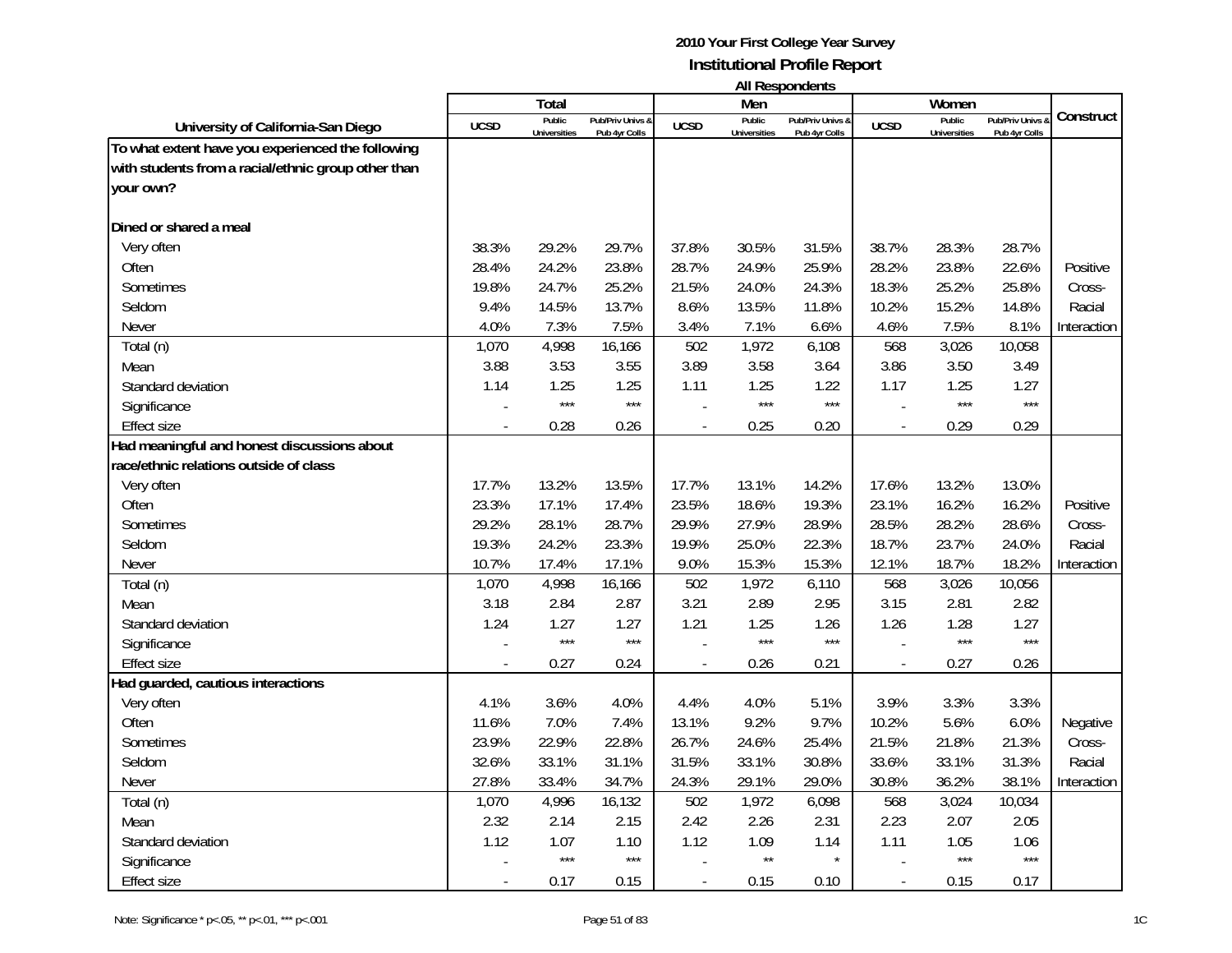|                                                     |             | Total                         |                                   |                | Men                           | בחוסטוושטואו וור                  |                | Women                         |                                   |             |
|-----------------------------------------------------|-------------|-------------------------------|-----------------------------------|----------------|-------------------------------|-----------------------------------|----------------|-------------------------------|-----------------------------------|-------------|
| University of California-San Diego                  | <b>UCSD</b> | Public<br><b>Universities</b> | Pub/Priv Univs &<br>Pub 4yr Colls | <b>UCSD</b>    | Public<br><b>Universities</b> | Pub/Priv Univs &<br>Pub 4yr Colls | <b>UCSD</b>    | Public<br><b>Universities</b> | Pub/Priv Univs &<br>Pub 4yr Colls | Construct   |
| To what extent have you experienced the following   |             |                               |                                   |                |                               |                                   |                |                               |                                   |             |
| with students from a racial/ethnic group other than |             |                               |                                   |                |                               |                                   |                |                               |                                   |             |
| your own?                                           |             |                               |                                   |                |                               |                                   |                |                               |                                   |             |
|                                                     |             |                               |                                   |                |                               |                                   |                |                               |                                   |             |
| Shared personal feelings and problems               |             |                               |                                   |                |                               |                                   |                |                               |                                   |             |
| Very often                                          | 19.7%       | 15.1%                         | 16.4%                             | 17.1%          | 11.7%                         | 12.8%                             | 22.0%          | 17.3%                         | 18.6%                             |             |
| Often                                               | 26.7%       | 23.0%                         | 23.5%                             | 24.9%          | 21.3%                         | 22.1%                             | 28.3%          | 24.1%                         | 24.4%                             | Positive    |
| Sometimes                                           | 30.3%       | 30.5%                         | 29.6%                             | 33.9%          | 32.3%                         | 32.5%                             | 27.1%          | 29.4%                         | 27.9%                             | Cross-      |
| Seldom                                              | 14.4%       | 17.0%                         | 16.4%                             | 14.7%          | 19.5%                         | 18.0%                             | 14.1%          | 15.4%                         | 15.5%                             | Racial      |
| Never                                               | 9.0%        | 14.3%                         | 14.0%                             | 9.4%           | 15.3%                         | 14.7%                             | 8.6%           | 13.7%                         | 13.6%                             | Interaction |
| Total (n)                                           | 1,071       | 4,999                         | 16,143                            | 502            | 1,972                         | 6,100                             | 569            | 3,027                         | 10,043                            |             |
| Mean                                                | 3.34        | 3.08                          | 3.12                              | 3.26           | 2.95                          | 3.00                              | 3.41           | 3.16                          | 3.19                              |             |
| Standard deviation                                  | 1.20        | 1.25                          | 1.27                              | 1.18           | 1.22                          | 1.22                              | 1.22           | 1.27                          | 1.29                              |             |
| Significance                                        |             | $***$                         | $***$                             |                | $***$                         | $***$                             |                | $***$                         | $***$                             |             |
| <b>Effect size</b>                                  |             | 0.21                          | 0.17                              | $\overline{a}$ | 0.25                          | 0.21                              | $\blacksquare$ | 0.20                          | 0.17                              |             |
| Had tense, somewhat hostile interactions            |             |                               |                                   |                |                               |                                   |                |                               |                                   |             |
| Very often                                          | 2.4%        | 2.0%                          | 2.5%                              | 3.2%           | 2.2%                          | 3.6%                              | 1.8%           | 1.9%                          | 1.9%                              |             |
| Often                                               | 5.6%        | 3.6%                          | 4.2%                              | 5.8%           | 3.8%                          | 5.9%                              | 5.5%           | 3.4%                          | 3.2%                              | Negative    |
| Sometimes                                           | 14.4%       | 10.9%                         | 12.9%                             | 15.3%          | 13.1%                         | 15.8%                             | 13.6%          | 9.5%                          | 11.2%                             | Cross-      |
| Seldom                                              | 25.8%       | 23.7%                         | 22.8%                             | 25.7%          | 26.3%                         | 24.4%                             | 25.9%          | 22.0%                         | 21.9%                             | Racial      |
| <b>Never</b>                                        | 51.8%       | 59.8%                         | 57.6%                             | 50.0%          | 54.6%                         | 50.4%                             | 53.3%          | 63.1%                         | 61.9%                             | Interaction |
| Total (n)                                           | 1,070       | 4,998                         | 16,139                            | 502            | 1,972                         | 6,098                             | 568            | 3,026                         | 10,041                            |             |
| Mean                                                | 1.81        | 1.64                          | 1.71                              | 1.86           | 1.73                          | 1.88                              | 1.76           | 1.59                          | 1.61                              |             |
| Standard deviation                                  | 1.03        | 0.95                          | 1.01                              | 1.07           | 0.98                          | 1.10                              | 1.00           | 0.93                          | 0.94                              |             |
| Significance                                        |             | $***$                         | $\star\star$                      |                | $\star\star$                  |                                   |                | $***$                         | $***$                             |             |
| <b>Effect size</b>                                  |             | 0.18                          | 0.10                              |                | 0.13                          | $-0.02$                           |                | 0.18                          | 0.16                              |             |
| Had intellectual discussions outside of class       |             |                               |                                   |                |                               |                                   |                |                               |                                   |             |
| Very often                                          | 19.0%       | 16.1%                         | 16.2%                             | 18.3%          | 16.8%                         | 17.0%                             | 19.5%          | 15.6%                         | 15.8%                             |             |
| Often                                               | 30.7%       | 25.3%                         | 24.9%                             | 32.3%          | 28.3%                         | 27.1%                             | 29.3%          | 23.3%                         | 23.6%                             | Positive    |
| Sometimes                                           | 30.3%       | 30.6%                         | 30.4%                             | 32.1%          | 29.9%                         | 30.7%                             | 28.8%          | 31.1%                         | 30.3%                             | Cross-      |
| Seldom                                              | 12.7%       | 15.3%                         | 15.2%                             | 12.5%          | 14.4%                         | 14.1%                             | 12.8%          | 15.9%                         | 15.9%                             | Racial      |
| Never                                               | 7.3%        | 12.7%                         | 13.2%                             | 4.8%           | 10.7%                         | 11.1%                             | 9.5%           | 14.1%                         | 14.4%                             | Interaction |
| Total (n)                                           | 1,071       | 4,997                         | 16,110                            | 502            | 1,972                         | 6,084                             | 569            | 3,025                         | 10,026                            |             |
| Mean                                                | 3.41        | 3.17                          | 3.16                              | 3.47           | 3.26                          | 3.25                              | 3.37           | 3.11                          | 3.10                              |             |
| Standard deviation                                  | 1.15        | 1.24                          | 1.25                              | 1.08           | 1.21                          | 1.21                              | 1.20           | 1.25                          | 1.26                              |             |
| Significance                                        |             | $***$                         | $***$                             |                | ***                           | $***$                             |                | $***$                         | $***$                             |             |
| <b>Effect size</b>                                  |             | 0.19                          | 0.20                              |                | 0.17                          | 0.18                              |                | 0.21                          | 0.21                              |             |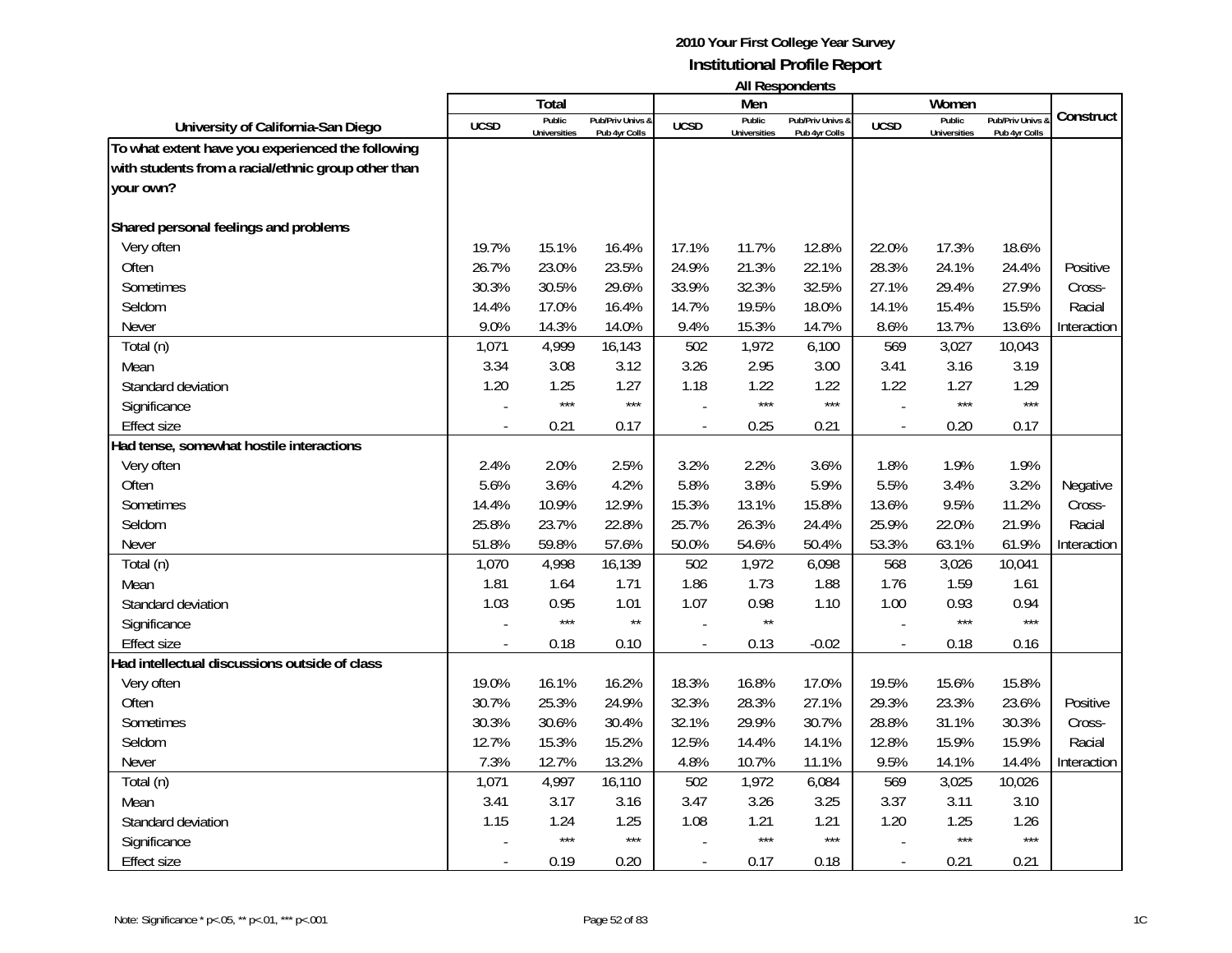|                                                     |                          | Total                         |                                   |                | Men                    | טוויטשויטעכטוויי                  |                          | Women                         |                                 |             |
|-----------------------------------------------------|--------------------------|-------------------------------|-----------------------------------|----------------|------------------------|-----------------------------------|--------------------------|-------------------------------|---------------------------------|-------------|
| University of California-San Diego                  | <b>UCSD</b>              | Public<br><b>Universities</b> | Pub/Priv Univs &<br>Pub 4yr Colls | <b>UCSD</b>    | Public<br>Universities | Pub/Priv Univs &<br>Pub 4yr Colls | <b>UCSD</b>              | Public<br><b>Universities</b> | Pub/Priv Univs<br>Pub 4yr Colls | Construct   |
| To what extent have you experienced the following   |                          |                               |                                   |                |                        |                                   |                          |                               |                                 |             |
| with students from a racial/ethnic group other than |                          |                               |                                   |                |                        |                                   |                          |                               |                                 |             |
| your own?                                           |                          |                               |                                   |                |                        |                                   |                          |                               |                                 |             |
|                                                     |                          |                               |                                   |                |                        |                                   |                          |                               |                                 |             |
| Felt insulted or threatened because of your         |                          |                               |                                   |                |                        |                                   |                          |                               |                                 |             |
| race/ethnicity                                      |                          |                               |                                   |                |                        |                                   |                          |                               |                                 |             |
| Very often                                          | 2.3%                     | 1.6%                          | 1.9%                              | 2.8%           | 2.1%                   | 3.0%                              | 1.9%                     | 1.3%                          | 1.3%                            |             |
| Often                                               | 5.7%                     | 2.9%                          | 3.1%                              | 6.8%           | 3.9%                   | 4.8%                              | 4.7%                     | 2.2%                          | 2.1%                            | Negative    |
| <b>Sometimes</b>                                    | 9.9%                     | 7.9%                          | 8.5%                              | 9.6%           | 8.6%                   | 10.8%                             | 10.2%                    | 7.4%                          | 7.1%                            | Cross-      |
| Seldom                                              | 24.0%                    | 18.3%                         | 16.1%                             | 25.0%          | 18.5%                  | 16.5%                             | 23.2%                    | 18.1%                         | 15.8%                           | Racial      |
| Never                                               | 58.0%                    | 69.4%                         | 70.3%                             | 55.9%          | 67.0%                  | 64.9%                             | 59.9%                    | 70.9%                         | 73.6%                           | Interaction |
| Total (n)                                           | 1,070                    | 4,993                         | 16,138                            | 501            | 1,971                  | 6,095                             | 569                      | 3,022                         | 10,043                          |             |
| Mean                                                | 1.70                     | 1.49                          | 1.50                              | 1.76           | 1.56                   | 1.64                              | 1.66                     | 1.45                          | 1.42                            |             |
| Standard deviation                                  | 1.02                     | 0.88                          | 0.92                              | 1.06           | 0.95                   | 1.04                              | 0.97                     | 0.83                          | 0.82                            |             |
| Significance                                        |                          | $***$                         | $***$                             |                | $***$                  | $\star$                           |                          | $***$                         | $***$                           |             |
| <b>Effect size</b>                                  |                          | 0.24                          | 0.22                              |                | 0.21                   | 0.12                              | $\overline{\phantom{a}}$ | 0.25                          | 0.29                            |             |
| Studied or prepared for class                       |                          |                               |                                   |                |                        |                                   |                          |                               |                                 |             |
| Very often                                          | 26.9%                    | 21.7%                         | 22.0%                             | 23.5%          | 19.7%                  | 19.8%                             | 29.9%                    | 23.0%                         | 23.4%                           |             |
| Often                                               | 30.5%                    | 23.7%                         | 23.5%                             | 31.5%          | 26.3%                  | 25.9%                             | 29.7%                    | 22.0%                         | 22.0%                           | Positive    |
| Sometimes                                           | 25.0%                    | 26.7%                         | 25.8%                             | 28.5%          | 28.1%                  | 27.7%                             | 22.0%                    | 25.8%                         | 24.7%                           | Cross-      |
| Seldom                                              | 9.2%                     | 13.5%                         | 13.9%                             | 8.8%           | 12.6%                  | 13.3%                             | 9.7%                     | 14.0%                         | 14.2%                           | Racial      |
| Never                                               | 8.3%                     | 14.4%                         | 14.8%                             | 7.8%           | 13.2%                  | 13.4%                             | 8.8%                     | 15.1%                         | 15.7%                           | Interaction |
| Total (n)                                           | 1,071                    | 4,997                         | 16,142                            | 502            | 1,971                  | 6,097                             | 569                      | 3,026                         | 10,045                          |             |
| Mean                                                | 3.58                     | 3.25                          | 3.24                              | 3.54           | 3.27                   | 3.25                              | 3.62                     | 3.24                          | 3.23                            |             |
| Standard deviation                                  | 1.21                     | 1.32                          | 1.34                              | 1.17           | 1.28                   | 1.29                              | 1.25                     | 1.35                          | 1.37                            |             |
| Significance                                        |                          | $***$                         | $\star\star\star$                 |                | $***$                  | $***$                             |                          | $***$                         | $***$                           |             |
| <b>Effect size</b>                                  |                          | 0.25                          | 0.25                              | $\overline{a}$ | 0.21                   | 0.22                              | $\overline{\phantom{a}}$ | 0.28                          | 0.28                            |             |
| Socialized or partied                               |                          |                               |                                   |                |                        |                                   |                          |                               |                                 |             |
| Very often                                          | 23.1%                    | 19.1%                         | 21.5%                             | 23.5%          | 19.1%                  | 21.8%                             | 22.7%                    | 19.1%                         | 21.3%                           |             |
| Often                                               | 27.1%                    | 25.9%                         | 25.6%                             | 29.7%          | 26.1%                  | 26.3%                             | 24.8%                    | 25.7%                         | 25.2%                           | Positive    |
| Sometimes                                           | 27.4%                    | 29.6%                         | 28.3%                             | 26.9%          | 29.4%                  | 29.1%                             | 27.8%                    | 29.8%                         | 27.8%                           | Cross-      |
| Seldom                                              | 14.7%                    | 14.9%                         | 13.9%                             | 12.5%          | 14.7%                  | 13.3%                             | 16.5%                    | 15.0%                         | 14.2%                           | Racial      |
| Never                                               | 7.8%                     | 10.5%                         | 10.8%                             | 7.4%           | 10.8%                  | 9.7%                              | 8.3%                     | 10.3%                         | 11.5%                           | Interaction |
| Total (n)                                           | 1,071                    | 4,999                         | 16,153                            | 502            | 1,972                  | 6,099                             | 569                      | 3,027                         | 10,054                          |             |
| Mean                                                | 3.43                     | 3.28                          | 3.33                              | 3.49           | 3.28                   | 3.37                              | 3.37                     | 3.28                          | 3.30                            |             |
| Standard deviation                                  | 1.21                     | 1.23                          | 1.26                              | 1.19           | 1.23                   | 1.23                              | 1.23                     | 1.23                          | 1.27                            |             |
| Significance                                        |                          | $***$                         |                                   |                | $***$                  | $\star$                           |                          |                               |                                 |             |
| <b>Effect size</b>                                  | $\overline{\phantom{a}}$ | 0.12                          | 0.08                              | $\sim$         | 0.17                   | 0.10                              | $\overline{a}$           | 0.07                          | 0.06                            |             |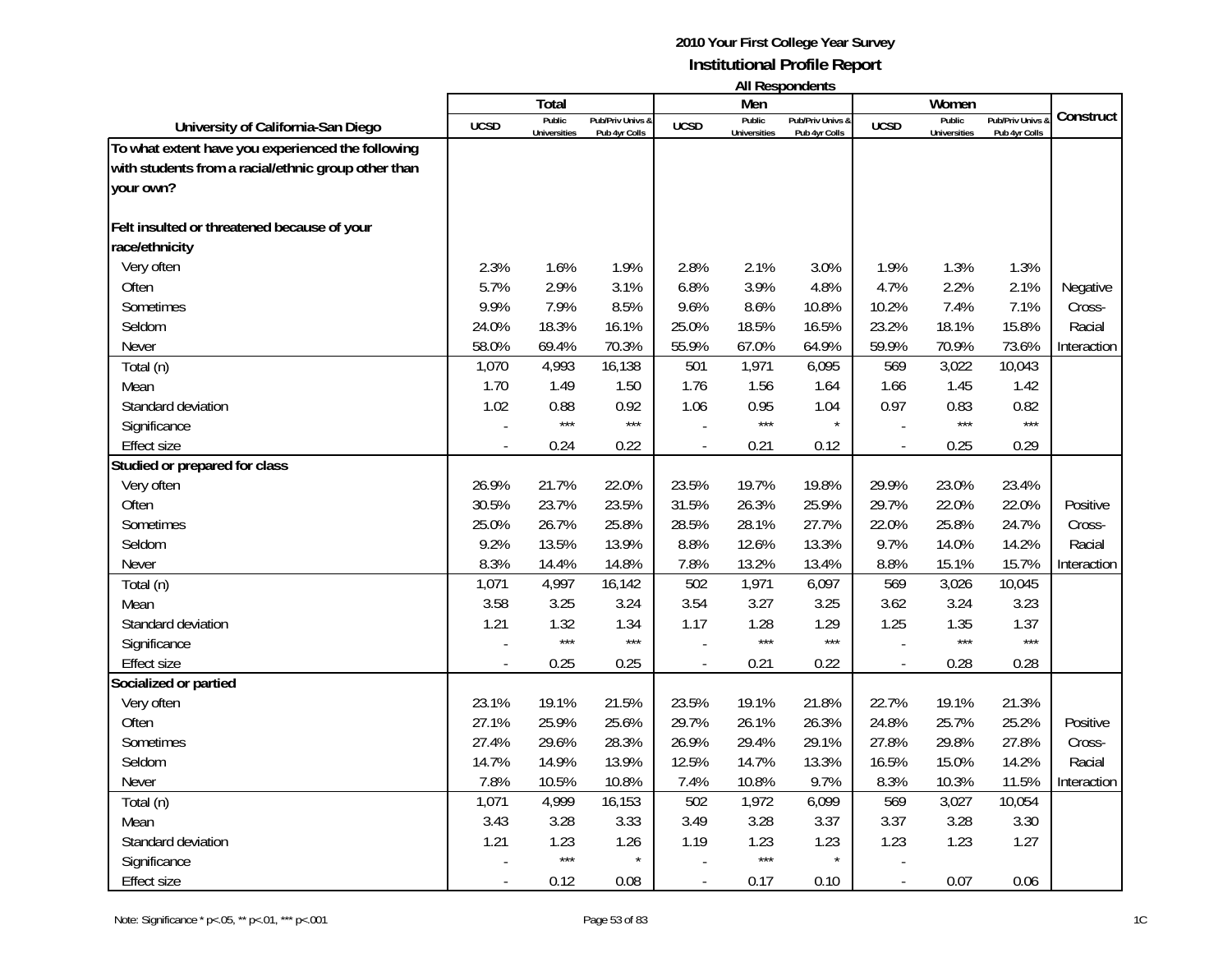|                                                    |             | All Respondents               |                                   |             |                               |                                   |             |                               |                                   |           |  |  |
|----------------------------------------------------|-------------|-------------------------------|-----------------------------------|-------------|-------------------------------|-----------------------------------|-------------|-------------------------------|-----------------------------------|-----------|--|--|
|                                                    |             | Total                         |                                   |             | Men                           |                                   |             | Women                         |                                   |           |  |  |
| University of California-San Diego                 | <b>UCSD</b> | Public<br><b>Universities</b> | Pub/Priv Univs &<br>Pub 4yr Colls | <b>UCSD</b> | Public<br><b>Universities</b> | Pub/Priv Univs &<br>Pub 4yr Colls | <b>UCSD</b> | Public<br><b>Universities</b> | Pub/Priv Univs &<br>Pub 4yr Colls | Construct |  |  |
| How many times in the past two weeks, if any, have |             |                               |                                   |             |                               |                                   |             |                               |                                   |           |  |  |
| you had five or more alcoholic drinks in a row?    |             |                               |                                   |             |                               |                                   |             |                               |                                   |           |  |  |
| 10 or more times                                   | 0.6%        | 0.8%                          | 1.1%                              | 0.8%        | 1.0%                          | 2.1%                              | 0.4%        | 0.6%                          | 0.6%                              |           |  |  |
| 6-9 times                                          | 0.7%        | 1.8%                          | 2.5%                              | 1.0%        | 2.2%                          | 3.6%                              | 0.5%        | 1.5%                          | 1.8%                              |           |  |  |
| 3-5 times                                          | 7.4%        | 8.7%                          | 11.0%                             | 10.4%       | 10.3%                         | 14.0%                             | 4.8%        | 7.6%                          | 9.2%                              |           |  |  |
| Twice                                              | 8.2%        | 8.9%                          | 10.4%                             | 9.4%        | 9.7%                          | 11.1%                             | 7.2%        | 8.4%                          | 10.0%                             |           |  |  |
| Once                                               | 14.6%       | 12.9%                         | 12.3%                             | 16.9%       | 12.9%                         | 12.5%                             | 12.5%       | 12.8%                         | 12.2%                             |           |  |  |
| None                                               | 68.5%       | 67.0%                         | 62.6%                             | 61.6%       | 63.8%                         | 56.7%                             | 74.6%       | 69.1%                         | 66.2%                             |           |  |  |
| Total (n)                                          | 1,070       | 4,996                         | 16,045                            | 502         | 1,974                         | 6,041                             | 568         | 3,022                         | 10,004                            |           |  |  |
| Mean                                               | 1.59        | 1.68                          | 1.82                              | 1.75        | 1.77                          | 2.02                              | 1.45        | 1.61                          | 1.70                              |           |  |  |
| Standard deviation                                 | 1.03        | 1.13                          | 1.24                              | 1.13        | 1.21                          | 1.38                              | 0.90        | 1.08                          | 1.14                              |           |  |  |
| Significance                                       |             | $\star$                       | $***$                             |             |                               | ***                               |             | ***                           | $***$                             |           |  |  |
| <b>Effect size</b>                                 |             | $-0.08$                       | $-0.19$                           |             | $-0.02$                       | $-0.20$                           |             | $-0.15$                       | $-0.22$                           |           |  |  |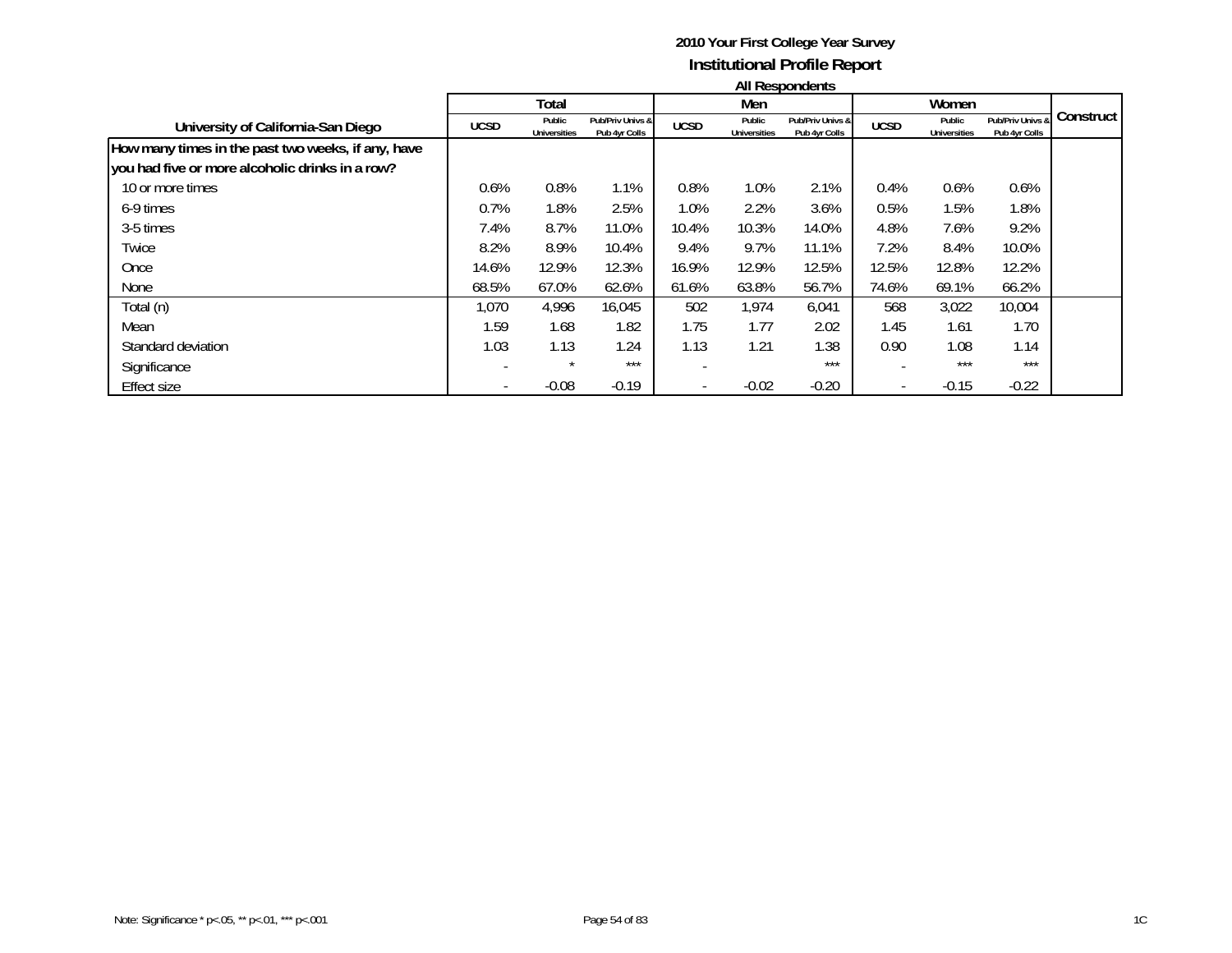| <b>All Respondents</b> |  |
|------------------------|--|
|------------------------|--|

|                                                       |                          |                     |                  |                          | Men                 | AII RESPUNJENTS  |                |                     |                |           |
|-------------------------------------------------------|--------------------------|---------------------|------------------|--------------------------|---------------------|------------------|----------------|---------------------|----------------|-----------|
|                                                       |                          | Total<br>Public     | Pub/Priv Univs & |                          | Public              | Pub/Priv Univs & |                | Women<br>Public     | Pub/Priv Univs | Construct |
| University of California-San Diego                    | <b>UCSD</b>              | <b>Universities</b> | Pub 4yr Colls    | <b>UCSD</b>              | <b>Universities</b> | Pub 4yr Colls    | <b>UCSD</b>    | <b>Universities</b> | Pub 4yr Colls  |           |
| How often in the past year did you:                   |                          |                     |                  |                          |                     |                  |                |                     |                |           |
|                                                       |                          |                     |                  |                          |                     |                  |                |                     |                |           |
| Ask questions in class                                |                          |                     |                  |                          |                     |                  |                |                     |                |           |
| Frequently                                            | 14.5%                    | 21.8%               | 30.6%            | 14.1%                    | 20.8%               | 30.7%            | 14.8%          | 22.5%               | 30.6%          |           |
| Occasionally                                          | 56.1%                    | 59.7%               | 58.1%            | 55.4%                    | 60.2%               | 58.0%            | 56.8%          | 59.4%               | 58.1%          | Habits of |
| Not at all                                            | 29.4%                    | 18.5%               | 11.3%            | 30.5%                    | 19.0%               | 11.3%            | 28.5%          | 18.1%               | 11.3%          | Mind      |
| Total (n)                                             | 1,071                    | 4,997               | 16,161           | 502                      | 1,971               | 6,105            | 569            | 3,026               | 10,056         |           |
| Mean                                                  | 1.85                     | 2.03                | 2.19             | 1.84                     | 2.02                | 2.19             | 1.86           | 2.04                | 2.19           |           |
| Standard deviation                                    | 0.65                     | 0.63                | 0.62             | 0.65                     | 0.63                | 0.62             | 0.64           | 0.64                | 0.62           |           |
| Significance                                          |                          | $***$               | $***$            |                          | $***$               | $***$            |                | ***                 | $***$          |           |
| <b>Effect size</b>                                    |                          | $-0.29$             | $-0.55$          |                          | $-0.29$             | $-0.56$          |                | $-0.28$             | $-0.53$        |           |
| Support your opinions with a logical argument         |                          |                     |                  |                          |                     |                  |                |                     |                |           |
| Frequently                                            | 39.6%                    | 43.3%               | 45.6%            | 40.4%                    | 47.2%               | 49.6%            | 38.8%          | 40.8%               | 43.2%          |           |
| Occasionally                                          | 52.8%                    | 49.6%               | 48.4%            | 54.6%                    | 47.6%               | 45.9%            | 51.3%          | 50.9%               | 49.9%          | Habits of |
| Not at all                                            | 7.6%                     | 7.0%                | 6.0%             | 5.0%                     | 5.2%                | 4.5%             | 9.8%           | 8.3%                | 6.9%           | Mind      |
| Total (n)                                             | 1,071                    | 4,997               | 16,147           | 502                      | 1,971               | 6,098            | 569            | 3,026               | 10,049         |           |
| Mean                                                  | 2.32                     | 2.36                | 2.40             | 2.35                     | 2.42                | 2.45             | 2.29           | 2.33                | 2.36           |           |
| Standard deviation                                    | 0.61                     | 0.61                | 0.60             | 0.57                     | 0.59                | 0.58             | 0.64           | 0.62                | 0.61           |           |
| Significance                                          |                          |                     | $***$            |                          |                     | $***$            |                |                     | $\star\star$   |           |
| <b>Effect size</b>                                    |                          | $-0.07$             | $-0.13$          |                          | $-0.12$             | $-0.17$          |                | $-0.06$             | $-0.11$        |           |
| Seek solutions to problems and explain them to others |                          |                     |                  |                          |                     |                  |                |                     |                |           |
| Frequently                                            | 36.7%                    | 40.7%               | 41.6%            | 36.9%                    | 42.3%               | 42.7%            | 36.6%          | 39.7%               | 41.0%          |           |
| Occasionally                                          | 55.5%                    | 53.0%               | 52.8%            | 56.4%                    | 51.9%               | 52.2%            | 54.7%          | 53.6%               | 53.2%          | Habits of |
| Not at all                                            | 7.8%                     | 6.3%                | 5.5%             | 6.8%                     | 5.7%                | 5.1%             | 8.8%           | 6.7%                | 5.8%           | Mind      |
| Total (n)                                             | 1,071                    | 4,998               | 16,146           | 502                      | 1,972               | 6,096            | 569            | 3,026               | 10,050         |           |
| Mean                                                  | 2.29                     | 2.34                | 2.36             | 2.30                     | 2.37                | 2.38             | 2.28           | 2.33                | 2.35           |           |
| Standard deviation                                    | 0.60                     | 0.59                | 0.58             | 0.59                     | 0.59                | 0.58             | 0.61           | 0.60                | 0.59           |           |
| Significance                                          |                          |                     | $***$            |                          |                     | $\star\star$     |                |                     | $\star\star$   |           |
| <b>Effect size</b>                                    |                          | $-0.08$             | $-0.12$          | $\overline{\phantom{a}}$ | $-0.12$             | $-0.14$          | $\blacksquare$ | $-0.08$             | $-0.12$        |           |
| Revise your papers to improve your writing            |                          |                     |                  |                          |                     |                  |                |                     |                |           |
| Frequently                                            | 43.8%                    | 47.2%               | 48.4%            | 35.5%                    | 39.2%               | 39.9%            | 51.1%          | 52.4%               | 53.6%          |           |
| Occasionally                                          | 48.5%                    | 45.6%               | 45.7%            | 54.3%                    | 51.0%               | 51.9%            | 43.4%          | 42.0%               | 41.9%          | Habits of |
| Not at all                                            | 7.7%                     | 7.2%                | 5.9%             | 10.2%                    | 9.8%                | 8.2%             | 5.4%           | 5.6%                | 4.5%           | Mind      |
| Total (n)                                             | 1,070                    | 4,997               | 16,130           | 501                      | 1,971               | 6,089            | 569            | 3,026               | 10,041         |           |
| Mean                                                  | 2.36                     | 2.40                | 2.42             | 2.25                     | 2.29                | 2.32             | 2.46           | 2.47                | 2.49           |           |
| Standard deviation                                    | 0.62                     | 0.62                | 0.60             | 0.63                     | 0.64                | 0.62             | 0.60           | 0.60                | 0.58           |           |
| Significance                                          |                          |                     | $\star\star$     |                          |                     | $\star$          |                |                     |                |           |
| <b>Effect size</b>                                    | $\overline{\phantom{a}}$ | $-0.06$             | $-0.10$          |                          | $-0.06$             | $-0.11$          | $\blacksquare$ | $-0.02$             | $-0.05$        |           |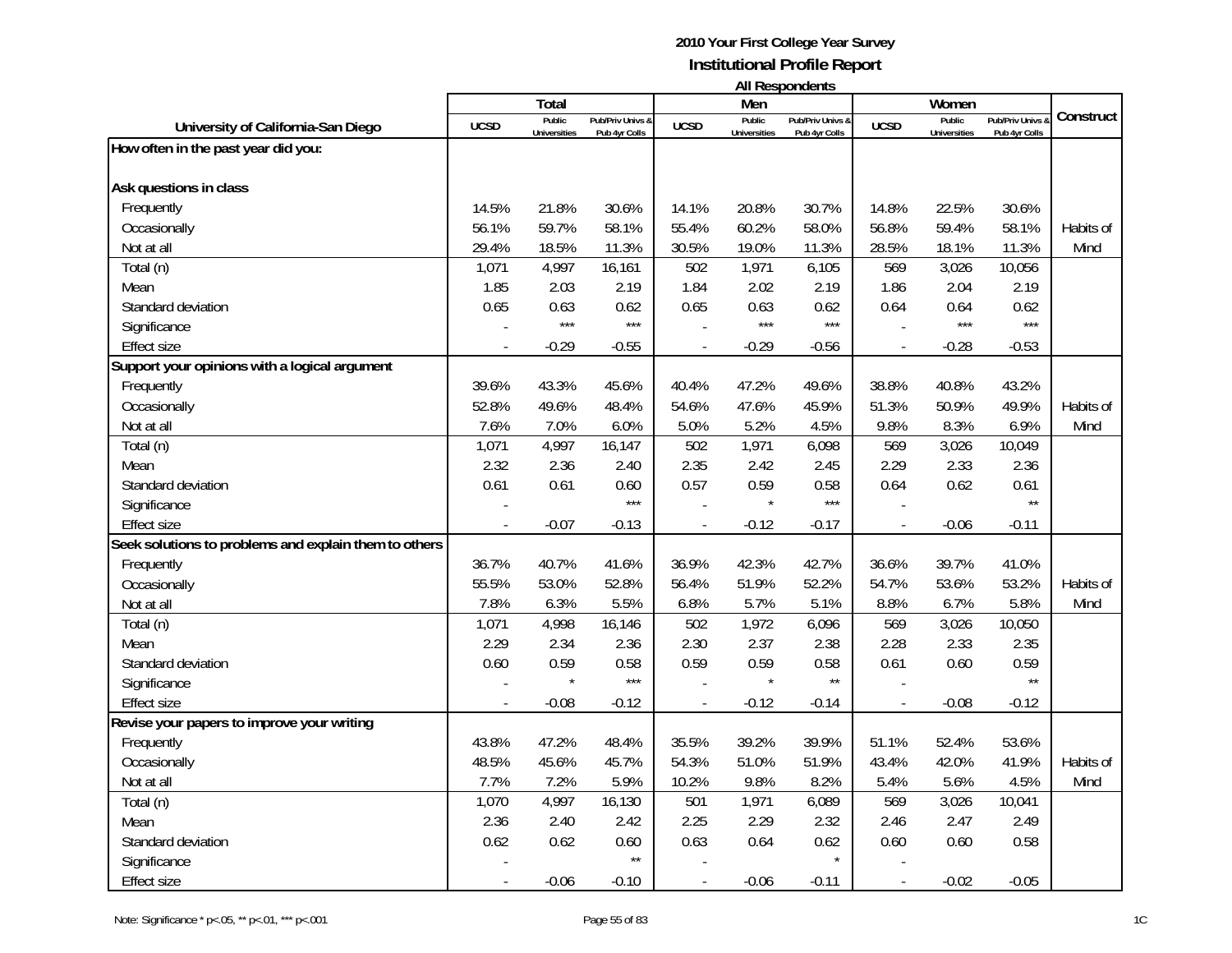| <b>All Respondents</b> |  |
|------------------------|--|
|------------------------|--|

|                                                        |             | Total               |                  |                | Men                 | n in neoponiaomo |                          | Women               |                |           |
|--------------------------------------------------------|-------------|---------------------|------------------|----------------|---------------------|------------------|--------------------------|---------------------|----------------|-----------|
| University of California-San Diego                     | <b>UCSD</b> | Public              | Pub/Priv Univs & | <b>UCSD</b>    | Public              | Pub/Priv Univs & | <b>UCSD</b>              | Public              | Pub/Priv Univs | Construct |
|                                                        |             | <b>Universities</b> | Pub 4yr Colls    |                | <b>Universities</b> | Pub 4yr Colls    |                          | <b>Universities</b> | Pub 4yr Colls  |           |
| How often in the past year did you:                    |             |                     |                  |                |                     |                  |                          |                     |                |           |
| Evaluate the quality or reliability of information you |             |                     |                  |                |                     |                  |                          |                     |                |           |
| received                                               |             |                     |                  |                |                     |                  |                          |                     |                |           |
| Frequently                                             | 39.8%       | 40.5%               | 39.7%            | 37.1%          | 40.9%               | 38.9%            | 42.2%                    | 40.3%               | 40.1%          |           |
| Occasionally                                           | 54.2%       | 53.5%               | 54.8%            | 57.4%          | 53.8%               | 55.5%            | 51.5%                    | 53.4%               | 54.4%          | Habits of |
| Not at all                                             | 6.0%        | 5.9%                | 5.5%             | 5.6%           | 5.3%                | 5.5%             | 6.3%                     | 6.3%                | 5.5%           | Mind      |
| Total (n)                                              | 1,071       | 4,996               | 16,141           | 502            | 1,971               | 6,097            | 569                      | 3,025               | 10,044         |           |
| Mean                                                   | 2.34        | 2.35                | 2.34             | 2.31           | 2.36                | 2.33             | 2.36                     | 2.34                | 2.35           |           |
| Standard deviation                                     | 0.59        | 0.59                | 0.58             | 0.57           | 0.58                | 0.58             | 0.60                     | 0.59                | 0.58           |           |
| Significance                                           |             |                     |                  |                |                     |                  |                          |                     |                |           |
| <b>Effect size</b>                                     |             | $-0.02$             | 0.00             |                | $-0.09$             | $-0.03$          |                          | 0.03                | 0.02           |           |
| Take a risk because you felt you had more to gain      |             |                     |                  |                |                     |                  |                          |                     |                |           |
| Frequently                                             | 24.9%       | 25.4%               | 27.8%            | 25.5%          | 27.4%               | 30.0%            | 24.3%                    | 24.1%               | 26.4%          |           |
| Occasionally                                           | 63.2%       | 62.6%               | 61.2%            | 64.9%          | 62.8%               | 60.6%            | 61.7%                    | 62.4%               | 61.5%          | Habits of |
| Not at all                                             | 11.9%       | 12.0%               | 11.1%            | 9.6%           | 9.8%                | 9.4%             | 13.9%                    | 13.5%               | 12.1%          | Mind      |
| Total (n)                                              | 1,069       | 4,996               | 16,146           | 502            | 1,972               | 6,098            | 567                      | 3,024               | 10,048         |           |
| Mean                                                   | 2.13        | 2.13                | 2.17             | 2.16           | 2.18                | 2.21             | 2.10                     | 2.11                | 2.14           |           |
| Standard deviation                                     | 0.59        | 0.60                | 0.60             | 0.57           | 0.58                | 0.59             | 0.61                     | 0.60                | 0.60           |           |
| Significance                                           |             |                     |                  |                |                     |                  |                          |                     |                |           |
| Effect size                                            |             | 0.00                | $-0.07$          |                | $-0.03$             | $-0.08$          |                          | $-0.02$             | $-0.07$        |           |
| Seek alternative solutions to a problem                |             |                     |                  |                |                     |                  |                          |                     |                |           |
| Frequently                                             | 34.9%       | 34.0%               | 34.7%            | 33.5%          | 37.4%               | 36.9%            | 36.0%                    | 31.9%               | 33.4%          |           |
| Occasionally                                           | 59.7%       | 60.6%               | 60.5%            | 61.1%          | 57.7%               | 58.3%            | 58.5%                    | 62.5%               | 61.8%          | Habits of |
| Not at all                                             | 5.4%        | 5.4%                | 4.8%             | 5.4%           | 4.9%                | 4.7%             | 5.4%                     | 5.7%                | 4.8%           | Mind      |
| Total (n)                                              | 1,070       | 4,993               | 16,140           | 501            | 1,970               | 6,094            | 569                      | 3,023               | 10,046         |           |
| Mean                                                   | 2.29        | 2.29                | 2.30             | 2.28           | 2.32                | 2.32             | 2.31                     | 2.26                | 2.29           |           |
| Standard deviation                                     | 0.56        | 0.56                | 0.55             | 0.56           | 0.56                | 0.56             | 0.57                     | 0.55                | 0.55           |           |
| Significance                                           |             |                     |                  |                |                     |                  |                          |                     |                |           |
| <b>Effect size</b>                                     |             | 0.00                | $-0.02$          |                | $-0.07$             | $-0.07$          |                          | 0.09                | 0.04           |           |
| Look up scientific research articles and resources     |             |                     |                  |                |                     |                  |                          |                     |                |           |
| Frequently                                             | 27.7%       | 32.5%               | 30.6%            | 24.5%          | 30.7%               | 28.9%            | 30.6%                    | 33.6%               | 31.7%          |           |
| Occasionally                                           | 53.8%       | 54.1%               | 54.7%            | 58.6%          | 57.3%               | 58.0%            | 49.6%                    | 52.0%               | 52.7%          | Habits of |
| Not at all                                             | 18.5%       | 13.4%               | 14.6%            | 16.9%          | 12.0%               | 13.1%            | 19.9%                    | 14.4%               | 15.6%          | Mind      |
| Total (n)                                              | 1,071       | 4,998               | 16,123           | 502            | 1,972               | 6,080            | 569                      | 3,026               | 10,043         |           |
| Mean                                                   | 2.09        | 2.19                | 2.16             | 2.08           | 2.19                | 2.16             | 2.11                     | 2.19                | 2.16           |           |
| Standard deviation                                     | 0.67        | 0.65                | 0.65             | 0.64           | 0.63                | 0.63             | 0.70                     | 0.67                | 0.67           |           |
| Significance                                           |             | $***$               | $***$            |                | $***$               | $\star\star$     |                          | $***$               |                |           |
| Effect size                                            |             | $-0.15$             | $-0.11$          | $\blacksquare$ | $-0.17$             | $-0.13$          | $\overline{\phantom{a}}$ | $-0.12$             | $-0.07$        |           |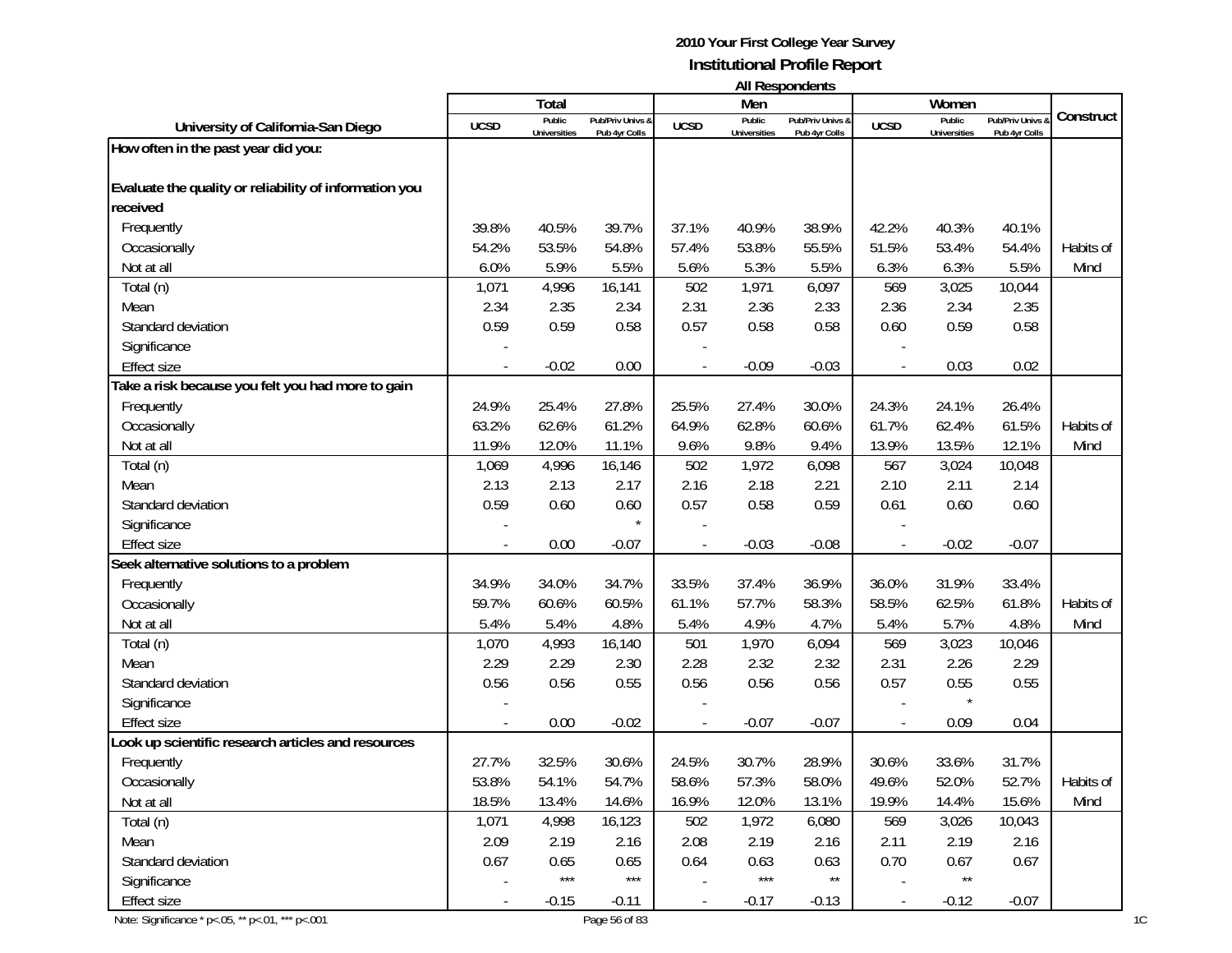| <b>All Respondents</b> |  |
|------------------------|--|
|------------------------|--|

|                                                    |             | Total               |                  |                | Men                 | n in neoponuomo  |                | Women               |                |           |
|----------------------------------------------------|-------------|---------------------|------------------|----------------|---------------------|------------------|----------------|---------------------|----------------|-----------|
| University of California-San Diego                 | <b>UCSD</b> | Public              | Pub/Priv Univs & | <b>UCSD</b>    | Public              | Pub/Priv Univs & | <b>UCSD</b>    | Public              | Pub/Priv Univs | Construct |
| How often in the past year did you:                |             | <b>Universities</b> | Pub 4yr Colls    |                | <b>Universities</b> | Pub 4yr Colls    |                | <b>Universities</b> | Pub 4yr Colls  |           |
|                                                    |             |                     |                  |                |                     |                  |                |                     |                |           |
| Explore topics on your own, even though it was not |             |                     |                  |                |                     |                  |                |                     |                |           |
| required for a class                               |             |                     |                  |                |                     |                  |                |                     |                |           |
| Frequently                                         | 30.7%       | 30.0%               | 29.0%            | 32.5%          | 35.8%               | 34.5%            | 29.2%          | 26.2%               | 25.7%          |           |
| Occasionally                                       | 53.7%       | 56.1%               | 56.5%            | 53.2%          | 53.1%               | 54.4%            | 54.1%          | 58.1%               | 57.8%          | Habits of |
| Not at all                                         | 15.6%       | 13.9%               | 14.4%            | 14.3%          | 11.1%               | 11.1%            | 16.7%          | 15.7%               | 16.5%          | Mind      |
| Total (n)                                          | 1,071       | 4,997               | 16,131           | 502            | 1,972               | 6,086            | 569            | 3,025               | 10,045         |           |
| Mean                                               | 2.15        | 2.16                | 2.15             | 2.18           | 2.25                | 2.23             | 2.12           | 2.11                | 2.09           |           |
| Standard deviation                                 | 0.66        | 0.64                | 0.64             | 0.66           | 0.64                | 0.63             | 0.67           | 0.64                | 0.64           |           |
| Significance                                       |             |                     |                  |                |                     |                  |                |                     |                |           |
| <b>Effect size</b>                                 |             | $-0.02$             | 0.00             |                | $-0.11$             | $-0.08$          |                | 0.02                | 0.05           |           |
| Accept mistakes as part of the learning process    |             |                     |                  |                |                     |                  |                |                     |                |           |
| Frequently                                         | 47.2%       | 47.7%               | 45.4%            | 47.0%          | 49.6%               | 46.1%            | 47.3%          | 46.5%               | 44.9%          |           |
| Occasionally                                       | 49.6%       | 48.8%               | 51.4%            | 49.6%          | 47.3%               | 50.3%            | 49.6%          | 49.8%               | 52.0%          | Habits of |
| Not at all                                         | 3.3%        | 3.5%                | 3.2%             | 3.4%           | 3.1%                | 3.6%             | 3.2%           | 3.7%                | 3.0%           | Mind      |
| Total (n)                                          | 1,071       | 4,998               | 16,124           | 502            | 1,973               | 6,084            | 569            | 3,025               | 10,040         |           |
| Mean                                               | 2.44        | 2.44                | 2.42             | 2.44           | 2.46                | 2.43             | 2.44           | 2.43                | 2.42           |           |
| Standard deviation                                 | 0.56        | 0.56                | 0.56             | 0.56           | 0.56                | 0.56             | 0.56           | 0.56                | 0.55           |           |
| Significance                                       |             |                     |                  |                |                     |                  |                |                     |                |           |
| Effect size                                        |             | 0.00                | 0.04             |                | $-0.04$             | 0.02             |                | 0.02                | 0.04           |           |
| Seek feedback on your academic work                |             |                     |                  |                |                     |                  |                |                     |                |           |
| Frequently                                         | 36.5%       | 41.3%               | 42.4%            | 29.1%          | 37.0%               | 38.0%            | 43.1%          | 44.0%               | 45.1%          |           |
| Occasionally                                       | 54.3%       | 51.9%               | 52.0%            | 59.0%          | 54.5%               | 55.0%            | 50.3%          | 50.3%               | 50.2%          | Habits of |
| Not at all                                         | 9.2%        | 6.8%                | 5.6%             | 12.0%          | 8.5%                | 7.0%             | 6.7%           | 5.7%                | 4.7%           | Mind      |
| Total (n)                                          | 1,071       | 4,998               | 16,137           | 502            | 1,972               | 6,091            | 569            | 3,026               | 10,046         |           |
| Mean                                               | 2.27        | 2.34                | 2.37             | 2.17           | 2.28                | 2.31             | 2.36           | 2.38                | 2.40           |           |
| Standard deviation                                 | 0.62        | 0.60                | 0.59             | 0.62           | 0.61                | 0.60             | 0.60           | 0.59                | 0.58           |           |
| Significance                                       |             | $***$               | $***$            |                | $***$               | $***$            |                |                     |                |           |
| <b>Effect size</b>                                 |             | $-0.12$             | $-0.17$          |                | $-0.18$             | $-0.23$          |                | $-0.03$             | $-0.07$        |           |
| Take notes during class                            |             |                     |                  |                |                     |                  |                |                     |                |           |
| Frequently                                         | 82.2%       | 83.7%               | 80.6%            | 74.9%          | 74.8%               | 69.5%            | 88.6%          | 89.5%               | 87.3%          |           |
| Occasionally                                       | 16.2%       | 14.8%               | 17.9%            | 22.5%          | 22.2%               | 27.3%            | 10.5%          | 10.0%               | 12.2%          |           |
| Not at all                                         | 1.7%        | 1.5%                | 1.5%             | 2.6%           | 3.0%                | 3.2%             | 0.9%           | 0.5%                | 0.5%           |           |
| Total (n)                                          | 1,071       | 4,997               | 16,108           | 502            | 1,972               | 6,086            | 569            | 3,025               | 10,022         |           |
| Mean                                               | 2.80        | 2.82                | 2.79             | 2.72           | 2.72                | 2.66             | 2.88           | 2.89                | 2.87           |           |
| Standard deviation                                 | 0.44        | 0.42                | 0.44             | 0.50           | 0.51                | 0.54             | 0.35           | 0.33                | 0.35           |           |
| Significance                                       |             |                     |                  |                |                     |                  |                |                     |                |           |
| Effect size                                        |             | $-0.05$             | 0.02             | $\blacksquare$ | 0.00                | 0.11             | $\blacksquare$ | $-0.03$             | 0.03           |           |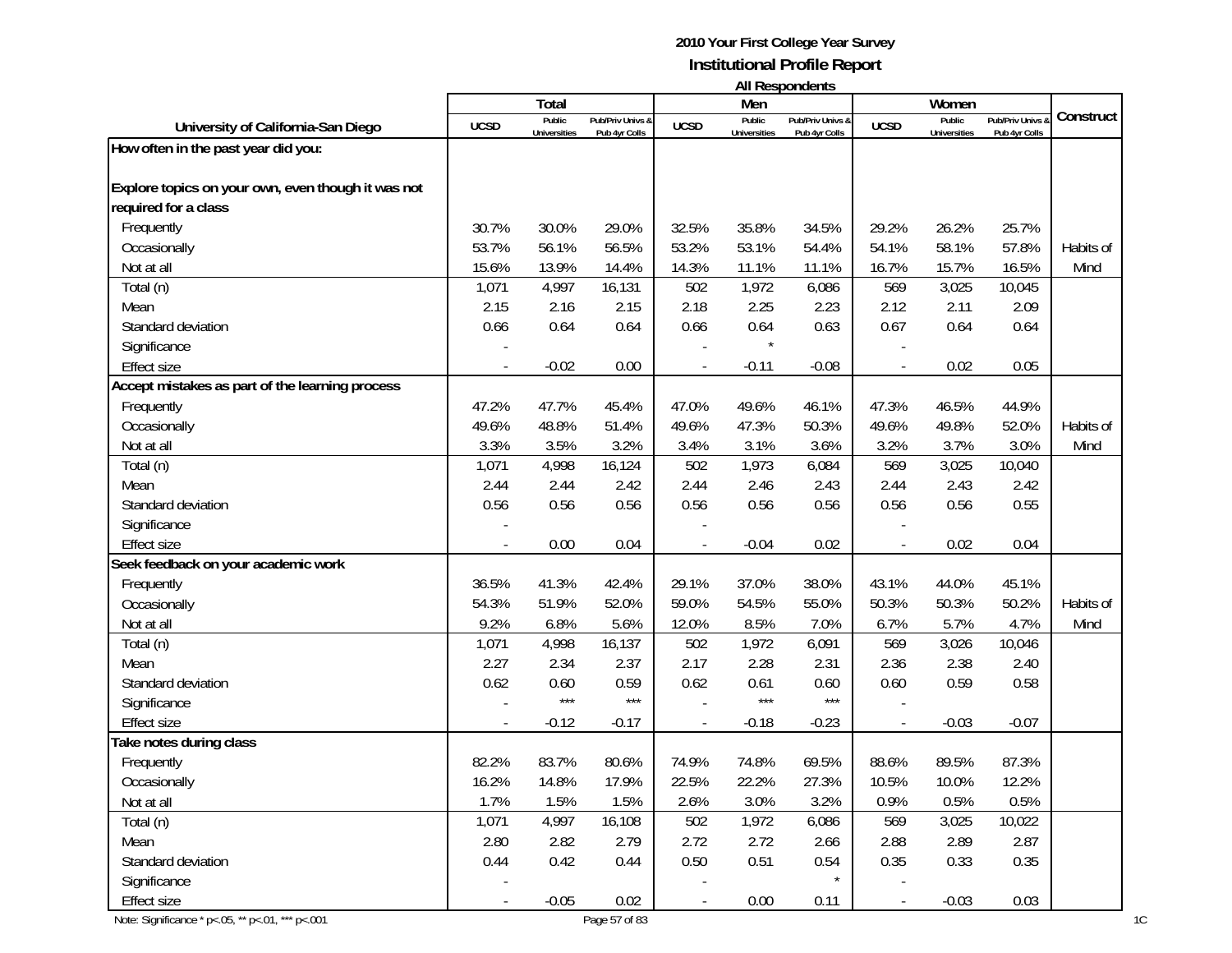|                                                       |             | Total                         |                                   |                          | Men                           |                                   |             | Women                         |                                 |           |
|-------------------------------------------------------|-------------|-------------------------------|-----------------------------------|--------------------------|-------------------------------|-----------------------------------|-------------|-------------------------------|---------------------------------|-----------|
| University of California-San Diego                    | <b>UCSD</b> | Public<br><b>Universities</b> | Pub/Priv Univs &<br>Pub 4yr Colls | <b>UCSD</b>              | Public<br><b>Universities</b> | Pub/Priv Univs &<br>Pub 4yr Colls | <b>UCSD</b> | Public<br><b>Universities</b> | Pub/Priv Univs<br>Pub 4yr Colls | Construct |
| How often in the past year did you:                   |             |                               |                                   |                          |                               |                                   |             |                               |                                 |           |
|                                                       |             |                               |                                   |                          |                               |                                   |             |                               |                                 |           |
| Integrate skills and knowledge from different sources |             |                               |                                   |                          |                               |                                   |             |                               |                                 |           |
| and experience                                        |             |                               |                                   |                          |                               |                                   |             |                               |                                 |           |
| Frequently                                            | 58.9%       | 63.3%                         | 61.3%                             | 55.6%                    | 60.3%                         | 57.5%                             | 61.9%       | 65.2%                         | 63.6%                           |           |
| Occasionally                                          | 38.9%       | 35.1%                         | 37.1%                             | 42.0%                    | 38.0%                         | 40.4%                             | 36.2%       | 33.2%                         | 35.0%                           |           |
| Not at all                                            | 2.1%        | 1.6%                          | 1.6%                              | 2.4%                     | 1.6%                          | 2.1%                              | 1.9%        | 1.6%                          | 1.3%                            |           |
| Total (n)                                             | 1,071       | 4,998                         | 16,124                            | 502                      | 1,972                         | 6,083                             | 569         | 3,026                         | 10,041                          |           |
| Mean                                                  | 2.57        | 2.62                          | 2.60                              | 2.53                     | 2.59                          | 2.55                              | 2.60        | 2.64                          | 2.62                            |           |
| Standard deviation                                    | 0.54        | 0.52                          | 0.52                              | 0.55                     | 0.52                          | 0.54                              | 0.53        | 0.51                          | 0.51                            |           |
| Significance                                          |             | $\star\star$                  |                                   |                          |                               |                                   |             |                               |                                 |           |
| <b>Effect size</b>                                    |             | $-0.10$                       | $-0.06$                           | $\overline{\phantom{a}}$ | $-0.12$                       | $-0.04$                           |             | $-0.08$                       | $-0.04$                         |           |
| Where did you primarily live while attending college  |             |                               |                                   |                          |                               |                                   |             |                               |                                 |           |
| this past year?                                       |             |                               |                                   |                          |                               |                                   |             |                               |                                 |           |
|                                                       |             |                               |                                   |                          |                               |                                   |             |                               |                                 |           |
| On campus special interest housing                    |             |                               |                                   |                          |                               |                                   |             |                               |                                 |           |
| First-year student housing                            | 4.5%        | 11.1%                         | 19.7%                             | 4.0%                     | 11.1%                         | 19.6%                             | 4.9%        | 11.1%                         | 19.8%                           |           |
| Cultural or minority student housing                  | 0.6%        | 0.2%                          | 0.3%                              | 0.4%                     | 0.2%                          | 0.2%                              | 0.7%        | 0.3%                          | 0.3%                            |           |
| Single-sex housing                                    | 0.0%        | 1.2%                          | 2.0%                              | 0.0%                     | 0.5%                          | 1.2%                              | 0.0%        | 1.7%                          | 2.4%                            |           |
| Special academic program                              | 0.0%        | 3.1%                          | 3.4%                              | 0.0%                     | 2.3%                          | 2.7%                              | 0.0%        | 3.7%                          | 3.9%                            |           |
| Other special interest housing                        | 0.9%        | 1.2%                          | 1.4%                              | 1.0%                     | 0.9%                          | 1.1%                              | 0.9%        | 1.3%                          | 1.5%                            |           |
| On campus regular college housing                     |             |                               |                                   |                          |                               |                                   |             |                               |                                 |           |
| Residence hall                                        | 56.2%       | 61.0%                         | 54.4%                             | 54.6%                    | 60.9%                         | 56.2%                             | 57.6%       | 61.0%                         | 53.3%                           |           |
| Apartment                                             | 11.0%       | 3.0%                          | 2.7%                              | 13.5%                    | 4.1%                          | 3.0%                              | 8.8%        | 2.2%                          | 2.5%                            |           |
| Fraternity or sorority housing                        | 0.0%        | 0.5%                          | 0.3%                              | 0.0%                     | 0.6%                          | 0.3%                              | 0.0%        | 0.4%                          | 0.3%                            |           |
| Other residential housing                             | 0.7%        | 1.9%                          | 1.0%                              | 1.0%                     | 2.1%                          | 1.2%                              | 0.4%        | 1.8%                          | 0.9%                            |           |
| Off campus                                            |             |                               |                                   |                          |                               |                                   |             |                               |                                 |           |
| At home with family                                   | 9.3%        | 9.6%                          | 10.4%                             | 7.2%                     | 9.2%                          | 9.4%                              | 11.2%       | 9.9%                          | 11.0%                           |           |
| Fraternity or sorority                                | 0.3%        | 0.3%                          | 0.2%                              | 0.6%                     | 0.4%                          | 0.2%                              | 0.0%        | 0.2%                          | 0.1%                            |           |
| Rented apartment or house                             | 15.4%       | 5.8%                          | 3.4%                              | 15.9%                    | 6.8%                          | 3.9%                              | 14.9%       | 5.2%                          | 3.1%                            |           |
| Other                                                 | 1.1%        | 1.1%                          | 0.9%                              | 1.8%                     | 1.0%                          | 0.9%                              | 0.5%        | 1.2%                          | 0.9%                            |           |
| Total (n)                                             | 1,071       | 4,972                         | 14,591                            | 502                      | 1,965                         | 5,400                             | 569         | 3,007                         | 9,191                           |           |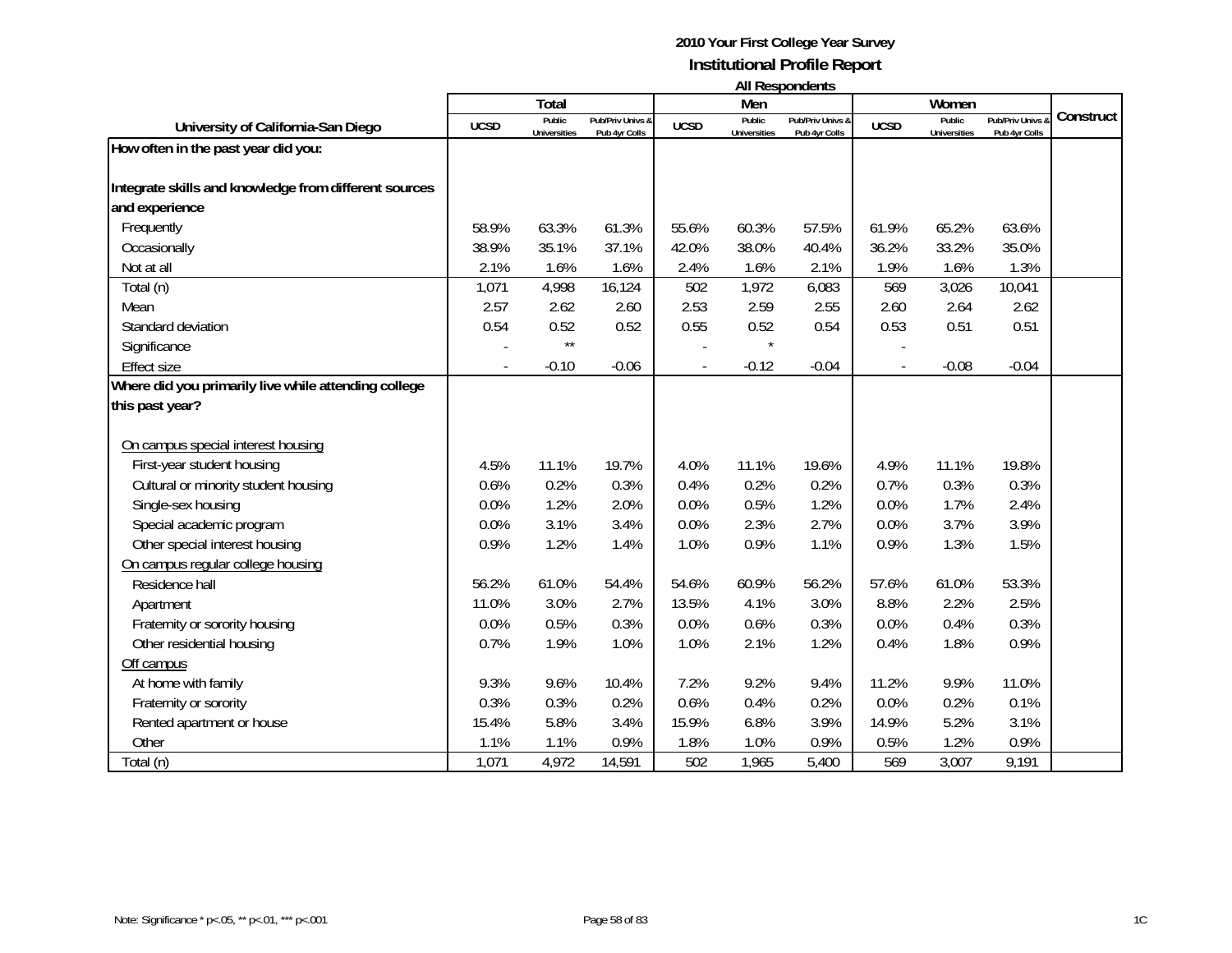|                                                      |             | Total                         |                                   |             | .<br>Men                      |                                   |             | Women                         |                                   |           |
|------------------------------------------------------|-------------|-------------------------------|-----------------------------------|-------------|-------------------------------|-----------------------------------|-------------|-------------------------------|-----------------------------------|-----------|
| University of California-San Diego                   | <b>UCSD</b> | Public<br><b>Universities</b> | Pub/Priv Univs &<br>Pub 4yr Colls | <b>UCSD</b> | Public<br><b>Universities</b> | Pub/Priv Univs &<br>Pub 4yr Colls | <b>UCSD</b> | Public<br><b>Universities</b> | Pub/Priv Univs &<br>Pub 4yr Colls | Construct |
| Indicate the importance to you personally of each of |             |                               |                                   |             |                               |                                   |             |                               |                                   |           |
| the following:                                       |             |                               |                                   |             |                               |                                   |             |                               |                                   |           |
|                                                      |             |                               |                                   |             |                               |                                   |             |                               |                                   |           |
| Becoming accomplished in one of the performing arts  |             |                               |                                   |             |                               |                                   |             |                               |                                   |           |
| (acting, dancing, etc.)                              |             |                               |                                   |             |                               |                                   |             |                               |                                   |           |
| Essential                                            | 8.2%        | 8.1%                          | 9.2%                              | 7.6%        | 7.6%                          | 9.4%                              | 8.8%        | 8.5%                          | 9.1%                              |           |
| Very important                                       | 15.5%       | 12.8%                         | 13.0%                             | 17.3%       | 13.8%                         | 13.6%                             | 13.9%       | 12.2%                         | 12.6%                             |           |
| Somewhat important                                   | 34.6%       | 30.1%                         | 28.7%                             | 31.3%       | 28.7%                         | 26.6%                             | 37.6%       | 31.0%                         | 29.9%                             |           |
| Not important                                        | 41.6%       | 49.0%                         | 49.1%                             | 43.8%       | 49.9%                         | 50.3%                             | 39.7%       | 48.3%                         | 48.3%                             |           |
| Total (n)                                            | 1,069       | 4,994                         | 16,100                            | 502         | 1,970                         | 6,068                             | 567         | 3,024                         | 10,032                            |           |
| Mean                                                 | 1.90        | 1.80                          | 1.82                              | 1.89        | 1.79                          | 1.82                              | 1.92        | 1.81                          | 1.83                              |           |
| Standard deviation                                   | 0.94        | 0.95                          | 0.98                              | 0.95        | 0.95                          | 0.99                              | 0.94        | 0.95                          | 0.97                              |           |
| Significance                                         |             | $\star\star$                  | $\star\star$                      |             |                               |                                   |             | $\star$                       | $\star$                           |           |
| <b>Effect size</b>                                   |             | 0.11                          | 0.08                              |             | 0.11                          | 0.07                              |             | 0.12                          | 0.09                              |           |
| Becoming an authority in my field                    |             |                               |                                   |             |                               |                                   |             |                               |                                   |           |
| Essential                                            | 23.7%       | 23.0%                         | 24.4%                             | 23.3%       | 24.9%                         | 26.4%                             | 24.1%       | 21.8%                         | 23.2%                             |           |
| Very important                                       | 41.5%       | 42.0%                         | 41.3%                             | 43.8%       | 42.6%                         | 42.2%                             | 39.4%       | 41.6%                         | 40.8%                             |           |
| Somewhat important                                   | 27.9%       | 27.8%                         | 27.5%                             | 26.1%       | 26.0%                         | 25.5%                             | 29.6%       | 29.0%                         | 28.8%                             |           |
| Not important                                        | 6.8%        | 7.2%                          | 6.7%                              | 6.8%        | 6.5%                          | 5.9%                              | 6.9%        | 7.6%                          | 7.2%                              |           |
| Total (n)                                            | 1,070       | 4,994                         | 16,085                            | 502         | 1,969                         | 6,065                             | 568         | 3,025                         | 10,020                            |           |
| Mean                                                 | 2.82        | 2.81                          | 2.83                              | 2.84        | 2.86                          | 2.89                              | 2.81        | 2.78                          | 2.80                              |           |
| Standard deviation                                   | 0.87        | 0.87                          | 0.87                              | 0.86        | 0.87                          | 0.86                              | 0.88        | 0.87                          | 0.88                              |           |
| Significance                                         |             |                               |                                   |             |                               |                                   |             |                               |                                   |           |
| <b>Effect size</b>                                   |             | 0.01                          | $-0.01$                           |             | $-0.02$                       | $-0.06$                           |             | 0.03                          | 0.01                              |           |
| Obtaining recognition from my colleagues for         |             |                               |                                   |             |                               |                                   |             |                               |                                   |           |
| contributions to my special field                    |             |                               |                                   |             |                               |                                   |             |                               |                                   |           |
| Essential                                            | 18.2%       | 18.5%                         | 19.4%                             | 18.4%       | 19.7%                         | 20.7%                             | 18.1%       | 17.8%                         | 18.5%                             |           |
| Very important                                       | 43.1%       | 43.2%                         | 42.3%                             | 43.7%       | 43.5%                         | 42.6%                             | 42.6%       | 43.0%                         | 42.2%                             |           |
| Somewhat important                                   | 30.7%       | 30.3%                         | 30.9%                             | 27.7%       | 28.4%                         | 29.6%                             | 33.3%       | 31.6%                         | 31.7%                             |           |
| Not important                                        | 8.0%        | 8.0%                          | 7.4%                              | 10.2%       | 8.4%                          | 7.0%                              | 6.0%        | 7.6%                          | 7.6%                              |           |
| Total (n)                                            | 1,069       | 4,991                         | 16,094                            | 501         | 1,968                         | 6,069                             | 568         | 3,023                         | 10,025                            |           |
| Mean                                                 | 2.72        | 2.72                          | 2.74                              | 2.70        | 2.74                          | 2.77                              | 2.73        | 2.71                          | 2.72                              |           |
| Standard deviation                                   | 0.85        | 0.85                          | 0.85                              | 0.88        | 0.87                          | 0.86                              | 0.83        | 0.85                          | 0.85                              |           |
| Significance                                         |             |                               |                                   |             |                               |                                   |             |                               |                                   |           |
| <b>Effect size</b>                                   |             | 0.00                          | $-0.02$                           |             | $-0.05$                       | $-0.08$                           |             | 0.02                          | 0.01                              |           |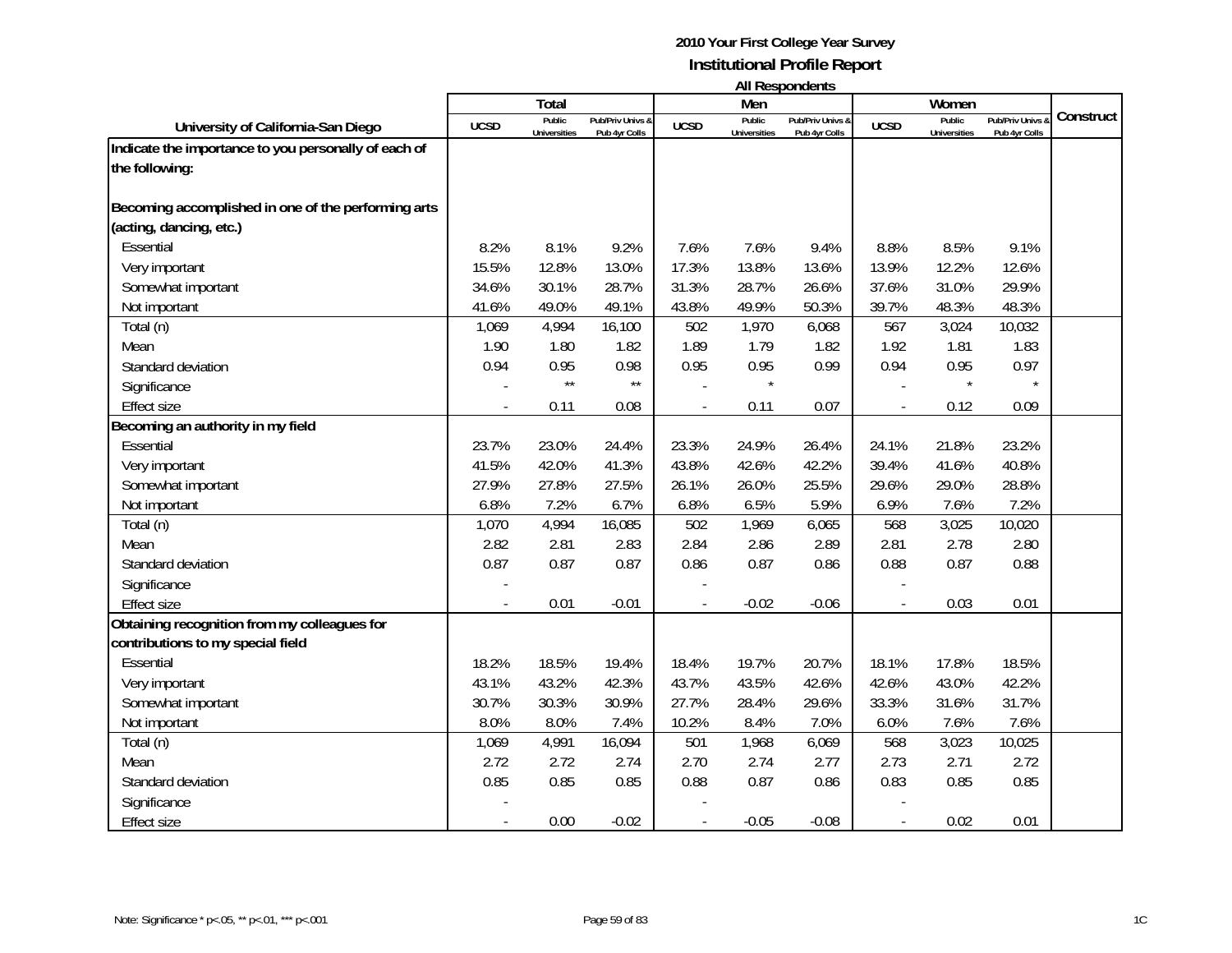|                                                      |             |                               |                                   |             |                               | טוויטאנטעכטער ווו                 |             |                               |                                 |           |
|------------------------------------------------------|-------------|-------------------------------|-----------------------------------|-------------|-------------------------------|-----------------------------------|-------------|-------------------------------|---------------------------------|-----------|
|                                                      |             | Total                         |                                   |             | Men                           |                                   |             | Women                         |                                 | Construct |
| University of California-San Diego                   | <b>UCSD</b> | Public<br><b>Universities</b> | Pub/Priv Univs &<br>Pub 4yr Colls | <b>UCSD</b> | Public<br><b>Universities</b> | Pub/Priv Univs &<br>Pub 4yr Colls | <b>UCSD</b> | Public<br><b>Universities</b> | Pub/Priv Univs<br>Pub 4yr Colls |           |
| Indicate the importance to you personally of each of |             |                               |                                   |             |                               |                                   |             |                               |                                 |           |
| the following:                                       |             |                               |                                   |             |                               |                                   |             |                               |                                 |           |
| Influencing the political structure                  |             |                               |                                   |             |                               |                                   |             |                               |                                 |           |
| Essential                                            | 7.9%        | 6.8%                          | 7.3%                              | 9.8%        | 8.5%                          | 10.1%                             | 6.2%        | 5.7%                          | 5.6%                            |           |
| Very important                                       | 20.3%       | 16.8%                         | 16.6%                             | 19.5%       | 18.6%                         | 20.1%                             | 21.0%       | 15.6%                         | 14.5%                           |           |
| Somewhat important                                   | 37.5%       | 39.4%                         | 40.4%                             | 36.3%       | 38.8%                         | 40.5%                             | 38.6%       | 39.8%                         | 40.3%                           |           |
| Not important                                        | 34.3%       | 37.0%                         | 35.7%                             | 34.5%       | 34.1%                         | 29.3%                             | 34.2%       | 38.9%                         | 39.6%                           |           |
| Total (n)                                            | 1,069       | 4,990                         | 16,085                            | 502         | 1,969                         | 6,069                             | 567         | 3,021                         | 10,016                          |           |
| Mean                                                 | 2.02        | 1.93                          | 1.95                              | 2.05        | 2.02                          | 2.11                              | 1.99        | 1.88                          | 1.86                            |           |
| Standard deviation                                   | 0.93        | 0.90                          | 0.90                              | 0.96        | 0.93                          | 0.94                              | 0.89        | 0.87                          | 0.86                            |           |
| Significance                                         |             | $\star\star$                  | $\star$                           |             |                               |                                   |             | $\star\star$                  | $***$                           |           |
| <b>Effect size</b>                                   |             | 0.10                          | 0.08                              |             | 0.03                          | $-0.06$                           |             | 0.13                          | 0.15                            |           |
| Influencing social values                            |             |                               |                                   |             |                               |                                   |             |                               |                                 |           |
| Essential                                            | 16.0%       | 14.3%                         | 14.4%                             | 14.5%       | 13.8%                         | 15.0%                             | 17.3%       | 14.6%                         | 14.1%                           |           |
| Very important                                       | 35.5%       | 36.1%                         | 36.5%                             | 33.9%       | 34.7%                         | 35.4%                             | 37.0%       | 37.0%                         | 37.1%                           |           |
| Somewhat important                                   | 33.8%       | 36.1%                         | 36.1%                             | 33.3%       | 35.0%                         | 35.0%                             | 34.3%       | 36.8%                         | 36.9%                           | Social    |
| Not important                                        | 14.7%       | 13.6%                         | 13.0%                             | 18.3%       | 16.5%                         | 14.6%                             | 11.4%       | 11.6%                         | 12.0%                           | Agency    |
| Total (n)                                            | 1,070       | 4,993                         | 16,085                            | 502         | 1,970                         | 6,070                             | 568         | 3,023                         | 10,015                          |           |
| Mean                                                 | 2.53        | 2.51                          | 2.52                              | 2.45        | 2.46                          | 2.51                              | 2.60        | 2.55                          | 2.53                            |           |
| Standard deviation                                   | 0.93        | 0.90                          | 0.89                              | 0.95        | 0.92                          | 0.92                              | 0.90        | 0.88                          | 0.88                            |           |
| Significance                                         |             |                               |                                   |             |                               |                                   |             |                               |                                 |           |
| <b>Effect size</b>                                   |             | 0.02                          | 0.01                              |             | $-0.01$                       | $-0.07$                           |             | 0.06                          | 0.08                            |           |
| Raising a family                                     |             |                               |                                   |             |                               |                                   |             |                               |                                 |           |
| Essential                                            | 36.9%       | 41.6%                         | 43.2%                             | 38.2%       | 40.6%                         | 40.3%                             | 35.7%       | 42.3%                         | 45.0%                           |           |
| Very important                                       | 32.0%       | 31.6%                         | 31.6%                             | 32.5%       | 32.5%                         | 32.7%                             | 31.5%       | 31.0%                         | 31.0%                           |           |
| Somewhat important                                   | 20.8%       | 17.6%                         | 16.6%                             | 21.1%       | 18.7%                         | 18.6%                             | 20.6%       | 16.9%                         | 15.4%                           |           |
| Not important                                        | 10.3%       | 9.1%                          | 8.5%                              | 8.2%        | 8.1%                          | 8.4%                              | 12.1%       | 9.8%                          | 8.6%                            |           |
| Total (n)                                            | 1,070       | 4,990                         | 16,079                            | 502         | 1,969                         | 6,068                             | 568         | 3,021                         | 10,011                          |           |
| Mean                                                 | 2.96        | 3.06                          | 3.10                              | 3.01        | 3.06                          | 3.05                              | 2.91        | 3.06                          | 3.12                            |           |
| Standard deviation                                   | 0.99        | 0.98                          | 0.96                              | 0.96        | 0.96                          | 0.96                              | 1.02        | 0.99                          | 0.97                            |           |
| Significance                                         |             | $\star\star$                  | $***$                             |             |                               |                                   |             | $***$                         | $***$                           |           |
| <b>Effect size</b>                                   |             | $-0.10$                       | $-0.15$                           |             | $-0.05$                       | $-0.04$                           |             | $-0.15$                       | $-0.22$                         |           |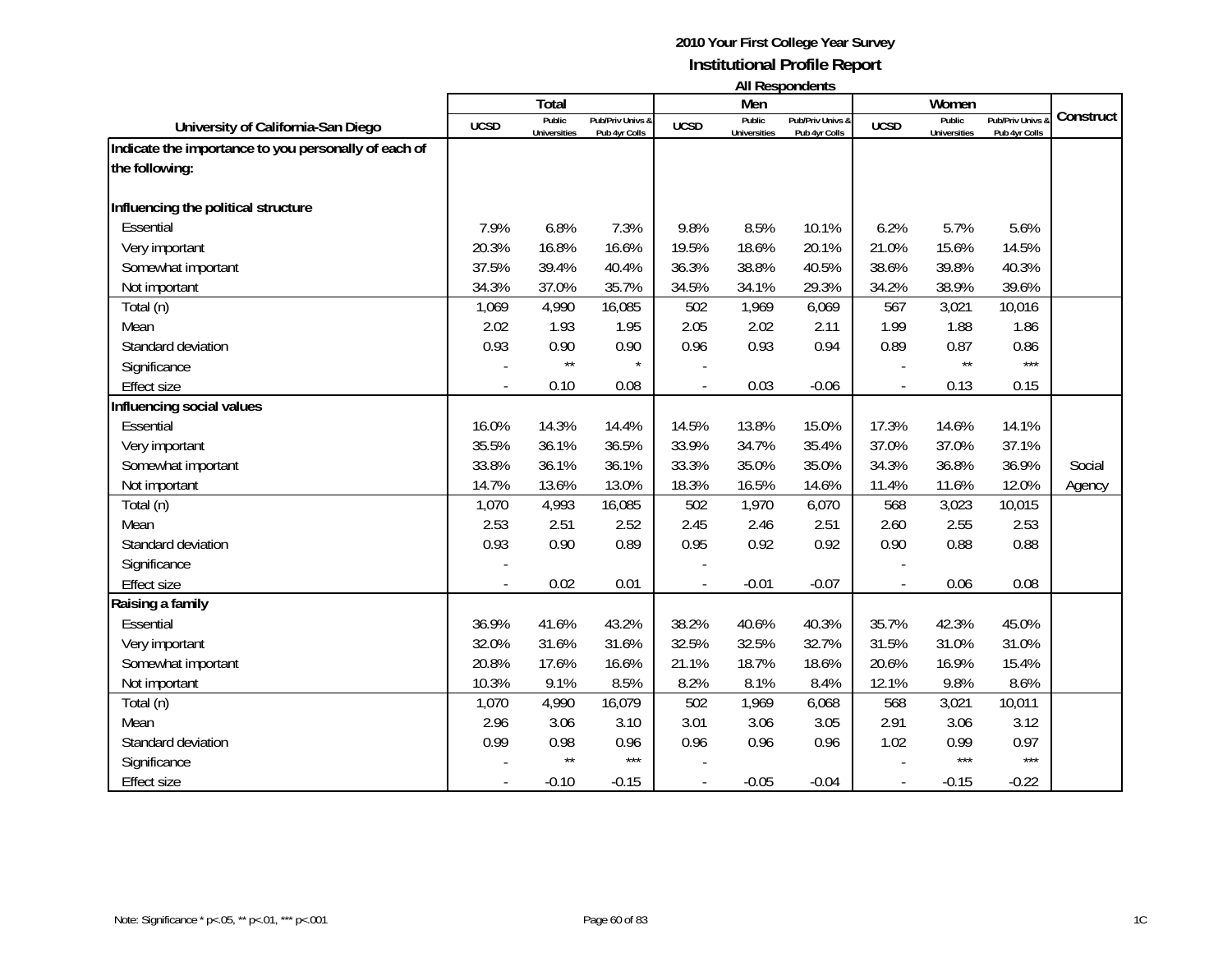|                                                      |             |                               |                                   |             |                               | טוויטאנטעכטער ווו                 |             |                               |                                 |           |
|------------------------------------------------------|-------------|-------------------------------|-----------------------------------|-------------|-------------------------------|-----------------------------------|-------------|-------------------------------|---------------------------------|-----------|
|                                                      |             | Total                         |                                   |             | Men                           |                                   |             | Women                         |                                 | Construct |
| University of California-San Diego                   | <b>UCSD</b> | Public<br><b>Universities</b> | Pub/Priv Univs &<br>Pub 4yr Colls | <b>UCSD</b> | Public<br><b>Universities</b> | Pub/Priv Univs &<br>Pub 4yr Colls | <b>UCSD</b> | Public<br><b>Universities</b> | Pub/Priv Univs<br>Pub 4yr Colls |           |
| Indicate the importance to you personally of each of |             |                               |                                   |             |                               |                                   |             |                               |                                 |           |
| the following:                                       |             |                               |                                   |             |                               |                                   |             |                               |                                 |           |
|                                                      |             |                               |                                   |             |                               |                                   |             |                               |                                 |           |
| Being very well off financially                      |             |                               |                                   |             |                               |                                   |             |                               |                                 |           |
| Essential                                            | 35.3%       | 31.1%                         | 32.5%                             | 35.5%       | 33.6%                         | 34.3%                             | 35.1%       | 29.5%                         | 31.4%                           |           |
| Very important                                       | 38.5%       | 40.0%                         | 38.5%                             | 36.7%       | 39.0%                         | 36.9%                             | 40.0%       | 40.6%                         | 39.5%                           |           |
| Somewhat important                                   | 23.0%       | 25.4%                         | 25.2%                             | 23.2%       | 23.5%                         | 24.1%                             | 22.9%       | 26.7%                         | 25.9%                           |           |
| Not important                                        | 3.2%        | 3.4%                          | 3.8%                              | 4.6%        | 3.9%                          | 4.6%                              | 1.9%        | 3.1%                          | 3.3%                            |           |
| Total (n)                                            | 1,068       | 4,992                         | 16,082                            | 501         | 1,969                         | 6,062                             | 567         | 3,023                         | 10,020                          |           |
| Mean                                                 | 3.06        | 2.99                          | 3.00                              | 3.03        | 3.02                          | 3.01                              | 3.08        | 2.97                          | 2.99                            |           |
| Standard deviation                                   | 0.84        | 0.84                          | 0.85                              | 0.88        | 0.85                          | 0.88                              | 0.81        | 0.83                          | 0.84                            |           |
| Significance                                         |             |                               | $\star$                           |             |                               |                                   |             | $\star\star$                  |                                 |           |
| <b>Effect size</b>                                   |             | 0.08                          | 0.07                              |             | 0.01                          | 0.02                              |             | 0.13                          | 0.11                            |           |
| Helping others who are in difficulty                 |             |                               |                                   |             |                               |                                   |             |                               |                                 |           |
| Essential                                            | 30.8%       | 33.8%                         | 33.8%                             | 27.7%       | 28.5%                         | 28.1%                             | 33.6%       | 37.2%                         | 37.4%                           |           |
| Very important                                       | 49.8%       | 47.6%                         | 46.0%                             | 50.4%       | 47.1%                         | 45.3%                             | 49.3%       | 47.9%                         | 46.4%                           |           |
| Somewhat important                                   | 17.8%       | 17.2%                         | 18.5%                             | 19.7%       | 22.5%                         | 23.9%                             | 16.0%       | 13.8%                         | 15.1%                           | Social    |
| Not important                                        | 1.6%        | 1.4%                          | 1.7%                              | 2.2%        | 1.9%                          | 2.7%                              | 1.1%        | 1.1%                          | 1.1%                            | Agency    |
| Total (n)                                            | 1,070       | 4,994                         | 16,092                            | 502         | 1,969                         | 6,072                             | 568         | 3,025                         | 10,020                          |           |
| Mean                                                 | 3.10        | 3.14                          | 3.12                              | 3.04        | 3.02                          | 2.99                              | 3.15        | 3.21                          | 3.20                            |           |
| Standard deviation                                   | 0.73        | 0.74                          | 0.76                              | 0.75        | 0.77                          | 0.79                              | 0.72        | 0.71                          | 0.73                            |           |
| Significance                                         |             |                               |                                   |             |                               |                                   |             |                               |                                 |           |
| <b>Effect size</b>                                   |             | $-0.05$                       | $-0.03$                           |             | 0.03                          | 0.06                              |             | $-0.08$                       | $-0.07$                         |           |
| Making a theoretical contribution to science         |             |                               |                                   |             |                               |                                   |             |                               |                                 |           |
| Essential                                            | 11.4%       | 8.1%                          | 7.5%                              | 10.2%       | 10.1%                         | 9.5%                              | 12.5%       | 6.8%                          | 6.2%                            |           |
| Very important                                       | 28.9%       | 21.1%                         | 17.9%                             | 32.9%       | 25.6%                         | 22.3%                             | 25.4%       | 18.1%                         | 15.3%                           |           |
| Somewhat important                                   | 35.5%       | 34.1%                         | 33.6%                             | 38.8%       | 37.6%                         | 36.4%                             | 32.6%       | 31.8%                         | 31.8%                           |           |
| Not important                                        | 24.2%       | 36.8%                         | 41.1%                             | 18.1%       | 26.7%                         | 31.8%                             | 29.6%       | 43.3%                         | 46.7%                           |           |
| Total (n)                                            | 1,070       | 4,992                         | 16,077                            | 502         | 1,969                         | 6,067                             | 568         | 3,023                         | 10,010                          |           |
| Mean                                                 | 2.27        | 2.01                          | 1.92                              | 2.35        | 2.19                          | 2.09                              | 2.21        | 1.88                          | 1.81                            |           |
| Standard deviation                                   | 0.96        | 0.95                          | 0.94                              | 0.89        | 0.94                          | 0.96                              | 1.00        | 0.93                          | 0.91                            |           |
| Significance                                         |             | $***$                         | $***$                             |             | $***$                         | $***$                             |             | $***$                         | $***$                           |           |
| <b>Effect size</b>                                   |             | 0.27                          | 0.37                              |             | 0.17                          | 0.27                              |             | 0.35                          | 0.44                            |           |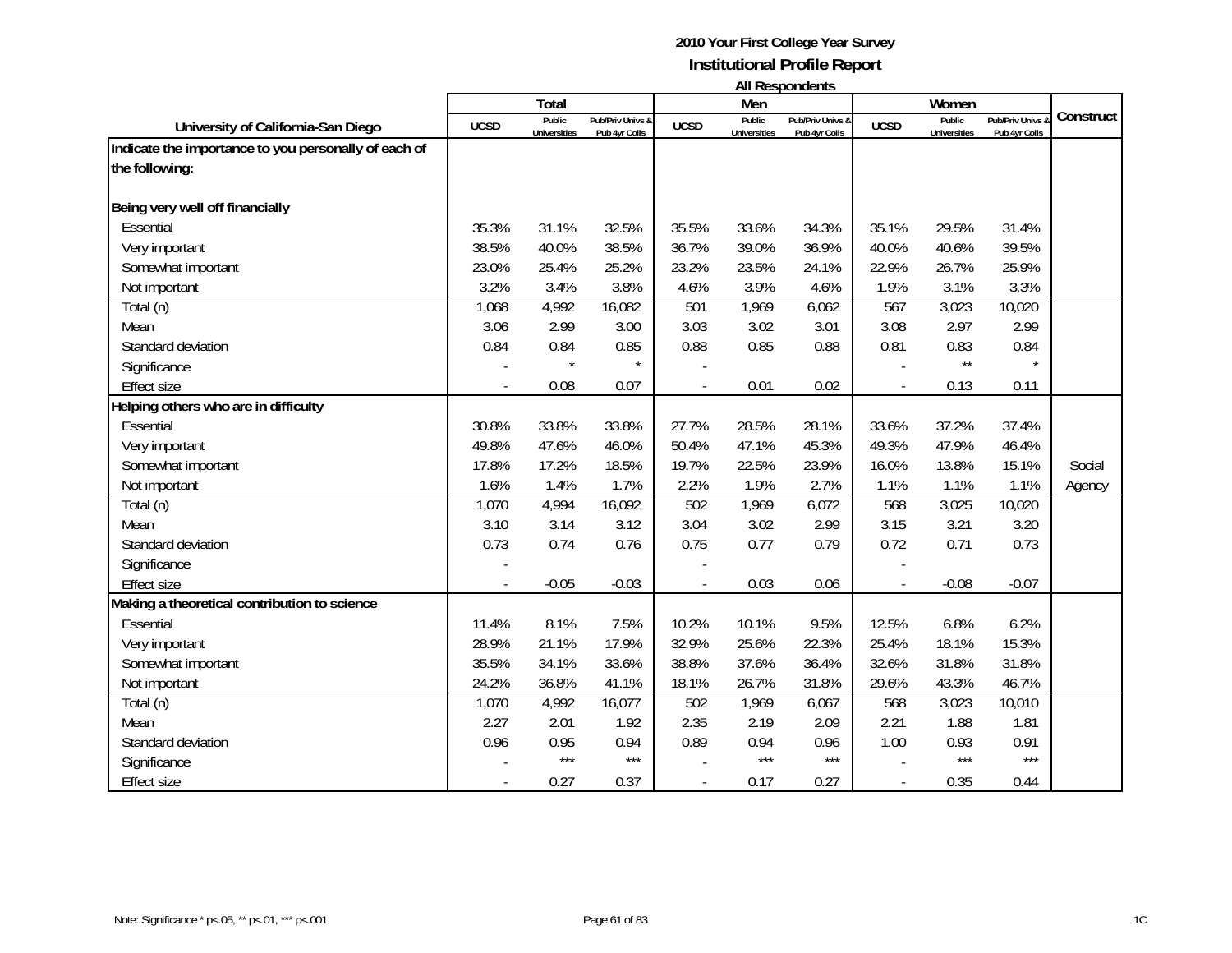|                                                      |             | Total               |                  |             | Men                 | בזווטאווטקטטרו וור |             | Women               |                |           |
|------------------------------------------------------|-------------|---------------------|------------------|-------------|---------------------|--------------------|-------------|---------------------|----------------|-----------|
|                                                      |             | Public              | Pub/Priv Univs & |             | Public              | Pub/Priv Univs &   |             | Public              | Pub/Priv Univs | Construct |
| University of California-San Diego                   | <b>UCSD</b> | <b>Universities</b> | Pub 4yr Colls    | <b>UCSD</b> | <b>Universities</b> | Pub 4yr Colls      | <b>UCSD</b> | <b>Universities</b> | Pub 4yr Colls  |           |
| Indicate the importance to you personally of each of |             |                     |                  |             |                     |                    |             |                     |                |           |
| the following:                                       |             |                     |                  |             |                     |                    |             |                     |                |           |
| Writing original works (poems, novels, etc.)         |             |                     |                  |             |                     |                    |             |                     |                |           |
| Essential                                            | 6.5%        | 6.7%                | 7.8%             | 6.4%        | 6.5%                | 8.5%               | 6.7%        | 6.9%                | 7.4%           |           |
| Very important                                       | 16.6%       | 13.4%               | 13.4%            | 18.1%       | 15.4%               | 15.2%              | 15.3%       | 12.1%               | 12.4%          |           |
| Somewhat important                                   | 33.8%       | 30.3%               | 29.4%            | 34.5%       | 30.6%               | 30.2%              | 33.3%       | 30.1%               | 28.9%          |           |
| Not important                                        | 43.0%       | 49.6%               | 49.4%            | 41.0%       | 47.4%               | 46.1%              | 44.7%       | 51.0%               | 51.4%          |           |
| Total (n)                                            | 1,070       | 4,994               | 16,083           | 502         | 1,970               | 6,071              | 568         | 3,024               | 10,012         |           |
| Mean                                                 | 1.87        | 1.77                | 1.80             | 1.90        | 1.81                | 1.86               | 1.84        | 1.75                | 1.76           |           |
| Standard deviation                                   | 0.92        | 0.92                | 0.95             | 0.92        | 0.92                | 0.97               | 0.92        | 0.92                | 0.93           |           |
| Significance                                         |             | $\star\star$        | $\star$          |             |                     |                    |             | $\star$             |                |           |
| <b>Effect size</b>                                   |             | 0.11                | 0.07             |             | 0.10                | 0.04               |             | 0.10                | 0.09           |           |
| Creating artistic works (painting, sculpture, etc.)  |             |                     |                  |             |                     |                    |             |                     |                |           |
| Essential                                            | 6.3%        | 6.4%                | 7.0%             | 4.2%        | 5.5%                | 6.9%               | 8.1%        | 7.0%                | 7.1%           |           |
| Very important                                       | 15.1%       | 12.8%               | 13.0%            | 16.7%       | 13.4%               | 14.2%              | 13.7%       | 12.4%               | 12.2%          |           |
| Somewhat important                                   | 33.6%       | 27.9%               | 26.4%            | 33.1%       | 26.4%               | 25.4%              | 34.0%       | 28.9%               | 27.0%          |           |
| Not important                                        | 45.0%       | 52.9%               | 53.7%            | 46.0%       | 54.7%               | 53.5%              | 44.2%       | 51.6%               | 53.8%          |           |
| Total (n)                                            | 1,070       | 4,993               | 16,082           | 502         | 1,970               | 6,068              | 568         | 3,023               | 10,014         |           |
| Mean                                                 | 1.83        | 1.73                | 1.73             | 1.79        | 1.70                | 1.75               | 1.86        | 1.75                | 1.73           |           |
| Standard deviation                                   | 0.91        | 0.92                | 0.94             | 0.87        | 0.90                | 0.94               | 0.94        | 0.93                | 0.93           |           |
| Significance                                         |             | $\star\star$        | $***$            |             |                     |                    |             | $\star\star$        | $\star\star$   |           |
| <b>Effect size</b>                                   |             | 0.11                | 0.11             |             | 0.10                | 0.04               |             | 0.12                | 0.14           |           |
| Becoming successful in a business of my own          |             |                     |                  |             |                     |                    |             |                     |                |           |
| Essential                                            | 16.2%       | 12.6%               | 14.5%            | 16.9%       | 14.8%               | 17.8%              | 15.5%       | 11.2%               | 12.5%          |           |
| Very important                                       | 28.9%       | 25.2%               | 25.1%            | 33.7%       | 29.9%               | 29.1%              | 24.6%       | 22.1%               | 22.7%          |           |
| Somewhat important                                   | 33.5%       | 34.9%               | 33.0%            | 33.7%       | 34.8%               | 33.2%              | 33.3%       | 35.0%               | 32.9%          |           |
| Not important                                        | 21.5%       | 27.3%               | 27.3%            | 15.7%       | 20.5%               | 19.8%              | 26.6%       | 31.7%               | 31.8%          |           |
| Total (n)                                            | 1,070       | 4,992               | 16,062           | 502         | 1,969               | 6,059              | 568         | 3,023               | 10,003         |           |
| Mean                                                 | 2.40        | 2.23                | 2.27             | 2.52        | 2.39                | 2.45               | 2.29        | 2.13                | 2.16           |           |
| Standard deviation                                   | 1.00        | 0.99                | 1.02             | 0.95        | 0.97                | 1.00               | 1.02        | 0.98                | 1.01           |           |
| Significance                                         |             | $***$               | $***$            |             | $\star\star$        |                    |             | ***                 | $\star\star$   |           |
| <b>Effect size</b>                                   |             | 0.17                | 0.13             |             | 0.13                | 0.07               |             | 0.16                | 0.13           |           |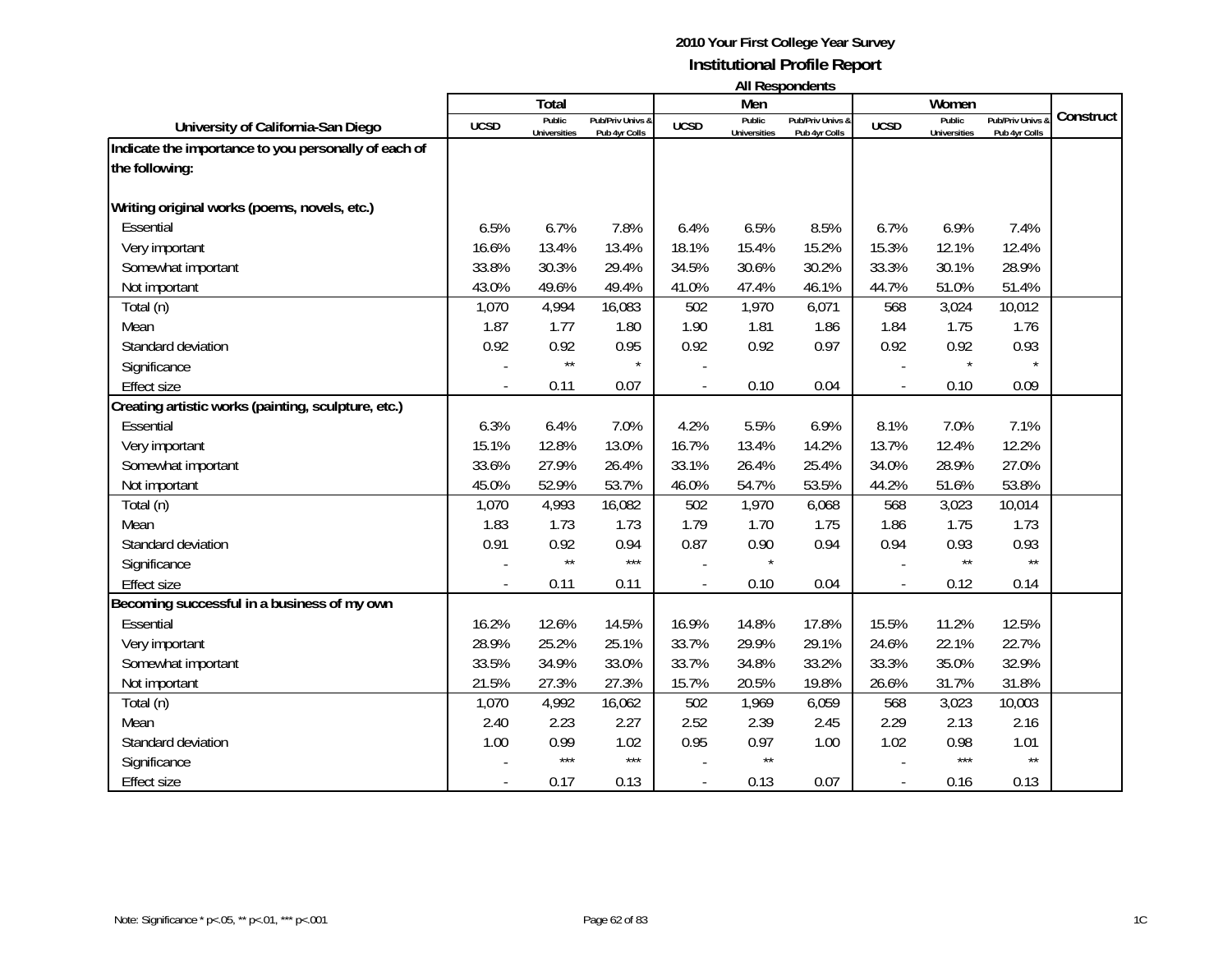|                                                      |             | Total                         |                                              |             | Men                           | בווסטווטקכטוו ווו                 |             | Women                         |                                 |           |
|------------------------------------------------------|-------------|-------------------------------|----------------------------------------------|-------------|-------------------------------|-----------------------------------|-------------|-------------------------------|---------------------------------|-----------|
| University of California-San Diego                   | <b>UCSD</b> | Public<br><b>Universities</b> | <b>Pub/Priv Univs &amp;</b><br>Pub 4yr Colls | <b>UCSD</b> | Public<br><b>Universities</b> | Pub/Priv Univs &<br>Pub 4yr Colls | <b>UCSD</b> | Public<br><b>Universities</b> | Pub/Priv Univs<br>Pub 4yr Colls | Construct |
| Indicate the importance to you personally of each of |             |                               |                                              |             |                               |                                   |             |                               |                                 |           |
| the following:                                       |             |                               |                                              |             |                               |                                   |             |                               |                                 |           |
| Becoming involved in programs to clean up the        |             |                               |                                              |             |                               |                                   |             |                               |                                 |           |
| environment                                          |             |                               |                                              |             |                               |                                   |             |                               |                                 |           |
| Essential                                            | 10.3%       | 8.9%                          | 9.1%                                         | 8.4%        | 7.7%                          | 9.2%                              | 12.0%       | 9.6%                          | 9.0%                            |           |
| Very important                                       | 30.3%       | 26.1%                         | 25.2%                                        | 29.9%       | 26.0%                         | 25.0%                             | 30.6%       | 26.3%                         | 25.3%                           |           |
| Somewhat important                                   | 42.5%       | 45.3%                         | 45.7%                                        | 42.8%       | 44.1%                         | 43.9%                             | 42.3%       | 46.0%                         | 46.7%                           |           |
| Not important                                        | 16.9%       | 19.7%                         | 20.1%                                        | 18.9%       | 22.2%                         | 21.9%                             | 15.1%       | 18.1%                         | 19.0%                           |           |
| Total (n)                                            | 1,070       | 4,993                         | 16,081                                       | 502         | 1,969                         | 6,066                             | 568         | 3,024                         | 10,015                          |           |
| Mean                                                 | 2.34        | 2.24                          | 2.23                                         | 2.28        | 2.19                          | 2.22                              | 2.39        | 2.27                          | 2.24                            |           |
| Standard deviation                                   | 0.88        | 0.87                          | 0.87                                         | 0.86        | 0.87                          | 0.89                              | 0.88        | 0.87                          | 0.86                            |           |
| Significance                                         |             | $***$                         | $***$                                        |             |                               |                                   |             | $\star\star$                  | $***$                           |           |
| <b>Effect size</b>                                   |             | 0.11                          | 0.13                                         |             | 0.10                          | 0.07                              |             | 0.14                          | 0.17                            |           |
| Developing a meaningful philosophy of life           |             |                               |                                              |             |                               |                                   |             |                               |                                 |           |
| Essential                                            | 30.3%       | 27.6%                         | 25.1%                                        | 32.3%       | 31.1%                         | 28.7%                             | 28.5%       | 25.3%                         | 23.0%                           |           |
| Very important                                       | 33.5%       | 32.4%                         | 32.4%                                        | 33.1%       | 32.5%                         | 33.1%                             | 33.8%       | 32.3%                         | 31.9%                           |           |
| Somewhat important                                   | 26.2%       | 28.1%                         | 29.3%                                        | 26.5%       | 26.6%                         | 27.3%                             | 25.9%       | 29.0%                         | 30.5%                           |           |
| Not important                                        | 10.1%       | 12.0%                         | 13.2%                                        | 8.2%        | 9.8%                          | 10.9%                             | 11.8%       | 13.4%                         | 14.6%                           |           |
| Total (n)                                            | 1,070       | 4,993                         | 16,075                                       | 502         | 1,970                         | 6,066                             | 568         | 3,023                         | 10,009                          |           |
| Mean                                                 | 2.84        | 2.76                          | 2.69                                         | 2.89        | 2.85                          | 2.80                              | 2.79        | 2.70                          | 2.63                            |           |
| Standard deviation                                   | 0.97        | 0.99                          | 0.99                                         | 0.95        | 0.97                          | 0.98                              | 0.99        | 0.99                          | 0.99                            |           |
| Significance                                         |             |                               | $***$                                        |             |                               |                                   |             |                               | $***$                           |           |
| <b>Effect size</b>                                   |             | 0.08                          | 0.15                                         |             | 0.04                          | 0.09                              |             | 0.09                          | 0.16                            |           |
| Participating in a community action program          |             |                               |                                              |             |                               |                                   |             |                               |                                 |           |
| Essential                                            | 10.9%       | 11.4%                         | 11.8%                                        | 7.8%        | 7.6%                          | 9.3%                              | 13.8%       | 13.9%                         | 13.4%                           |           |
| Very important                                       | 28.8%       | 29.8%                         | 29.2%                                        | 28.1%       | 26.2%                         | 26.3%                             | 29.5%       | 32.1%                         | 30.9%                           |           |
| Somewhat important                                   | 41.5%       | 42.4%                         | 42.5%                                        | 41.0%       | 44.0%                         | 43.5%                             | 42.0%       | 41.4%                         | 42.0%                           | Social    |
| Not important                                        | 18.7%       | 16.4%                         | 16.5%                                        | 23.1%       | 22.2%                         | 20.9%                             | 14.8%       | 12.7%                         | 13.7%                           | Agency    |
| Total (n)                                            | 1,069       | 4,993                         | 16,079                                       | 502         | 1,970                         | 6,063                             | 567         | 3,023                         | 10,016                          |           |
| Mean                                                 | 2.32        | 2.36                          | 2.36                                         | 2.21        | 2.19                          | 2.24                              | 2.42        | 2.47                          | 2.44                            |           |
| Standard deviation                                   | 0.90        | 0.89                          | 0.89                                         | 0.88        | 0.87                          | 0.89                              | 0.90        | 0.88                          | 0.89                            |           |
| Significance                                         |             |                               |                                              |             |                               |                                   |             |                               |                                 |           |
| <b>Effect size</b>                                   |             | $-0.04$                       | $-0.04$                                      |             | 0.02                          | $-0.03$                           |             | $-0.06$                       | $-0.02$                         |           |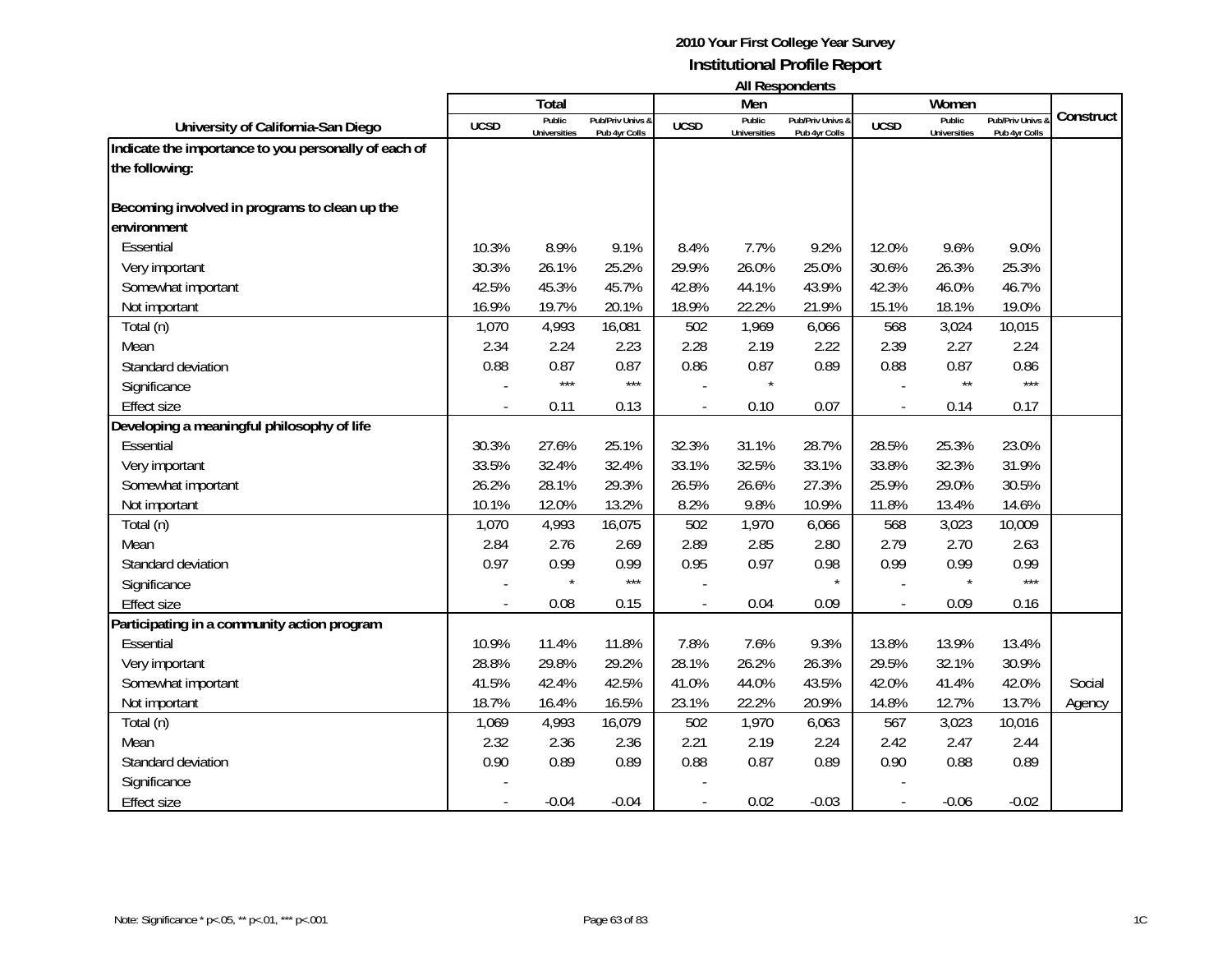|                                                                        |             | Total                         |                                   |             | Men                           |                                   |             | Women                         |                                 |           |
|------------------------------------------------------------------------|-------------|-------------------------------|-----------------------------------|-------------|-------------------------------|-----------------------------------|-------------|-------------------------------|---------------------------------|-----------|
| University of California-San Diego                                     | <b>UCSD</b> | Public<br><b>Universities</b> | Pub/Priv Univs &<br>Pub 4yr Colls | <b>UCSD</b> | Public<br><b>Universities</b> | Pub/Priv Univs &<br>Pub 4yr Colls | <b>UCSD</b> | Public<br><b>Universities</b> | Pub/Priv Univs<br>Pub 4yr Colls | Construct |
| Indicate the importance to you personally of each of<br>the following: |             |                               |                                   |             |                               |                                   |             |                               |                                 |           |
| Helping to promote racial understanding                                |             |                               |                                   |             |                               |                                   |             |                               |                                 |           |
| Essential                                                              | 13.5%       | 10.5%                         | 10.8%                             | 11.4%       | 8.7%                          | 10.0%                             | 15.3%       | 11.6%                         | 11.3%                           |           |
| Very important                                                         | 28.6%       | 27.7%                         | 27.7%                             | 27.1%       | 25.6%                         | 26.5%                             | 29.9%       | 29.1%                         | 28.5%                           |           |
| Somewhat important                                                     | 41.3%       | 42.2%                         | 42.6%                             | 40.8%       | 42.4%                         | 42.0%                             | 41.7%       | 42.0%                         | 42.9%                           | Social    |
| Not important                                                          | 16.6%       | 19.6%                         | 18.9%                             | 20.7%       | 23.3%                         | 21.5%                             | 13.0%       | 17.3%                         | 17.3%                           | Agency    |
| Total (n)                                                              | 1,070       | 4,992                         | 16,068                            | 502         | 1,968                         | 6,060                             | 568         | 3,024                         | 10,008                          |           |
| Mean                                                                   | 2.39        | 2.29                          | 2.31                              | 2.29        | 2.20                          | 2.25                              | 2.48        | 2.35                          | 2.34                            |           |
| Standard deviation                                                     | 0.92        | 0.90                          | 0.90                              | 0.92        | 0.89                          | 0.90                              | 0.90        | 0.90                          | 0.89                            |           |
| Significance                                                           |             | $\star\star$                  | $\star\star$                      |             |                               |                                   |             | $\star\star$                  | $***$                           |           |
| <b>Effect size</b>                                                     |             | 0.11                          | 0.09                              |             | 0.10                          | 0.04                              |             | 0.14                          | 0.16                            |           |
| Keeping up to date with political affairs                              |             |                               |                                   |             |                               |                                   |             |                               |                                 |           |
| Essential                                                              | 14.5%       | 12.8%                         | 13.0%                             | 14.5%       | 14.1%                         | 16.1%                             | 14.4%       | 11.9%                         | 11.2%                           |           |
| Very important                                                         | 29.6%       | 29.1%                         | 29.4%                             | 31.9%       | 31.7%                         | 31.9%                             | 27.6%       | 27.4%                         | 28.0%                           |           |
| Somewhat important                                                     | 42.1%       | 42.3%                         | 41.1%                             | 41.0%       | 40.2%                         | 38.5%                             | 43.1%       | 43.6%                         | 42.8%                           | Social    |
| Not important                                                          | 13.7%       | 15.8%                         | 16.4%                             | 12.5%       | 14.0%                         | 13.6%                             | 14.8%       | 17.1%                         | 18.1%                           | Agency    |
| Total (n)                                                              | 1,070       | 4,992                         | 16,081                            | 502         | 1,969                         | 6,063                             | 568         | 3,023                         | 10,018                          |           |
| Mean                                                                   | 2.45        | 2.39                          | 2.39                              | 2.48        | 2.46                          | 2.51                              | 2.42        | 2.34                          | 2.32                            |           |
| Standard deviation                                                     | 0.90        | 0.90                          | 0.91                              | 0.89        | 0.90                          | 0.92                              | 0.91        | 0.90                          | 0.90                            |           |
| Significance                                                           |             |                               | $\star$                           |             |                               |                                   |             |                               |                                 |           |
| <b>Effect size</b>                                                     |             | 0.07                          | 0.07                              |             | 0.02                          | $-0.03$                           |             | 0.09                          | 0.11                            |           |
| Becoming a community leader                                            |             |                               |                                   |             |                               |                                   |             |                               |                                 |           |
| Essential                                                              | 11.2%       | 11.2%                         | 11.9%                             | 9.2%        | 10.7%                         | 12.6%                             | 13.1%       | 11.6%                         | 11.5%                           |           |
| Very important                                                         | 27.0%       | 27.6%                         | 28.3%                             | 27.7%       | 26.7%                         | 28.8%                             | 26.5%       | 28.2%                         | 28.1%                           |           |
| Somewhat important                                                     | 39.9%       | 39.5%                         | 39.4%                             | 40.0%       | 40.0%                         | 38.9%                             | 39.9%       | 39.1%                         | 39.7%                           | Social    |
| Not important                                                          | 21.8%       | 21.7%                         | 20.3%                             | 23.1%       | 22.7%                         | 19.6%                             | 20.6%       | 21.0%                         | 20.7%                           | Agency    |
| Total (n)                                                              | 1,069       | 4,987                         | 16,069                            | 502         | 1,969                         | 6,063                             | 567         | 3,018                         | 10,006                          |           |
| Mean                                                                   | 2.28        | 2.28                          | 2.32                              | 2.23        | 2.25                          | 2.34                              | 2.32        | 2.30                          | 2.30                            |           |
| Standard deviation                                                     | 0.93        | 0.93                          | 0.93                              | 0.91        | 0.93                          | 0.93                              | 0.94        | 0.93                          | 0.93                            |           |
| Significance                                                           |             |                               |                                   |             |                               |                                   |             |                               |                                 |           |
| <b>Effect size</b>                                                     |             | 0.00                          | $-0.04$                           |             | $-0.02$                       | $-0.12$                           |             | 0.02                          | 0.02                            |           |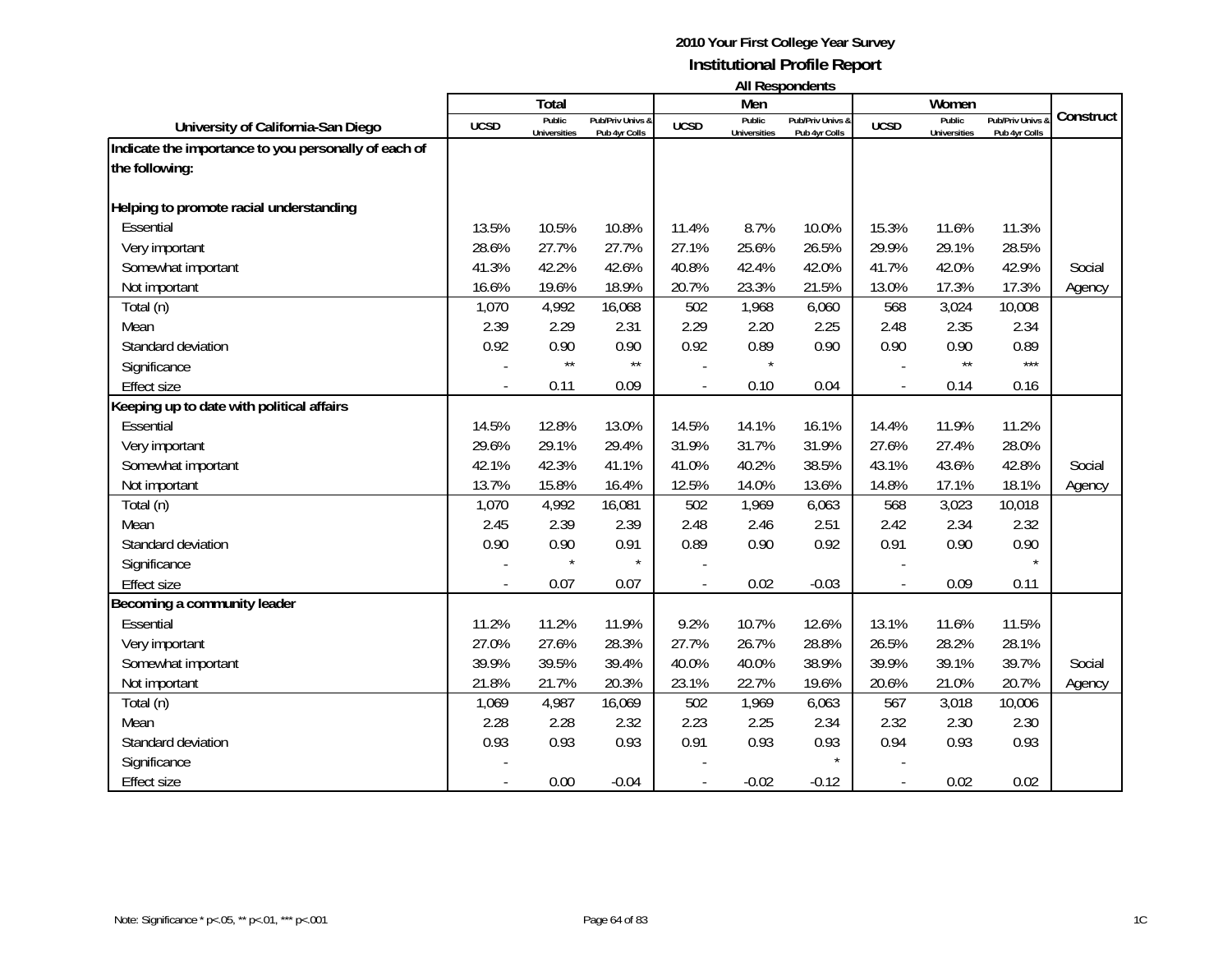|                                                       |             | Total                         |                                   |             | Men                           | בווסטווטקכטוו ווו                 |             | Women                         |                                 |           |
|-------------------------------------------------------|-------------|-------------------------------|-----------------------------------|-------------|-------------------------------|-----------------------------------|-------------|-------------------------------|---------------------------------|-----------|
| University of California-San Diego                    | <b>UCSD</b> | Public<br><b>Universities</b> | Pub/Priv Univs &<br>Pub 4yr Colls | <b>UCSD</b> | Public<br><b>Universities</b> | Pub/Priv Univs &<br>Pub 4yr Colls | <b>UCSD</b> | Public<br><b>Universities</b> | Pub/Priv Univs<br>Pub 4yr Colls | Construct |
| Indicate the importance to you personally of each of  |             |                               |                                   |             |                               |                                   |             |                               |                                 |           |
| the following:                                        |             |                               |                                   |             |                               |                                   |             |                               |                                 |           |
| Improving my understanding of other countries and     |             |                               |                                   |             |                               |                                   |             |                               |                                 |           |
| cultures                                              |             |                               |                                   |             |                               |                                   |             |                               |                                 |           |
| Essential                                             | 23.1%       | 20.9%                         | 20.0%                             | 18.7%       | 17.6%                         | 18.3%                             | 26.9%       | 23.1%                         | 21.0%                           |           |
| Very important                                        | 39.0%       | 38.7%                         | 37.8%                             | 40.2%       | 38.4%                         | 37.0%                             | 37.9%       | 39.0%                         | 38.3%                           |           |
| Somewhat important                                    | 31.1%       | 32.9%                         | 34.0%                             | 32.5%       | 34.3%                         | 34.5%                             | 29.9%       | 32.1%                         | 33.6%                           |           |
| Not important                                         | 6.8%        | 7.4%                          | 8.2%                              | 8.6%        | 9.8%                          | 10.2%                             | 5.3%        | 5.9%                          | 7.1%                            |           |
| Total (n)                                             | 1,070       | 4,994                         | 16,067                            | 502         | 1,970                         | 6,057                             | 568         | 3,024                         | 10,010                          |           |
| Mean                                                  | 2.78        | 2.73                          | 2.70                              | 2.69        | 2.64                          | 2.63                              | 2.86        | 2.79                          | 2.73                            |           |
| Standard deviation                                    | 0.88        | 0.87                          | 0.88                              | 0.87        | 0.88                          | 0.90                              | 0.87        | 0.86                          | 0.87                            |           |
| Significance                                          |             |                               | $\star\star$                      |             |                               |                                   |             |                               | $***$                           |           |
| <b>Effect size</b>                                    |             | 0.06                          | 0.09                              |             | 0.06                          | 0.07                              |             | 0.08                          | 0.15                            |           |
| Engaging with members of my own racial/ethnic group   |             |                               |                                   |             |                               |                                   |             |                               |                                 |           |
| Essential                                             | 15.4%       | 12.4%                         | 13.2%                             | 13.3%       | 12.1%                         | 13.8%                             | 17.3%       | 12.7%                         | 12.8%                           |           |
| Very important                                        | 32.1%       | 33.9%                         | 33.7%                             | 32.7%       | 34.6%                         | 33.1%                             | 31.6%       | 33.4%                         | 34.2%                           |           |
| Somewhat important                                    | 35.4%       | 39.2%                         | 39.6%                             | 33.7%       | 37.5%                         | 38.7%                             | 36.9%       | 40.3%                         | 40.2%                           |           |
| Not important                                         | 17.1%       | 14.5%                         | 13.5%                             | 20.3%       | 15.8%                         | 14.4%                             | 14.3%       | 13.6%                         | 12.9%                           |           |
| Total (n)                                             | 1,069       | 4,991                         | 16,060                            | 502         | 1,970                         | 6,055                             | 567         | 3,021                         | 10,005                          |           |
| Mean                                                  | 2.46        | 2.44                          | 2.47                              | 2.39        | 2.43                          | 2.46                              | 2.52        | 2.45                          | 2.47                            |           |
| Standard deviation                                    | 0.95        | 0.89                          | 0.88                              | 0.96        | 0.90                          | 0.90                              | 0.94        | 0.88                          | 0.87                            |           |
| Significance                                          |             |                               |                                   |             |                               |                                   |             |                               |                                 |           |
| <b>Effect size</b>                                    |             | 0.02                          | $-0.01$                           |             | $-0.04$                       | $-0.08$                           |             | 0.08                          | 0.06                            |           |
| Adopting "green" practices to protect the environment |             |                               |                                   |             |                               |                                   |             |                               |                                 |           |
| Essential                                             | 22.1%       | 18.9%                         | 17.3%                             | 18.5%       | 16.0%                         | 15.7%                             | 25.2%       | 20.8%                         | 18.3%                           |           |
| Very important                                        | 37.7%       | 36.2%                         | 34.7%                             | 36.1%       | 34.8%                         | 32.0%                             | 39.1%       | 37.1%                         | 36.3%                           |           |
| Somewhat important                                    | 32.4%       | 35.5%                         | 37.3%                             | 35.9%       | 36.6%                         | 38.2%                             | 29.4%       | 34.8%                         | 36.7%                           |           |
| Not important                                         | 7.9%        | 9.4%                          | 10.8%                             | 9.6%        | 12.6%                         | 14.1%                             | 6.3%        | 7.2%                          | 8.7%                            |           |
| Total (n)                                             | 1,070       | 4,991                         | 16,070                            | 502         | 1,969                         | 6,061                             | 568         | 3,022                         | 10,009                          |           |
| Mean                                                  | 2.74        | 2.65                          | 2.59                              | 2.64        | 2.54                          | 2.49                              | 2.83        | 2.71                          | 2.64                            |           |
| Standard deviation                                    | 0.89        | 0.89                          | 0.90                              | 0.89        | 0.91                          | 0.92                              | 0.88        | 0.87                          | 0.88                            |           |
| Significance                                          |             | $\star\star$                  | $***$                             |             | $\star$                       | $***$                             |             | $\star\star$                  | $***$                           |           |
| <b>Effect size</b>                                    |             | 0.10                          | 0.17                              |             | 0.11                          | 0.16                              |             | 0.14                          | 0.22                            |           |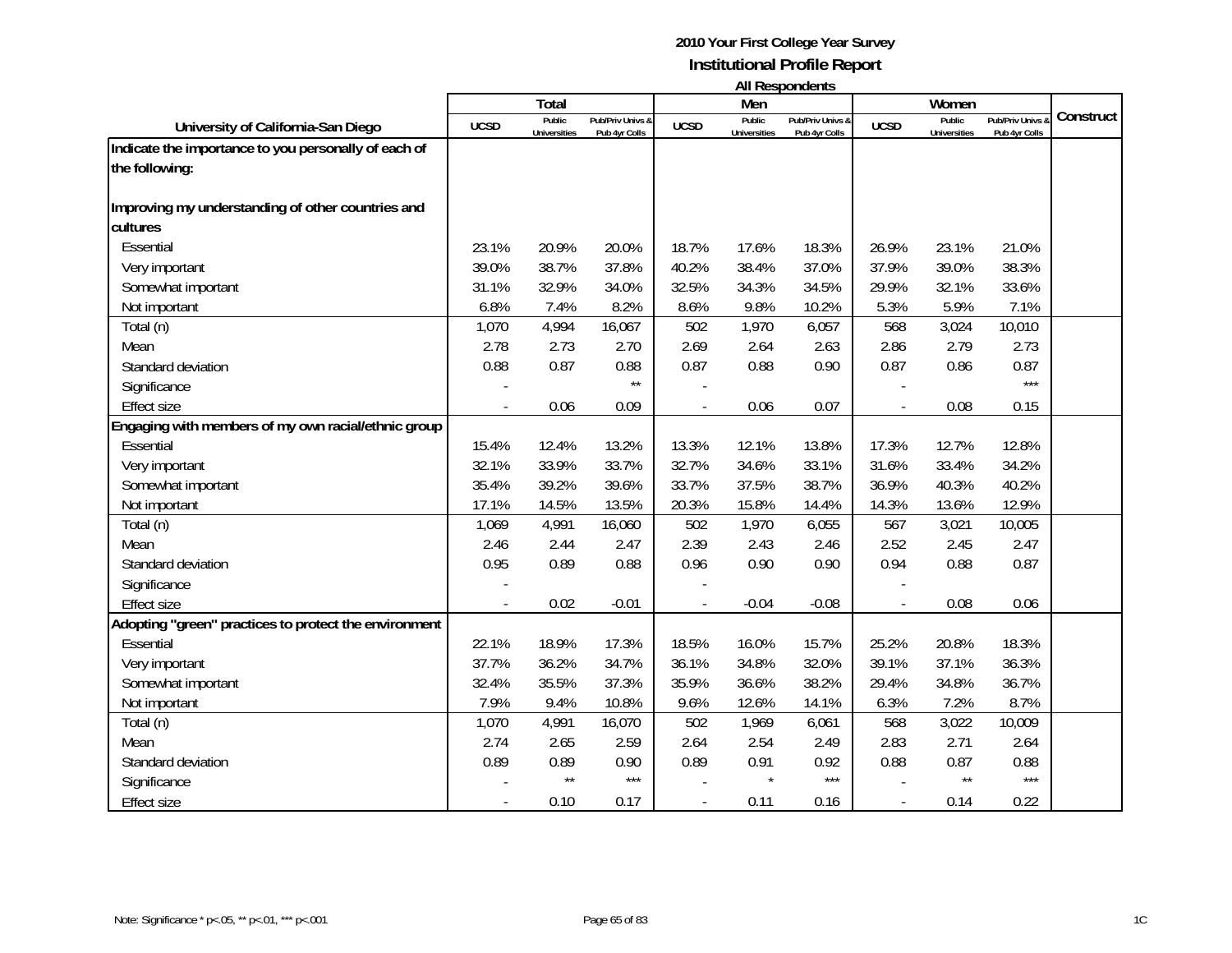| <b>All Respondents</b> |  |
|------------------------|--|
|------------------------|--|

|                                                        |                          | Total                         |                                   |                | Men                           | טוויטאנטעכטער ווו                 |             | Women                         |                                   |             |
|--------------------------------------------------------|--------------------------|-------------------------------|-----------------------------------|----------------|-------------------------------|-----------------------------------|-------------|-------------------------------|-----------------------------------|-------------|
| University of California-San Diego                     | <b>UCSD</b>              | Public<br><b>Universities</b> | Pub/Priv Univs &<br>Pub 4yr Colls | <b>UCSD</b>    | Public<br><b>Universities</b> | Pub/Priv Univs &<br>Pub 4yr Colls | <b>UCSD</b> | Public<br><b>Universities</b> | Pub/Priv Univs &<br>Pub 4yr Colls | Construct   |
| Please rate your satisfaction with this institution on |                          |                               |                                   |                |                               |                                   |             |                               |                                   |             |
| each of the aspects of college life listed below:      |                          |                               |                                   |                |                               |                                   |             |                               |                                   |             |
|                                                        |                          |                               |                                   |                |                               |                                   |             |                               |                                   |             |
| Amount of contact with faculty                         |                          |                               |                                   |                |                               |                                   |             |                               |                                   |             |
| Very satisfied                                         | 7.5%                     | 10.6%                         | 15.4%                             | 5.7%           | 11.2%                         | 16.1%                             | 9.1%        | 10.1%                         | 15.1%                             |             |
| Satisfied                                              | 36.5%                    | 46.2%                         | 49.7%                             | 39.7%          | 45.9%                         | 49.4%                             | 33.7%       | 46.5%                         | 49.9%                             |             |
| Neutral                                                | 40.9%                    | 32.7%                         | 28.5%                             | 40.3%          | 32.2%                         | 28.1%                             | 41.3%       | 33.0%                         | 28.7%                             | Student     |
| <b>Dissatisfied</b>                                    | 12.3%                    | 8.7%                          | 5.3%                              | 11.6%          | 8.7%                          | 5.1%                              | 12.8%       | 8.7%                          | 5.4%                              | Faculty     |
| Very dissatisfied                                      | 2.9%                     | 1.8%                          | 1.1%                              | 2.7%           | 2.0%                          | 1.3%                              | 3.0%        | 1.7%                          | 0.9%                              | Interaction |
| Total (n)                                              | 1,011                    | 4,884                         | 15,897                            | 474            | 1,921                         | 5,985                             | 537         | 2,963                         | 9,912                             |             |
| Mean                                                   | 3.34                     | 3.55                          | 3.73                              | 3.34           | 3.56                          | 3.74                              | 3.33        | 3.55                          | 3.73                              |             |
| Standard deviation                                     | 0.89                     | 0.86                          | 0.82                              | 0.86           | 0.88                          | 0.83                              | 0.92        | 0.85                          | 0.81                              |             |
| Significance                                           |                          | $***$                         | $***$                             |                | $***$                         | $***$                             |             | $***$                         | $***$                             |             |
| <b>Effect size</b>                                     |                          | $-0.24$                       | $-0.48$                           |                | $-0.25$                       | $-0.48$                           |             | $-0.26$                       | $-0.49$                           |             |
| Racial/ethnic diversity of faculty                     |                          |                               |                                   |                |                               |                                   |             |                               |                                   |             |
| Very satisfied                                         | 7.5%                     | 9.6%                          | 10.5%                             | 7.6%           | 11.6%                         | 11.9%                             | 7.4%        | 8.4%                          | 9.7%                              |             |
| Satisfied                                              | 35.1%                    | 42.8%                         | 40.7%                             | 40.0%          | 44.8%                         | 41.9%                             | 30.8%       | 41.5%                         | 40.0%                             |             |
| Neutral                                                | 46.5%                    | 39.7%                         | 40.9%                             | 43.1%          | 36.5%                         | 39.3%                             | 49.5%       | 41.7%                         | 41.9%                             |             |
| <b>Dissatisfied</b>                                    | 7.7%                     | 5.9%                          | 5.9%                              | 6.2%           | 4.9%                          | 4.9%                              | 9.0%        | 6.5%                          | 6.6%                              |             |
| Very dissatisfied                                      | 3.2%                     | 2.0%                          | 1.9%                              | 3.1%           | 2.1%                          | 2.0%                              | 3.2%        | 1.9%                          | 1.9%                              |             |
| Total (n)                                              | 1,040                    | 4,883                         | 15,762                            | 485            | 1,918                         | 5,919                             | 555         | 2,965                         | 9,843                             |             |
| Mean                                                   | 3.36                     | 3.52                          | 3.52                              | 3.43           | 3.59                          | 3.57                              | 3.30        | 3.48                          | 3.49                              |             |
| Standard deviation                                     | 0.85                     | 0.82                          | 0.83                              | 0.84           | 0.84                          | 0.84                              | 0.86        | 0.81                          | 0.83                              |             |
| Significance                                           |                          | $***$                         | $***$                             |                | $***$                         | $***$                             |             | ***                           | $***$                             |             |
| <b>Effect size</b>                                     | $\overline{\phantom{a}}$ | $-0.20$                       | $-0.19$                           | $\overline{a}$ | $-0.19$                       | $-0.17$                           |             | $-0.22$                       | $-0.23$                           |             |
| Racial/ethnic diversity of student body                |                          |                               |                                   |                |                               |                                   |             |                               |                                   |             |
| Very satisfied                                         | 6.8%                     | 12.0%                         | 11.9%                             | 7.2%           | 13.3%                         | 13.1%                             | 6.5%        | 11.1%                         | 11.2%                             |             |
| Satisfied                                              | 31.3%                    | 43.2%                         | 39.2%                             | 35.9%          | 44.0%                         | 39.2%                             | 27.2%       | 42.7%                         | 39.3%                             |             |
| Neutral                                                | 39.6%                    | 32.3%                         | 35.2%                             | 38.0%          | 31.9%                         | 35.6%                             | 41.0%       | 32.5%                         | 34.9%                             |             |
| <b>Dissatisfied</b>                                    | 15.3%                    | 8.9%                          | 9.8%                              | 12.1%          | 7.4%                          | 8.2%                              | 18.1%       | 9.9%                          | 10.8%                             |             |
| Very dissatisfied                                      | 7.0%                     | 3.6%                          | 3.8%                              | 6.8%           | 3.4%                          | 3.9%                              | 7.2%        | 3.7%                          | 3.8%                              |             |
| Total (n)                                              | 1,045                    | 4,920                         | 15,889                            | 487            | 1,929                         | 5,963                             | 558         | 2,991                         | 9,926                             |             |
| Mean                                                   | 3.16                     | 3.51                          | 3.46                              | 3.25           | 3.56                          | 3.50                              | 3.08        | 3.48                          | 3.43                              |             |
| Standard deviation                                     | 1.00                     | 0.94                          | 0.96                              | 0.99           | 0.93                          | 0.95                              | 1.00        | 0.95                          | 0.96                              |             |
| Significance                                           |                          | $***$                         | $***$                             |                | $***$                         | $***$                             |             | $***$                         | $***$                             |             |
| <b>Effect size</b>                                     |                          | $-0.37$                       | $-0.31$                           |                | $-0.33$                       | $-0.26$                           |             | $-0.42$                       | $-0.36$                           |             |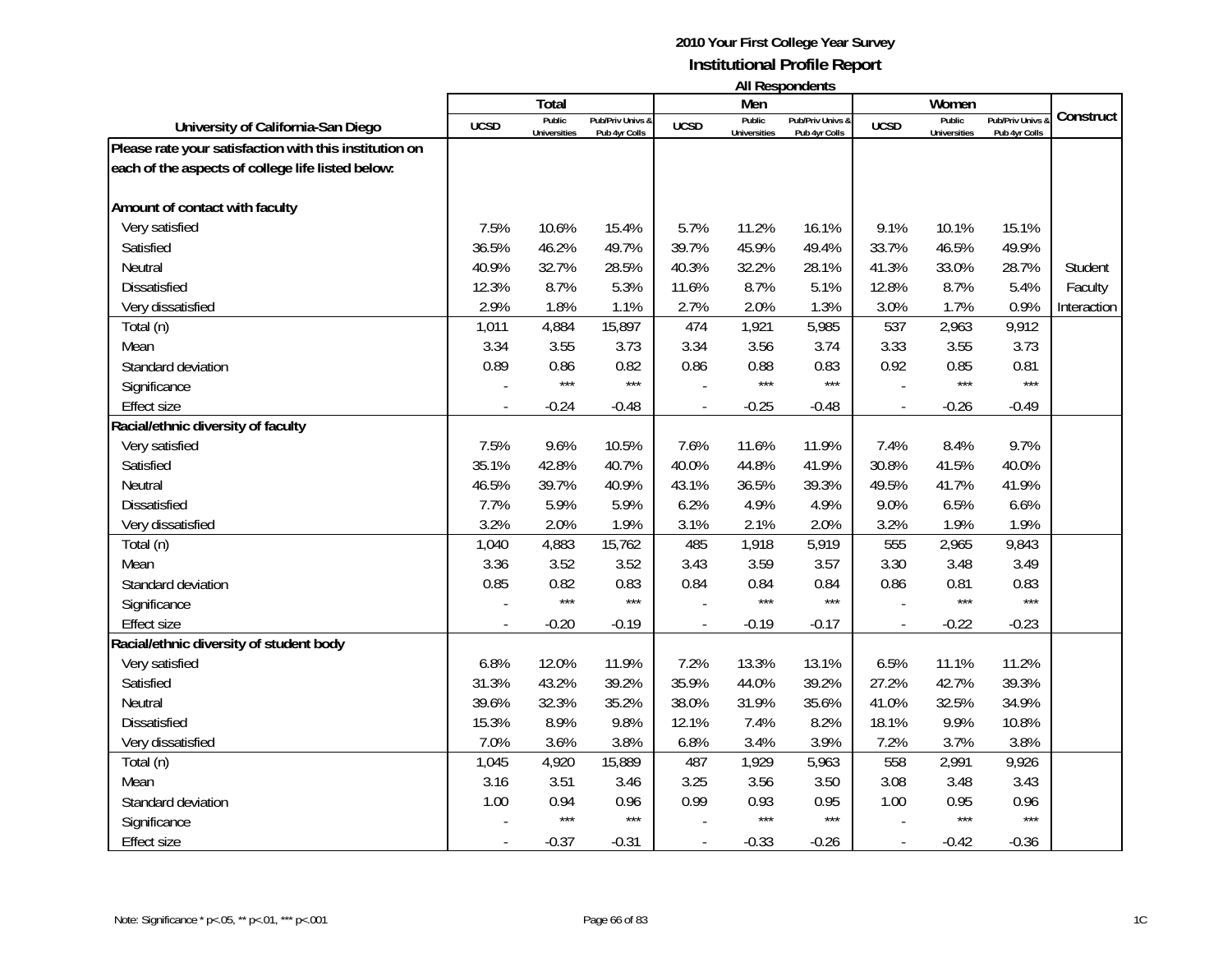| <b>All Respondents</b> |  |
|------------------------|--|
|------------------------|--|

|                                                        |             | Total               |                  |                          | Men                 | ניוויוועטאניומייוויי |                          | Women               |                  |              |
|--------------------------------------------------------|-------------|---------------------|------------------|--------------------------|---------------------|----------------------|--------------------------|---------------------|------------------|--------------|
| University of California-San Diego                     | <b>UCSD</b> | Public              | Pub/Priv Univs & | <b>UCSD</b>              | Public              | Pub/Priv Univs &     | <b>UCSD</b>              | Public              | Pub/Priv Univs & | Construct    |
|                                                        |             | <b>Universities</b> | Pub 4yr Colls    |                          | <b>Universities</b> | Pub 4yr Colls        |                          | <b>Universities</b> | Pub 4yr Colls    |              |
| Please rate your satisfaction with this institution on |             |                     |                  |                          |                     |                      |                          |                     |                  |              |
| each of the aspects of college life listed below:      |             |                     |                  |                          |                     |                      |                          |                     |                  |              |
| <b>Class size</b>                                      |             |                     |                  |                          |                     |                      |                          |                     |                  |              |
| Very satisfied                                         | 3.8%        | 7.9%                | 19.3%            | 3.6%                     | 8.4%                | 19.2%                | 3.9%                     | 7.6%                | 19.4%            |              |
| Satisfied                                              | 30.4%       | 46.3%               | 50.2%            | 33.7%                    | 45.5%               | 48.0%                | 27.5%                    | 46.9%               | 51.6%            |              |
| Neutral                                                | 37.7%       | 30.0%               | 22.8%            | 34.3%                    | 28.9%               | 24.1%                | 40.7%                    | 30.8%               | 22.0%            |              |
| <b>Dissatisfied</b>                                    | 20.5%       | 12.2%               | 6.1%             | 19.8%                    | 12.5%               | 6.7%                 | 21.0%                    | 12.0%               | 5.8%             |              |
| Very dissatisfied                                      | 7.7%        | 3.5%                | 1.5%             | 8.6%                     | 4.7%                | 2.0%                 | 6.9%                     | 2.8%                | 1.3%             |              |
| Total (n)                                              | 1,066       | 4,983               | 16,051           | 499                      | 1,965               | 6,044                | 567                      | 3,018               | 10,007           |              |
| Mean                                                   | 3.02        | 3.43                | 3.80             | 3.04                     | 3.41                | 3.76                 | 3.01                     | 3.45                | 3.82             |              |
| Standard deviation                                     | 0.98        | 0.93                | 0.87             | 1.01                     | 0.97                | 0.91                 | 0.96                     | 0.90                | 0.85             |              |
| Significance                                           |             | $***$               | $***$            |                          | $***$               | $***$                |                          | $***$               | $***$            |              |
| <b>Effect size</b>                                     |             | $-0.44$             | $-0.90$          |                          | $-0.38$             | $-0.79$              |                          | $-0.49$             | $-0.95$          |              |
| Interaction with other students                        |             |                     |                  |                          |                     |                      |                          |                     |                  |              |
| Very satisfied                                         | 8.6%        | 14.8%               | 22.0%            | 8.8%                     | 15.9%               | 22.7%                | 8.5%                     | 14.2%               | 21.6%            |              |
| Satisfied                                              | 42.0%       | 52.5%               | 53.0%            | 43.0%                    | 52.0%               | 50.9%                | 41.1%                    | 52.8%               | 54.2%            |              |
| Neutral                                                | 31.5%       | 22.8%               | 19.0%            | 31.5%                    | 22.2%               | 20.0%                | 31.4%                    | 23.1%               | 18.4%            |              |
| <b>Dissatisfied</b>                                    | 14.4%       | 7.9%                | 4.8%             | 13.7%                    | 8.0%                | 4.9%                 | 15.0%                    | 7.9%                | 4.8%             |              |
| Very dissatisfied                                      | 3.6%        | 2.0%                | 1.2%             | 3.0%                     | 1.9%                | 1.5%                 | 4.1%                     | 2.0%                | 1.0%             |              |
| Total (n)                                              | 1,065       | 4,978               | 16,033           | 498                      | 1,960               | 6,029                | 567                      | 3,018               | 10,004           |              |
| Mean                                                   | 3.38        | 3.70                | 3.90             | 3.41                     | 3.72                | 3.88                 | 3.35                     | 3.69                | 3.90             |              |
| Standard deviation                                     | 0.95        | 0.88                | 0.84             | 0.93                     | 0.89                | 0.86                 | 0.97                     | 0.88                | 0.82             |              |
| Significance                                           |             | $***$               | $***$            |                          | ***                 | ***                  |                          | ***                 | $***$            |              |
| <b>Effect size</b>                                     |             | $-0.36$             | $-0.62$          | $\overline{\phantom{a}}$ | $-0.35$             | $-0.55$              | $\overline{\phantom{a}}$ | $-0.39$             | $-0.67$          |              |
| Relevance of coursework to everyday life               |             |                     |                  |                          |                     |                      |                          |                     |                  |              |
| Very satisfied                                         | 5.6%        | 7.9%                | 11.1%            | 5.6%                     | 8.1%                | 11.1%                | 5.6%                     | 7.8%                | 11.2%            |              |
| Satisfied                                              | 38.8%       | 45.4%               | 46.9%            | 36.8%                    | 45.2%               | 46.1%                | 40.5%                    | 45.5%               | 47.3%            |              |
| Neutral                                                | 36.0%       | 31.2%               | 30.5%            | 37.0%                    | 30.5%               | 30.4%                | 35.0%                    | 31.7%               | 30.6%            | Satisfaction |
| <b>Dissatisfied</b>                                    | 15.5%       | 12.7%               | 9.2%             | 15.9%                    | 12.7%               | 9.2%                 | 15.1%                    | 12.8%               | 9.2%             | with         |
| Very dissatisfied                                      | 4.1%        | 2.8%                | 2.2%             | 4.6%                     | 3.5%                | 3.2%                 | 3.7%                     | 2.3%                | 1.7%             | Courses      |
| Total (n)                                              | 1,065       | 4,981               | 16,030           | 497                      | 1,963               | 6,020                | 568                      | 3,018               | 10,010           |              |
| Mean                                                   | 3.26        | 3.43                | 3.55             | 3.23                     | 3.42                | 3.53                 | 3.29                     | 3.44                | 3.57             |              |
| Standard deviation                                     | 0.93        | 0.91                | 0.89             | 0.94                     | 0.93                | 0.92                 | 0.92                     | 0.89                | 0.87             |              |
| Significance                                           |             | $***$               | $***$            |                          | $***$               | $***$                |                          | $***$               | $***$            |              |
| <b>Effect size</b>                                     |             | $-0.19$             | $-0.33$          |                          | $-0.20$             | $-0.33$              | $\blacksquare$           | $-0.17$             | $-0.32$          |              |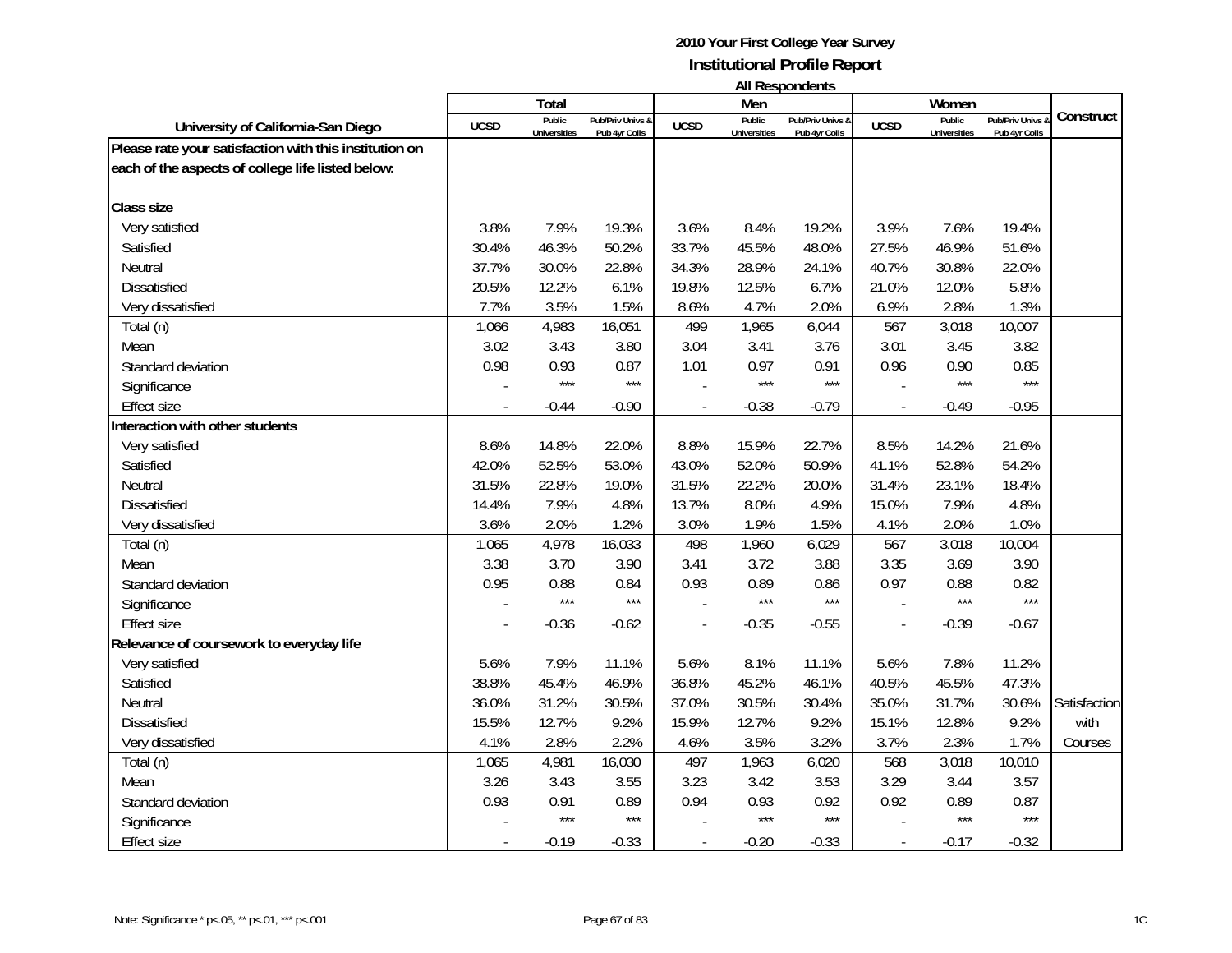|                                                        |                |                     |                  |              |                     | בוו ולהוטעכטוו ווח |                |                     |                |              |
|--------------------------------------------------------|----------------|---------------------|------------------|--------------|---------------------|--------------------|----------------|---------------------|----------------|--------------|
|                                                        |                | Total<br>Public     | Pub/Priv Univs & |              | Men<br>Public       | Pub/Priv Univs &   |                | Women<br>Public     | Pub/Priv Univs | Construct    |
| University of California-San Diego                     | <b>UCSD</b>    | <b>Universities</b> | Pub 4yr Colls    | <b>UCSD</b>  | <b>Universities</b> | Pub 4yr Colls      | <b>UCSD</b>    | <b>Universities</b> | Pub 4yr Colls  |              |
| Please rate your satisfaction with this institution on |                |                     |                  |              |                     |                    |                |                     |                |              |
| each of the aspects of college life listed below:      |                |                     |                  |              |                     |                    |                |                     |                |              |
|                                                        |                |                     |                  |              |                     |                    |                |                     |                |              |
| Relevance of coursework to future career plans         |                |                     |                  |              |                     |                    |                |                     |                |              |
| Very satisfied                                         | 12.9%          | 15.6%               | 18.1%            | 14.5%        | 18.5%               | 19.5%              | 11.4%          | 13.7%               | 17.3%          |              |
| Satisfied                                              | 44.1%          | 48.2%               | 47.6%            | 42.7%        | 47.3%               | 46.8%              | 45.4%          | 48.7%               | 48.1%          |              |
| Neutral                                                | 29.5%          | 24.4%               | 24.4%            | 29.6%        | 22.8%               | 23.6%              | 29.4%          | 25.5%               | 24.8%          | Satisfaction |
| <b>Dissatisfied</b>                                    | 9.5%           | 8.9%                | 7.5%             | 8.1%         | 7.8%                | 7.0%               | 10.7%          | 9.6%                | 7.9%           | with         |
| Very dissatisfied                                      | 4.1%           | 2.9%                | 2.4%             | 5.0%         | 3.6%                | 3.1%               | 3.2%           | 2.4%                | 1.9%           | Courses      |
| Total (n)                                              | 1,058          | 4,955               | 15,983           | 496          | 1,951               | 6,010              | 562            | 3,004               | 9,973          |              |
| Mean                                                   | 3.52           | 3.65                | 3.72             | 3.54         | 3.69                | 3.72               | 3.51           | 3.62                | 3.71           |              |
| Standard deviation                                     | 0.97           | 0.95                | 0.93             | 1.00         | 0.98                | 0.96               | 0.94           | 0.92                | 0.91           |              |
| Significance                                           |                | $***$               | $***$            |              | $\star\star$        | $***$              |                | $\star\star$        | $***$          |              |
| <b>Effect size</b>                                     |                | $-0.14$             | $-0.22$          |              | $-0.15$             | $-0.19$            |                | $-0.12$             | $-0.22$        |              |
| Overall quality of instruction                         |                |                     |                  |              |                     |                    |                |                     |                |              |
| Very satisfied                                         | 14.1%          | 17.7%               | 20.7%            | 15.2%        | 20.4%               | 22.6%              | 13.2%          | 15.9%               | 19.5%          |              |
| Satisfied                                              | 55.5%          | 59.7%               | 57.5%            | 52.8%        | 55.4%               | 53.5%              | 57.9%          | 62.5%               | 59.8%          |              |
| Neutral                                                | 22.7%          | 16.6%               | 17.4%            | 24.0%        | 17.2%               | 18.5%              | 21.5%          | 16.2%               | 16.8%          |              |
| <b>Dissatisfied</b>                                    | 6.1%           | 5.0%                | 3.7%             | 6.4%         | 5.7%                | 4.3%               | 5.8%           | 4.6%                | 3.3%           | Overall      |
| Very dissatisfied                                      | 1.6%           | 1.0%                | 0.8%             | 1.6%         | 1.3%                | 1.0%               | 1.6%           | 0.8%                | 0.6%           | Satisfaction |
| Total (n)                                              | 1,068          | 4,987               | 16,050           | 500          | 1,966               | 6,043              | 568            | 3,021               | 10,007         |              |
| Mean                                                   | 3.75           | 3.88                | 3.94             | 3.74         | 3.88                | 3.92               | 3.75           | 3.88                | 3.94           |              |
| Standard deviation                                     | 0.83           | 0.79                | 0.77             | 0.85         | 0.84                | 0.82               | 0.81           | 0.75                | 0.74           |              |
| Significance                                           |                | $***$               | $***$            |              | $***$               | ***                |                | ***                 | $***$          |              |
| <b>Effect size</b>                                     | $\overline{a}$ | $-0.16$             | $-0.25$          | $\mathbf{r}$ | $-0.17$             | $-0.22$            | $\blacksquare$ | $-0.17$             | $-0.26$        |              |
| Respect for the expression of diverse beliefs          |                |                     |                  |              |                     |                    |                |                     |                |              |
| Very satisfied                                         | 12.5%          | 17.4%               | 19.2%            | 10.9%        | 17.7%               | 19.1%              | 13.9%          | 17.3%               | 19.2%          |              |
| Satisfied                                              | 52.9%          | 57.6%               | 54.7%            | 52.7%        | 55.4%               | 52.1%              | 53.1%          | 59.1%               | 56.3%          |              |
| Neutral                                                | 27.5%          | 21.0%               | 22.2%            | 29.8%        | 23.0%               | 24.4%              | 25.5%          | 19.7%               | 21.0%          |              |
| <b>Dissatisfied</b>                                    | 5.5%           | 3.0%                | 2.9%             | 4.6%         | 2.7%                | 3.0%               | 6.2%           | 3.2%                | 2.8%           |              |
| Very dissatisfied                                      | 1.6%           | 0.9%                | 1.0%             | 2.0%         | 1.1%                | 1.4%               | 1.2%           | 0.8%                | 0.8%           |              |
| Total (n)                                              | 1,058          | 4,923               | 15,901           | 497          | 1,933               | 5,975              | 561            | 2,990               | 9,926          |              |
| Mean                                                   | 3.69           | 3.88                | 3.88             | 3.66         | 3.86                | 3.85               | 3.72           | 3.89                | 3.90           |              |
| Standard deviation                                     | 0.82           | 0.76                | 0.78             | 0.81         | 0.77                | 0.81               | 0.82           | 0.74                | 0.76           |              |
| Significance                                           |                | $***$               | $***$            |              | $***$               | $***$              |                | $***$               | $***$          |              |
| <b>Effect size</b>                                     |                | $-0.25$             | $-0.24$          |              | $-0.26$             | $-0.23$            |                | $-0.23$             | $-0.24$        |              |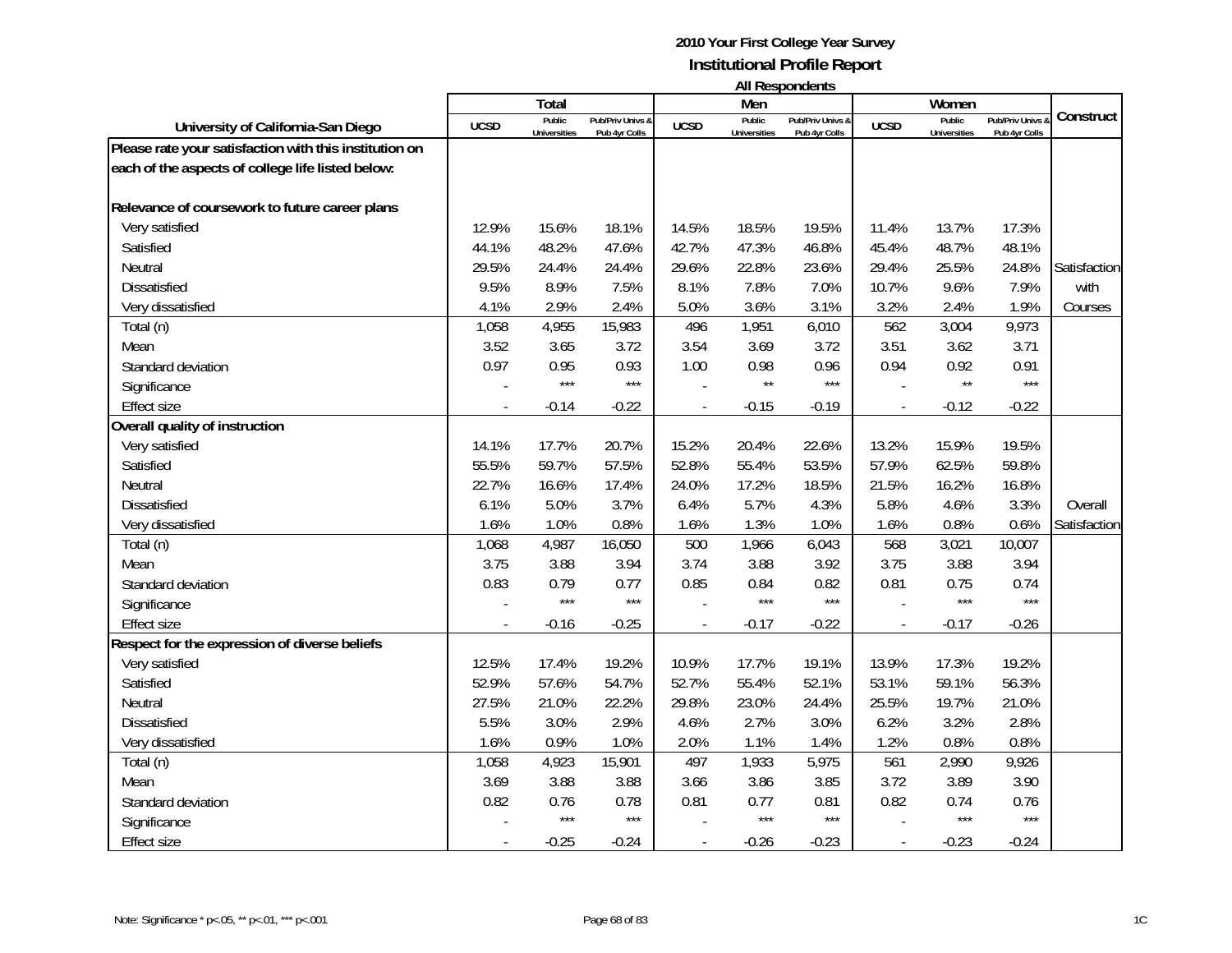|                                                        |             | Total               |                  |             | Men                 | בוו ולהוטעכטוו ווח |             | Women               |                |           |
|--------------------------------------------------------|-------------|---------------------|------------------|-------------|---------------------|--------------------|-------------|---------------------|----------------|-----------|
|                                                        |             | Public              | Pub/Priv Univs & |             | Public              | Pub/Priv Univs &   |             | Public              | Pub/Priv Univs | Construct |
| University of California-San Diego                     | <b>UCSD</b> | <b>Universities</b> | Pub 4yr Colls    | <b>UCSD</b> | <b>Universities</b> | Pub 4yr Colls      | <b>UCSD</b> | <b>Universities</b> | Pub 4yr Colls  |           |
| Please rate your satisfaction with this institution on |             |                     |                  |             |                     |                    |             |                     |                |           |
| each of the aspects of college life listed below:      |             |                     |                  |             |                     |                    |             |                     |                |           |
|                                                        |             |                     |                  |             |                     |                    |             |                     |                |           |
| Availability of campus social activities               |             |                     |                  |             |                     |                    |             |                     |                |           |
| Very satisfied                                         | 10.4%       | 22.1%               | 23.4%            | 10.1%       | 21.8%               | 22.1%              | 10.7%       | 22.3%               | 24.1%          |           |
| Satisfied                                              | 44.5%       | 50.6%               | 49.1%            | 43.5%       | 48.8%               | 47.0%              | 45.4%       | 51.7%               | 50.4%          |           |
| Neutral                                                | 28.9%       | 20.0%               | 20.4%            | 29.1%       | 20.8%               | 22.7%              | 28.8%       | 19.6%               | 19.0%          |           |
| <b>Dissatisfied</b>                                    | 11.2%       | 5.3%                | 5.1%             | 10.3%       | 5.6%                | 5.5%               | 11.9%       | 5.0%                | 4.9%           |           |
| Very dissatisfied                                      | 5.0%        | 2.0%                | 2.0%             | 6.9%        | 2.9%                | 2.6%               | 3.3%        | 1.4%                | 1.5%           |           |
| Total (n)                                              | 1,047       | 4,913               | 15,875           | 494         | 1,933               | 5,972              | 553         | 2,980               | 9,903          |           |
| Mean                                                   | 3.44        | 3.85                | 3.87             | 3.40        | 3.81                | 3.80               | 3.48        | 3.88                | 3.91           |           |
| Standard deviation                                     | 0.99        | 0.89                | 0.90             | 1.03        | 0.94                | 0.93               | 0.95        | 0.86                | 0.87           |           |
| Significance                                           |             | $***$               | $***$            |             | $***$               | $***$              |             | $***$               | $***$          |           |
| <b>Effect size</b>                                     |             | $-0.46$             | $-0.48$          |             | $-0.44$             | $-0.43$            |             | $-0.47$             | $-0.49$        |           |
| Your social life                                       |             |                     |                  |             |                     |                    |             |                     |                |           |
| Very satisfied                                         | 13.9%       | 24.4%               | 27.9%            | 14.3%       | 22.8%               | 26.7%              | 13.6%       | 25.5%               | 28.6%          |           |
| Satisfied                                              | 40.8%       | 42.6%               | 43.5%            | 40.2%       | 41.8%               | 42.4%              | 41.4%       | 43.2%               | 44.2%          |           |
| Neutral                                                | 25.3%       | 18.8%               | 18.2%            | 25.7%       | 19.6%               | 19.6%              | 24.9%       | 18.2%               | 17.4%          |           |
| <b>Dissatisfied</b>                                    | 13.7%       | 9.8%                | 7.4%             | 13.7%       | 10.6%               | 7.8%               | 13.8%       | 9.2%                | 7.2%           |           |
| Very dissatisfied                                      | 6.3%        | 4.4%                | 3.0%             | 6.2%        | 5.3%                | 3.6%               | 6.3%        | 3.8%                | 2.6%           |           |
| Total (n)                                              | 1,065       | 4,972               | 16,009           | 498         | 1,958               | 6,024              | 567         | 3,014               | 9,985          |           |
| Mean                                                   | 3.42        | 3.73                | 3.86             | 3.43        | 3.66                | 3.81               | 3.42        | 3.77                | 3.89           |           |
| Standard deviation                                     | 1.08        | 1.07                | 1.00             | 1.09        | 1.10                | 1.03               | 1.08        | 1.05                | 0.99           |           |
| Significance                                           |             | $***$               | $***$            |             | $***$               | ***                |             | ***                 | $***$          |           |
| <b>Effect size</b>                                     |             | $-0.29$             | $-0.44$          |             | $-0.21$             | $-0.37$            |             | $-0.33$             | $-0.47$        |           |
| Overall sense of community among students              |             |                     |                  |             |                     |                    |             |                     |                |           |
| Very satisfied                                         | 7.6%        | 18.4%               | 22.3%            | 7.3%        | 17.0%               | 20.6%              | 7.9%        | 19.3%               | 23.3%          |           |
| Satisfied                                              | 38.2%       | 45.2%               | 46.1%            | 41.1%       | 45.9%               | 46.2%              | 35.7%       | 44.8%               | 46.1%          |           |
| Neutral                                                | 32.1%       | 24.3%               | 22.2%            | 31.4%       | 24.7%               | 23.9%              | 32.7%       | 24.1%               | 21.2%          |           |
| Dissatisfied                                           | 16.2%       | 8.7%                | 6.9%             | 14.4%       | 8.6%                | 6.7%               | 17.9%       | 8.8%                | 7.0%           |           |
| Very dissatisfied                                      | 5.9%        | 3.3%                | 2.4%             | 5.9%        | 3.8%                | 2.6%               | 5.9%        | 3.0%                | 2.4%           |           |
| Total (n)                                              | 1,054       | 4,939               | 15,956           | 494         | 1,943               | 5,999              | 560         | 2,996               | 9,957          |           |
| Mean                                                   | 3.25        | 3.67                | 3.79             | 3.30        | 3.64                | 3.76               | 3.22        | 3.69                | 3.81           |           |
| Standard deviation                                     | 1.01        | 0.98                | 0.95             | 1.00        | 0.99                | 0.94               | 1.02        | 0.98                | 0.95           |           |
| Significance                                           |             | $***$               | $***$            |             | $***$               | $***$              |             | ***                 | $***$          |           |
| <b>Effect size</b>                                     |             | $-0.43$             | $-0.57$          |             | $-0.34$             | $-0.49$            |             | $-0.48$             | $-0.62$        |           |
|                                                        |             |                     |                  |             |                     |                    |             |                     |                |           |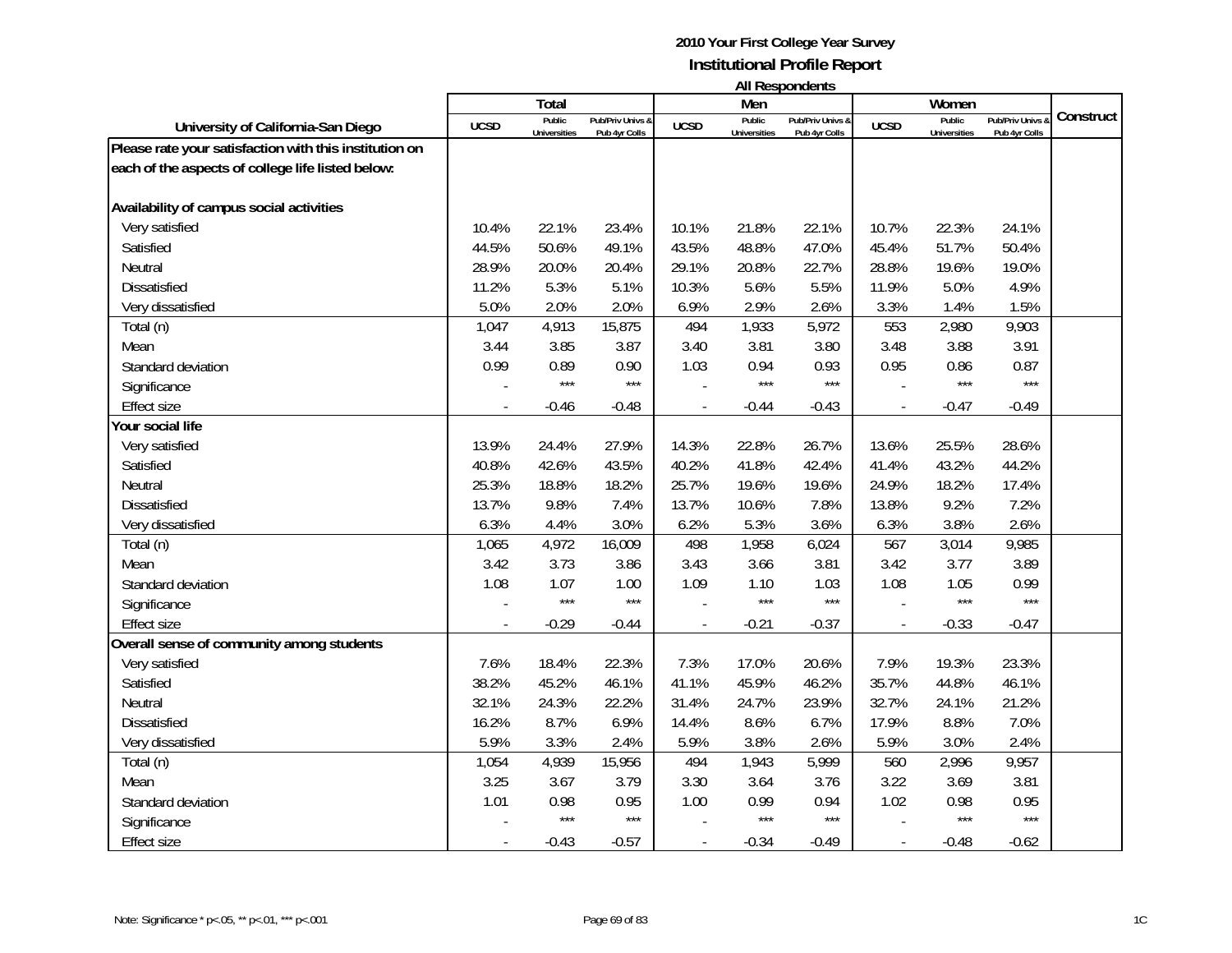|                                                        |             | Total                         |                                   |             | Men                           | $\cdots$                          |             | Women                         |                                 |              |
|--------------------------------------------------------|-------------|-------------------------------|-----------------------------------|-------------|-------------------------------|-----------------------------------|-------------|-------------------------------|---------------------------------|--------------|
| University of California-San Diego                     | <b>UCSD</b> | Public<br><b>Universities</b> | Pub/Priv Univs &<br>Pub 4yr Colls | <b>UCSD</b> | Public<br><b>Universities</b> | Pub/Priv Univs &<br>Pub 4yr Colls | <b>UCSD</b> | Public<br><b>Universities</b> | Pub/Priv Univs<br>Pub 4yr Colls | Construct    |
| Please rate your satisfaction with this institution on |             |                               |                                   |             |                               |                                   |             |                               |                                 |              |
| each of the aspects of college life listed below:      |             |                               |                                   |             |                               |                                   |             |                               |                                 |              |
| Overall college experience                             |             |                               |                                   |             |                               |                                   |             |                               |                                 |              |
| Very satisfied                                         | 15.9%       | 28.0%                         | 31.4%                             | 17.4%       | 27.7%                         | 30.2%                             | 14.6%       | 28.2%                         | 32.1%                           |              |
| Satisfied                                              | 48.3%       | 47.9%                         | 45.9%                             | 47.3%       | 47.7%                         | 45.3%                             | 49.1%       | 48.0%                         | 46.3%                           |              |
| Neutral                                                | 24.5%       | 16.3%                         | 16.3%                             | 23.8%       | 16.5%                         | 17.8%                             | 25.0%       | 16.2%                         | 15.4%                           |              |
| <b>Dissatisfied</b>                                    | 8.3%        | 5.7%                          | 4.5%                              | 8.0%        | 5.6%                          | 4.7%                              | 8.6%        | 5.8%                          | 4.4%                            | Overall      |
| Very dissatisfied                                      | 3.0%        | 2.1%                          | 1.9%                              | 3.4%        | 2.5%                          | 2.0%                              | 2.6%        | 1.8%                          | 1.8%                            | Satisfaction |
| Total (n)                                              | 1,067       | 4,983                         | 16,037                            | 499         | 1,963                         | 6,031                             | 568         | 3,020                         | 10,006                          |              |
| Mean                                                   | 3.66        | 3.94                          | 4.00                              | 3.67        | 3.92                          | 3.97                              | 3.64        | 3.95                          | 4.02                            |              |
| Standard deviation                                     | 0.94        | 0.93                          | 0.91                              | 0.97        | 0.94                          | 0.92                              | 0.92        | 0.92                          | 0.90                            |              |
| Significance                                           |             | $***$                         | $***$                             |             | $***$                         | ***                               |             | ***                           | $***$                           |              |
| <b>Effect size</b>                                     |             | $-0.30$                       | $-0.37$                           |             | $-0.27$                       | $-0.33$                           |             | $-0.34$                       | $-0.42$                         |              |
| What is your overall grade average (as of your most    |             |                               |                                   |             |                               |                                   |             |                               |                                 |              |
| recently completed academic term)?                     |             |                               |                                   |             |                               |                                   |             |                               |                                 |              |
| A or A+                                                | 11.0%       | 20.2%                         | 18.9%                             | 13.7%       | 19.8%                         | 17.4%                             | 8.6%        | 20.5%                         | 19.8%                           |              |
| A-                                                     | 19.3%       | 22.0%                         | 22.1%                             | 18.5%       | 21.2%                         | 20.5%                             | 20.1%       | 22.5%                         | 23.1%                           |              |
| $B+$                                                   | 22.5%       | 18.3%                         | 18.5%                             | 22.5%       | 18.3%                         | 18.0%                             | 22.5%       | 18.3%                         | 18.8%                           |              |
| Β                                                      | 22.4%       | 18.3%                         | 18.6%                             | 21.5%       | 17.9%                         | 18.8%                             | 23.2%       | 18.5%                         | 18.5%                           |              |
| B-                                                     | 11.2%       | 8.8%                          | 9.6%                              | 9.6%        | 9.3%                          | 10.5%                             | 12.7%       | 8.5%                          | 9.1%                            |              |
| $C +$                                                  | 7.1%        | 6.4%                          | 6.2%                              | 7.8%        | 6.7%                          | 7.1%                              | 6.5%        | 6.2%                          | 5.6%                            |              |
| $\mathsf C$                                            | 5.6%        | 4.4%                          | 4.1%                              | 5.6%        | 5.1%                          | 5.2%                              | 5.6%        | 3.9%                          | 3.4%                            |              |
| D                                                      | 0.4%        | 1.3%                          | 1.5%                              | 0.4%        | 1.3%                          | 2.0%                              | 0.4%        | 1.3%                          | 1.2%                            |              |
| I did not receive grades in my courses                 | 0.4%        | 0.3%                          | 0.5%                              | 0.4%        | 0.3%                          | 0.6%                              | 0.4%        | 0.3%                          | 0.5%                            |              |
| Total (n)                                              | 1,070       | 4,997                         | 16,084                            | 502         | 1,972                         | 6,064                             | 568         | 3,025                         | 10,020                          |              |
| Mean                                                   | 6.49        | 6.82                          | 6.76                              | 6.55        | 6.76                          | 6.60                              | 6.43        | 6.86                          | 6.86                            |              |
| Standard deviation                                     | 1.68        | 1.80                          | 1.81                              | 1.72        | 1.83                          | 1.88                              | 1.63        | 1.78                          | 1.76                            |              |
| Significance                                           |             | $***$                         | $***$                             |             |                               |                                   |             | $***$                         | $***$                           |              |
| <b>Effect size</b>                                     |             | $-0.18$                       | $-0.15$                           |             | $-0.11$                       | $-0.03$                           |             | $-0.24$                       | $-0.24$                         |              |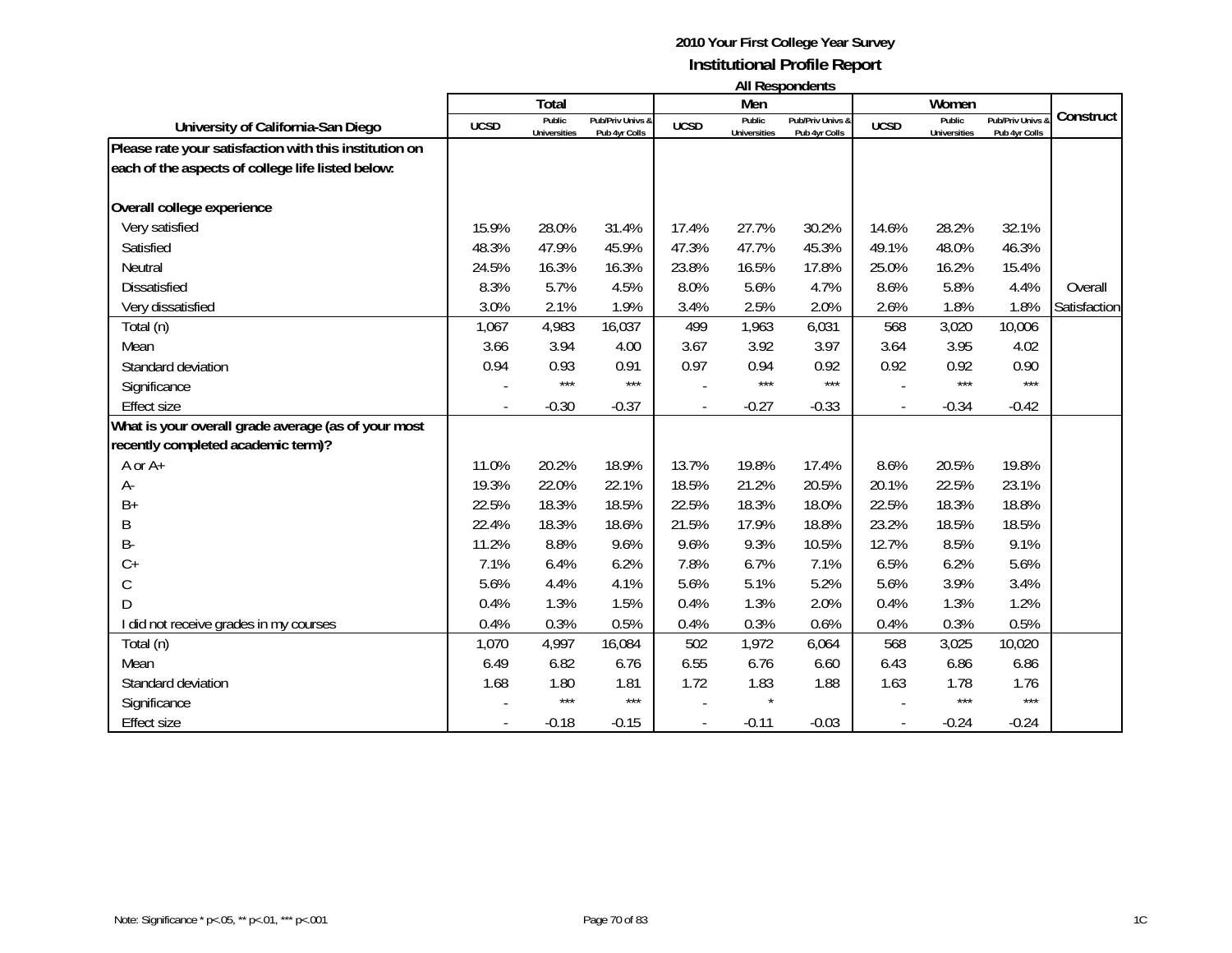| <b>All Respondents</b> |  |
|------------------------|--|
|------------------------|--|

|                                                       |             | Total               |                  |             | Men                 | AII KUJUUHUUTILJ |             | Women               |                |           |
|-------------------------------------------------------|-------------|---------------------|------------------|-------------|---------------------|------------------|-------------|---------------------|----------------|-----------|
| University of California-San Diego                    | <b>UCSD</b> | Public              | Pub/Priv Univs & | <b>UCSD</b> | Public              | Pub/Priv Univs & | <b>UCSD</b> | Public              | Pub/Priv Univs | Construct |
|                                                       |             | <b>Universities</b> | Pub 4yr Colls    |             | <b>Universities</b> | Pub 4yr Colls    |             | <b>Universities</b> | Pub 4yr Colls  |           |
| Since entering this college have you:                 |             |                     |                  |             |                     |                  |             |                     |                |           |
| Decided to pursue a different major                   |             |                     |                  |             |                     |                  |             |                     |                |           |
| Yes                                                   | 35.3%       | 37.0%               | 35.4%            | 33.9%       | 33.8%               | 33.4%            | 36.6%       | 39.0%               | 36.6%          |           |
| No                                                    | 64.7%       | 63.0%               | 64.6%            | 66.1%       | 66.2%               | 66.6%            | 63.4%       | 61.0%               | 63.4%          |           |
| Total (n)                                             | 1,070       | 4,997               | 16,102           | 502         | 1,971               | 6,082            | 568         | 3,026               | 10,020         |           |
| Remained undecided about a major                      |             |                     |                  |             |                     |                  |             |                     |                |           |
| Yes                                                   | 17.5%       | 19.5%               | 21.2%            | 14.3%       | 17.9%               | 23.3%            | 20.2%       | 20.5%               | 20.0%          |           |
| No                                                    | 82.5%       | 80.5%               | 78.8%            | 85.7%       | 82.1%               | 76.7%            | 79.8%       | 79.5%               | 80.0%          |           |
| Total (n)                                             | 1,070       | 4,997               | 16,101           | 502         | 1,971               | 6,079            | 568         | 3,026               | 10,022         |           |
| Changed your career choice                            |             |                     |                  |             |                     |                  |             |                     |                |           |
| Yes                                                   | 32.0%       | 33.6%               | 31.4%            | 27.5%       | 28.4%               | 27.7%            | 36.0%       | 37.0%               | 33.7%          |           |
| No                                                    | 68.0%       | 66.4%               | 68.6%            | 72.5%       | 71.6%               | 72.3%            | 64.0%       | 63.0%               | 66.3%          |           |
| Total (n)                                             | 1,069       | 4,992               | 16,099           | 502         | 1,970               | 6,083            | 567         | 3,022               | 10,016         |           |
| Participated in student government                    |             |                     |                  |             |                     |                  |             |                     |                |           |
| Yes                                                   | 7.8%        | 8.0%                | 8.1%             | 7.4%        | 9.0%                | 10.1%            | 8.1%        | 7.3%                | 6.9%           |           |
| No                                                    | 92.2%       | 92.0%               | 91.9%            | 92.6%       | 91.0%               | 89.9%            | 91.9%       | 92.7%               | 93.1%          |           |
| Total (n)                                             | 1,070       | 4,995               | 16,101           | 502         | 1,971               | 6,081            | 568         | 3,024               | 10,020         |           |
| Held a full-time job during an academic term          |             |                     |                  |             |                     |                  |             |                     |                |           |
| Yes                                                   | 6.7%        | 5.3%                | 6.9%             | 6.6%        | 5.1%                | 7.9%             | 6.9%        | 5.4%                | 6.3%           |           |
| No                                                    | 93.3%       | 94.7%               | 93.1%            | 93.4%       | 94.9%               | 92.1%            | 93.1%       | 94.6%               | 93.7%          |           |
| Total (n)                                             | 1,070       | 4,994               | 16,095           | 502         | 1,971               | 6,083            | 568         | 3,023               | 10,012         |           |
| Joined a social fraternity or sorority                |             |                     |                  |             |                     |                  |             |                     |                |           |
| Yes                                                   | 6.9%        | 14.0%               | 14.9%            | 6.2%        | 13.8%               | 14.6%            | 7.6%        | 14.2%               | 15.0%          |           |
| No                                                    | 93.1%       | 86.0%               | 85.1%            | 93.8%       | 86.2%               | 85.4%            | 92.4%       | 85.8%               | 85.0%          |           |
| Total (n)                                             | 1,070       | 4,997               | 16,097           | 502         | 1,971               | 6,078            | 568         | 3,026               | 10,019         |           |
| Played club, intramural, or recreational sports       |             |                     |                  |             |                     |                  |             |                     |                |           |
| Yes                                                   | 35.2%       | 41.5%               | 42.1%            | 44.8%       | 52.0%               | 55.0%            | 26.7%       | 34.7%               | 34.2%          |           |
| No                                                    | 64.8%       | 58.5%               | 57.9%            | 55.2%       | 48.0%               | 45.0%            | 73.3%       | 65.3%               | 65.8%          |           |
| Total (n)                                             | 1,071       | 4,998               | 16,087           | 502         | 1,971               | 6,077            | 569         | 3,027               | 10,010         |           |
| Played intercollegiate athletics (e.g., NCAA or NAIA- |             |                     |                  |             |                     |                  |             |                     |                |           |
| sponsored)                                            |             |                     |                  |             |                     |                  |             |                     |                |           |
| Yes                                                   | 4.7%        | 3.7%                | 7.8%             | 6.4%        | 4.4%                | 9.2%             | 3.2%        | 3.2%                | 7.0%           |           |
| No                                                    | 95.3%       | 96.3%               | 92.2%            | 93.6%       | 95.6%               | 90.8%            | 96.8%       | 96.8%               | 93.0%          |           |
| Total (n)                                             | 1,069       | 4,996               | 16,090           | 501         | 1,970               | 6,076            | 568         | 3,026               | 10,014         |           |
| Participated in volunteer or community service work   |             |                     |                  |             |                     |                  |             |                     |                |           |
| Yes                                                   | 42.4%       | 58.5%               | 59.3%            | 38.0%       | 50.6%               | 51.9%            | 46.3%       | 63.7%               | 63.8%          |           |
| No                                                    | 57.6%       | 41.5%               | 40.7%            | 62.0%       | 49.4%               | 48.1%            | 53.7%       | 36.3%               | 36.2%          |           |
| Total (n)                                             | 1,070       | 4,996               | 16,082           | 502         | 1,971               | 6,070            | 568         | 3,025               | 10,012         |           |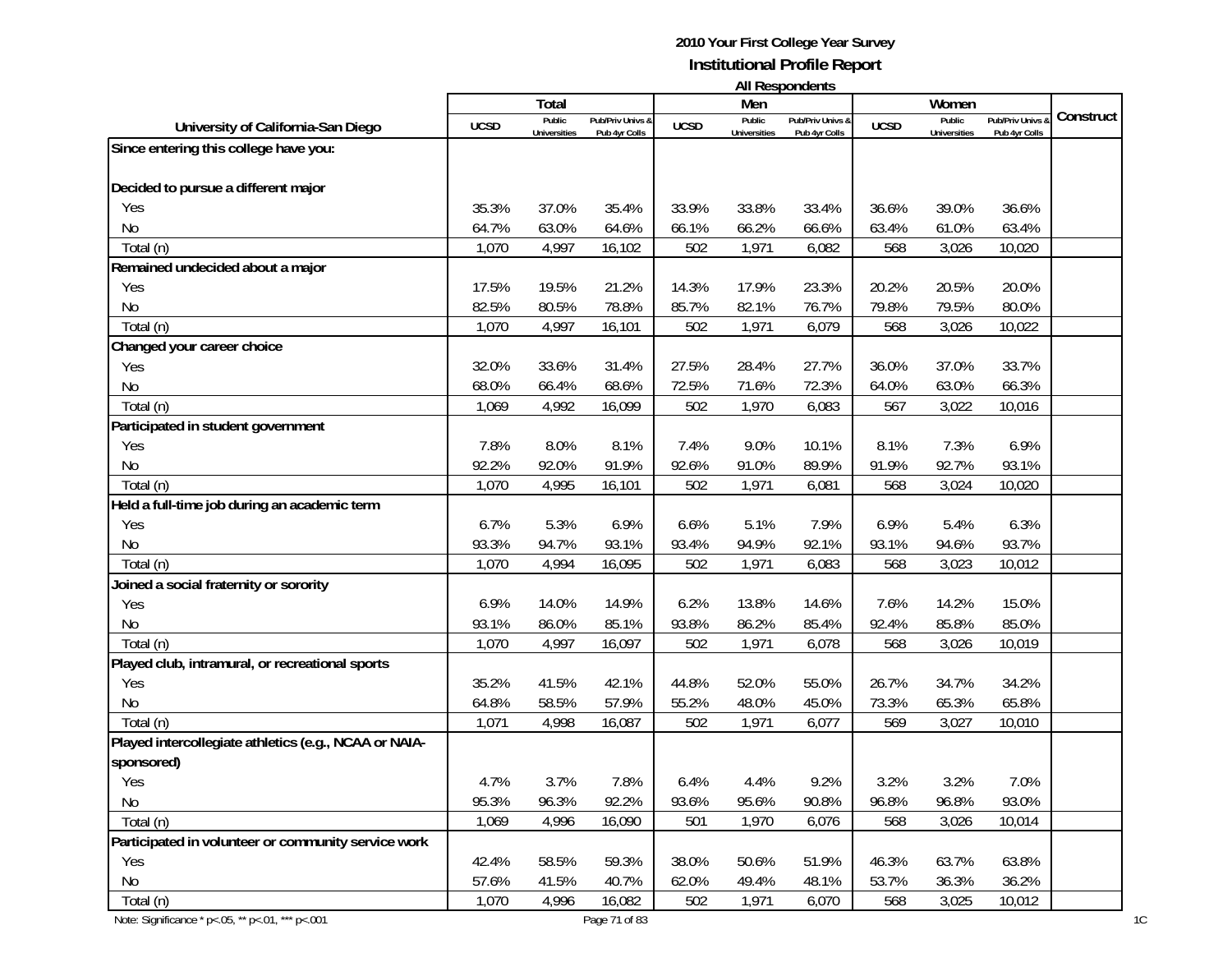| <b>All Respondents</b> |  |
|------------------------|--|
|------------------------|--|

|                                                        |             | Total                         |                                   |             | .<br>Men                      |                                              |             | Women                         |                                   |            |
|--------------------------------------------------------|-------------|-------------------------------|-----------------------------------|-------------|-------------------------------|----------------------------------------------|-------------|-------------------------------|-----------------------------------|------------|
| University of California-San Diego                     | <b>UCSD</b> | Public<br><b>Universities</b> | Pub/Priv Univs &<br>Pub 4yr Colls | <b>UCSD</b> | Public<br><b>Universities</b> | <b>Pub/Priv Univs &amp;</b><br>Pub 4yr Colls | <b>UCSD</b> | Public<br><b>Universities</b> | Pub/Priv Univs &<br>Pub 4yr Colls | Construct  |
| Since entering this college have you:                  |             |                               |                                   |             |                               |                                              |             |                               |                                   |            |
|                                                        |             |                               |                                   |             |                               |                                              |             |                               |                                   |            |
| Participated in student groups/clubs                   |             |                               |                                   |             |                               |                                              |             |                               |                                   |            |
| Yes                                                    | 61.9%       | 68.4%                         | 65.4%                             | 59.6%       | 65.3%                         | 61.7%                                        | 63.9%       | 70.4%                         | 67.6%                             |            |
| <b>No</b>                                              | 38.1%       | 31.6%                         | 34.6%                             | 40.4%       | 34.7%                         | 38.3%                                        | 36.1%       | 29.6%                         | 32.4%                             |            |
| Total (n)                                              | 1,070       | 4,995                         | 16,082                            | 502         | 1,971                         | 6,075                                        | 568         | 3,024                         | 10,007                            |            |
| Sought personal counseling                             |             |                               |                                   |             |                               |                                              |             |                               |                                   |            |
| Yes                                                    | 22.5%       | 18.9%                         | 16.9%                             | 22.1%       | 17.7%                         | 17.0%                                        | 22.9%       | 19.7%                         | 16.9%                             |            |
| No                                                     | 77.5%       | 81.1%                         | 83.1%                             | 77.9%       | 82.3%                         | 83.0%                                        | 77.1%       | 80.3%                         | 83.1%                             |            |
| Total (n)                                              | 1,069       | 4,994                         | 16,084                            | 502         | 1,970                         | 6,073                                        | 567         | 3,024                         | 10,011                            |            |
| Strengthened your religious beliefs/convictions        |             |                               |                                   |             |                               |                                              |             |                               |                                   |            |
| Yes                                                    | 28.6%       | 33.8%                         | 36.9%                             | 27.9%       | 31.8%                         | 34.8%                                        | 29.2%       | 35.1%                         | 38.2%                             |            |
| No                                                     | 71.4%       | 66.2%                         | 63.1%                             | 72.1%       | 68.2%                         | 65.2%                                        | 70.8%       | 64.9%                         | 61.8%                             |            |
| Total (n)                                              | 1,070       | 4,995                         | 16,085                            | 502         | 1,971                         | 6,075                                        | 568         | 3,024                         | 10,010                            |            |
| Failed one or more courses                             |             |                               |                                   |             |                               |                                              |             |                               |                                   |            |
| Yes                                                    | 13.7%       | 10.2%                         | 10.4%                             | 14.1%       | 10.9%                         | 13.1%                                        | 13.4%       | 9.8%                          | 8.8%                              |            |
| No                                                     | 86.3%       | 89.8%                         | 89.6%                             | 85.9%       | 89.1%                         | 86.9%                                        | 86.6%       | 90.2%                         | 91.2%                             |            |
| Total (n)                                              | 1,070       | 4,995                         | 16,090                            | 502         | 1,971                         | 6,074                                        | 568         | 3,024                         | 10,016                            |            |
| Participated in leadership training                    |             |                               |                                   |             |                               |                                              |             |                               |                                   |            |
| Yes                                                    | 17.6%       | 20.7%                         | 21.6%                             | 17.5%       | 21.2%                         | 22.5%                                        | 17.6%       | 20.3%                         | 21.1%                             |            |
| No                                                     | 82.4%       | 79.3%                         | 78.4%                             | 82.5%       | 78.8%                         | 77.5%                                        | 82.4%       | 79.7%                         | 78.9%                             | Leadership |
| Total (n)                                              | 1,070       | 4,995                         | 16,083                            | 502         | 1,971                         | 6,071                                        | 568         | 3,024                         | 10,012                            |            |
| Enrolled in an honors or advanced course               |             |                               |                                   |             |                               |                                              |             |                               |                                   |            |
| Yes                                                    | 13.9%       | 25.9%                         | 22.5%                             | 15.3%       | 28.7%                         | 24.8%                                        | 12.7%       | 24.0%                         | 21.2%                             |            |
| <b>No</b>                                              | 86.1%       | 74.1%                         | 77.5%                             | 84.7%       | 71.3%                         | 75.2%                                        | 87.3%       | 76.0%                         | 78.8%                             |            |
| Total (n)                                              | 1,070       | 4,996                         | 16,085                            | 502         | 1,971                         | 6,078                                        | 568         | 3,025                         | 10,007                            |            |
| Enrolled in a remedial or developmental course         |             |                               |                                   |             |                               |                                              |             |                               |                                   |            |
| Yes                                                    | 7.4%        | 7.6%                          | 9.1%                              | 7.6%        | 7.5%                          | 9.5%                                         | 7.2%        | 7.6%                          | 8.8%                              |            |
| <b>No</b>                                              | 92.6%       | 92.4%                         | 90.9%                             | 92.4%       | 92.5%                         | 90.5%                                        | 92.8%       | 92.4%                         | 91.2%                             |            |
| Total (n)                                              | 1,070       | 4,994                         | 16,058                            | 502         | 1,970                         | 6,065                                        | 568         | 3,024                         | 9,993                             |            |
| Enrolled in a formal program where a group of          |             |                               |                                   |             |                               |                                              |             |                               |                                   |            |
| students take two or more courses together (e.g., FIG, |             |                               |                                   |             |                               |                                              |             |                               |                                   |            |
| learning community, linked courses)                    |             |                               |                                   |             |                               |                                              |             |                               |                                   |            |
| Yes                                                    | 5.4%        | 13.3%                         | 15.7%                             | 6.0%        | 11.8%                         | 15.7%                                        | 4.9%        | 14.4%                         | 15.8%                             |            |
| N <sub>0</sub>                                         | 94.6%       | 86.7%                         | 84.3%                             | 94.0%       | 88.2%                         | 84.3%                                        | 95.1%       | 85.6%                         | 84.2%                             |            |
| Total (n)                                              | 1,070       | 4,995                         | 16,056                            | 502         | 1,971                         | 6,064                                        | 568         | 3,024                         | 9,992                             |            |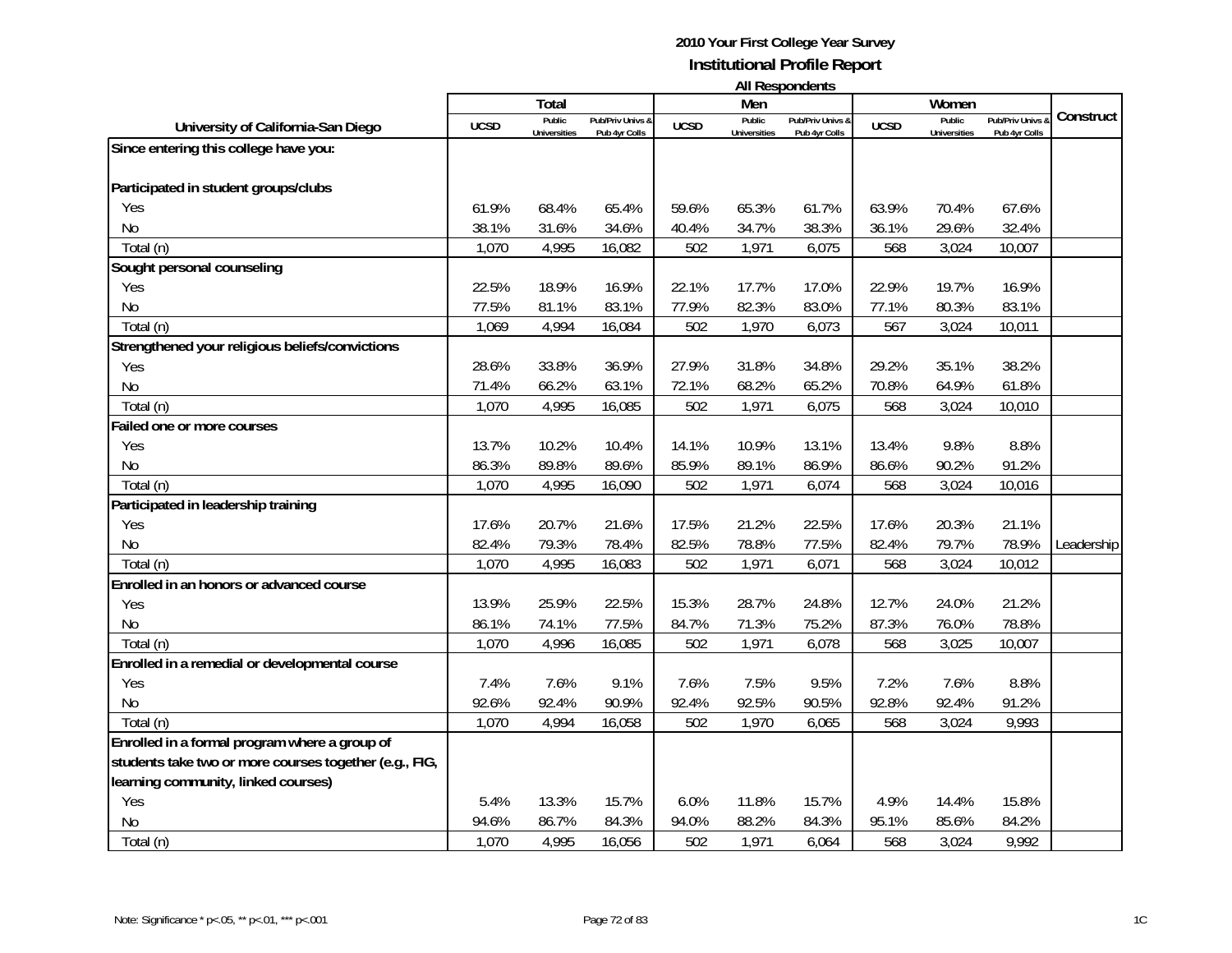| <b>All Respondents</b> |  |
|------------------------|--|
|------------------------|--|

|                                                       |             | Total                         |                                   |             | Men                           |                                   |             | Women                         |                                 |            |
|-------------------------------------------------------|-------------|-------------------------------|-----------------------------------|-------------|-------------------------------|-----------------------------------|-------------|-------------------------------|---------------------------------|------------|
| University of California-San Diego                    | <b>UCSD</b> | Public<br><b>Universities</b> | Pub/Priv Univs &<br>Pub 4yr Colls | <b>UCSD</b> | Public<br><b>Universities</b> | Pub/Priv Univs &<br>Pub 4yr Colls | <b>UCSD</b> | Public<br><b>Universities</b> | Pub/Priv Univs<br>Pub 4yr Colls | Construct  |
| Since entering this college have you:                 |             |                               |                                   |             |                               |                                   |             |                               |                                 |            |
|                                                       |             |                               |                                   |             |                               |                                   |             |                               |                                 |            |
| Participated in academic support program              |             |                               |                                   |             |                               |                                   |             |                               |                                 |            |
| Yes                                                   | 15.6%       | 16.7%                         | 15.5%                             | 14.7%       | 16.0%                         | 15.6%                             | 16.4%       | 17.2%                         | 15.4%                           |            |
| N <sub>0</sub>                                        | 84.4%       | 83.3%                         | 84.5%                             | 85.3%       | 84.0%                         | 84.4%                             | 83.6%       | 82.8%                         | 84.6%                           |            |
| Total (n)                                             | 1,070       | 4,997                         | 16,071                            | 502         | 1,972                         | 6,066                             | 568         | 3,025                         | 10,005                          |            |
| Had a roommate of a different race/ethnicity          |             |                               |                                   |             |                               |                                   |             |                               |                                 |            |
| Yes                                                   | 61.0%       | 38.7%                         | 34.1%                             | 62.0%       | 41.1%                         | 36.2%                             | 60.2%       | 37.1%                         | 32.8%                           |            |
| <b>No</b>                                             | 39.0%       | 61.3%                         | 65.9%                             | 38.0%       | 58.9%                         | 63.8%                             | 39.8%       | 62.9%                         | 67.2%                           |            |
| Total (n)                                             | 1,070       | 4,997                         | 16,071                            | 502         | 1,971                         | 6,070                             | 568         | 3,026                         | 10,001                          |            |
| Accumulated excessive credit card debt                |             |                               |                                   |             |                               |                                   |             |                               |                                 |            |
| Yes                                                   | 8.7%        | 4.5%                          | 4.5%                              | 9.0%        | 4.4%                          | 5.5%                              | 8.5%        | 4.6%                          | 3.9%                            |            |
| <b>No</b>                                             | 91.3%       | 95.5%                         | 95.5%                             | 91.0%       | 95.6%                         | 94.5%                             | 91.5%       | 95.4%                         | 96.1%                           |            |
| Total (n)                                             | 1,070       | 4,991                         | 16,044                            | 502         | 1,969                         | 6,057                             | 568         | 3,022                         | 9,987                           |            |
| Taken a course or first-year seminar designed to      |             |                               |                                   |             |                               |                                   |             |                               |                                 |            |
| connect faculty and students in focused academic      |             |                               |                                   |             |                               |                                   |             |                               |                                 |            |
| inquiry                                               |             |                               |                                   |             |                               |                                   |             |                               |                                 |            |
| Yes                                                   | 21.4%       | 25.9%                         | 30.5%                             | 19.5%       | 24.6%                         | 30.4%                             | 23.1%       | 26.7%                         | 30.6%                           |            |
| N <sub>0</sub>                                        | 78.6%       | 74.1%                         | 69.5%                             | 80.5%       | 75.4%                         | 69.6%                             | 76.9%       | 73.3%                         | 69.4%                           |            |
| Total (n)                                             | 1,070       | 4,994                         | 16,047                            | 502         | 1,971                         | 6,062                             | 568         | 3,023                         | 9,985                           |            |
| Taken a course or first-year seminar designed to help |             |                               |                                   |             |                               |                                   |             |                               |                                 |            |
| students adjust to college-level academics            |             |                               |                                   |             |                               |                                   |             |                               |                                 |            |
| Yes                                                   | 12.1%       | 30.0%                         | 36.1%                             | 12.5%       | 27.6%                         | 34.2%                             | 11.6%       | 31.6%                         | 37.3%                           |            |
| <b>No</b>                                             | 87.9%       | 70.0%                         | 63.9%                             | 87.5%       | 72.4%                         | 65.8%                             | 88.4%       | 68.4%                         | 62.7%                           |            |
| Total (n)                                             | 1,070       | 4,992                         | 16,045                            | 502         | 1,970                         | 6,069                             | 568         | 3,022                         | 9,976                           |            |
| Taken a course or first-year seminar designed to help |             |                               |                                   |             |                               |                                   |             |                               |                                 |            |
| students adjust to college life                       |             |                               |                                   |             |                               |                                   |             |                               |                                 |            |
| Yes                                                   | 10.4%       | 32.3%                         | 37.3%                             | 11.4%       | 28.9%                         | 34.2%                             | 9.5%        | 34.6%                         | 39.1%                           |            |
| <b>No</b>                                             | 89.6%       | 67.7%                         | 62.7%                             | 88.6%       | 71.1%                         | 65.8%                             | 90.5%       | 65.4%                         | 60.9%                           |            |
| Total (n)                                             | 1,069       | 4,993                         | 16,055                            | 502         | 1,971                         | 6,071                             | 567         | 3,022                         | 9,984                           |            |
| Been a leader in an organization                      |             |                               |                                   |             |                               |                                   |             |                               |                                 |            |
| Yes                                                   | 18.8%       | 20.7%                         | 22.6%                             | 19.9%       | 22.4%                         | 24.8%                             | 17.8%       | 19.6%                         | 21.2%                           |            |
| No                                                    | 81.2%       | 79.3%                         | 77.4%                             | 80.1%       | 77.6%                         | 75.2%                             | 82.2%       | 80.4%                         | 78.8%                           | Leadership |
| Total (n)                                             | 1,070       | 4,993                         | 16,041                            | 502         | 1,971                         | 6,058                             | 568         | 3,022                         | 9,983                           |            |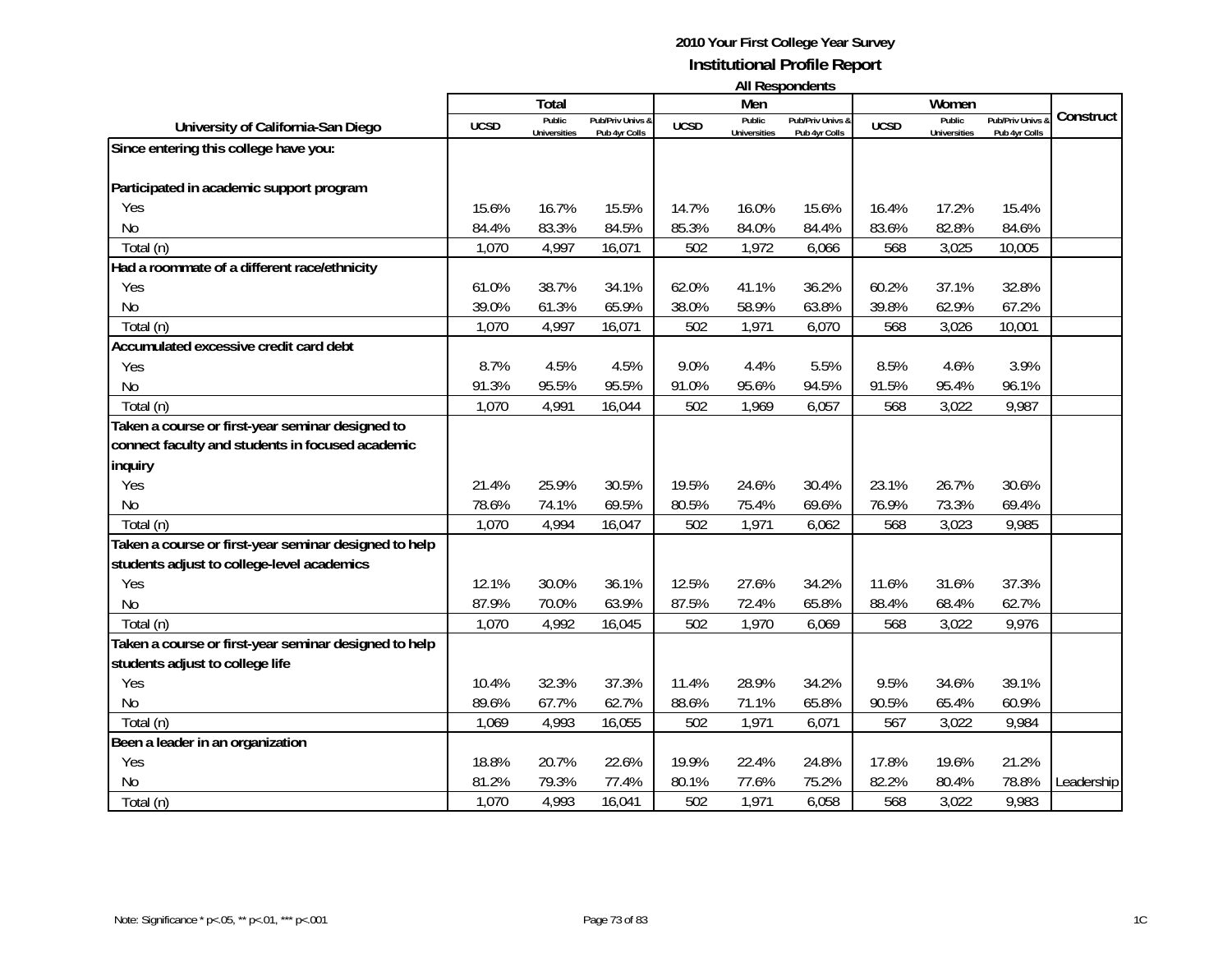| <b>All Respondents</b> |  |
|------------------------|--|
|                        |  |
|                        |  |

|                                                      |             | <b>Total</b>        |                       |                | Men                 | אוויטאווטאפטרו ווי |             | Women               |                  |            |
|------------------------------------------------------|-------------|---------------------|-----------------------|----------------|---------------------|--------------------|-------------|---------------------|------------------|------------|
| University of California-San Diego                   | <b>UCSD</b> | Public              | Pub/Priv Univs &      | <b>UCSD</b>    | Public              | Pub/Priv Univs &   | <b>UCSD</b> | Public              | Pub/Priv Univs & | Construct  |
| Since entering this college, indicate how often you: |             | <b>Universities</b> | Pub 4yr Colls         |                | <b>Universities</b> | Pub 4yr Colls      |             | <b>Universities</b> | Pub 4yr Colls    |            |
|                                                      |             |                     |                       |                |                     |                    |             |                     |                  |            |
| Turned in course assignment(s) late                  |             |                     |                       |                |                     |                    |             |                     |                  |            |
| Frequently                                           | 3.6%        | 3.2%                | 4.1%                  | 3.6%           | 3.0%                | 4.9%               | 3.7%        | 3.4%                | 3.7%             | Academic   |
| Occasionally                                         | 26.2%       | 28.1%               | 31.0%                 | 31.1%          | 33.4%               | 37.6%              | 22.0%       | 24.7%               | 27.0%            | Disengage- |
| Not at all                                           | 70.1%       | 68.6%               | 64.9%                 | 65.3%          | 63.6%               | 57.6%              | 74.3%       | 71.9%               | 69.3%            | ment       |
| Total (n)                                            | 1,071       | 4,994               | 16,065                | 502            | 1,968               | 6,068              | 569         | 3,026               | 9,997            |            |
| Mean                                                 | 1.34        | 1.35                | 1.39                  | 1.38           | 1.39                | 1.47               | 1.29        | 1.31                | 1.34             |            |
| Standard deviation                                   | 0.54        | 0.54                | 0.57                  | 0.56           | 0.55                | 0.59               | 0.53        | 0.53                | 0.55             |            |
| Significance                                         |             |                     | $\star\star$          |                |                     | $***$              |             |                     |                  |            |
| <b>Effect size</b>                                   |             | $-0.02$             | $-0.09$               |                | $-0.02$             | $-0.15$            |             | $-0.04$             | $-0.09$          |            |
| Contributed to class discussions                     |             |                     |                       |                |                     |                    |             |                     |                  |            |
| Frequently                                           | 26.8%       | 31.8%               | 36.7%                 | 26.7%          | 31.1%               | 36.6%              | 26.9%       | 32.2%               | 36.8%            |            |
| Occasionally                                         | 65.1%       | 61.9%               | 58.1%                 | 64.9%          | 61.9%               | 57.5%              | 65.2%       | 61.9%               | 58.5%            |            |
| Not at all                                           | 8.1%        | 6.3%                | 5.1%                  | 8.4%           | 6.9%                | 5.8%               | 7.9%        | 5.9%                | 4.7%             |            |
| Total (n)                                            | 1,071       | 4,992               | 16,072                | 502            | 1,968               | 6,068              | 569         | 3,024               | 10,004           |            |
| Mean                                                 | 2.19        | 2.26                | 2.32                  | 2.18           | 2.24                | 2.31               | 2.19        | 2.26                | 2.32             |            |
| Standard deviation                                   | 0.56        | 0.56                | 0.56                  | 0.56           | 0.57                | 0.57               | 0.56        | 0.56                | 0.56             |            |
| Significance                                         |             | $***$               | $***$                 |                |                     | $***$              |             | $\star\star$        | $***$            |            |
| <b>Effect size</b>                                   |             | $-0.13$             | $-0.23$               |                | $-0.11$             | $-0.23$            |             | $-0.13$             | $-0.23$          |            |
| Discussed course content with students outside of    |             |                     |                       |                |                     |                    |             |                     |                  |            |
| class                                                |             |                     |                       |                |                     |                    |             |                     |                  |            |
| Frequently                                           | 37.9%       | 42.5%               | 42.3%                 | 36.1%          | 42.3%               | 40.4%              | 39.5%       | 42.6%               | 43.5%            |            |
| Occasionally                                         | 55.6%       | 52.5%               | 53.2%                 | 57.0%          | 52.6%               | 54.4%              | 54.3%       | 52.4%               | 52.5%            |            |
| Not at all                                           | 6.5%        | 5.0%                | 4.5%                  | 7.0%           | 5.0%                | 5.3%               | 6.2%        | 5.0%                | 4.0%             |            |
| Total (n)                                            | 1,071       | 4,994               | 16,056                | 502            | 1,968               | 6,064              | 569         | 3,026               | 9,992            |            |
| Mean                                                 | 2.31        | 2.38                | 2.38                  | 2.29           | 2.37                | 2.35               | 2.33        | 2.38                | 2.40             |            |
| Standard deviation                                   | 0.59        | 0.58                | 0.57                  | 0.59           | 0.58                | 0.58               | 0.59        | 0.58                | 0.56             |            |
| Significance                                         |             | $***$               | $***$                 |                | $\star\star$        |                    |             |                     | $\star\star$     |            |
| <b>Effect size</b>                                   |             | $-0.12$             | $-0.12$               |                | $-0.14$             | $-0.10$            |             | $-0.09$             | $-0.13$          |            |
| Skipped class                                        |             |                     |                       |                |                     |                    |             |                     |                  |            |
| Frequently                                           | 9.8%        | 7.2%                | 5.6%                  | 11.6%          | 9.3%                | 7.3%               | 8.3%        | 5.9%                | 4.6%             | Academic   |
| Occasionally                                         | 71.2%       | 67.4%               | 65.8%                 | 72.7%          | 66.4%               | 64.3%              | 69.9%       | 68.0%               | 66.8%            | Disengage- |
| Not at all                                           | 19.0%       | 25.4%               | 28.5%                 | 15.7%          | 24.3%               | 28.4%              | 21.8%       | 26.1%               | 28.6%            | ment       |
| Total (n)                                            | 1,071       | 4,993               | 16,064                | 502            | 1,968               | 6,070              | 569         | 3,025               | 9,994            |            |
| Mean                                                 | 1.91        | 1.82                | 1.77                  | 1.96           | 1.85                | 1.79               | 1.86        | 1.80                | 1.76             |            |
| Standard deviation                                   | 0.53        | 0.54                | 0.54                  | 0.52           | 0.56                | 0.56               | 0.53        | 0.53                | 0.52             |            |
| Significance                                         |             | $***$               | $\star\!\star\!\star$ |                | $***$               | $***$              |             |                     | $***$            |            |
| Effect size                                          |             | 0.17                | 0.26                  | $\blacksquare$ | 0.20                | 0.30               | $\sim$      | 0.11                | 0.19             |            |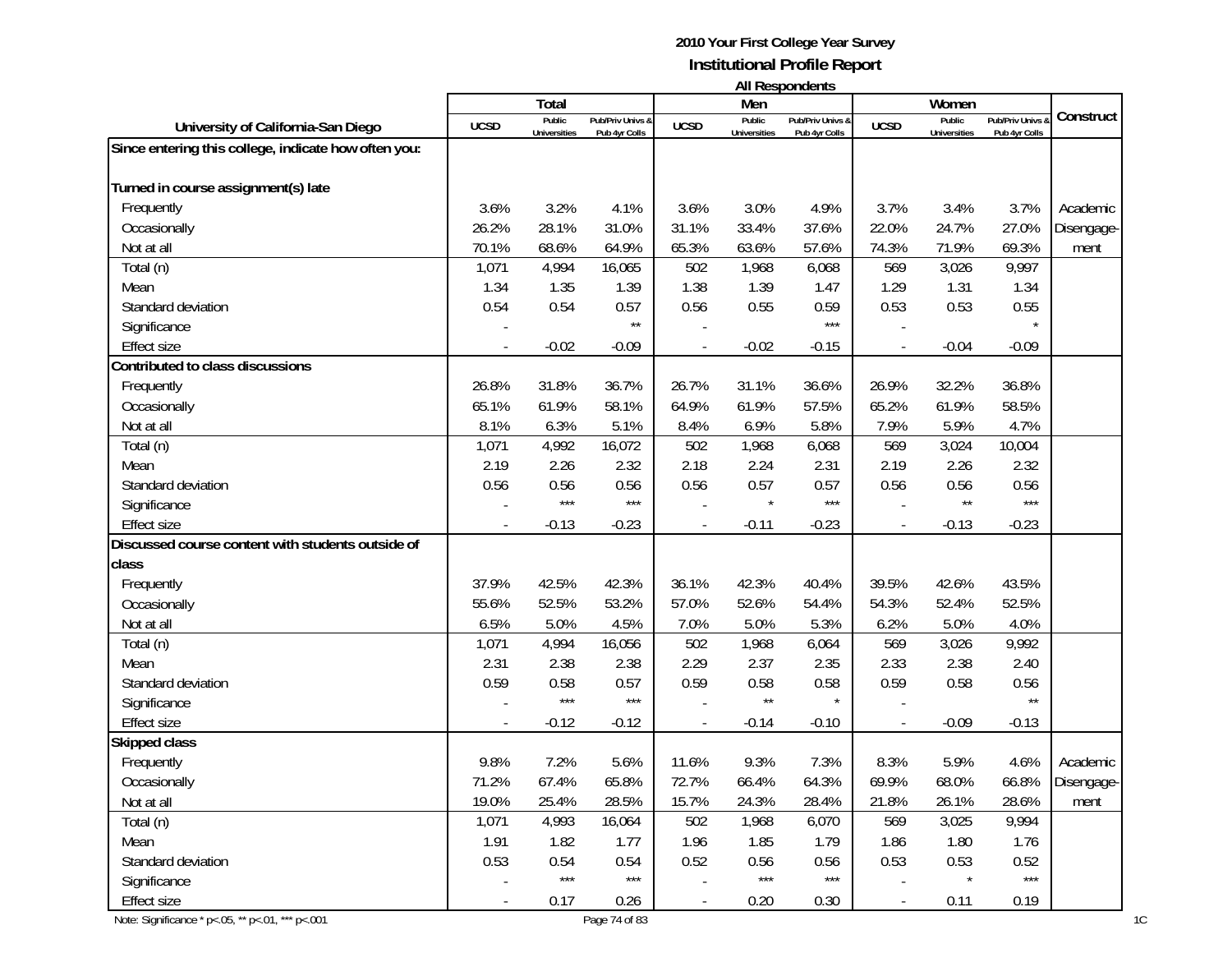#### **2010 Your First College Year Survey Institutional Profile Report All Respondents**

|                                                        |             | Total               |                  |             | Men                 | All nespondents  |             | Women               |                  |            |
|--------------------------------------------------------|-------------|---------------------|------------------|-------------|---------------------|------------------|-------------|---------------------|------------------|------------|
|                                                        |             | Public              | Pub/Priv Univs & |             | Public              | Pub/Priv Univs & |             | Public              | Pub/Priv Univs & | Construct  |
| University of California-San Diego                     | <b>UCSD</b> | <b>Universities</b> | Pub 4yr Colls    | <b>UCSD</b> | <b>Universities</b> | Pub 4yr Colls    | <b>UCSD</b> | <b>Universities</b> | Pub 4yr Colls    |            |
| Since entering this college, indicate how often you:   |             |                     |                  |             |                     |                  |             |                     |                  |            |
|                                                        |             |                     |                  |             |                     |                  |             |                     |                  |            |
| <b>Received tutoring</b>                               |             |                     |                  |             |                     |                  |             |                     |                  |            |
| Frequently                                             | 8.0%        | 7.4%                | 6.9%             | 6.8%        | 6.5%                | 6.4%             | 9.1%        | 8.1%                | 7.1%             |            |
| Occasionally                                           | 32.1%       | 33.5%               | 37.4%            | 32.9%       | 34.3%               | 37.8%            | 31.5%       | 33.1%               | 37.1%            |            |
| Not at all                                             | 59.9%       | 59.0%               | 55.8%            | 60.4%       | 59.3%               | 55.8%            | 59.4%       | 58.9%               | 55.8%            |            |
| Total (n)                                              | 1,071       | 4,992               | 16,072           | 502         | 1,967               | 6,071            | 569         | 3,025               | 10,001           |            |
| Mean                                                   | 1.48        | 1.48                | 1.51             | 1.46        | 1.47                | 1.51             | 1.50        | 1.49                | 1.51             |            |
| Standard deviation                                     | 0.64        | 0.63                | 0.62             | 0.62        | 0.62                | 0.61             | 0.66        | 0.64                | 0.63             |            |
| Significance                                           |             |                     |                  |             |                     |                  |             |                     |                  |            |
| <b>Effect size</b>                                     |             | 0.00                | $-0.05$          |             | $-0.02$             | $-0.08$          |             | 0.02                | $-0.02$          |            |
| Worked on a professor's research project               |             |                     |                  |             |                     |                  |             |                     |                  |            |
| Frequently                                             | 3.4%        | 3.4%                | 4.5%             | 3.2%        | 3.5%                | 4.9%             | 3.5%        | 3.4%                | 4.3%             |            |
| Occasionally                                           | 9.2%        | 9.8%                | 16.1%            | 11.4%       | 11.5%               | 19.5%            | 7.4%        | 8.7%                | 14.0%            |            |
| Not at all                                             | 87.4%       | 86.7%               | 79.4%            | 85.5%       | 85.0%               | 75.5%            | 89.1%       | 87.9%               | 81.7%            |            |
| Total (n)                                              | 1,071       | 4,991               | 16,027           | 502         | 1,967               | 6,055            | 569         | 3,024               | 9,972            |            |
| Mean                                                   | 1.16        | 1.17                | 1.25             | 1.18        | 1.18                | 1.29             | 1.14        | 1.16                | 1.23             |            |
| Standard deviation                                     | 0.45        | 0.46                | 0.53             | 0.46        | 0.47                | 0.55             | 0.44        | 0.45                | 0.51             |            |
| Significance                                           |             |                     | $***$            |             |                     | $***$            |             |                     | $***$            |            |
| <b>Effect size</b>                                     |             | $-0.02$             | $-0.17$          |             | 0.00                | $-0.20$          |             | $-0.04$             | $-0.18$          |            |
| Turned in course assignments that did not reflect your |             |                     |                  |             |                     |                  |             |                     |                  |            |
| best work                                              |             |                     |                  |             |                     |                  |             |                     |                  |            |
| Frequently                                             | 10.0%       | 6.2%                | 5.9%             | 12.0%       | 9.1%                | 8.3%             | 8.3%        | 4.4%                | 4.5%             | Academic   |
| Occasionally                                           | 69.6%       | 70.5%               | 70.4%            | 71.1%       | 69.9%               | 70.0%            | 68.2%       | 70.8%               | 70.6%            | Disengage- |
| Not at all                                             | 20.4%       | 23.3%               | 23.7%            | 16.9%       | 21.0%               | 21.7%            | 23.6%       | 24.8%               | 24.9%            | ment       |
| Total (n)                                              | 1,071       | 4,993               | 16,052           | 502         | 1,968               | 6,065            | 569         | 3,025               | 9,987            |            |
| Mean                                                   | 1.90        | 1.83                | 1.82             | 1.95        | 1.88                | 1.87             | 1.85        | 1.80                | 1.80             |            |
| Standard deviation                                     | 0.54        | 0.52                | 0.51             | 0.54        | 0.54                | 0.53             | 0.54        | 0.50                | 0.50             |            |
| Significance                                           |             | $***$               | $***$            |             | $\star\star$        | $\star\star$     |             |                     |                  |            |
| <b>Effect size</b>                                     |             | 0.13                | 0.16             |             | 0.13                | 0.15             |             | 0.10                | 0.10             |            |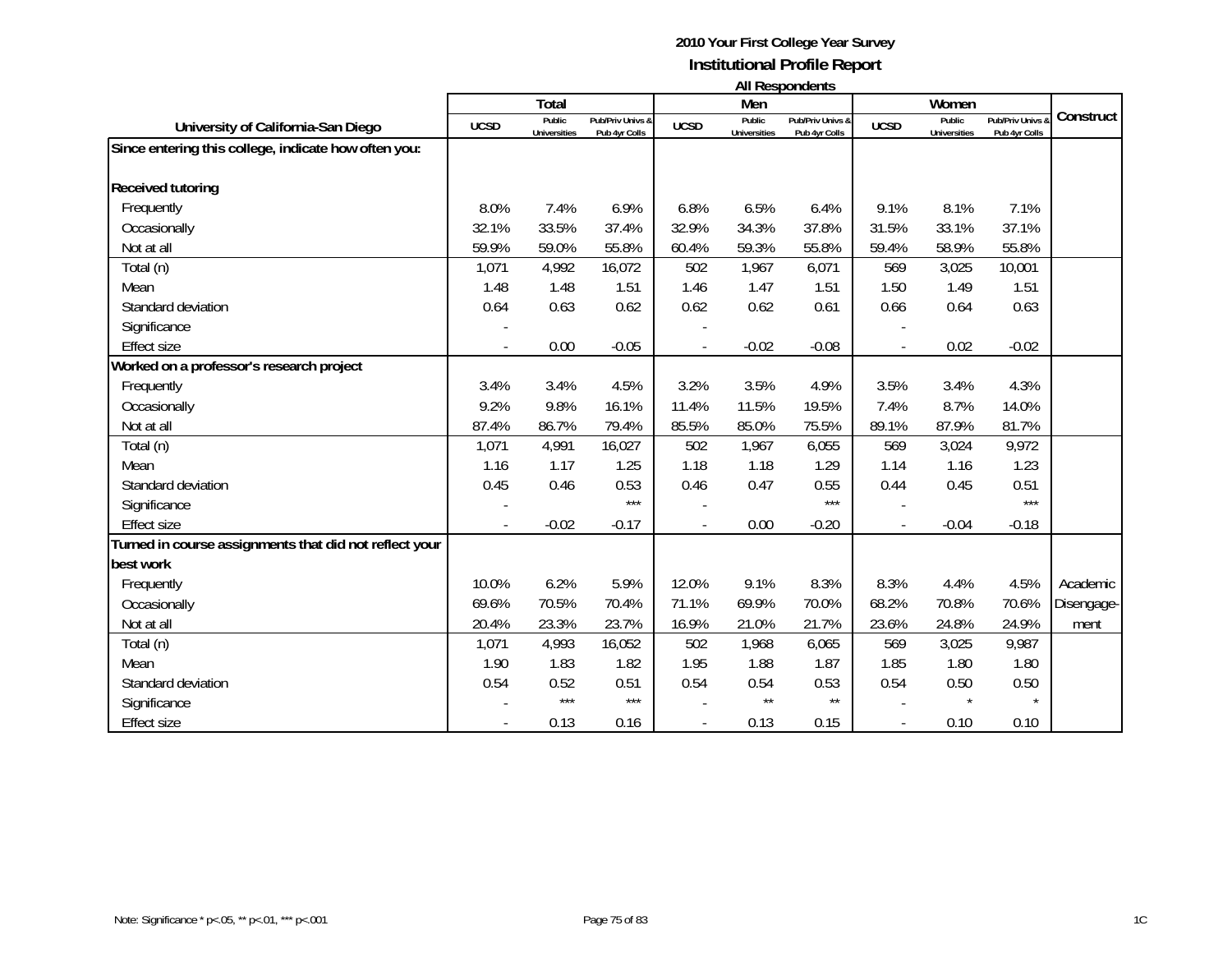**All Respondents**

|                                                      |             | Total                         |                                   |                | Men                           | .                                 |             | Women                         |                                 |             |
|------------------------------------------------------|-------------|-------------------------------|-----------------------------------|----------------|-------------------------------|-----------------------------------|-------------|-------------------------------|---------------------------------|-------------|
| University of California-San Diego                   | <b>UCSD</b> | Public<br><b>Universities</b> | Pub/Priv Univs &<br>Pub 4yr Colls | <b>UCSD</b>    | Public<br><b>Universities</b> | Pub/Priv Univs &<br>Pub 4yr Colls | <b>UCSD</b> | Public<br><b>Universities</b> | Pub/Priv Univs<br>Pub 4yr Colls | Construct   |
| Since entering this college, indicate how often you: |             |                               |                                   |                |                               |                                   |             |                               |                                 |             |
|                                                      |             |                               |                                   |                |                               |                                   |             |                               |                                 |             |
| Had difficulty getting along with your roommate(s) / |             |                               |                                   |                |                               |                                   |             |                               |                                 |             |
| housemate(s)                                         |             |                               |                                   |                |                               |                                   |             |                               |                                 |             |
| Frequently                                           | 10.3%       | 10.4%                         | 10.5%                             | 8.8%           | 9.4%                          | 8.4%                              | 11.6%       | 11.0%                         | 11.7%                           |             |
| Occasionally                                         | 40.9%       | 37.5%                         | 38.1%                             | 42.8%          | 36.4%                         | 37.0%                             | 39.2%       | 38.3%                         | 38.8%                           |             |
| Not at all                                           | 48.8%       | 52.1%                         | 51.4%                             | 48.4%          | 54.2%                         | 54.6%                             | 49.2%       | 50.7%                         | 49.5%                           |             |
| Total (n)                                            | 1,071       | 4,991                         | 16,032                            | 502            | 1,967                         | 6,056                             | 569         | 3,024                         | 9,976                           |             |
| Mean                                                 | 1.61        | 1.58                          | 1.59                              | 1.60           | 1.55                          | 1.54                              | 1.62        | 1.60                          | 1.62                            |             |
| Standard deviation                                   | 0.67        | 0.67                          | 0.67                              | 0.64           | 0.66                          | 0.65                              | 0.68        | 0.68                          | 0.69                            |             |
| Significance                                         |             |                               |                                   |                |                               | $\star$                           |             |                               |                                 |             |
| <b>Effect size</b>                                   |             | 0.04                          | 0.03                              |                | 0.08                          | 0.09                              |             | 0.03                          | 0.00                            |             |
| Received from your professor advice or guidance      |             |                               |                                   |                |                               |                                   |             |                               |                                 |             |
| about your educational program                       |             |                               |                                   |                |                               |                                   |             |                               |                                 |             |
| Frequently                                           | 5.5%        | 9.2%                          | 12.7%                             | 6.2%           | 9.3%                          | 12.3%                             | 4.9%        | 9.1%                          | 13.0%                           | Student     |
| Occasionally                                         | 40.6%       | 52.2%                         | 57.4%                             | 40.2%          | 51.7%                         | 58.2%                             | 40.8%       | 52.5%                         | 56.8%                           | Faculty     |
| Not at all                                           | 53.9%       | 38.7%                         | 29.9%                             | 53.6%          | 39.0%                         | 29.5%                             | 54.2%       | 38.5%                         | 30.2%                           | Interaction |
| Total (n)                                            | 1,070       | 4,989                         | 16,053                            | 502            | 1,966                         | 6,061                             | 568         | 3,023                         | 9,992                           |             |
| Mean                                                 | 1.52        | 1.70                          | 1.83                              | 1.53           | 1.70                          | 1.83                              | 1.51        | 1.71                          | 1.83                            |             |
| Standard deviation                                   | 0.60        | 0.63                          | 0.63                              | 0.61           | 0.63                          | 0.62                              | 0.59        | 0.62                          | 0.63                            |             |
| Significance                                         |             | $***$                         | $***$                             |                | $***$                         | $***$                             |             | ***                           | $***$                           |             |
| <b>Effect size</b>                                   |             | $-0.29$                       | $-0.49$                           | $\overline{a}$ | $-0.27$                       | $-0.48$                           |             | $-0.32$                       | $-0.51$                         |             |
| Received from your professor emotional support or    |             |                               |                                   |                |                               |                                   |             |                               |                                 |             |
| encouragement                                        |             |                               |                                   |                |                               |                                   |             |                               |                                 |             |
| Frequently                                           | 4.1%        | 6.0%                          | 8.5%                              | 4.6%           | 4.9%                          | 7.4%                              | 3.7%        | 6.8%                          | 9.1%                            |             |
| Occasionally                                         | 29.7%       | 35.6%                         | 41.9%                             | 27.5%          | 33.4%                         | 41.6%                             | 31.7%       | 37.1%                         | 42.1%                           |             |
| Not at all                                           | 66.1%       | 58.3%                         | 49.6%                             | 67.9%          | 61.8%                         | 51.0%                             | 64.6%       | 56.1%                         | 48.8%                           |             |
| Total (n)                                            | 1,069       | 4,989                         | 16,032                            | 502            | 1,967                         | 6,055                             | 567         | 3,022                         | 9,977                           |             |
| Mean                                                 | 1.38        | 1.48                          | 1.59                              | 1.37           | 1.43                          | 1.56                              | 1.39        | 1.51                          | 1.60                            |             |
| Standard deviation                                   | 0.56        | 0.61                          | 0.64                              | 0.57           | 0.59                          | 0.63                              | 0.56        | 0.62                          | 0.65                            |             |
| Significance                                         |             | $***$                         | $***$                             |                |                               | $***$                             |             | ***                           | $***$                           |             |
| <b>Effect size</b>                                   |             | $-0.16$                       | $-0.33$                           |                | $-0.10$                       | $-0.30$                           |             | $-0.19$                       | $-0.32$                         |             |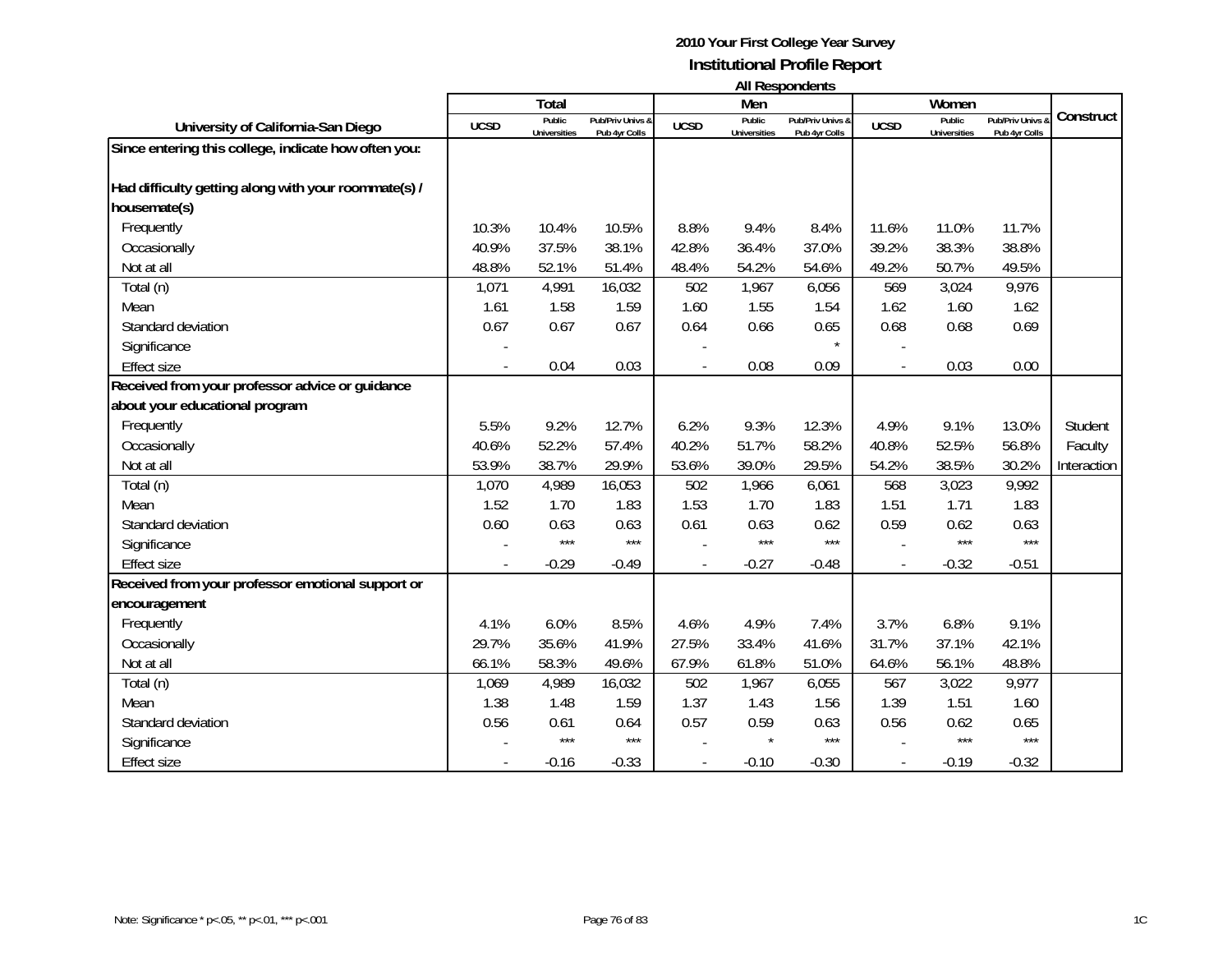**All Respondents**

|                                                      |             | Total                         |                                              |             | Men                           | בוויטאווטעכטרו וור                |             | Women                         |                                   |           |
|------------------------------------------------------|-------------|-------------------------------|----------------------------------------------|-------------|-------------------------------|-----------------------------------|-------------|-------------------------------|-----------------------------------|-----------|
| University of California-San Diego                   | <b>UCSD</b> | Public<br><b>Universities</b> | <b>Pub/Priv Univs &amp;</b><br>Pub 4yr Colls | <b>UCSD</b> | Public<br><b>Universities</b> | Pub/Priv Univs &<br>Pub 4yr Colls | <b>UCSD</b> | Public<br><b>Universities</b> | Pub/Priv Univs &<br>Pub 4yr Colls | Construct |
| Since entering this college, indicate how often you: |             |                               |                                              |             |                               |                                   |             |                               |                                   |           |
| Received from your professor negative feedback about |             |                               |                                              |             |                               |                                   |             |                               |                                   |           |
| your academic work                                   |             |                               |                                              |             |                               |                                   |             |                               |                                   |           |
|                                                      |             |                               |                                              |             |                               |                                   |             |                               |                                   |           |
| Frequently                                           | 2.6%        | 2.2%                          | 2.7%                                         | 4.0%        | 2.8%                          | 3.8%                              | 1.4%        | 1.8%                          | 2.1%                              |           |
| Occasionally                                         | 31.3%       | 35.3%                         | 41.0%                                        | 31.3%       | 36.6%                         | 45.0%                             | 31.4%       | 34.5%                         | 38.6%                             |           |
| Not at all                                           | 66.0%       | 62.5%                         | 56.2%                                        | 64.7%       | 60.6%                         | 51.2%                             | 67.2%       | 63.7%                         | 59.3%                             |           |
| Total (n)                                            | 1,069       | 4,989                         | 16,038                                       | 502         | 1,967                         | 6,053                             | 567         | 3,022                         | 9,985                             |           |
| Mean                                                 | 1.37        | 1.40                          | 1.47                                         | 1.39        | 1.42                          | 1.53                              | 1.34        | 1.38                          | 1.43                              |           |
| Standard deviation                                   | 0.53        | 0.53                          | 0.55                                         | 0.56        | 0.55                          | 0.57                              | 0.50        | 0.52                          | 0.54                              |           |
| Significance                                         |             |                               | $***$                                        |             |                               | $***$                             |             |                               | $***$                             |           |
| <b>Effect size</b>                                   |             | $-0.06$                       | $-0.18$                                      |             | $-0.05$                       | $-0.25$                           |             | $-0.08$                       | $-0.17$                           |           |
| Witnessed academic dishonesty/cheating               |             |                               |                                              |             |                               |                                   |             |                               |                                   |           |
| Frequently                                           | 6.2%        | 4.3%                          | 4.7%                                         | 7.0%        | 5.5%                          | 6.1%                              | 5.5%        | 3.5%                          | 3.9%                              |           |
| Occasionally                                         | 39.4%       | 40.3%                         | 41.1%                                        | 40.2%       | 43.6%                         | 45.5%                             | 38.7%       | 38.2%                         | 38.4%                             |           |
| Not at all                                           | 54.4%       | 55.4%                         | 54.2%                                        | 52.8%       | 50.9%                         | 48.4%                             | 55.8%       | 58.3%                         | 57.7%                             |           |
| Total (n)                                            | 1,070       | 4,990                         | 16,028                                       | 502         | 1,967                         | 6,058                             | 568         | 3,023                         | 9,970                             |           |
| Mean                                                 | 1.52        | 1.49                          | 1.51                                         | 1.54        | 1.55                          | 1.58                              | 1.50        | 1.45                          | 1.46                              |           |
| Standard deviation                                   | 0.61        | 0.58                          | 0.59                                         | 0.62        | 0.60                          | 0.60                              | 0.60        | 0.56                          | 0.57                              |           |
| Significance                                         |             |                               |                                              |             |                               |                                   |             |                               |                                   |           |
| <b>Effect size</b>                                   |             | 0.05                          | 0.02                                         |             | $-0.02$                       | $-0.07$                           |             | 0.09                          | 0.07                              |           |
| Went home for the weekend                            |             |                               |                                              |             |                               |                                   |             |                               |                                   |           |
|                                                      | 22.3%       | 22.2%                         | 23.3%                                        | 17.4%       | 18.8%                         | 19.0%                             | 26.7%       | 24.5%                         | 25.9%                             |           |
| Frequently                                           |             |                               |                                              |             |                               |                                   |             |                               |                                   |           |
| Occasionally                                         | 46.2%       | 55.0%                         | 50.6%                                        | 47.5%       | 55.5%                         | 51.5%                             | 45.1%       | 54.7%                         | 50.0%                             |           |
| Not at all                                           | 31.5%       | 22.7%                         | 26.1%                                        | 35.1%       | 25.7%                         | 29.5%                             | 28.3%       | 20.8%                         | 24.1%                             |           |
| Total (n)                                            | 1,067       | 4,983                         | 16,002                                       | 501         | 1,963                         | 6,045                             | 566         | 3,020                         | 9,957                             |           |
| Mean                                                 | 1.91        | 1.99                          | 1.97                                         | 1.82        | 1.93                          | 1.89                              | 1.98        | 2.04                          | 2.02                              |           |
| Standard deviation                                   | 0.73        | 0.67                          | 0.70                                         | 0.70        | 0.66                          | 0.69                              | 0.74        | 0.67                          | 0.71                              |           |
| Significance                                         |             | $***$                         | $\star\star$                                 |             | $\star\star$                  | $\star$                           |             |                               |                                   |           |
| <b>Effect size</b>                                   |             | $-0.12$                       | $-0.09$                                      |             | $-0.17$                       | $-0.10$                           |             | $-0.09$                       | $-0.06$                           |           |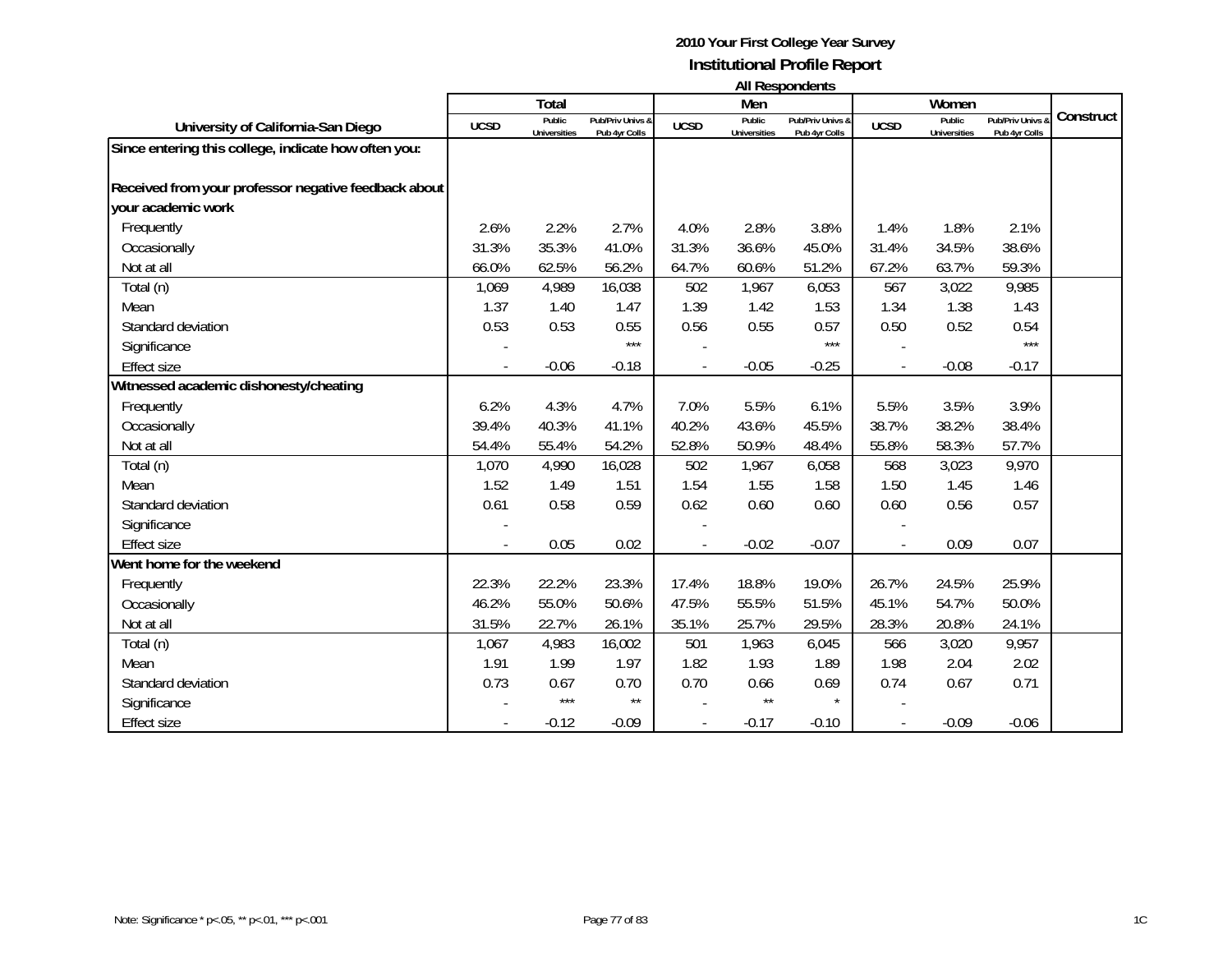| <b>All Respondents</b> |  |
|------------------------|--|
|                        |  |

|                                                      |                | Total                         |                                   |                | Men                           | בוו ולהוטעכטוו ווח                |                          | Women                         |                                   |            |
|------------------------------------------------------|----------------|-------------------------------|-----------------------------------|----------------|-------------------------------|-----------------------------------|--------------------------|-------------------------------|-----------------------------------|------------|
| University of California-San Diego                   | <b>UCSD</b>    | Public<br><b>Universities</b> | Pub/Priv Univs 8<br>Pub 4yr Colls | <b>UCSD</b>    | Public<br><b>Universities</b> | Pub/Priv Univs &<br>Pub 4yr Colls | <b>UCSD</b>              | Public<br><b>Universities</b> | Pub/Priv Univs &<br>Pub 4yr Colls | Construct  |
| Since entering this college, indicate how often you: |                |                               |                                   |                |                               |                                   |                          |                               |                                   |            |
|                                                      |                |                               |                                   |                |                               |                                   |                          |                               |                                   |            |
| Met with academic advisors to select courses         |                |                               |                                   |                |                               |                                   |                          |                               |                                   |            |
| Frequently                                           | 5.8%           | 9.7%                          | 12.3%                             | 5.4%           | 8.6%                          | 11.3%                             | 6.2%                     | 10.4%                         | 12.9%                             |            |
| Occasionally                                         | 48.2%          | 71.5%                         | 74.1%                             | 46.4%          | 69.1%                         | 73.3%                             | 49.8%                    | 73.1%                         | 74.5%                             |            |
| Not at all                                           | 46.0%          | 18.8%                         | 13.6%                             | 48.2%          | 22.3%                         | 15.4%                             | 44.0%                    | 16.5%                         | 12.5%                             |            |
| Total (n)                                            | 1,070          | 4,990                         | 16,008                            | 502            | 1,965                         | 6,041                             | 568                      | 3,025                         | 9,967                             |            |
| Mean                                                 | 1.60           | 1.91                          | 1.99                              | 1.57           | 1.86                          | 1.96                              | 1.62                     | 1.94                          | 2.00                              |            |
| Standard deviation                                   | 0.60           | 0.53                          | 0.51                              | 0.59           | 0.54                          | 0.52                              | 0.60                     | 0.51                          | 0.50                              |            |
| Significance                                         |                | $***$                         | $***$                             |                | $***$                         | $***$                             |                          | $***$                         | $***$                             |            |
| Effect size                                          | $\overline{a}$ | $-0.58$                       | $-0.76$                           | $\blacksquare$ | $-0.54$                       | $-0.75$                           | $\overline{\phantom{a}}$ | $-0.63$                       | $-0.76$                           |            |
| Received advice/counseling from another student      |                |                               |                                   |                |                               |                                   |                          |                               |                                   |            |
| Frequently                                           | 11.8%          | 13.1%                         | 13.5%                             | 10.2%          | 11.6%                         | 11.5%                             | 13.2%                    | 14.1%                         | 14.7%                             |            |
| Occasionally                                         | 64.1%          | 67.0%                         | 65.2%                             | 63.7%          | 65.5%                         | 65.6%                             | 64.4%                    | 68.0%                         | 64.9%                             |            |
| Not at all                                           | 24.1%          | 19.8%                         | 21.4%                             | 26.1%          | 22.9%                         | 22.9%                             | 22.4%                    | 17.9%                         | 20.4%                             |            |
| Total (n)                                            | 1,070          | 4,992                         | 16,030                            | 502            | 1,967                         | 6,053                             | 568                      | 3,025                         | 9,977                             |            |
| Mean                                                 | 1.88           | 1.93                          | 1.92                              | 1.84           | 1.89                          | 1.89                              | 1.91                     | 1.96                          | 1.94                              |            |
| Standard deviation                                   | 0.59           | 0.57                          | 0.59                              | 0.58           | 0.58                          | 0.58                              | 0.59                     | 0.56                          | 0.59                              |            |
| Significance                                         |                | $\star\star$                  | $\star$                           |                |                               |                                   |                          |                               |                                   |            |
| <b>Effect size</b>                                   |                | $-0.09$                       | $-0.07$                           |                | $-0.09$                       | $-0.09$                           |                          | $-0.09$                       | $-0.05$                           |            |
| Fell asleep in class                                 |                |                               |                                   |                |                               |                                   |                          |                               |                                   |            |
| Frequently                                           | 7.8%           | 5.2%                          | 4.7%                              | 9.2%           | 6.6%                          | 6.6%                              | 6.5%                     | 4.3%                          | 3.6%                              | Academic   |
| Occasionally                                         | 44.5%          | 41.6%                         | 38.9%                             | 49.2%          | 46.3%                         | 45.4%                             | 40.3%                    | 38.5%                         | 34.9%                             | Disengage- |
| Not at all                                           | 47.8%          | 53.2%                         | 56.4%                             | 41.6%          | 47.1%                         | 48.0%                             | 53.2%                    | 57.2%                         | 61.5%                             | ment       |
| Total (n)                                            | 1,070          | 4,991                         | 16,031                            | 502            | 1,967                         | 6,049                             | 568                      | 3,024                         | 9,982                             |            |
| Mean                                                 | 1.60           | 1.52                          | 1.48                              | 1.68           | 1.60                          | 1.59                              | 1.53                     | 1.47                          | 1.42                              |            |
| Standard deviation                                   | 0.63           | 0.60                          | 0.59                              | 0.64           | 0.61                          | 0.61                              | 0.62                     | 0.58                          | 0.56                              |            |
| Significance                                         |                | $***$                         | $***$                             |                | $\star\star$                  | $\star\star$                      |                          |                               | $***$                             |            |
| <b>Effect size</b>                                   |                | 0.13                          | 0.20                              |                | 0.13                          | 0.15                              |                          | 0.10                          | 0.20                              |            |
| Had difficulty getting the courses you need          |                |                               |                                   |                |                               |                                   |                          |                               |                                   |            |
| Frequently                                           | 29.3%          | 17.9%                         | 16.6%                             | 27.7%          | 16.8%                         | 15.1%                             | 30.8%                    | 18.6%                         | 17.4%                             |            |
| Occasionally                                         | 45.2%          | 48.1%                         | 48.6%                             | 45.2%          | 47.8%                         | 49.5%                             | 45.2%                    | 48.3%                         | 48.1%                             |            |
| Not at all                                           | 25.4%          | 34.0%                         | 34.8%                             | 27.1%          | 35.4%                         | 35.4%                             | 23.9%                    | 33.1%                         | 34.4%                             |            |
| Total (n)                                            | 1,070          | 4,991                         | 16,021                            | 502            | 1,967                         | 6,051                             | 568                      | 3,024                         | 9,970                             |            |
| Mean                                                 | 2.04           | 1.84                          | 1.82                              | 2.01           | 1.81                          | 1.80                              | 2.07                     | 1.86                          | 1.83                              |            |
| Standard deviation                                   | 0.74           | 0.70                          | 0.69                              | 0.74           | 0.70                          | 0.68                              | 0.74                     | 0.70                          | 0.70                              |            |
| Significance                                         |                | $***$                         | $***$                             |                | $***$                         | $***$                             |                          | $***$                         | $***$                             |            |
| <b>Effect size</b>                                   |                | 0.29                          | 0.32                              |                | 0.29                          | 0.31                              |                          | 0.30                          | 0.34                              |            |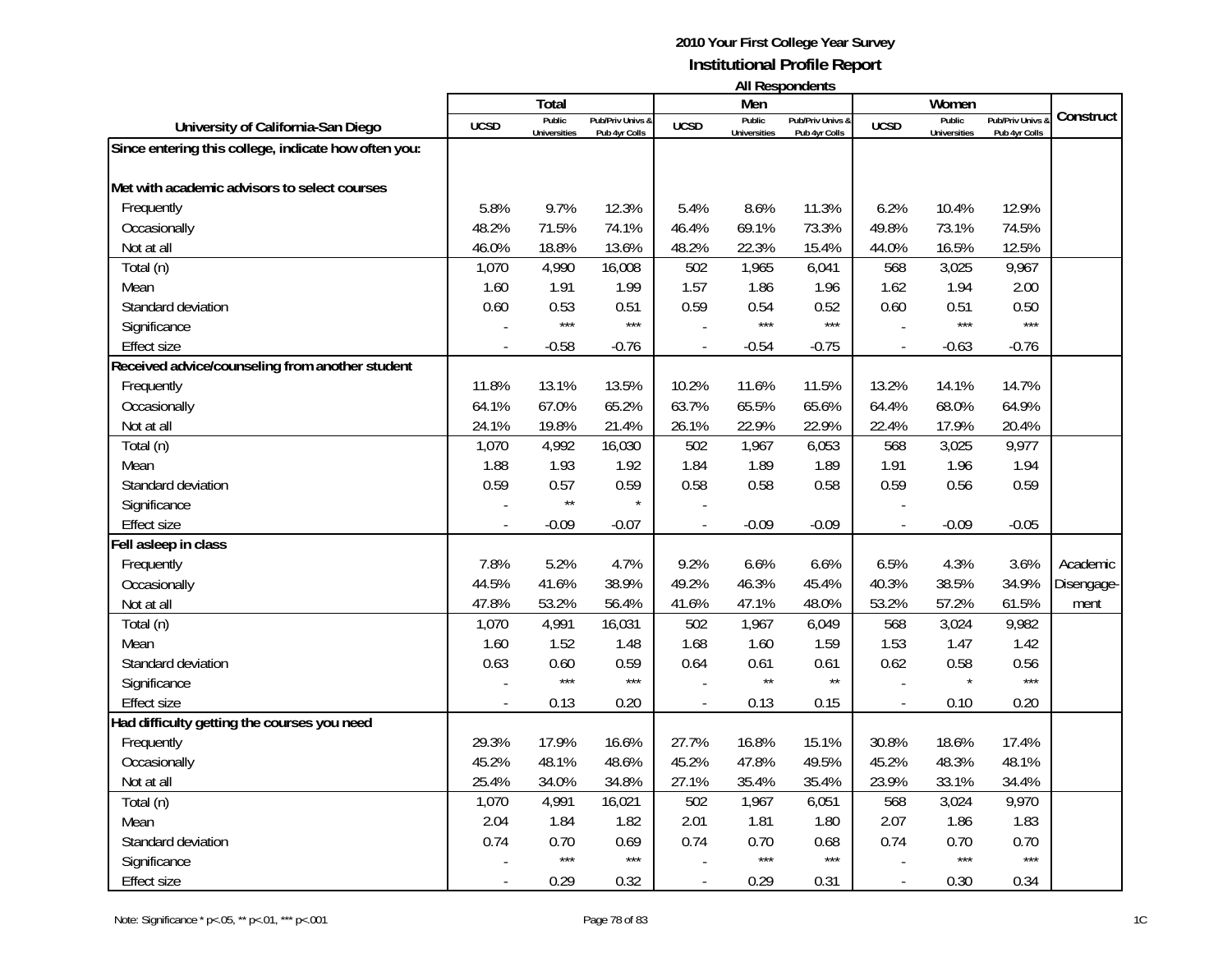|                                                      | All Respondents          |                        |                                   |             |                               |                                   |             |                               |                                 |             |  |  |
|------------------------------------------------------|--------------------------|------------------------|-----------------------------------|-------------|-------------------------------|-----------------------------------|-------------|-------------------------------|---------------------------------|-------------|--|--|
|                                                      |                          | <b>Total</b>           |                                   |             | Men                           |                                   |             | Women                         |                                 |             |  |  |
| University of California-San Diego                   | <b>UCSD</b>              | Public<br>Universities | Pub/Priv Univs &<br>Pub 4yr Colls | <b>UCSD</b> | Public<br><b>Universities</b> | Pub/Priv Univs &<br>Pub 4yr Colls | <b>UCSD</b> | Public<br><b>Universities</b> | Pub/Priv Univs<br>Pub 4yr Colls | Construct   |  |  |
| Since entering this college, indicate how often you: |                          |                        |                                   |             |                               |                                   |             |                               |                                 |             |  |  |
| Instant messaged/texted during class                 |                          |                        |                                   |             |                               |                                   |             |                               |                                 |             |  |  |
| Frequently                                           | 24.3%                    | 31.6%                  | 28.6%                             | 21.1%       | 25.6%                         | 23.4%                             | 27.1%       | 35.4%                         | 31.9%                           |             |  |  |
| Occasionally                                         | 52.8%                    | 52.1%                  | 54.5%                             | 54.6%       | 53.9%                         | 56.5%                             | 51.1%       | 50.9%                         | 53.4%                           |             |  |  |
| Not at all                                           | 23.0%                    | 16.3%                  | 16.8%                             | 24.3%       | 20.4%                         | 20.2%                             | 21.8%       | 13.7%                         | 14.8%                           |             |  |  |
| Total (n)                                            | 1,071                    | 4,992                  | 16,032                            | 502         | 1,967                         | 6,054                             | 569         | 3,025                         | 9,978                           |             |  |  |
| Mean                                                 | 2.01                     | 2.15                   | 2.12                              | 1.97        | 2.05                          | 2.03                              | 2.05        | 2.22                          | 2.17                            |             |  |  |
| Standard deviation                                   | 0.69                     | 0.68                   | 0.66                              | 0.67        | 0.68                          | 0.66                              | 0.70        | 0.67                          | 0.66                            |             |  |  |
| Significance                                         |                          | $***$                  | $***$                             |             |                               |                                   |             | ***                           | $***$                           |             |  |  |
| <b>Effect size</b>                                   |                          | $-0.21$                | $-0.17$                           |             | $-0.12$                       | $-0.09$                           |             | $-0.25$                       | $-0.18$                         |             |  |  |
| Communicated regularly with your professors          |                          |                        |                                   |             |                               |                                   |             |                               |                                 |             |  |  |
| Frequently                                           | 5.8%                     | 8.9%                   | 13.3%                             | 6.2%        | 9.1%                          | 12.8%                             | 5.5%        | 8.8%                          | 13.6%                           | Student     |  |  |
| Occasionally                                         | 38.9%                    | 51.0%                  | 59.7%                             | 39.4%       | 50.4%                         | 59.5%                             | 38.3%       | 51.4%                         | 59.8%                           | Faculty     |  |  |
| Not at all                                           | 55.3%                    | 40.0%                  | 27.0%                             | 54.4%       | 40.5%                         | 27.7%                             | 56.2%       | 39.7%                         | 26.6%                           | Interaction |  |  |
| Total (n)                                            | 1,068                    | 4,986                  | 15,987                            | 502         | 1,965                         | 6,039                             | 566         | 3,021                         | 9,948                           |             |  |  |
| Mean                                                 | 1.50                     | 1.69                   | 1.86                              | 1.52        | 1.69                          | 1.85                              | 1.49        | 1.69                          | 1.87                            |             |  |  |
| Standard deviation                                   | 0.61                     | 0.63                   | 0.62                              | 0.61        | 0.63                          | 0.62                              | 0.60        | 0.62                          | 0.62                            |             |  |  |
| Significance                                         |                          | $***$                  | $***$                             |             | $***$                         | $***$                             |             | $***$                         | $***$                           |             |  |  |
| <b>Effect size</b>                                   | $\overline{\phantom{a}}$ | $-0.30$                | $-0.58$                           |             | $-0.27$                       | $-0.53$                           |             | $-0.32$                       | $-0.61$                         |             |  |  |
| Worked with classmates on group projects during      |                          |                        |                                   |             |                               |                                   |             |                               |                                 |             |  |  |
| class                                                |                          |                        |                                   |             |                               |                                   |             |                               |                                 |             |  |  |
| Frequently                                           | 9.8%                     | 17.2%                  | 18.8%                             | 8.2%        | 16.0%                         | 18.3%                             | 11.2%       | 17.9%                         | 19.1%                           |             |  |  |
| Occasionally                                         | 54.4%                    | 64.7%                  | 65.3%                             | 55.9%       | 63.8%                         | 65.0%                             | 53.1%       | 65.2%                         | 65.4%                           |             |  |  |
| Not at all                                           | 35.8%                    | 18.2%                  | 15.9%                             | 35.9%       | 20.2%                         | 16.6%                             | 35.7%       | 16.9%                         | 15.4%                           |             |  |  |
| Total (n)                                            | 1,070                    | 4,991                  | 16,022                            | 501         | 1,966                         | 6,048                             | 569         | 3,025                         | 9,974                           |             |  |  |
| Mean                                                 | 1.74                     | 1.99                   | 2.03                              | 1.72        | 1.96                          | 2.02                              | 1.76        | 2.01                          | 2.04                            |             |  |  |
| Standard deviation                                   | 0.62                     | 0.59                   | 0.59                              | 0.60        | 0.60                          | 0.59                              | 0.64        | 0.59                          | 0.59                            |             |  |  |
| Significance                                         |                          | $***$                  | $***$                             |             | $***$                         | $***$                             |             | $***$                         | $***$                           |             |  |  |
| <b>Effect size</b>                                   |                          | $-0.42$                | $-0.49$                           |             | $-0.40$                       | $-0.51$                           |             | $-0.42$                       | $-0.47$                         |             |  |  |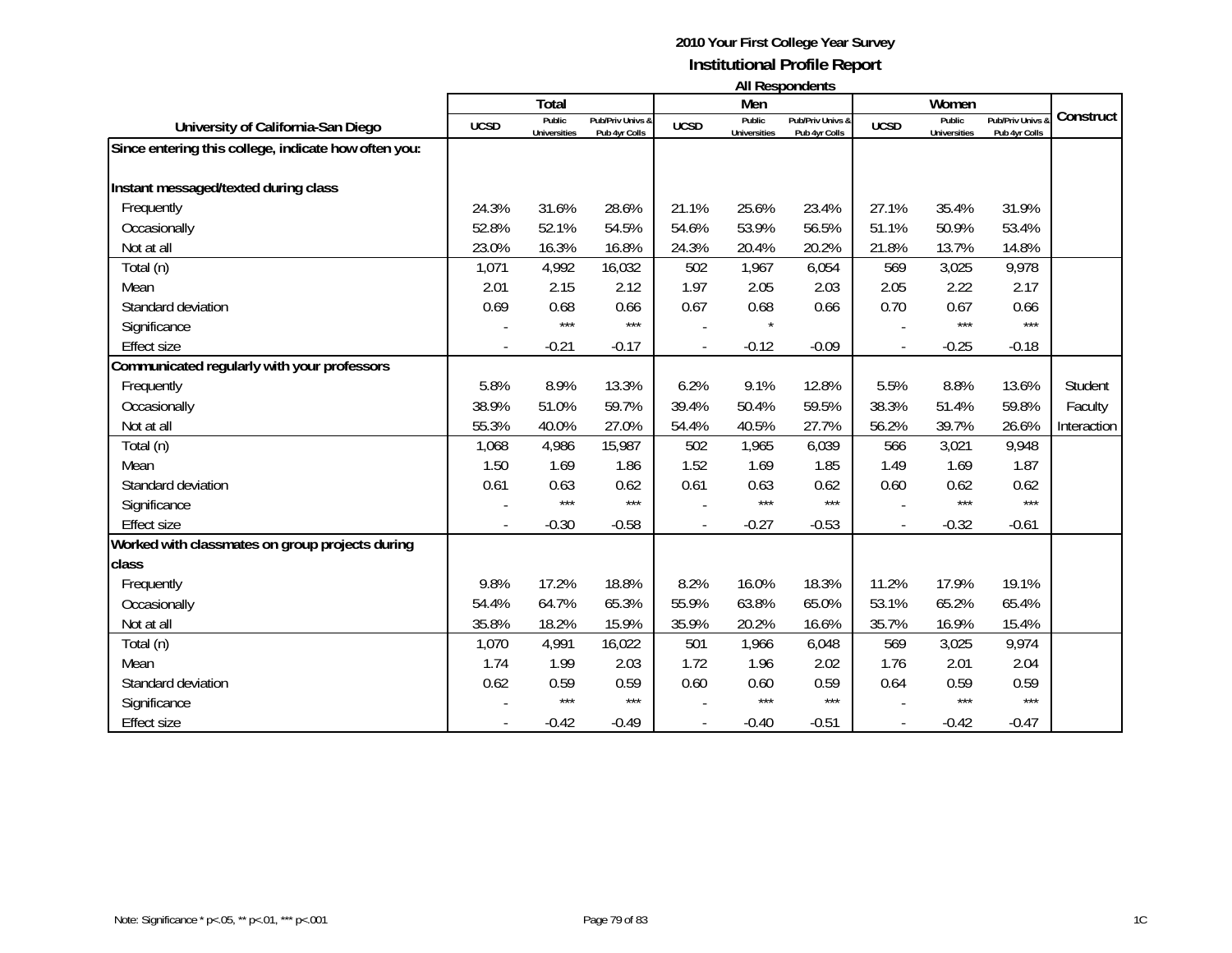**All Respondents**

|                                                      |             | Total                         |                                   |             | Men                           | טוויטשויטשטיו יווי                           |             | Women                         |                                              |           |
|------------------------------------------------------|-------------|-------------------------------|-----------------------------------|-------------|-------------------------------|----------------------------------------------|-------------|-------------------------------|----------------------------------------------|-----------|
| University of California-San Diego                   | <b>UCSD</b> | Public<br><b>Universities</b> | Pub/Priv Univs &<br>Pub 4yr Colls | <b>UCSD</b> | Public<br><b>Universities</b> | <b>Pub/Priv Univs &amp;</b><br>Pub 4yr Colls | <b>UCSD</b> | Public<br><b>Universities</b> | <b>Pub/Priv Univs &amp;</b><br>Pub 4yr Colls | Construct |
| Since entering this college, indicate how often you: |             |                               |                                   |             |                               |                                              |             |                               |                                              |           |
| Worked with classmates on group projects outside of  |             |                               |                                   |             |                               |                                              |             |                               |                                              |           |
| class                                                |             |                               |                                   |             |                               |                                              |             |                               |                                              |           |
| Frequently                                           | 10.8%       | 16.8%                         | 18.8%                             | 9.8%        | 16.5%                         | 18.6%                                        | 11.8%       | 17.1%                         | 19.0%                                        |           |
| Occasionally                                         | 60.1%       | 65.6%                         | 66.2%                             | 61.4%       | 65.4%                         | 66.2%                                        | 59.1%       | 65.7%                         | 66.2%                                        |           |
| Not at all                                           | 29.0%       | 17.6%                         | 15.0%                             | 28.9%       | 18.1%                         | 15.3%                                        | 29.2%       | 17.2%                         | 14.8%                                        |           |
| Total (n)                                            | 1,071       | 4,992                         | 16,035                            | 502         | 1,967                         | 6,052                                        | 569         | 3,025                         | 9,983                                        |           |
| Mean                                                 | 1.82        | 1.99                          | 2.04                              | 1.81        | 1.98                          | 2.03                                         | 1.83        | 2.00                          | 2.04                                         |           |
| Standard deviation                                   | 0.60        | 0.59                          | 0.58                              | 0.59        | 0.59                          | 0.58                                         | 0.62        | 0.59                          | 0.58                                         |           |
| Significance                                         |             | $***$                         | $***$                             |             | $***$                         | $***$                                        |             | $***$                         | $***$                                        |           |
| <b>Effect size</b>                                   |             | $-0.29$                       | $-0.38$                           |             | $-0.29$                       | $-0.38$                                      |             | $-0.29$                       | $-0.36$                                      |           |
| Accessed your campus' library resources              |             |                               |                                   |             |                               |                                              |             |                               |                                              |           |
| electronically                                       |             |                               |                                   |             |                               |                                              |             |                               |                                              |           |
| Frequently                                           | 23.0%       | 26.1%                         | 27.2%                             | 17.1%       | 22.6%                         | 22.7%                                        | 28.2%       | 28.4%                         | 29.9%                                        |           |
| Occasionally                                         | 58.3%       | 60.2%                         | 59.3%                             | 60.4%       | 62.0%                         | 61.4%                                        | 56.5%       | 59.0%                         | 58.0%                                        |           |
| Not at all                                           | 18.7%       | 13.8%                         | 13.5%                             | 22.5%       | 15.5%                         | 15.8%                                        | 15.3%       | 12.6%                         | 12.1%                                        |           |
| Total (n)                                            | 1,070       | 4,989                         | 16,017                            | 502         | 1,967                         | 6,043                                        | 568         | 3,022                         | 9,974                                        |           |
| Mean                                                 | 2.04        | 2.12                          | 2.14                              | 1.95        | 2.07                          | 2.07                                         | 2.13        | 2.16                          | 2.18                                         |           |
| <b>Standard Deviation</b>                            | 0.64        | 0.62                          | 0.62                              | 0.63        | 0.61                          | 0.62                                         | 0.65        | 0.62                          | 0.62                                         |           |
| Significance                                         |             | $***$                         | $***$                             |             | ***                           | $***$                                        |             |                               |                                              |           |
| <b>Effect Size</b>                                   |             | $-0.13$                       | $-0.16$                           |             | $-0.20$                       | $-0.19$                                      |             | $-0.05$                       | $-0.08$                                      |           |
| Made a presentation in class                         |             |                               |                                   |             |                               |                                              |             |                               |                                              |           |
| Frequently                                           | 5.6%        | 11.2%                         | 14.0%                             | 4.6%        | 9.8%                          | 13.0%                                        | 6.5%        | 12.1%                         | 14.6%                                        |           |
| Occasionally                                         | 52.3%       | 67.1%                         | 70.9%                             | 52.8%       | 65.7%                         | 70.4%                                        | 51.9%       | 68.0%                         | 71.2%                                        |           |
| Not at all                                           | 42.1%       | 21.7%                         | 15.2%                             | 42.6%       | 24.5%                         | 16.6%                                        | 41.6%       | 19.9%                         | 14.3%                                        |           |
| Total (n)                                            | 1,069       | 4,989                         | 16,020                            | 502         | 1,966                         | 6,048                                        | 567         | 3,023                         | 9,972                                        |           |
| Mean                                                 | 1.64        | 1.89                          | 1.99                              | 1.62        | 1.85                          | 1.96                                         | 1.65        | 1.92                          | 2.00                                         |           |
| Standard deviation                                   | 0.59        | 0.56                          | 0.54                              | 0.57        | 0.57                          | 0.54                                         | 0.60        | 0.56                          | 0.54                                         |           |
| Significance                                         |             | $***$                         | $***$                             |             | $***$                         | $***$                                        |             | $***$                         | $***$                                        |           |
| <b>Effect size</b>                                   |             | $-0.45$                       | $-0.65$                           |             | $-0.40$                       | $-0.63$                                      |             | $-0.48$                       | $-0.65$                                      |           |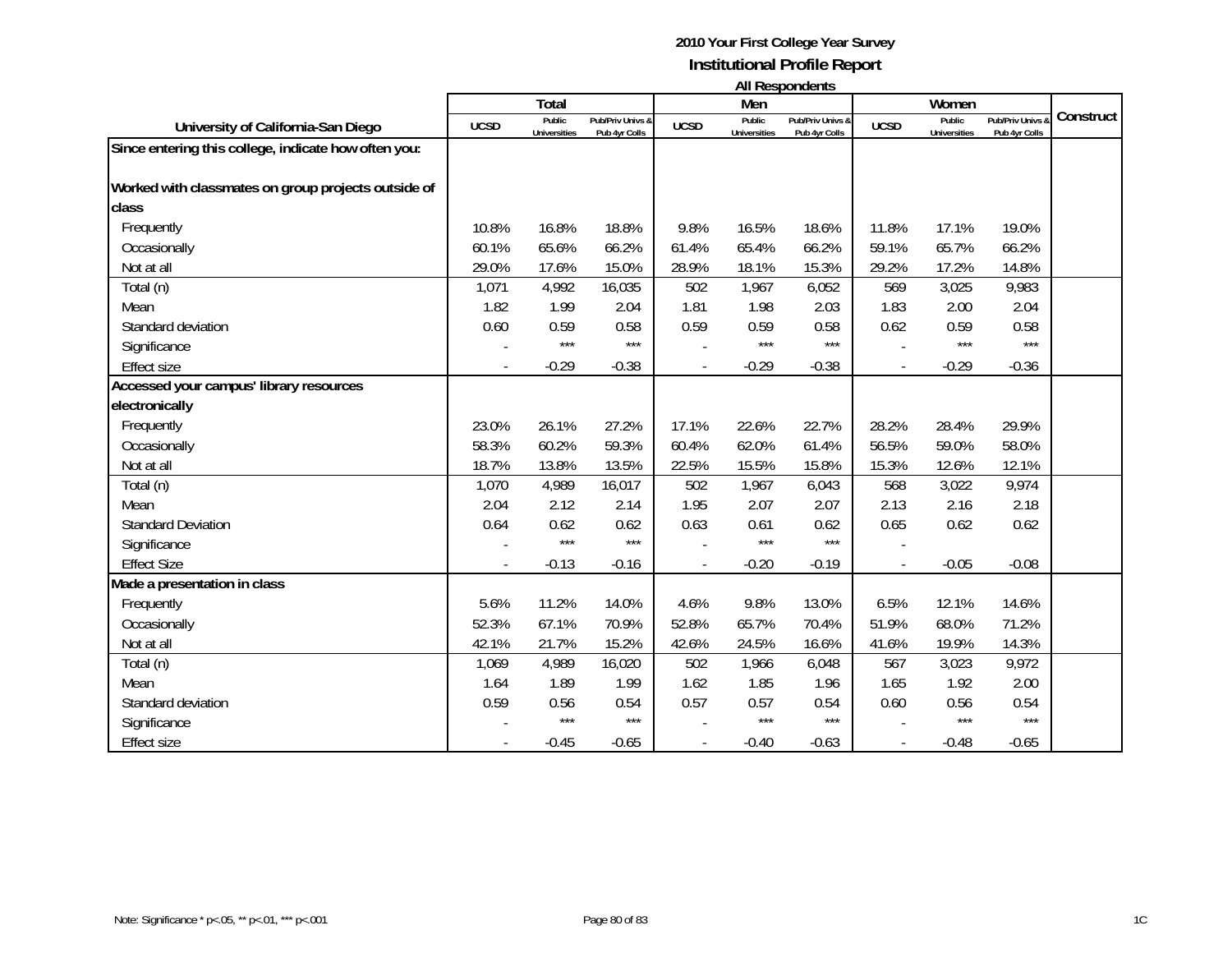|                                                         | All Respondents |                               |                                   |             |                               |                                   |                |                               |                                   |              |
|---------------------------------------------------------|-----------------|-------------------------------|-----------------------------------|-------------|-------------------------------|-----------------------------------|----------------|-------------------------------|-----------------------------------|--------------|
|                                                         |                 | <b>Total</b>                  |                                   |             | Men                           |                                   |                | Women                         |                                   |              |
| University of California-San Diego                      | <b>UCSD</b>     | Public<br><b>Universities</b> | Pub/Priv Univs &<br>Pub 4yr Colls | <b>UCSD</b> | Public<br><b>Universities</b> | Pub/Priv Univs &<br>Pub 4yr Colls | <b>UCSD</b>    | Public<br><b>Universities</b> | Pub/Priv Univs &<br>Pub 4yr Colls | Construct    |
| Since entering this college, indicate how often you:    |                 |                               |                                   |             |                               |                                   |                |                               |                                   |              |
|                                                         |                 |                               |                                   |             |                               |                                   |                |                               |                                   |              |
| Applied concepts from courses to everyday life          |                 |                               |                                   |             |                               |                                   |                |                               |                                   |              |
| Frequently                                              | 16.6%           | 20.3%                         | 20.5%                             | 14.5%       | 18.5%                         | 18.7%                             | 18.5%          | 21.4%                         | 21.6%                             |              |
| Occasionally                                            | 62.7%           | 66.4%                         | 67.6%                             | 63.1%       | 65.7%                         | 67.4%                             | 62.3%          | 66.8%                         | 67.7%                             |              |
| Not at all                                              | 20.7%           | 13.4%                         | 11.9%                             | 22.3%       | 15.9%                         | 14.0%                             | 19.2%          | 11.7%                         | 10.7%                             |              |
| Total (n)                                               | 1,070           | 4,991                         | 16,027                            | 502         | 1,967                         | 6,051                             | 568            | 3,024                         | 9,976                             |              |
| Mean                                                    | 1.96            | 2.07                          | 2.09                              | 1.92        | 2.03                          | 2.05                              | 1.99           | 2.10                          | 2.11                              |              |
| Standard deviation                                      | 0.61            | 0.58                          | 0.56                              | 0.60        | 0.59                          | 0.57                              | 0.61           | 0.57                          | 0.56                              |              |
| Significance                                            |                 | $***$                         | $***$                             |             | $***$                         | $***$                             |                | $***$                         | $***$                             |              |
| <b>Effect size</b>                                      |                 | $-0.19$                       | $-0.23$                           |             | $-0.19$                       | $-0.23$                           | $\blacksquare$ | $-0.19$                       | $-0.21$                           |              |
| If you could make your college choice over, would you   |                 |                               |                                   |             |                               |                                   |                |                               |                                   |              |
| still choose to enroll at your current (or most recent) |                 |                               |                                   |             |                               |                                   |                |                               |                                   |              |
| college?                                                |                 |                               |                                   |             |                               |                                   |                |                               |                                   |              |
| Definitely yes                                          | 34.5%           | 46.0%                         | 48.6%                             | 33.3%       | 44.3%                         | 47.0%                             | 35.5%          | 47.1%                         | 49.6%                             |              |
| Probably yes                                            | 39.1%           | 35.5%                         | 33.5%                             | 38.8%       | 36.6%                         | 34.0%                             | 39.4%          | 34.9%                         | 33.2%                             |              |
| Probably not                                            | 14.1%           | 9.7%                          | 7.4%                              | 14.1%       | 9.6%                          | 7.0%                              | 14.1%          | 9.8%                          | 7.6%                              |              |
| Definitely not                                          | 7.0%            | 4.3%                          | 5.6%                              | 8.4%        | 4.5%                          | 6.1%                              | 5.8%           | 4.1%                          | 5.3%                              | Overall      |
| Not sure yet                                            | 5.3%            | 4.4%                          | 4.9%                              | 5.4%        | 5.0%                          | 5.8%                              | 5.3%           | 4.1%                          | 4.4%                              | Satisfaction |
| Total (n)                                               | 1,071           | 4,999                         | 16,130                            | 502         | 1,973                         | 6,100                             | 569            | 3,026                         | 10,030                            |              |
| Mean                                                    | 3.90            | 4.14                          | 4.15                              | 3.86        | 4.11                          | 4.10                              | 3.94           | 4.17                          | 4.18                              |              |
| Standard deviation                                      | 1.11            | 1.05                          | 1.10                              | 1.13        | 1.08                          | 1.14                              | 1.10           | 1.04                          | 1.07                              |              |
| Significance                                            |                 | $***$                         | $***$                             |             | $***$                         | $***$                             |                | $***$                         | $***$                             |              |
| <b>Effect size</b>                                      |                 | $-0.23$                       | $-0.23$                           |             | $-0.23$                       | $-0.21$                           | $\blacksquare$ | $-0.22$                       | $-0.22$                           |              |
| What do you think you will be doing in Fall 2010?       |                 |                               |                                   |             |                               |                                   |                |                               |                                   |              |
| Attending your current (or most recent) institution     | 96.5%           | 93.9%                         | 92.4%                             | 97.2%       | 94.6%                         | 91.8%                             | 96.0%          | 93.5%                         | 92.7%                             |              |
| Attending another institution                           | 1.2%            | 2.9%                          | 4.1%                              | 1.2%        | 2.4%                          | 4.1%                              | 1.2%           | 3.2%                          | 4.0%                              |              |
| Don't know / have not decided yet                       | 1.9%            | 2.9%                          | 3.2%                              | 1.2%        | 2.7%                          | 3.5%                              | 2.5%           | 3.0%                          | 3.0%                              |              |
| Not attending any institution                           | 0.4%            | 0.2%                          | 0.3%                              | 0.4%        | 0.3%                          | 0.5%                              | 0.4%           | 0.2%                          | 0.3%                              |              |
| Total (n)                                               | 1,071           | 5,001                         | 16,123                            | 502         | 1,973                         | 6,089                             | 569            | 3,028                         | 10,034                            |              |
| Are you currently a full-time or part-time student?     |                 |                               |                                   |             |                               |                                   |                |                               |                                   |              |
| Full-time                                               | 97.9%           | 98.3%                         | 98.5%                             | 98.2%       | 98.5%                         | 98.2%                             | 97.7%          | 98.1%                         | 98.7%                             |              |
| Part-time                                               | 1.4%            | 1.3%                          | 1.3%                              | 1.2%        | 1.1%                          | 1.5%                              | 1.6%           | 1.5%                          | 1.1%                              |              |
| Not enrolled                                            | 0.7%            | 0.4%                          | 0.3%                              | 0.6%        | 0.4%                          | 0.3%                              | 0.7%           | 0.4%                          | 0.2%                              |              |

Total (n) 1,070 4,997 16,141 502 1,973 6,100 568 3,024 10,041

10,041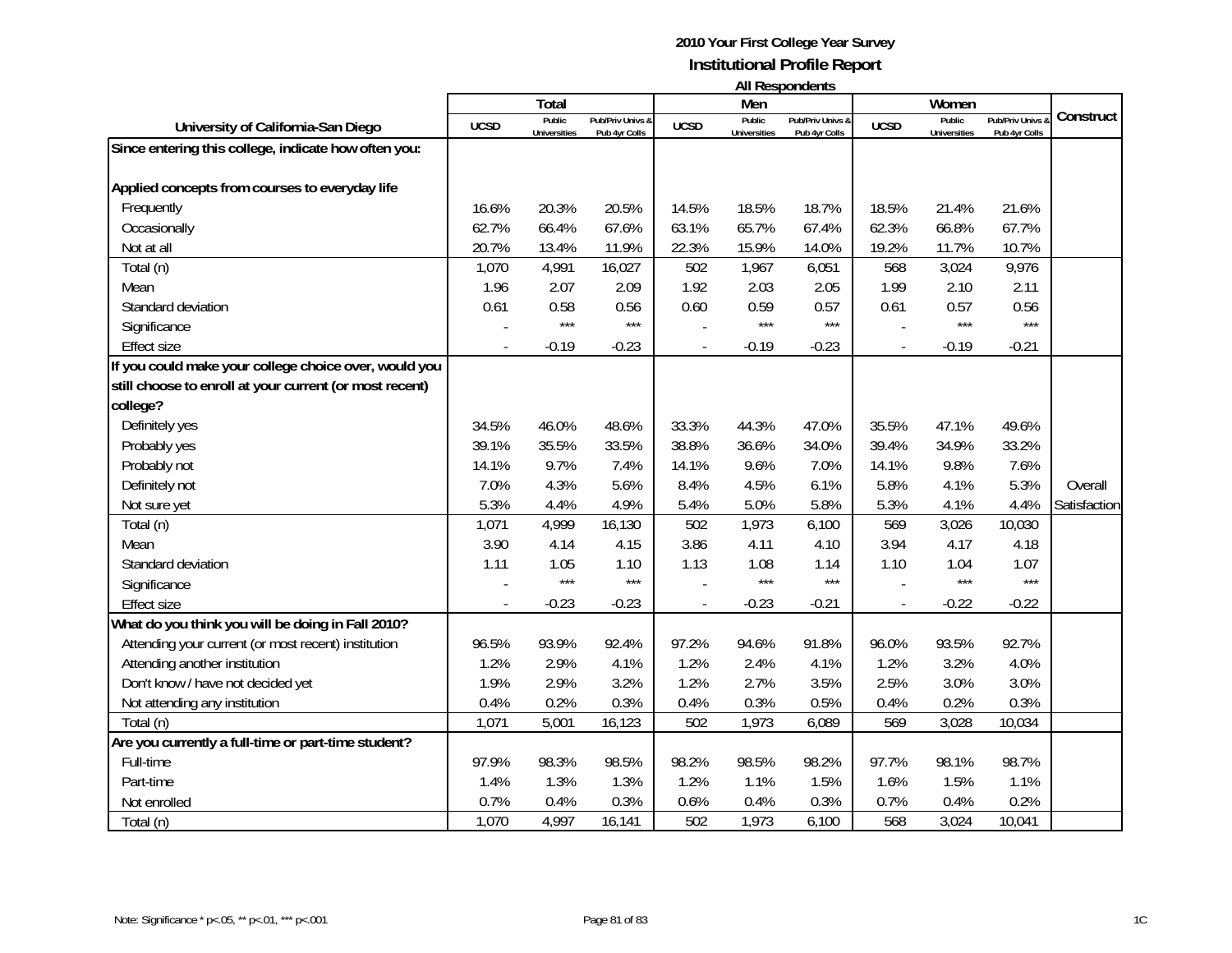|                                                     | All Respondents |                               |                                   |             |                               |                                   |             |                               |                                   |           |
|-----------------------------------------------------|-----------------|-------------------------------|-----------------------------------|-------------|-------------------------------|-----------------------------------|-------------|-------------------------------|-----------------------------------|-----------|
|                                                     | Total           |                               | Men                               |             |                               | Women                             |             |                               |                                   |           |
| University of California-San Diego                  | <b>UCSD</b>     | Public<br><b>Universities</b> | Pub/Priv Univs &<br>Pub 4yr Colls | <b>UCSD</b> | Public<br><b>Universities</b> | Pub/Priv Univs &<br>Pub 4yr Colls | <b>UCSD</b> | Public<br><b>Universities</b> | Pub/Priv Univs &<br>Pub 4yr Colls | Construct |
| Did you transfer into this institution from another |                 |                               |                                   |             |                               |                                   |             |                               |                                   |           |
| college/university?                                 |                 |                               |                                   |             |                               |                                   |             |                               |                                   |           |
| Yes                                                 | 29.1%           | 7.4%                          | 4.9%                              | 30.9%       | 8.9%                          | 5.8%                              | 27.6%       | 6.4%                          | 4.3%                              |           |
| No                                                  | 70.9%           | 92.6%                         | 95.1%                             | 69.1%       | 91.1%                         | 94.2%                             | 72.4%       | 93.6%                         | 95.7%                             |           |
| Total (n)                                           | 1,071.0         | 5,000.0                       | 16,111.0                          | 502.0       | 1,972.0                       | 6,086.0                           | 569.0       | 3,028.0                       | 10,025.0                          |           |
| What year did you first enter this college:         |                 |                               |                                   |             |                               |                                   |             |                               |                                   |           |
| 2005 or earlier                                     | 0.1%            | 0.3%                          | 0.2%                              | 0.2%        | 0.2%                          | 0.2%                              | 0.0%        | 0.3%                          | 0.2%                              |           |
| 2006                                                | 0.0%            | 0.1%                          | 0.1%                              | 0.0%        | 0.0%                          | 0.1%                              | 0.0%        | 0.1%                          | 0.1%                              |           |
| 2007                                                | 0.0%            | 0.1%                          | 0.2%                              | 0.0%        | 0.1%                          | 0.4%                              | 0.0%        | 0.1%                          | 0.2%                              |           |
| 2008                                                | 0.3%            | 0.2%                          | 0.8%                              | 0.6%        | 0.3%                          | 1.1%                              | 0.0%        | 0.2%                          | 0.7%                              |           |
| 2009 or 2010                                        | 99.6%           | 99.4%                         | 98.7%                             | 99.2%       | 99.4%                         | 98.3%                             | 100.0%      | 99.3%                         | 98.9%                             |           |
| Total (n)                                           | 1.069           | 4,978                         | 15,686                            | 500         | 1,961                         | 5,915                             | 569         | 3,017                         | 9,771                             |           |
| What year did you first enter your 1st college:     |                 |                               |                                   |             |                               |                                   |             |                               |                                   |           |
| 2005 or earlier                                     | 7.1%            | 2.3%                          | 1.8%                              | 6.1%        | 2.2%                          | 1.9%                              | 8.0%        | 2.4%                          | 1.7%                              |           |
| 2006                                                | 7.7%            | 1.9%                          | 1.1%                              | 9.4%        | 2.7%                          | 1.4%                              | 6.2%        | 1.4%                          | 0.9%                              |           |
| 2007                                                | 11.6%           | 3.1%                          | 2.0%                              | 11.8%       | 3.7%                          | 2.5%                              | 11.3%       | 2.7%                          | 1.7%                              |           |
| 2008                                                | 2.8%            | 1.9%                          | 2.7%                              | 2.4%        | 1.6%                          | 2.5%                              | 3.1%        | 2.2%                          | 2.7%                              |           |
| 2009 or 2010                                        | 70.8%           | 90.8%                         | 92.5%                             | 70.2%       | 89.9%                         | 91.7%                             | 71.4%       | 91.3%                         | 93.0%                             |           |
| Total (n)                                           | 1,038           | 4,675                         | 12,831                            | 490         | 1,857                         | 4,747                             | 548         | 2,818                         | 8,084                             |           |
| Is English your native language?                    |                 |                               |                                   |             |                               |                                   |             |                               |                                   |           |
| Yes                                                 | 66.6%           | 85.3%                         | 90.6%                             | 68.9%       | 84.0%                         | 89.8%                             | 64.5%       | 86.1%                         | 91.1%                             |           |
| No                                                  | 33.4%           | 14.7%                         | 9.4%                              | 31.1%       | 16.0%                         | 10.2%                             | 35.5%       | 13.9%                         | 8.9%                              |           |
| Total (n)                                           | 1,071.0         | 5,002.0                       | 16,142.0                          | 502.0       | 1,974.0                       | 6,105.0                           | 569.0       | 3,028.0                       | 10,037.0                          |           |